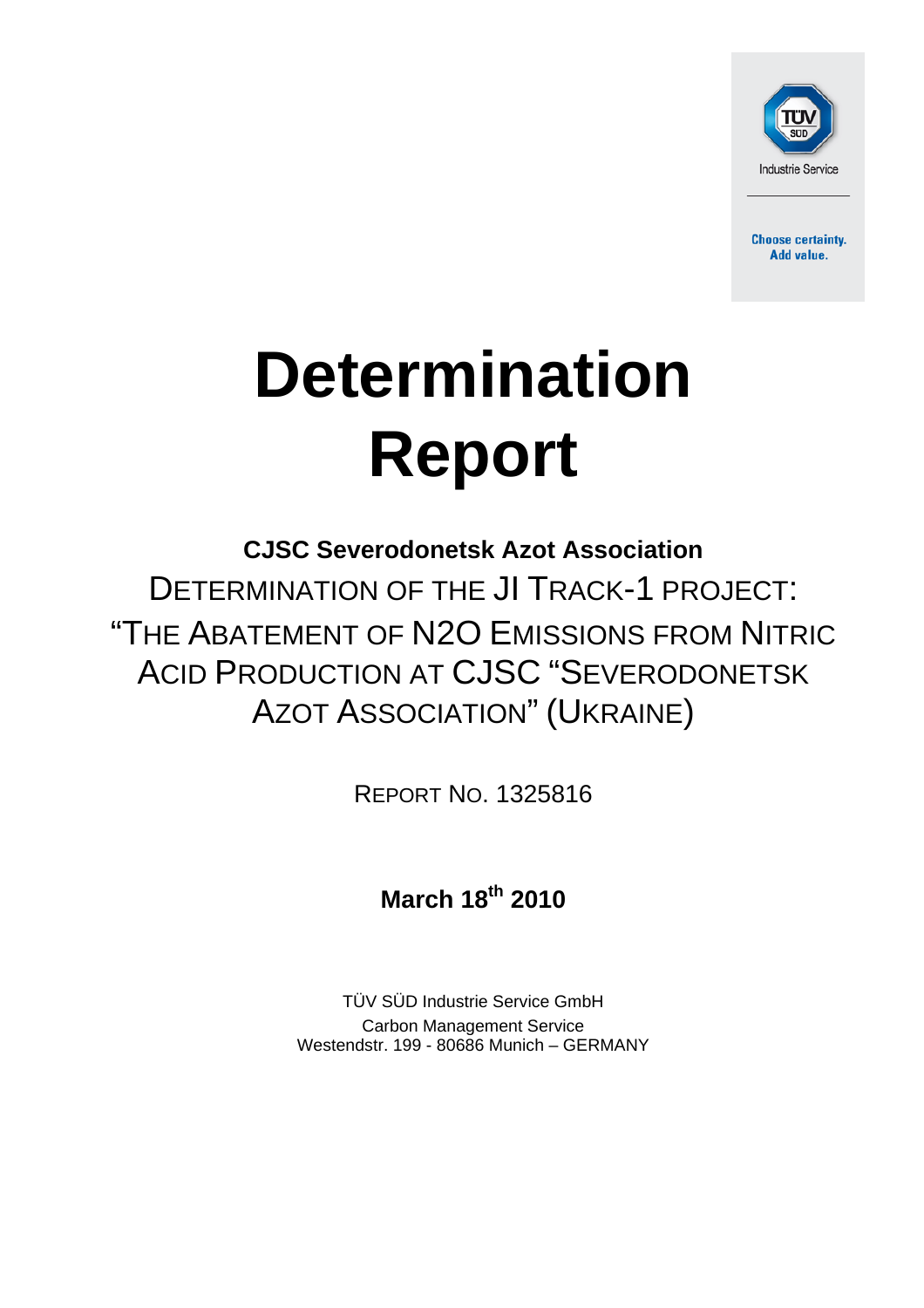

| <b>Report No.</b> | l Date of first issue |     | Revision No. Date of this revision Certificate No. |  |
|-------------------|-----------------------|-----|----------------------------------------------------|--|
| 1325816           | 10-02-2010            | 1.0 | 18-03-2010                                         |  |

| Subject: Determination of a JI Track-1 project                                                                                                                                                                                                                   |                                                                                                                                                                                                                                                                                                                                                                                                                                                                                                                                                                                                                                                                                                                                                                                                                                                                                                                  |
|------------------------------------------------------------------------------------------------------------------------------------------------------------------------------------------------------------------------------------------------------------------|------------------------------------------------------------------------------------------------------------------------------------------------------------------------------------------------------------------------------------------------------------------------------------------------------------------------------------------------------------------------------------------------------------------------------------------------------------------------------------------------------------------------------------------------------------------------------------------------------------------------------------------------------------------------------------------------------------------------------------------------------------------------------------------------------------------------------------------------------------------------------------------------------------------|
| <b>Accredited TÜV SÜD Unit:</b><br>TÜV SÜD Industrie Service GmbH<br>Certification Body "climate and energy"<br>Westendstr, 199<br>80686 Munich<br>Germany                                                                                                       | TÜV SÜD Contract Partner:<br>TÜV SÜD Industrie Service GmbH<br><b>Carbon Management Service</b><br>Westendstr, 199<br>80686 Munich<br>Germany<br>TÜV SÜD Russland GmbH<br>10/2 Krasnoarmeyskaya str.<br>125167 Moscow<br>Russia                                                                                                                                                                                                                                                                                                                                                                                                                                                                                                                                                                                                                                                                                  |
| <b>Project Participant(s):</b><br><b>CJSC</b> "Severodonetsk Azot Association"<br>5 Pivovarova str.<br>93400 Severodonetsk, Lugansk reg.<br>Ukraine<br>CGT Chemical General Trading Ltd.<br>6 <sup>th</sup> Floor, 94 Wigmore str.<br>London, W1U 3RF<br>England | <b>Project Site(s):</b><br><b>CJSC</b> "Severodonetsk Azot Association"<br>5 Pivovarova str.<br>93400 Severodonetsk, Lugansk reg.<br>Ukraine                                                                                                                                                                                                                                                                                                                                                                                                                                                                                                                                                                                                                                                                                                                                                                     |
| Project Title: The Abatement of N2O Emissions from Nitric Acid Production at CJSC "Severodonetsk<br>Azot Association" (Ukraine)                                                                                                                                  |                                                                                                                                                                                                                                                                                                                                                                                                                                                                                                                                                                                                                                                                                                                                                                                                                                                                                                                  |
| AM0034 / version 3.2<br><b>Applied Methodology / Version:</b>                                                                                                                                                                                                    | Scope(s):<br>5                                                                                                                                                                                                                                                                                                                                                                                                                                                                                                                                                                                                                                                                                                                                                                                                                                                                                                   |
| <b>First PDD Version:</b><br>Date of issuance:<br>21-04-2009<br>Version No.:<br>01<br>Starting Date of GSP<br>27-05-2009                                                                                                                                         | <b>Final PDD version:</b><br>Date of issuance:<br>12-01-2010<br>Version No.:<br>03                                                                                                                                                                                                                                                                                                                                                                                                                                                                                                                                                                                                                                                                                                                                                                                                                               |
| Estimated Annual Emission Reduction (2009-2012): 489,323 tCO2e                                                                                                                                                                                                   |                                                                                                                                                                                                                                                                                                                                                                                                                                                                                                                                                                                                                                                                                                                                                                                                                                                                                                                  |
| <b>Assessment Team Leader:</b><br>Nikolaus Kröger                                                                                                                                                                                                                | <b>Further Assessment Team Members:</b><br>Olena Maslova, Andrey Atyakshev, Konstantin Aga-<br>mirzov                                                                                                                                                                                                                                                                                                                                                                                                                                                                                                                                                                                                                                                                                                                                                                                                            |
| <b>Summary of the Determination Opinion:</b>                                                                                                                                                                                                                     |                                                                                                                                                                                                                                                                                                                                                                                                                                                                                                                                                                                                                                                                                                                                                                                                                                                                                                                  |
| $\boxtimes$<br>⊔<br>sion.                                                                                                                                                                                                                                        | The review of the project design documentation and the subsequent follow-up interviews have<br>provided TÜV SÜD with sufficient evidence to determine the fulfilment of all stated criteria. In our<br>opinion, the project meets all relevant UNFCCC requirements for the JI as well as all the require-<br>ments set by host country (Ukraine) for approving projects under JI – Track 1. Hence, TÜV SÜD<br>will recommend the project for further approval and registration by the responsible DFP.<br>The review of the project design documentation and the subsequent follow-up interviews have not<br>provided TÜV SÜD with sufficient evidence to determine the fulfilment of all stated criteria.<br>Hence, TUV SUD will not recommend the project for registration by the DFP of the host country<br>as a JI Track-1 project and will inform the project participants and the German DFP on this deci- |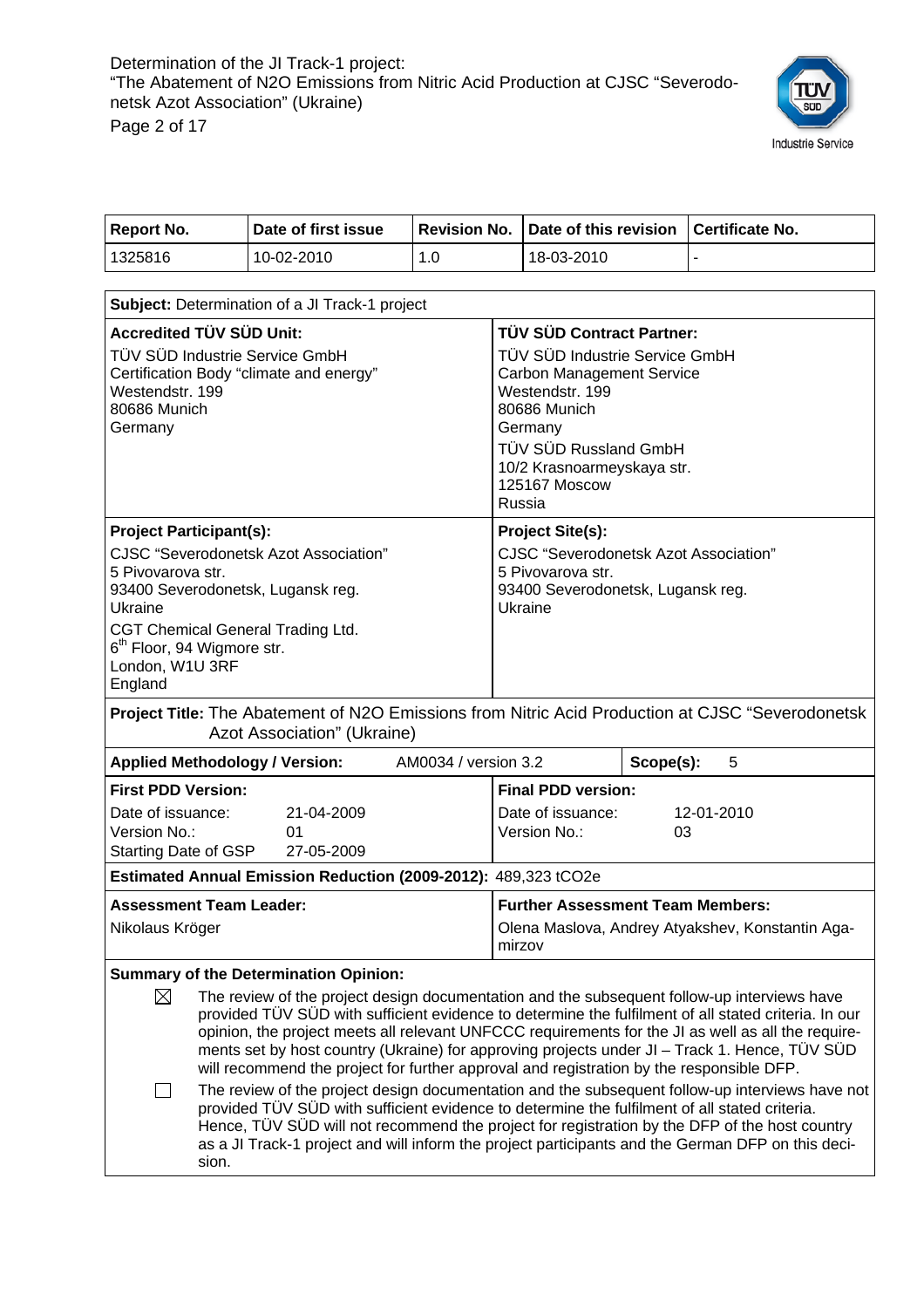Determination of the JI Track-1 project: "The Abatement of N2O Emissions from Nitric Acid Production at CJSC "Severodonetsk Azot Association" (Ukraine) Page 3 of 17



## **Abbreviations**

| <b>AIE</b>            | <b>Accredited Independent Entity</b>                       |
|-----------------------|------------------------------------------------------------|
| AM                    | <b>Approved Methodology</b>                                |
| <b>AOR</b>            | Ammonia Oxidation Reactor                                  |
| <b>CAR</b>            | <b>Corrective Action Request</b>                           |
| <b>CJSC</b>           | <b>Closed Joint Stock Company</b>                          |
| <b>CR</b>             | <b>Clarification Request</b>                               |
| <b>DFP</b>            | <b>Designated Focal Point</b>                              |
| EF                    | <b>Emission Factor</b>                                     |
| EIA / EA              | Environmental Impact Assessment / Environmental Assessment |
| ER                    | <b>Emission Reduction</b>                                  |
| <b>ERUs</b>           | <b>Emission Reduction Unit(s)</b>                          |
| <b>FAR</b>            | <b>Forward Action Request</b>                              |
| <b>GHG</b>            | Greenhouse gas(s)                                          |
| <b>GWP</b>            | <b>Global Warming Potential</b>                            |
| <b>IPCC</b>           | Intergovernmental Panel on Climate Change                  |
| <b>IRL</b>            | <b>Information Reference List</b>                          |
| JI                    | Joint Implementation                                       |
| <b>JISC</b>           | Joint Implementation Supervisory Committee                 |
| KP                    | Kyoto Protocol                                             |
| LoA                   | Letter of Approval                                         |
| LoE                   | Letter of Endorsement                                      |
| <b>MP</b>             | <b>Monitoring Plan</b>                                     |
| <b>NDIR</b>           | Non-Dispersive Infrared Spectroscopy                       |
| <b>NGO</b>            | Non Governmental Organisation                              |
| <b>PCS</b>            | <b>Process Control System</b>                              |
| <b>PDD</b>            | <b>Project Design Document</b>                             |
| <b>PP</b>             | <b>Project Participant</b>                                 |
| Severodonetsk<br>Azot | <b>CJSC</b> "Severodonetsk Azot Association"               |
| <b>TÜV SÜD</b>        | <b>TÜV SÜD Industrie Service GmbH</b>                      |
| <b>UNFCCC</b>         | United Nations Framework Convention on Climate Change      |
| <b>VVM</b>            | Determination and Verification Manual, IETA/World Bank     |
|                       |                                                            |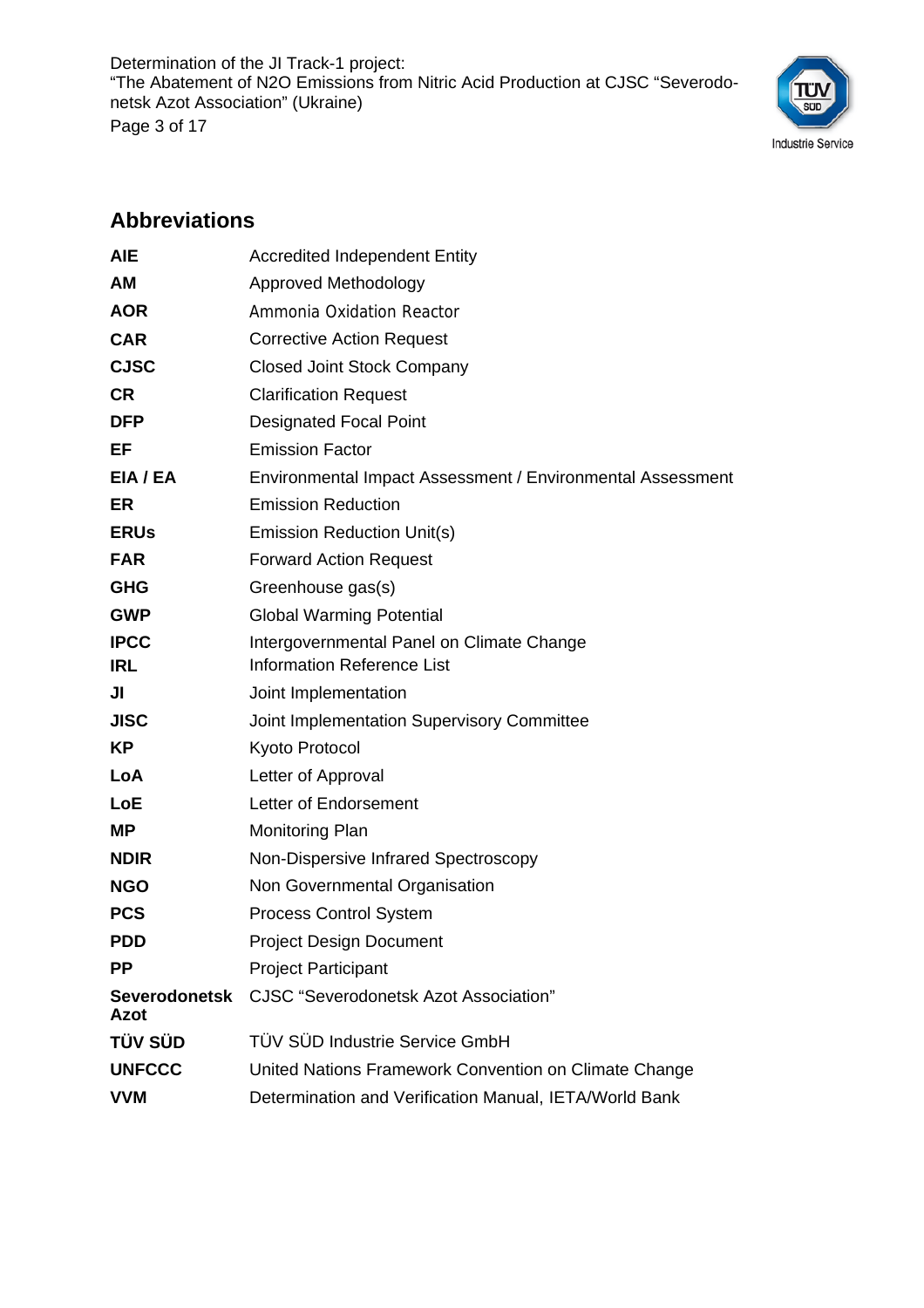

Page

## **Table of Contents**

| 1              |                                                                    |  |
|----------------|--------------------------------------------------------------------|--|
| 1.1            |                                                                    |  |
| 1.2            |                                                                    |  |
| $\overline{2}$ |                                                                    |  |
| 2.1            |                                                                    |  |
| 2.2            |                                                                    |  |
| 2.3            |                                                                    |  |
| 2.4            |                                                                    |  |
| 2.5            |                                                                    |  |
| 2.6            |                                                                    |  |
| 3              |                                                                    |  |
| 3.1            |                                                                    |  |
| 3.2            |                                                                    |  |
| 3.3            |                                                                    |  |
| 3.4            |                                                                    |  |
| 3.5            |                                                                    |  |
| 3.5.1          |                                                                    |  |
| 3.5.2          |                                                                    |  |
| 3.5.3          |                                                                    |  |
| 3.5.4          | Algorithm and/or formulae used to determine emission reductions 13 |  |
| 3.5.5          |                                                                    |  |
| 3.5.6          |                                                                    |  |
| 3.5.7          |                                                                    |  |
| 3.6            |                                                                    |  |
| 3.7            |                                                                    |  |
| 3.8            |                                                                    |  |
| 3.9            |                                                                    |  |
| 4              | COMMENTS BY PARTIES, STAKEHOLDERS AND NGOS 16                      |  |
| 5              |                                                                    |  |
|                | <b>Annex 1: Determination Protocol</b>                             |  |
|                | Annex 2: Information Reference List                                |  |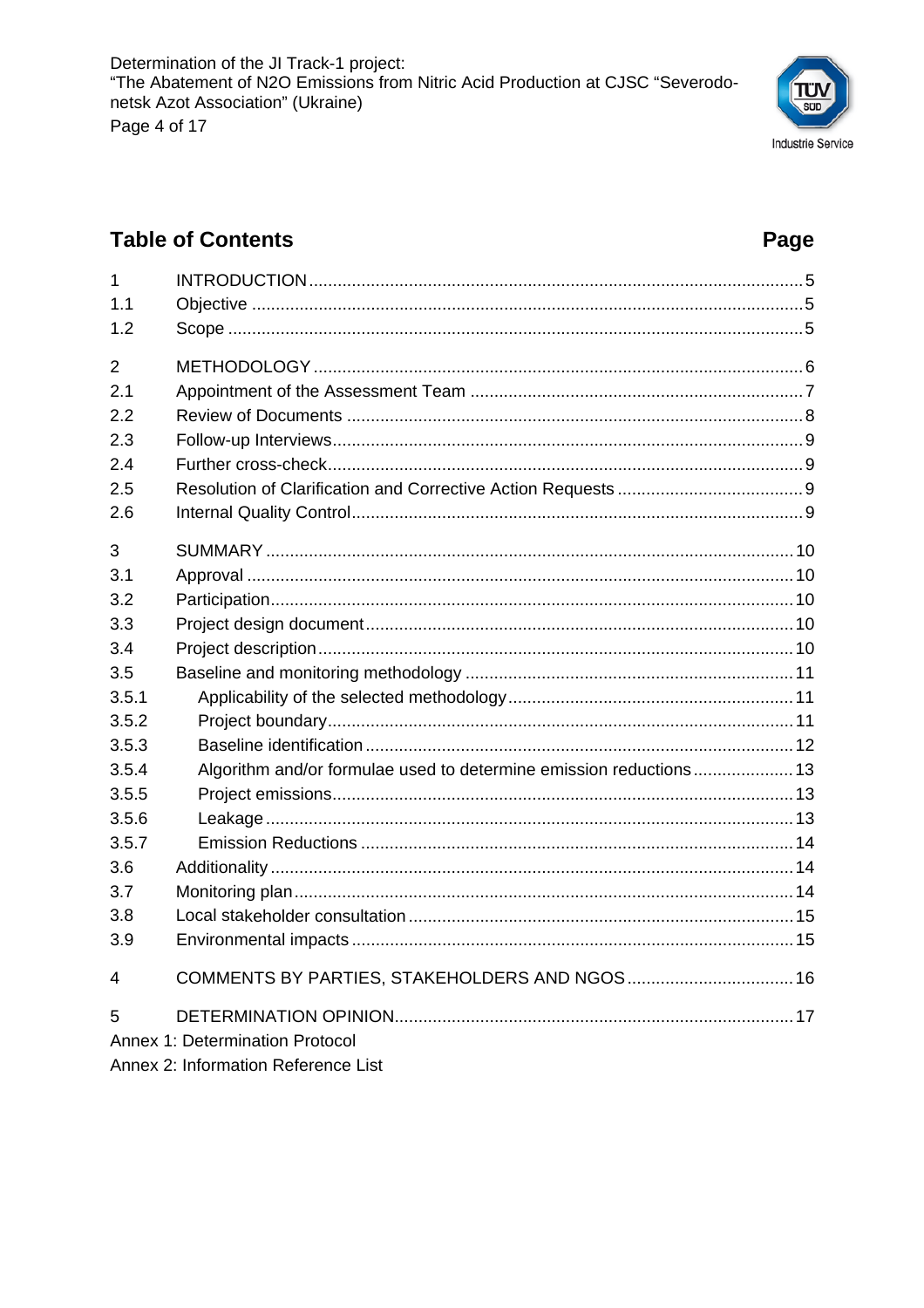

## **1 INTRODUCTION**

#### **1.1 Objective**

The determination objective is an independent assessment by a Third Party (Accredited Independent Entity, AIE) of a proposed project activity against all defined criteria set for the registration under the Joint Implementation scheme (JI). Determination is also a part of the JI Tack-1 project cycle and will finally result in a conclusion by the executing AIE whether a project activity is valid and should be submitted for registration to the DFP of the host country. The ultimate decision on the registration of a proposed project activity rests at the DFP of the host country and further Parties involved.

The project activity discussed by this determination report has been submitted under the project title: The Abatement of N2O Emissions from Nitric Acid Production at CJSC "Severodonetsk Azot Association" (Ukraine).

## **1.2 Scope**

The scope of any assessment is defined by the underlying legislation, regulation and guidance given by relevant entities or authorities. In the case of JI project activities the scope is set by:

- $\triangleright$  The Kyoto Protocol, in particular § 6
- ¾ Decision 2/CMP1 and Decision 3/CMP.1 (Marrakech Accords)
- ¾ Further COP/MOP decisions with reference to the JI (e.g. decisions 9/CMP.1)
- $\triangleright$  Decisions by the JI-SC published under http://ji.unfccc.int
- $\triangleright$  Specific guidance by the JI-SC published under http://ji.unfccc.int
- ¾ Guidelines for Completing the Project Design Document (JI-PDD)
- $\triangleright$  The applied approved CDM methodology(s)
- $\triangleright$  The technical environment of the project (technical scope)
- $\triangleright$  Internal and national standards on monitoring and QA/QC
- $\triangleright$  Technical guideline and information on best practice

The Determination is not meant to provide any consultancy towards the client. However, stated requests for clarifications and/or corrective actions may provide input for improvement of the project design.

Once TÜV SÜD receives an initial PDD version, it is made publicly available in the internet on TÜV SÜD's webpage as well as on the UNFCCC JI webpage. In case of any request a PDD might be revised and the final PDD will form the basis for the final evaluation as presented in this report. Information on the initial and on the final PDD version is presented on page 1.

The only purpose of a Determination is its use during the registration process as part of the JI project cycle. Hence, TÜV SÜD cannot be held liable by any party for decisions made or not made based on the Determination opinion, which will go beyond that purpose.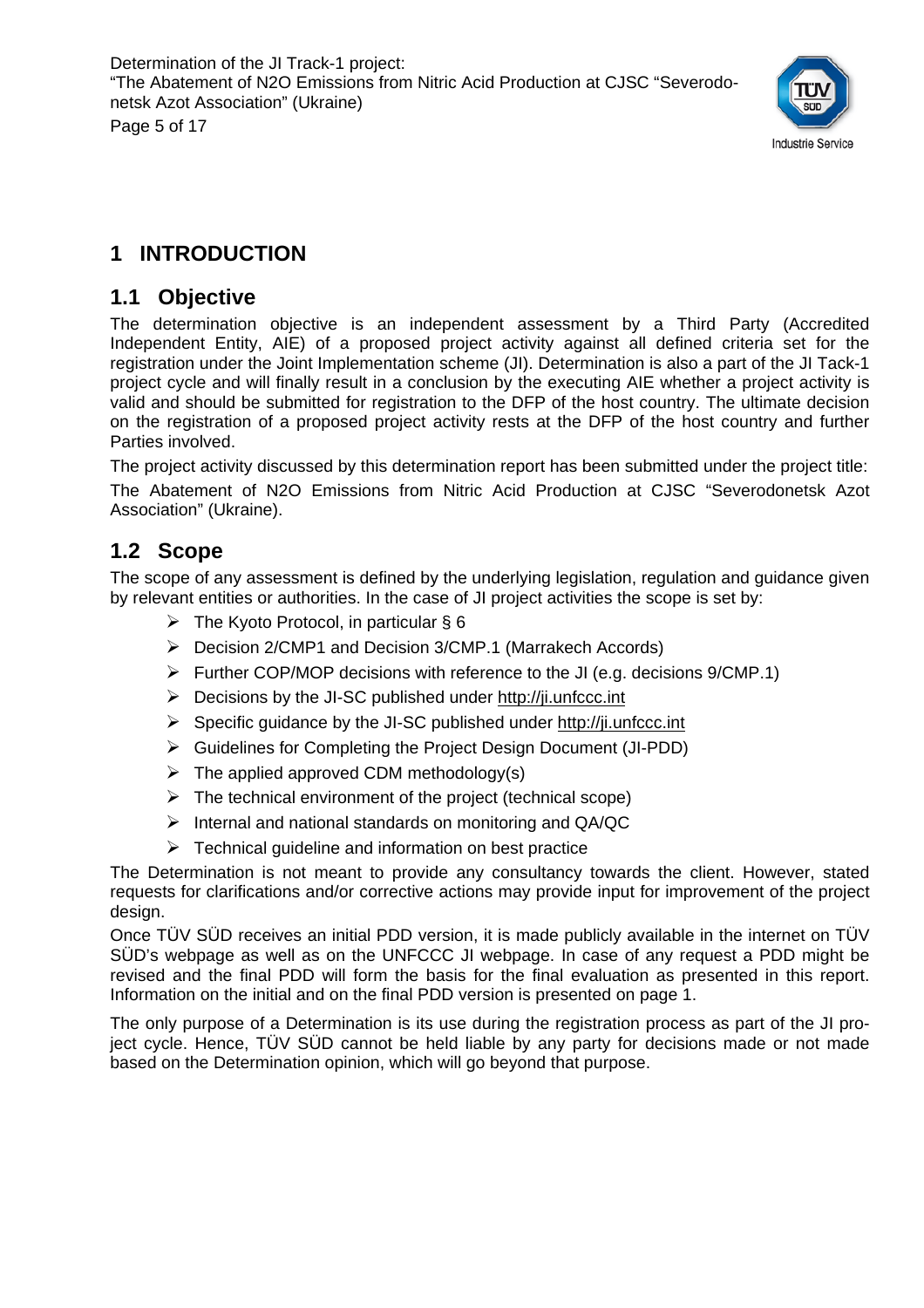

## **2 METHODOLOGY**

The project assessment applies standard auditing techniques to assess the correctness of the information provided by the PPs. The assessment is based on the VV Manual (2003). The work starts with appointment of team covering the technical scope(s), sectoral scope(s) and relevant host country experience for evaluating the JI project activity. Once the project is made public available, members of the team carry out the desk review, follow-up actions, resolution of issues identified and finally preparation of the determination report. The prepared determination report and other supporting documents then undergo an internal quality control by the CB "climate and energy" before submission to the DFP of the host country.

In order to ensure transparency, assumptions are clear and explicitly stated; the background material is clearly referenced. TÜV SÜD developed methodology-specific checklists and protocol customised for the project. The protocol shows, in a transparent manner, criteria (requirements), the discussion of each criterion by the assessment team and the results from validating the identified criteria. The determination protocol serves the following purposes:

It organises, details and clarifies the requirements the particular JI Track-1 project is expected to meet; it ensures a transparent determination process where the validator will document how a particular requirement has been validated and the result of the determination and any adjustment made to the project design.

|                                                                                                                                                                                                                                                  |                                                                                                                                                                                                       | Determination Protocol Table 1: Conformity of Project activity and PDD                                                                                                                                                                                                                                                                                                                              |                                                                                                                                                                                                                                                                                                                                                                                                                                                                                                                                                                         |                                                                                                                                                                                                               |
|--------------------------------------------------------------------------------------------------------------------------------------------------------------------------------------------------------------------------------------------------|-------------------------------------------------------------------------------------------------------------------------------------------------------------------------------------------------------|-----------------------------------------------------------------------------------------------------------------------------------------------------------------------------------------------------------------------------------------------------------------------------------------------------------------------------------------------------------------------------------------------------|-------------------------------------------------------------------------------------------------------------------------------------------------------------------------------------------------------------------------------------------------------------------------------------------------------------------------------------------------------------------------------------------------------------------------------------------------------------------------------------------------------------------------------------------------------------------------|---------------------------------------------------------------------------------------------------------------------------------------------------------------------------------------------------------------|
| <b>Checklist Topic</b><br>/ Question                                                                                                                                                                                                             | <b>Reference</b>                                                                                                                                                                                      | <b>Comments</b>                                                                                                                                                                                                                                                                                                                                                                                     | <b>PDD in GSP</b>                                                                                                                                                                                                                                                                                                                                                                                                                                                                                                                                                       | <b>Final PDD</b>                                                                                                                                                                                              |
| The checklist is<br>organised in<br>sections<br>following the<br>arrangement of<br>the applied PDD<br>version. Each<br>section is then<br>further sub-<br>divided. The<br>lowest level<br>constitutes a<br>checklist<br>question /<br>criterion. | Gives<br>reference to<br>documents<br>where the<br>answer to<br>the checklist<br>question or<br><i>item is</i><br>found in<br>case the<br>comment<br>refers to<br>documents<br>other than<br>the PDD. | The section is used to<br>elaborate and discuss<br>the checklist question<br>and/or the<br>conformance to the<br>question. It is further<br>used to explain the<br>conclusions reached.<br>In some cases sub-<br>checklist are applied<br>indicating yes/no<br>decisions on the<br>compliance with the<br>stated criterion. Any<br><b>Request</b> has to be<br>substantiated within<br>this column. | Conclusions are presented<br>based on the assessment of<br>the first PDD version. This is<br>either acceptable based on<br>evidence provided $(\varnothing)$ , or a<br><b>Corrective Action Request</b><br>(CAR) due to non-compliance<br>with the checklist question (see<br>below). Clarification Request<br>(CR) is used when the<br>determination team has<br>identified a need for further<br>clarification. Forward action<br>request to highlight issues<br>related to project<br><i>implementation that require</i><br>review during the first<br>verification. | Conclusions are<br>presented in the<br>same manner<br>based on the<br>assessment of<br>the final PDD<br>version and<br>further<br>documents<br>including<br>assumptions<br>presented in the<br>documentation. |

The determination protocol consists of three tables. The different columns in these tables are described in the figure below. The completed determination protocol is enclosed in Annex 1 to this report.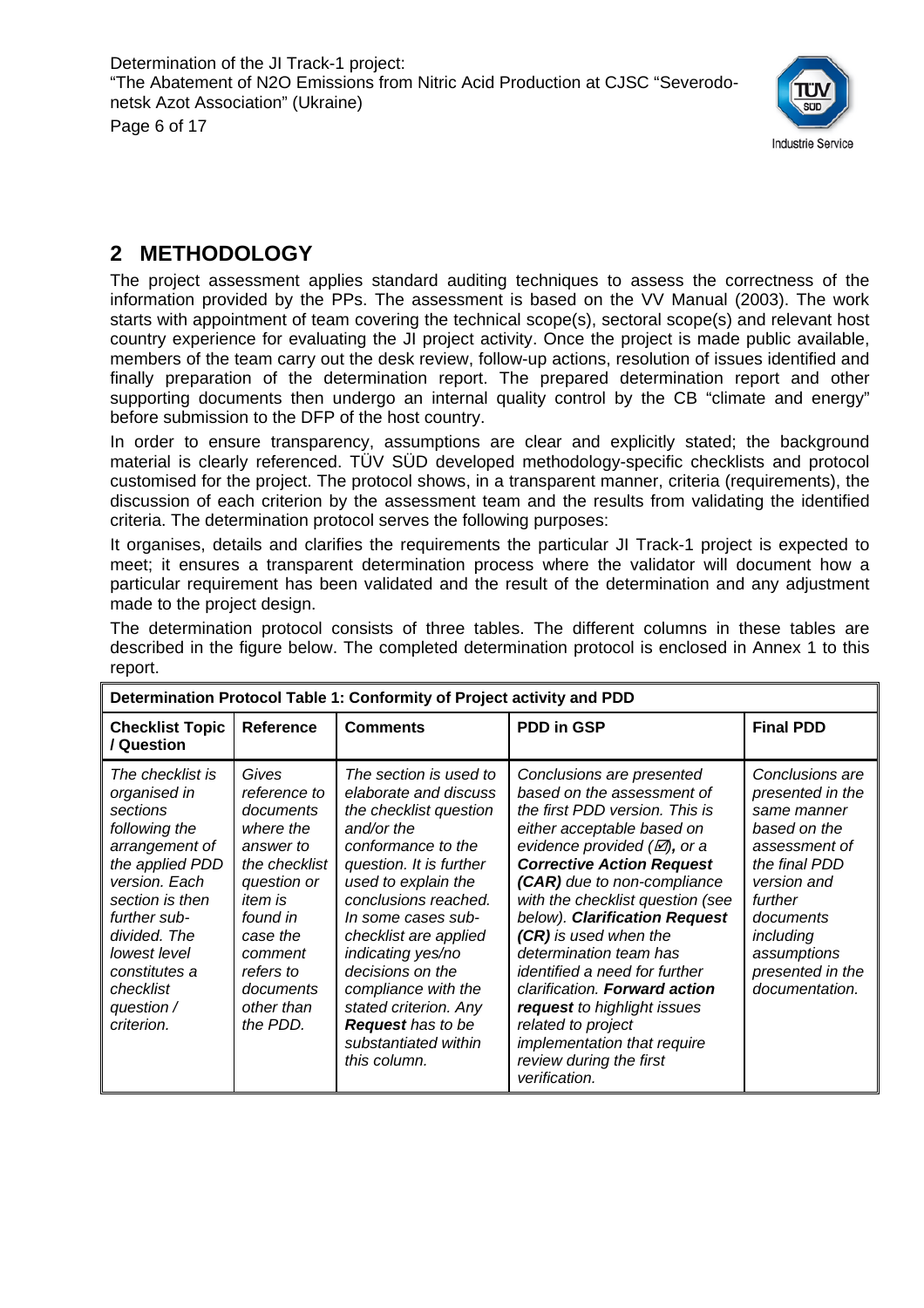

| Determination Protocol Table 2: Resolution of Corrective Action and Clarification Requests                                                                              |                                                                                                       |                                                                                                                                                                               |                                                                                                                                                                                                                                                    |  |  |  |
|-------------------------------------------------------------------------------------------------------------------------------------------------------------------------|-------------------------------------------------------------------------------------------------------|-------------------------------------------------------------------------------------------------------------------------------------------------------------------------------|----------------------------------------------------------------------------------------------------------------------------------------------------------------------------------------------------------------------------------------------------|--|--|--|
| <b>Clarifications and</b><br>corrective action<br>requests                                                                                                              | Ref. to table 1                                                                                       | <b>Summary of project</b><br>owner response                                                                                                                                   | Determination team conclusion                                                                                                                                                                                                                      |  |  |  |
| If the conclusions from<br>table 1 are either a<br>Corrective Action, a<br>Clarification or a<br>Forward action<br>Request*, these should<br>be listed in this section. | Reference to<br>the checklist<br>question<br>number in<br>Table 1 where<br>the issue is<br>explained. | The responses given by<br>the client or other project<br>participants during the<br>communications with the<br>determination team should<br>be summarised in this<br>section. | This section should summarise the<br>discussion on and revision to<br>project documentation together with<br>the determination team's responses<br>and final conclusions. The<br>conclusions should be reflected in<br>Table 1, under "Final PDD". |  |  |  |
| * In the latest revision of<br>this Report Table 4<br>serves for summurising<br>of Forward Action<br>Requests that require<br>review during the first<br>verification.  |                                                                                                       |                                                                                                                                                                               |                                                                                                                                                                                                                                                    |  |  |  |

In case of a denial of the project activity more detailed information on this decision will be presented in table 3.

| Determination Protocol Table 3: Unresolved Corrective Action and Clarification Requests                                     |                               |                                                                                                                                                                                                                 |  |  |  |  |
|-----------------------------------------------------------------------------------------------------------------------------|-------------------------------|-----------------------------------------------------------------------------------------------------------------------------------------------------------------------------------------------------------------|--|--|--|--|
| <b>Clarifications and corrective</b><br>action requests                                                                     | Id. of<br><b>CAR/CR1</b>      | <b>Explanation of the Conclusion for Denial</b>                                                                                                                                                                 |  |  |  |  |
| If the final conclusions from<br>table 2 results in a denial the<br>referenced request should be<br>listed in this section. | Identifier of<br>the Request. | This section should present a detail explanation, why the<br>project is finally considered not to be in compliance with a<br>criterion with a clear reference to the requirement which is<br>not complied with. |  |  |  |  |

#### **2.1 Appointment of the Assessment Team**

According to the technical scopes and experiences in the sectoral or national business environment TÜV SÜD has composed a project team in accordance with the appointment rules of the TÜV SÜD certification body "climate and energy". The composition of an assessment team has to be approved by the Certification Body (CB) ensuring that the required skills are covered by the team. The CB TÜV SÜD operates four qualification levels for team members that are assigned by formal appointment rules:

- $\triangleright$  Assessment Team Leader (ATL)
- ¾ Greenhouse Gas Auditor (GHG-A)
- $\triangleright$  Greenhouse Gas Auditor Trainee (T)
- $\triangleright$  Experts (E)

It is required that the sectoral scope and technical area linked to the methodology as well as host country expertise are covered by the assessment team.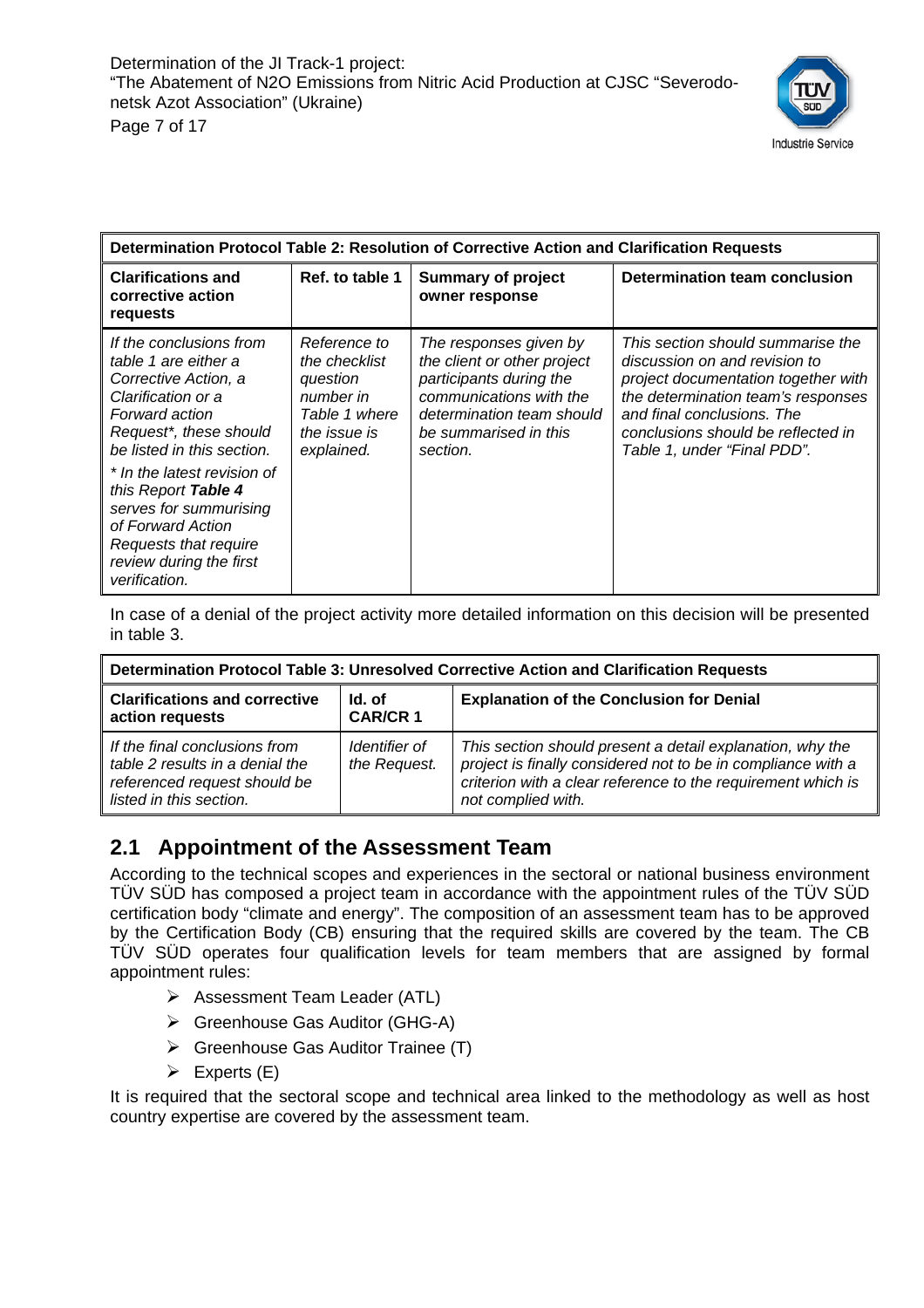

The Determination team was consisting of the following experts (the responsible Assessment Team Leader in written in bold letters):

| <b>Name</b>          | <b>Qualification</b> | <b>Coverage of</b><br>technical<br>scope | <b>Coverage</b><br>of techni-<br>cal area | <b>Host country</b><br>experience |
|----------------------|----------------------|------------------------------------------|-------------------------------------------|-----------------------------------|
| Nikolaus Kröger      | <b>ATL</b>           | 冈                                        | ⊻                                         | $\blacktriangledown$              |
| Olena Maslova        | A                    |                                          | $\blacktriangledown$                      | $\blacktriangleright$             |
| Andrey Atyakshev     | A                    |                                          |                                           | $\bm \nabla$                      |
| Konstantin Agamirzov |                      |                                          |                                           | $\blacktriangledown$              |

**Nikolaus Kröger** is environmental engineer and expert for emissions monitoring and quality assurance at the department "TÜV SÜD Carbon Management Service". He is located in the TÜV SÜD Hamburg office and is also engaged as personally accredited verifier in the EU-ETS serving the Northern German market. Being ghg auditor for sectoral scopes 1, 4, 5, 8, 9, 10, 11, 12, 13 and assessment team leader for CDM and JI projects he has already been involved in several CDM/JI activities with a special focus on industrial non-CO<sub>2</sub> projects. Constitutive on 13 years experience at the department "Environmental Service" he verified many metallurgical plants, refineries, chemical plants, waste treatment and power plants and process engineering in many types of facilities. One of his former focal points had been implementation and calibration of complex automatic Environment-Data-Systems. Reflecting on earlier projects he is familiar with political, economical and technical random conditions in host country.

**Olena Maslova** is an auditor in the "Carbon Management Service" department of TÜV SÜD Industrie Service GmbH in Munich, Germany. She is chemical engineer and host country expert for projects in Ukraine and Commonwealth of Independent States. Olena Maslova specializes in the assessment of CDM / JI projects in the sector of chemical industries and waste handling and disposal. In this project she functioned as project manager and auditor.

**Andrey Atyakshev** is mechanical engineer in the field of metal forming and expert for metallurgical works and engineering plants, mechanical and chemical testing for metal production. He is located in TÜV SÜD Ukraine, Kiev office and responsible for the carbon business of TÜV SÜD in Ukraine. Being GHG auditor for sectoral scopes 4, 7, 9 for CDM and JI projects, he has already been involved in several of CDM and JI activities with a special focus on industrial projects (N2O, CMM, Associated gas recovery). Being Industrial inspector, he has been involved in many third party industrial inspections and acceptance of products. Also he is appointed ISO 9001 Lead auditor.

**Konstantin Agamirzov** is an auditor in training in the "Carbon Management Service" department of TÜV SÜD Industrie Service GmbH in Munich, Germany. He is microwave/radio electronic engineer and host country expert for project in Russian Federation, Ukraine and Commonwealth of Independent States in the department. Konstantin Agamirzov specialized in the assessment of JI/CDM projects in energy distribution and manufacturing industry.

#### **2.2 Review of Documents**

A first version of the PDD was submitted to the AIE in May 2009. The first PDD version submitted by the PP and additional background documents related to the project design and baseline were reviewed to verify the correctness, credibility and interpretation of the presented information, furthermore a cross-check between information provided and information from other sources have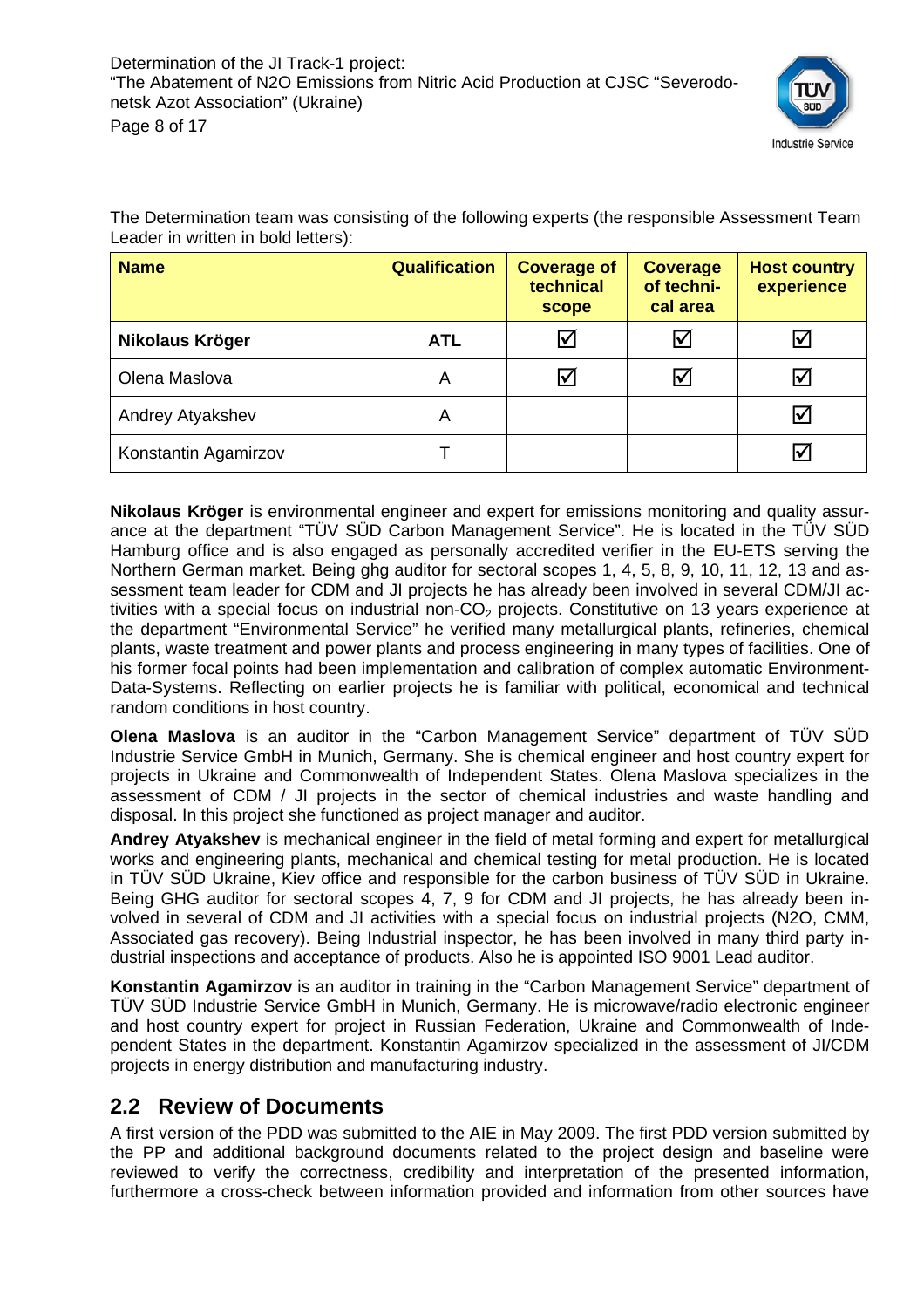

been done as initial step of the determination process. A complete list of all documents and proofs reviewed is attached as Annex 2 to this report.

#### **2.3 Follow-up Interviews**

In the period of September 22-23, 2009 TÜV SÜD performed interviews and physical site inspection with project stakeholders to confirm relevant information and to resolve issues identified in the first document review. The table below provides a list of all persons interviewed in this context.

| <b>Name</b>                  | <b>Organisation</b>                                                                  |
|------------------------------|--------------------------------------------------------------------------------------|
| Dr. Valentin V. Kazakov      | Severodonetsk Azot, Chairman of the Board                                            |
| Mr. Alexandr I. Taratuta     | Severodonetsk Azot, Deputy Head of Production Department<br>(JI project coordinator) |
| Mr. Viktor Kvachenko         | Severodonetsk Azot, Head of nitric acid production                                   |
| Mr. Viktor V. Bezaltichniy   | Severodonetsk Azot, Chief Metrologist                                                |
| Mr. Alexey U. Ivanov         | Severodonetsk Azot, Head of IT Department                                            |
| Dr. Volodymyr K. Ivashchenko | MGM International, Senior Technical Expert                                           |
| Mr. Srgii Kobus              | MGM International, Project Manager                                                   |

#### **2.4 Further cross-check**

During the determination process, the team makes reference to the available information related to similar projects or technologies as the proposed JI Track-1 project activity. The documentation has also been reviewed against the approved methodology(s) applied with several adjustments to confirm the appropriateness of formulae and correctness of calculations.

## **2.5 Resolution of Clarification and Corrective Action Requests**

The objective of this phase of the determination is to resolve the requests for corrective actions and clarifications and any other outstanding issues which needed to be clarified for TÜV SÜD`s conclusion on the project design. The CARs and CRs raised by TÜV SÜD were resolved during communication between the client and TÜV SÜD. To guarantee the transparency of the determination process, the concerns raised and responses that have been given are documented in more detail in the determination protocol in Annex 1.

## **2.6 Internal Quality Control**

As final step of a determination the final documentation including the determination report and the protocol have to undergo an internal quality control by the Certification Body "climate and energy", i.e. each report has to be finally approved either by the head of the Certification Body or the deputy. In case one of these two persons is part of the assessment team approval can only be given by the other one.

After confirmation of the PP the determination opinion and relevant documents are submitted to the responsible DFP of the host country for final approval.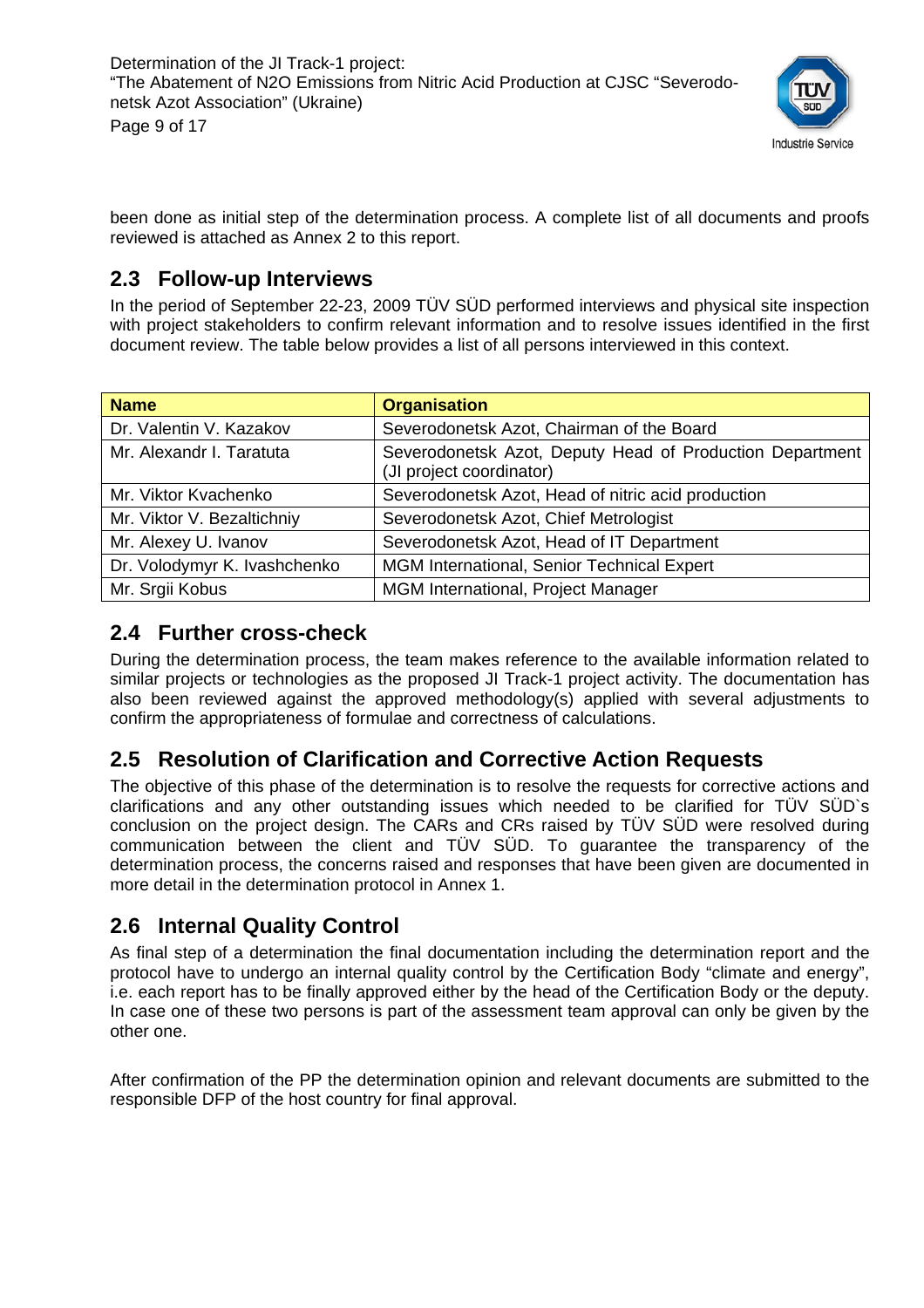

## **3 SUMMARY**

The assessment work and the main results are described below in accordance with the VVM (2003) reporting requirements. The reference documents indicated in this section and Annex 1 are stated in Annex 2.

## **3.1 Approval**

The dedicated project participants are CJSC "Severodonetsk Azot Association", Severodonetsk from Ukraine and CGT Chemical General Trading Ltd., London from United Kingdom. The host Party Ukraine meets the requirements to participate in the JI.

Since July 30, 2007 the Ukrainian DFP is National Environmental Investment Agency of Ukraine coordinated by the Ministry of Environmental Protection of Ukraine. The Ministry of Environmental Protection of Ukraine has issued a LoE (IRL7) in July 8, 2007 indicating that the Ministry supports further development of this particular project.

TÜV SÜD has received this letter from the project participant directly and considers the provided letter as authentic.

Project proponents are going to apply for a LoA from the Host country after receiving this final determination report from TÜV SÜD as according to Ukrainian procedure for approving JI projects a final AIE's determination opinion is needed for a successful official approval by National Environmental Investment Agency of Ukraine.

The investor party in this project is United Kingdom (UK). UK has indicated officially its DFP – Department of Energy and Climate Change. According to United Kingdom procedure for approving JI projects in order to apply for a LoA, a LoA from the Host country is required.

## **3.2 Participation**

The dedicated project participants are CJSC "Severodonetsk Azot Association", Severodonetsk from Ukraine and CGT Chemical General Trading Ltd., London from United Kingdom. The participation of all project proponents as well as their roles in this JI project is confirmed with the contract on buying of ERUs between CJSC "Severodonetsk Azot Association" and CGT Chemical General Trading Ltd. (IRL18)

## **3.3 Project design document**

The PDD is compliant with relevant form and guidance as provided by the UNFCCC JISC.

TÜV SÜD concludes that the guidelines for the completion of the PDD in their most recent version have been followed. Relevant information has been provided by the participants in the applying PDD sections. Completeness was assessed through the checklist included to Annex 1 of this report.

## **3.4 Project description**

The following description of the project as per PDD could be verified during the on-site mission:

Project is going to be implemented at the existing facilities of Severodonetsk Azot located in Severodonetsk town, Lugansk region, Ukraine. The plant has an operation history since 1951. The project activity aims at GHG emissions reduction of nitrous oxide,  $N_2O$ , which is an unwanted byproduct by the industrial production of nitric acid and at the same time is a green house gas with GWP of 310.

In particular, the installation of the secondary  $N_2O$  abatement catalyst system directly in the ammonia oxidation reactor (AOR) underneath the ammonia oxidation catalyst (Pt-Rh catalyst gauze) is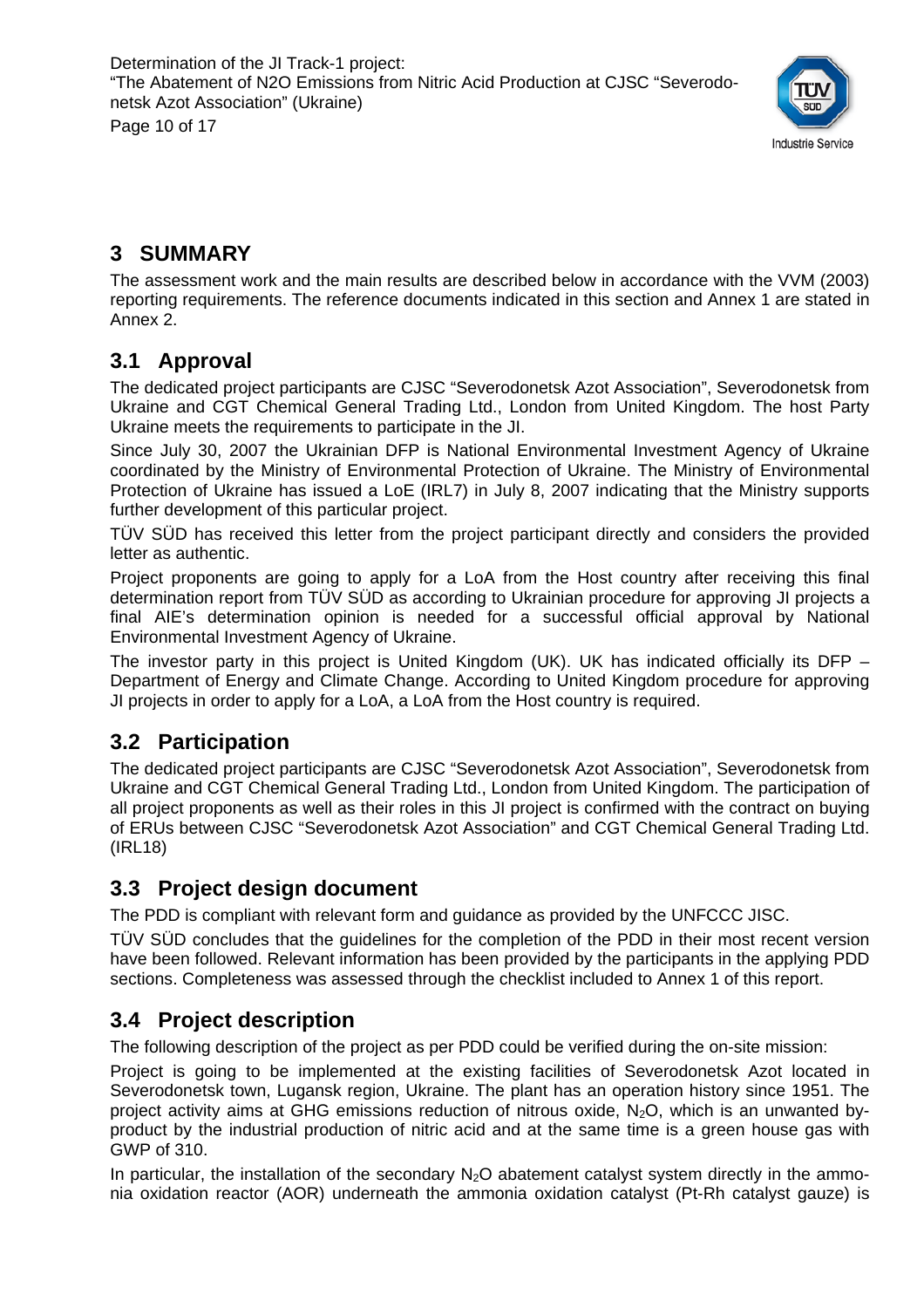

envisaged. The employed secondary catalyst type "MultiComb Greenline" produced by Umicore AG & Co. KG has a warranted abatement efficiency of 75%.

In order to implement the project, Severodonetsk Azot has been equipped in April 2009 with a state of the art AMS according to DIN EN 14181 for continuous monitoring of the project key parameters.

The information presented in the PDD on the technical design is consistent with the actual planning and implementation of the project activity as confirmed by:

- Review of data and information (see Annex 2) using sectoral knowledge and expertise of the assessment team, cross check the same with other sources available in the respective technical literature, official publications, etc.
- The on-site visit has been performed and relevant stakeholders and personnel with knowledge of the project were interviewed, in case of doubt further cross checks through additional interviews have been done.
- Finally information related to similar technologies or projects as the JI project activity have been used if available to confirm the accuracy and completeness of the project description.

In light of the above, TÜV SÜD confirms that the project description as included to the PDD is sufficiently accurate and complete in order to comply with the requirements of the JI Track-1.

### **3.5 Baseline and monitoring methodology**

#### **3.5.1 Applicability of the selected methodology**

Compliance with each applicability condition as listed in the chosen baseline and monitoring methodology AM0034, version 3.2 has been demonstrated.

The assessment was carried out for each applicability criteria and included among others the compliance check of the local project setting with the applicability conditions in regard to baseline setting and eligible project measures. This assessment also included the review of secondary sources which sustain that applicability conditions are complied with.

The Methodology specific protocol included to the Annex 1 documents the assessment process, including the steps taken. The outcome on the compliance check as well as the relevant evidences is explicitly presented in Annex 1 and Annex 2.

TÜV SÜD confirms that the chosen baseline and monitoring methodology is applicable to the project activity.

Emission sources which are not addressed by the applied methodology and which are expected to contribute more than 1% of the overall expected average annual emissions reduction have not been identified.

#### **3.5.2 Project boundary**

The project boundary was assessed in the context of physical site inspection, interviews and based on the secondary evidence received on the design of the project.

Conforming to applicable CDM methodology, Severodonetsk Azot plant industrial process covered by the project activity is nitric acid production serving by the existing AORs. The project boundary comprises the complete production process from the inlet to the AORs to the stack, including all compressors and SCR DeNOx unit and covers 4 production lines. There is one common stack for production line No. 1 and 2 and another common stack for production line No. 3 and 4.

Description of emission sources including justification of gases included/excluded in/from the project boundaries is provided in appropriate manner, and can be considered as complete and correct.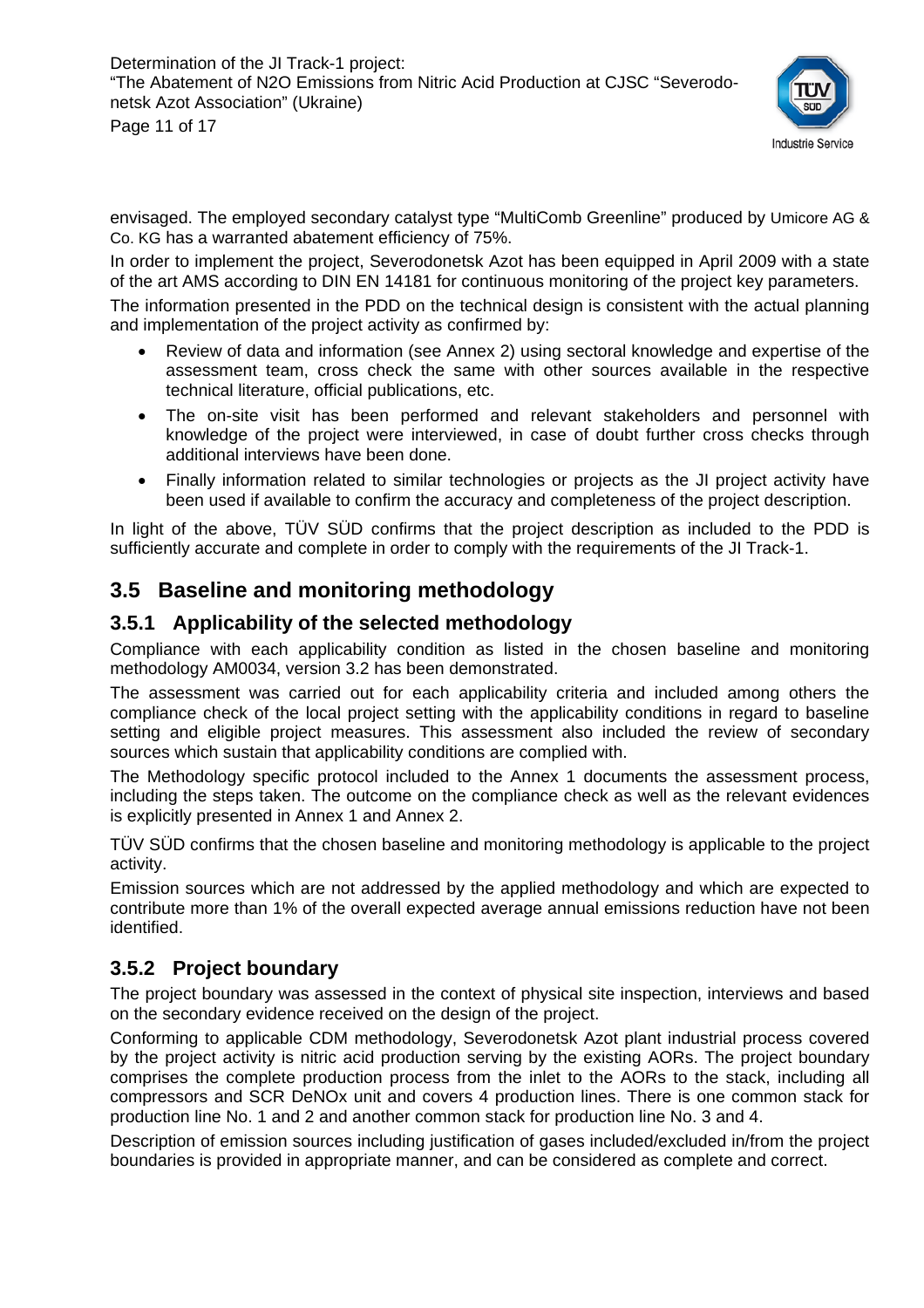

The most relevant documentation assessed in order to confirm the project boundary is the following: Process scheme of non-concentrated nitric acid production in the shop No. 5/6 (IRL 11). Detailed flow chart of the process has been seen by Audit team in original but was not provided by Severodonetsk Azot due to confidentiality reasons.

The same have been validated during the determination process using standard audit techniques. For furhter details on TÜV SÜD observations on-site refer to the Annexes 1 and 2.

Hence, TÜV SÜD confirms that the identified boundary and the selected sources and gases as documented in the PDD are justified for the project activity.

#### **3.5.3 Baseline identification**

Applicable CDM methodology refers to the procedure for identification of the baseline scenario described the latest version of the approved methodology AM0028 "Catalytic N2O destruction in the tail gas of nitric acid plants". This procedure is applied in the PDD and provides for a step-wise approach to identify the baseline scenario.

The list of plausible alternative scenarios to the project activity is complete and no reasonable alternative scenarios have been excluded.

As a result of the baseline identification procedure provided in the final PDD the baseline scenario has been defined as "status quo"- the continuation of the current situation, where there will be no installation of technology for the destruction or abatement of  $N_2O$ .

The information presented in the PDD has been validated by a first document review of all the data, further confirmation based on the on-site visit and a final step by cross checking the information with similar relevant projects and/or technologies. The sources referenced in the PDD have been quoted correctly.

Transparent and documented evidences were provided to assessment team within on-site visit. Based on conservative interpretation of collected audit evidences, TÜV SÜD considers that the identified baseline scenario is reasonable.

TÜV SÜD confirms that all relevant JI requirements, including relevant national and / or sectoral policies and circumstances, have been identified correctly taken into account in the definition of the baseline scenario.

A verifiable description of the baseline scenario has been included to the PDD.

In conclusion TÜV SÜD confirms that:

- 1. All the assumptions and data used by the project participants are listed in the PDD, including their references and sources;
- 2. All documentation used is relevant for establishing the baseline scenario and correctly quoted and interpreted in the PDD;
- 3. Assumptions and data used in the identification of the baseline scenario are justified appropriately, supported by evidence and can be deemed reasonable;
- 4. Relevant national and/or sectoral policies and circumstances are considered and listed in the PDD;
- 5. The approved baseline methodology has been correctly applied to identify the most reasonable baseline scenario and the identified baseline scenario reasonably represents what would occur in the absence of the proposed JI project activity.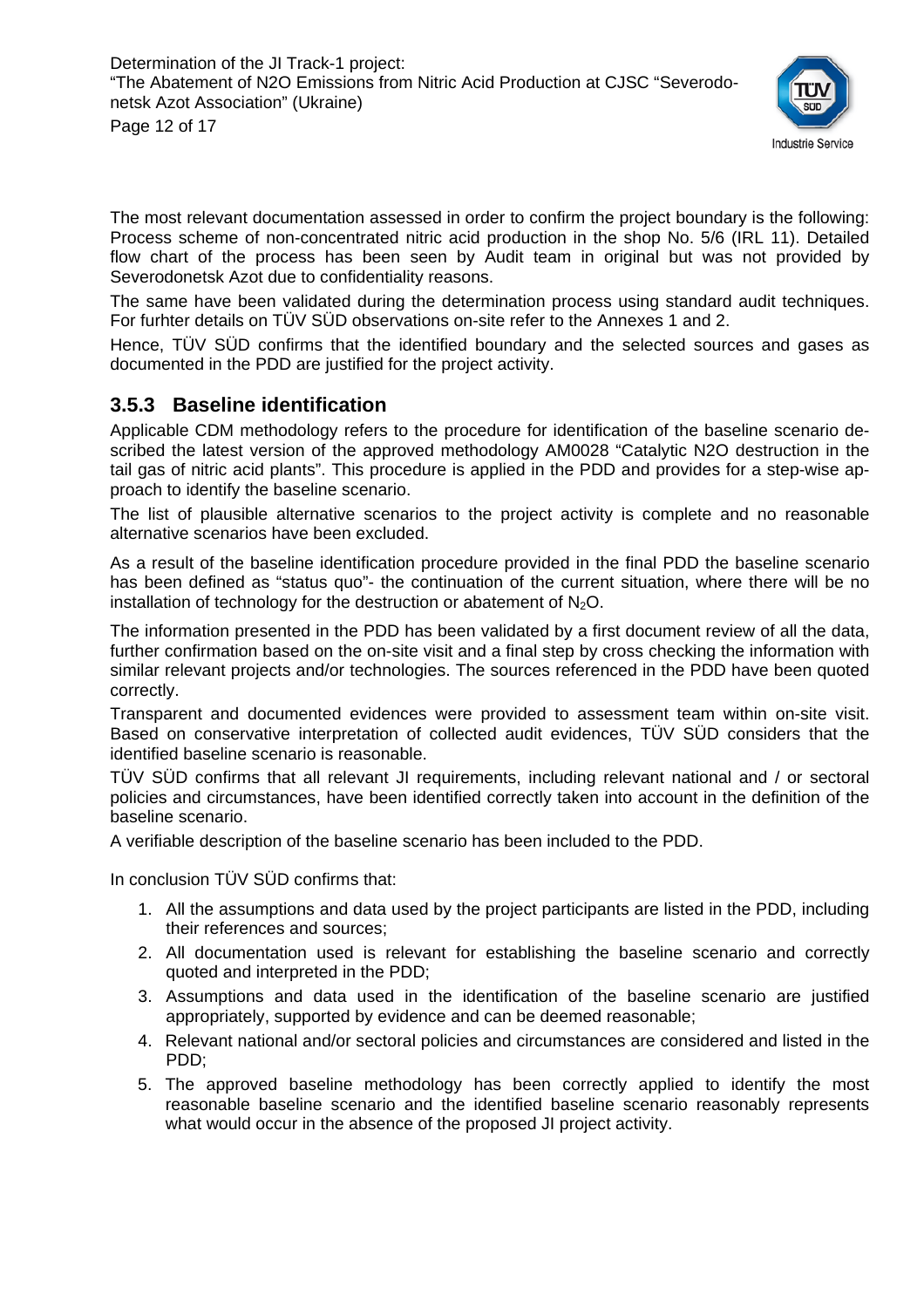

#### **3.5.4 Algorithm and/or formulae used to determine emission reductions**

#### **3.5.4.1 Baseline Emissions**

TÜV SÜD has assessed the calculations of project emissions, baseline emissions and leakage and emission reductions. Corresponding calculations were carried out based on calculation spreadsheets as presented via Emissions reductions calculation sheet (IRL69). The parameters and equations presented in the PDD and further documentation have been compared with the information and requirements presented in the methodology and respective tools. The equation comparison has been made explicitly following all the formulae presented in the calculation files.

Essential changes introduced in the updated CDM methodology were taken into account by the final determination of the provided project documentation, i.e. changed procedure for estimation of the baseline emission factor, baseline campaign length, monitoring periods etc.

Due to Severodonetsk Azot has four separate lines, and each of these lines includes AOR, absorption tower, turbine, DeNOx plant and monitoring system and in order to prevent a delay in project implementation and as a result losing the possibility of reducing a considerable amount of GHG emissions, the PPs decided to modify the procedure for baseline monitoring and emission factor estimation of methodology AM0034 version 03.2.

The idea of approach is the following. For some lines baseline monitoring campaign will continue during one single campaign from installation to replacement of the gauze according to requirements of methodology AM0034 and for other lines a baseline monitoring campaign is a summary of two overlapped successive campaigns. In case of overlapping of two campaigns the total period of the baseline monitoring will be completed as soon as the total length of the two campaigns ( $CL<sub>BI</sub>$ ) will be equal to the normal campaign length  $(CL_{normal})$ .

The TÜV SÜD assessment team considered the approach proposed by PPs is reasonable on the basis of the reviewed documentation, further references and the result of the interviews. However the exact value of the baseline Emission Factor for each line ( $EF_{B1}$ ) can only be confirmed after the verification of this particular project is conducted.

Detailed information on the verification of the variations of methodology can be found in the Annex 1.

#### **3.5.5 Project emissions**

The project emissions were calculated ex-ante in accordance with formulae set defined in the latest approved version of AM0034 (version 3.2). In doing so following conservative assumptions have been made:

- Baseline emission factor of 4,5 kg N2O/tHNO3 is the conservative IPCC default emission factor;
- The lower secondary catalyst abatement efficiency of 75% was used for project emissions estimation.

All values presented in the PDD are considered reasonable based on the documentation reviewed, further references and the result of the interviews.

The estimated project emissions can be confirmed, as the same have been replicated by the audit team using the information provided. Detailed information on the verification of the parameters used in the equations can be found in the Annex 1.

#### **3.5.6 Leakage**

No leakage is expected from the project activity.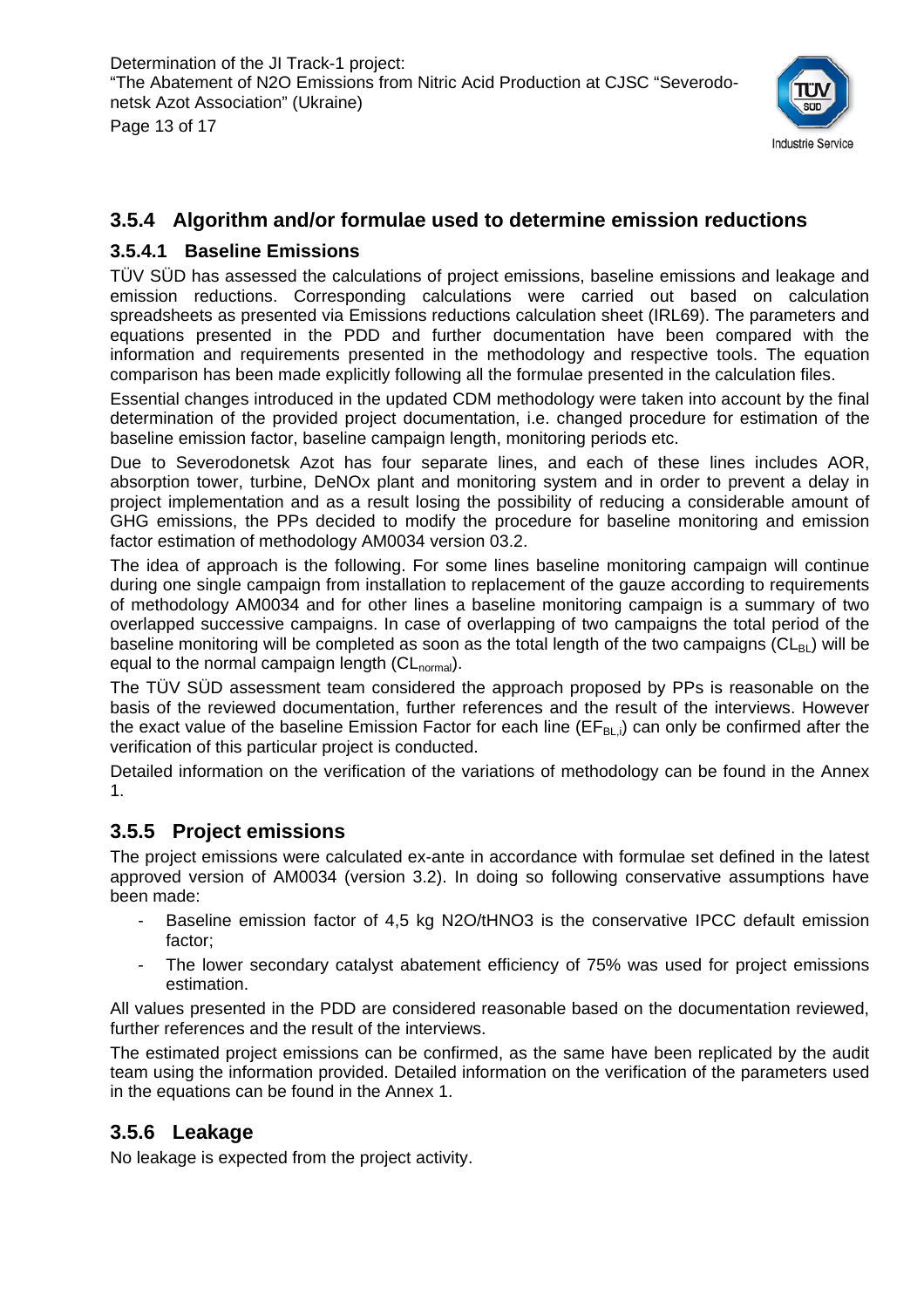

#### **3.5.7 Emission Reductions**

The calculation of the baseline emissions, project emissions, and the emission reductions, respectively, can be considered as correct. The baseline and project emissions are calculated in the PDD in transparent manner and using conservative assumptions.

Therefore based on the calculations in the project documentation it is expected that the project activity will lead to a reduction of GHG emissions of 1,590,300 tCO<sub>2</sub>e in the period from 2009 until 2012.

#### **3.6 Additionality**

Simple cost analysis has been used for demonstrating additionality according to the "Tool for the demonstration and assessment of additionality" (Version 05) as it is clearly shown that that there is no economical benefit by the reduction of the nitrous oxide concentration other than the JI revenues.

The approach used in the PDD has been assessed based on a document review and interviews onsite with plant representatives. Furthermore some documents have been reviewed on-site (for details see Annex 2). All audit evidences have been checked using sectoral knowledge and expertise as well as public available information published in the internet and technical literature.

Based on this determination steps, the AIE can confirm that the documentation assessed is appropriate for this project.

#### **3.7 Monitoring plan**

The assessment team has checked all the parameters presented in the MP against the requirements of the methodology. The MP presented in the PDD complies with the requirements of the methodology updated to the project case. The changes introduced in the updated CDM methodology were taken into account by the final determination of the provided project documentation. The main changes are:

- Measuring and calculation of volume flow rate of the stack gas ( $VSG_i$ ). Due to specific design of nitric acid production at Severodonetsk Azot, one common stack for production line No. 1 and 2 and another common stack for production line No. 3 and 4, the mesurring points of tail gas volume from the lines was revised. The gas volume from the lines No. 2 and No. 3 is calculated on the basis of total amount of stack gas flow in the sack (No.  $1 +$  No. 2 or No.  $3 +$ No.4 respectively) and amount of gas flow from the lines which have own flow meter (i.e. No. 1 and No. 4). However there is a risk in correctness of futuer calculations therefore TÜV SÜD issued Forward Action Request (FAR3) in order to check such deviations from applied methodology in calculation routines during the first periodic verification.
- Also due to specific design of nitric acid production at Severodonetsk Azot, project activity covers 4 independant production lines, there is a possibility of overlapping monitoring periods. In this connection during on-site visit the assessment team checked that project is composed of clearly identifiable lines and monitoring can be performed independently for each of line. The assessment team justifies that in case of overlapping of monitoring periods monitoring reports will be executed referring to the JISC 13 "Clarification regarding overlapping periods", Version 01.

The quality assurance procedures have been audited by the assessment team through document review and interviews with the relevant personnel; this information together with a physical inspection allows the assessment team to confirm that the proposed MP is feasible within the project design. The major parameters to be monitored have been discussed with the PPs especially regarding the location of the meters, the data management, and in general the quality assurance and quality control procedures to be implemented in the context of the project.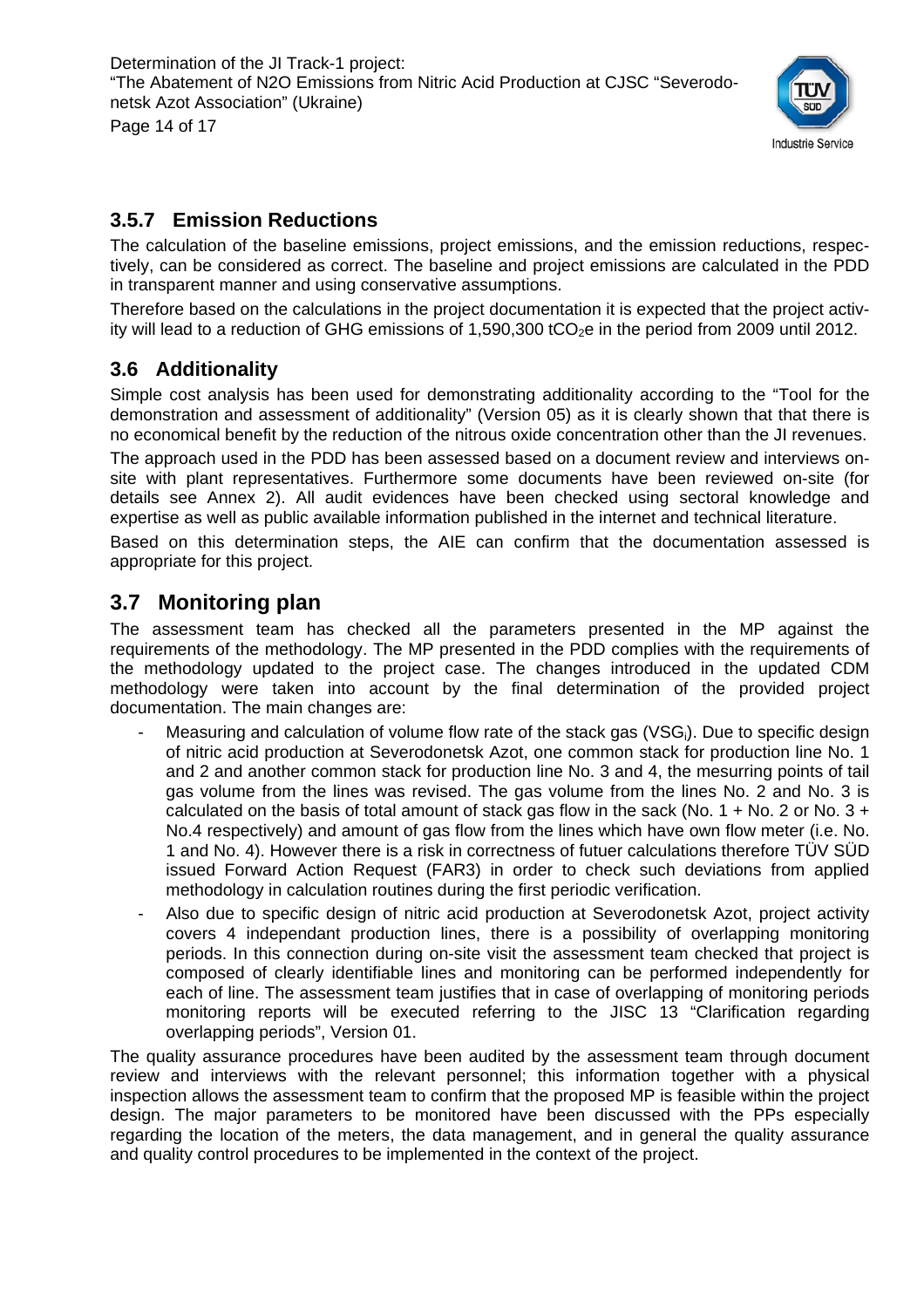

All the audit evidences proving the appropriateness of monitoring provisions undertaken by the PPs were provided to the AIE and have been considered as sufficient. For details please refer to Annex 2 of this report.

Hence, it is expected that the PPs will be able to implement the monitoring plan and the emission reductions achieved can be reported ex-post and verified.

## **3.8 Local stakeholder consultation**

In accordance the order No. 33 of June 25, 2008 "On Approval of JI Project Preparation Requirements" issued by the National Environmental Investment Agency of Ukraine Severodonetsk Azot has invited the relevant local stakeholders by means of newspapers, local and regional information editions, via local Chamber of Commerce and Industry as well as Severodonetsk Azot informed Lugansk branch of Ministry of Environmental Protection that the project implementation will not violate any environmental protection requirements. The evidence of these invitations is IRL 28, 57-59.

Furthermore on November 13, 2008 Severodonetsk Azot held a meeting with the employees and informed them about the JI project and its impact on improvement of environmental conditions (IRL 56).

The PPs have received positive comments and decisions from local and state government bodies. The assessment team has review the documentation in order to validate the inclusion of relevant stakeholders and using the local expertise can confirmed that the communication method used to invite the stakeholders can be considered appropriate. The summary of comments presented in the PDD has been cross check with the documentation of the stakeholder consultation and it is found to be complete. Hence, the local stakeholder consultation has been adequately performed according to the Host country requirements.

#### **3.9 Environmental impacts**

The document with EIA was not developed by PPs since the State Environmental Authority in Lugansk region have officially informed Severodonetsk Azot by Letter (IRL28), that this project is outside the scope of state environmental control rules, therefore it is not necessary to develop an EIA in this case. TÜV SÜD assessment team remarks that the project has a strong positive environmental impact, since the primary object of the project is reduction of  $N<sub>2</sub>O$  emissions. So far TÜV SÜD host country expert assessment team members are familiar with local laws and regulations the project complies with environmental legislation in Ukraine.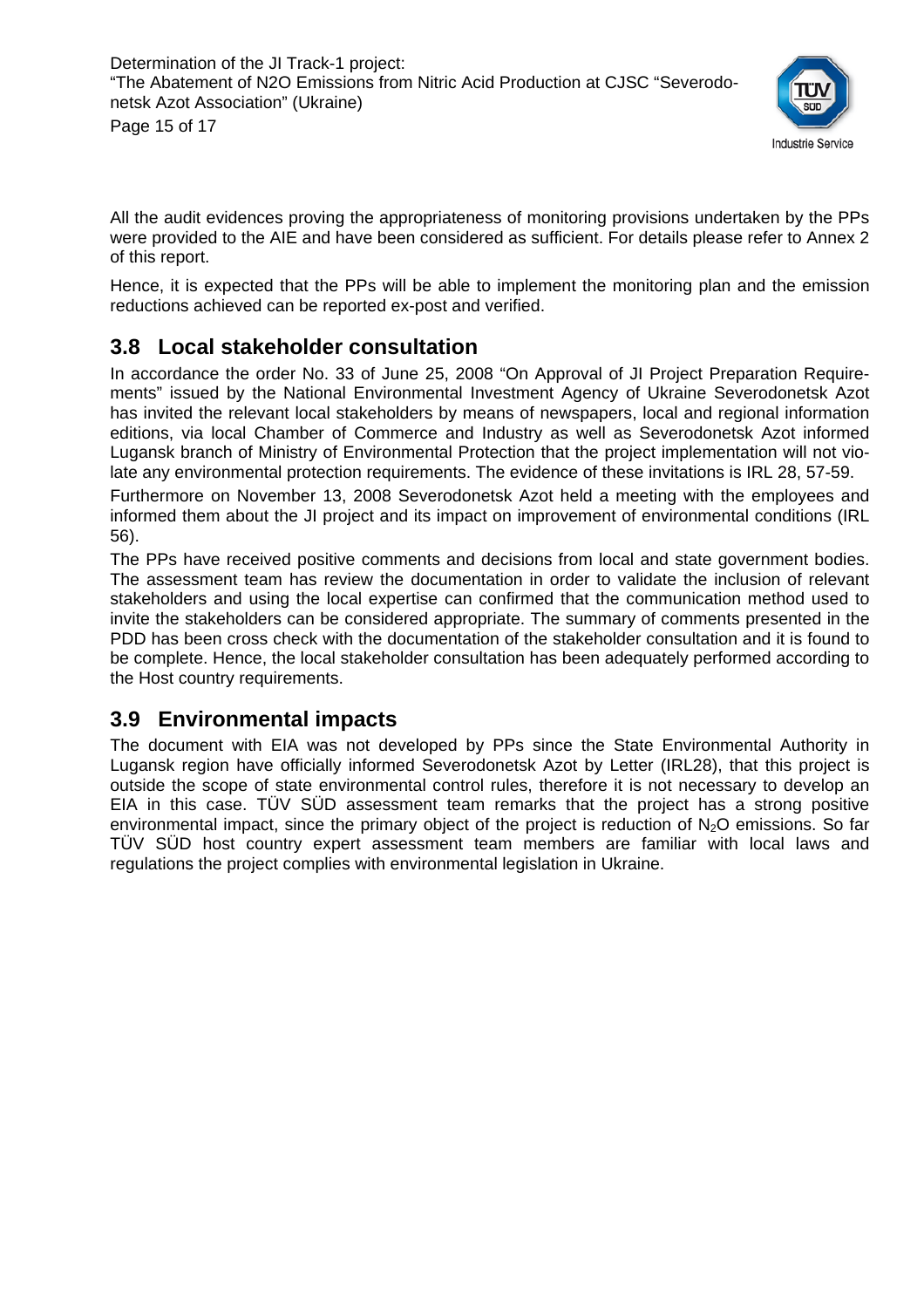

## **4 COMMENTS BY PARTIES, STAKEHOLDERS AND NGOS**

TÜV SÜD published the project documents on TÜV SÜD's own website and invited comments by the Parties, stakeholders and non-governmental organisations during a period of 30 days.

The following table presents all key information on this process:

| Webpage:                                                                    |                                                                                               |  |  |  |  |  |
|-----------------------------------------------------------------------------|-----------------------------------------------------------------------------------------------|--|--|--|--|--|
|                                                                             | http://www.netinform.net/KE/Wegweiser/Guide22.aspx?ID=6148&Ebene1_ID=50&Ebene2_ID=1982&mode=5 |  |  |  |  |  |
| Starting date of the global stakeholder consultation process:<br>2009-05-27 |                                                                                               |  |  |  |  |  |
| <b>Comment submitted by:</b>                                                | <b>Issues raised:</b>                                                                         |  |  |  |  |  |
| None<br>۰                                                                   |                                                                                               |  |  |  |  |  |
| Response by TÜV SÜD:                                                        |                                                                                               |  |  |  |  |  |
|                                                                             |                                                                                               |  |  |  |  |  |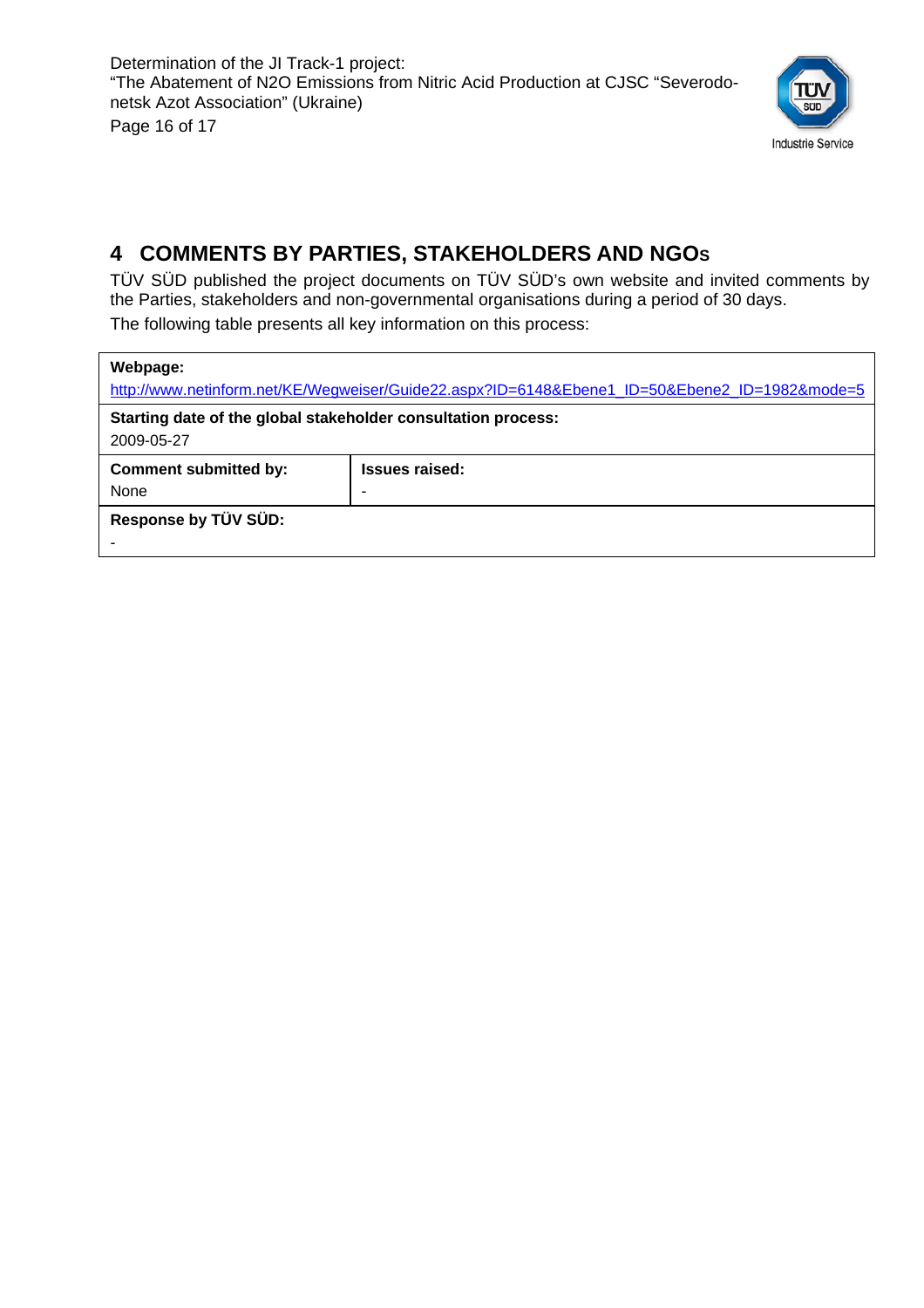

#### 5 DETERMINATION OPINION

TÜV SÜD has performed a determination of the following proposed JI project activity:

The Abatement of N2O Emissions from Nitric Acid Production at CJSC "Severodonetsk Azot Association" (Ukraine).

Standard auditing techniques have been used for the determination of the project. Methodologyspecific checklists and protocol customised for the project have been prepared to carry out the audit and present the outcome in a transparent and comprehensive manner.

The review of the project design documentation, the subsequent follow-up interviews and the further cross check of references have provided TÜV SÜD with sufficient evidence to determine the fulfilment of stated criteria in the protocol. In our opinion, the project meets all relevant UNFCCC requirements for the JI as well as all the requirements set by host country (Ukraine) for approving projects under JI - Track 1. Hence, TÜV SÜD will recommend the project for further approval and registration by the DFP of the host country.

An analysis as provided by the applied CDM methodology demonstrates that the proposed project activity is not a likely baseline scenario. Emission reductions attributable to the project are, hence, additional to any that would occur in the absence of the project activity. Given that the project is implemented as designed, the project is likely to achieve the estimated amount of emission reductions as specified within the final PDD version.

The determination is based on the information made available to us and the engagement conditions detailed in this report. The determination has been performed following the JI requirements. The only purpose of this report is its use during the registration process as part of the JI Track-1 project cycle. Hence, TÜV SÜD cannot be held liable by any party for decisions made or not made based on the determination opinion, which will go beyond that purpose.

Munich, 18-03-2010

Certification Body "climate and energy" TÜV SÜD Industrie Service GmbH

Munich, 18-03-2010

**Assessment Team Leader**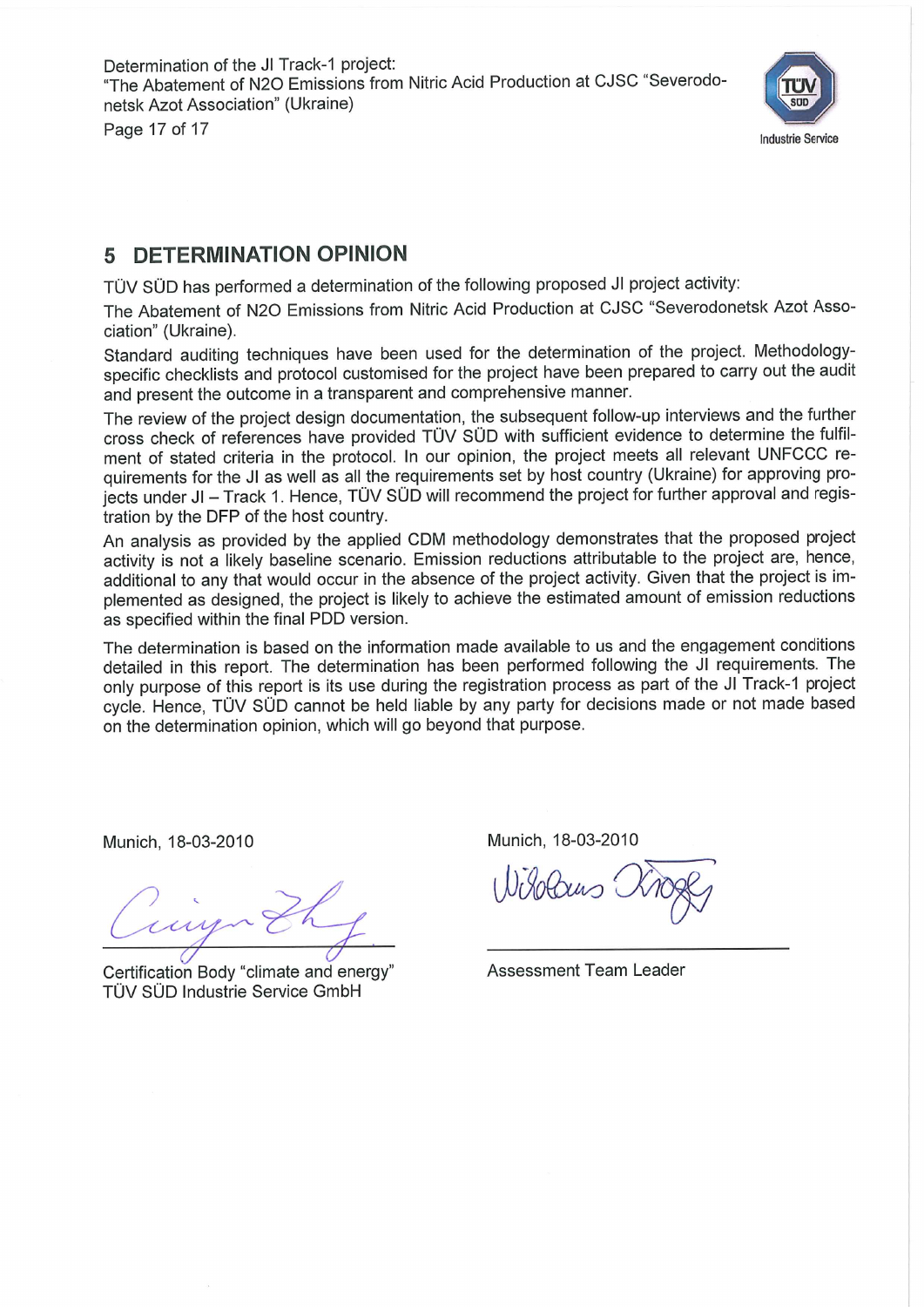Determination of the JI Track-1 project: "The Abatement of N2O Emissions from Nitric Acid Production at CJSC "Severodonetsk Azot Association" (Ukraine)



## **Annex 1: Determination Protocol**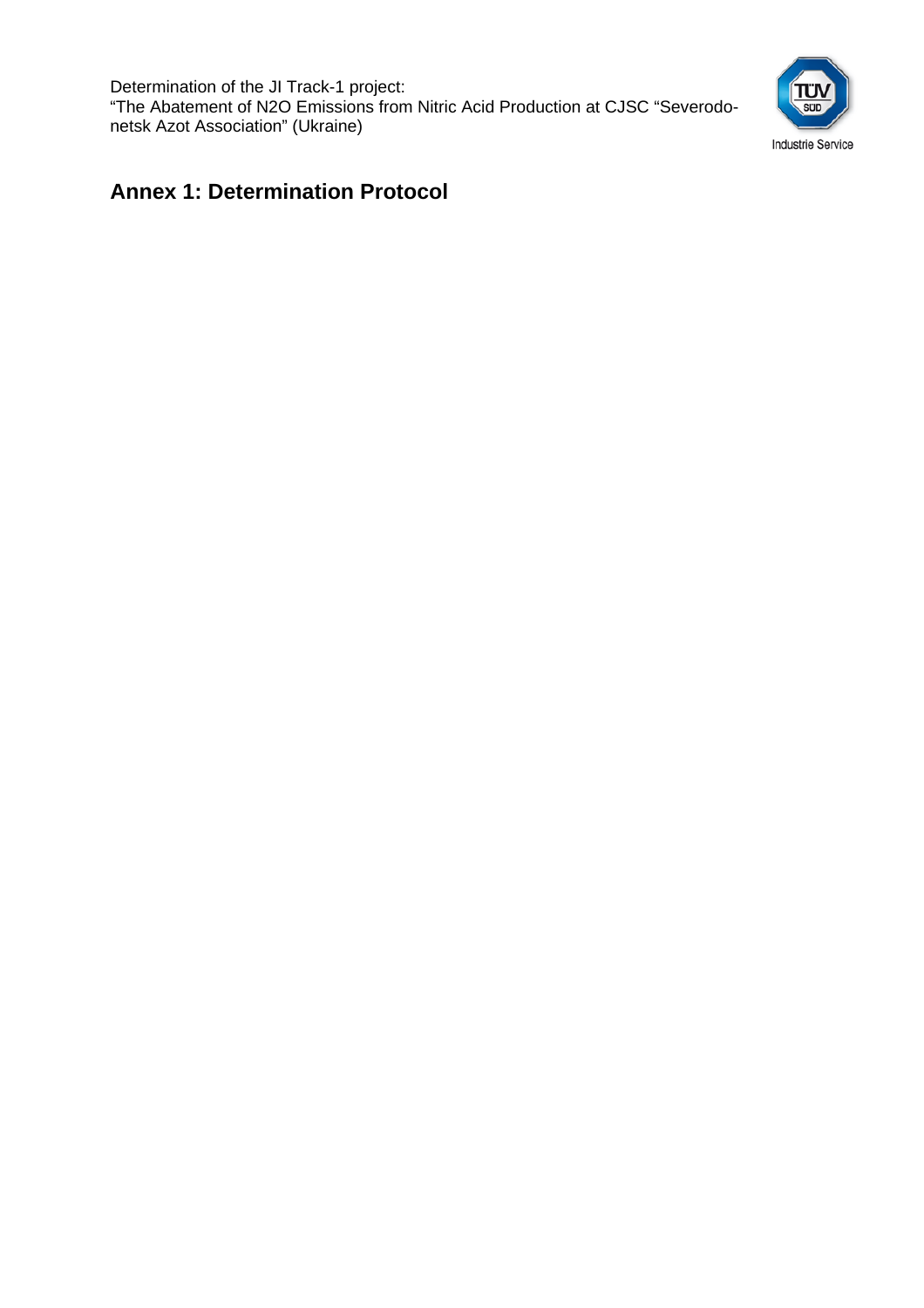Project Title: The Abatement of N2O Emissions from Nitric Acid Production at CJSC "Severodonetsk Azot Association" (Ukraine)

Date of Completion: 2010-03-18

Number of Pages: 64

| <b>CHECKLIST TOPIC / QUESTION</b>          |                                                                                               | Ref.           | <b>COMMENTS</b>                                                                                                                                                                                                                          | <b>Initial</b><br><b>PDD</b> | <b>Final</b><br><b>PDD</b> |
|--------------------------------------------|-----------------------------------------------------------------------------------------------|----------------|------------------------------------------------------------------------------------------------------------------------------------------------------------------------------------------------------------------------------------------|------------------------------|----------------------------|
| A. General description of project activity |                                                                                               |                |                                                                                                                                                                                                                                          |                              |                            |
|                                            | A.1. Title of the project activity                                                            |                |                                                                                                                                                                                                                                          |                              |                            |
| A.1.1.1.                                   | Does the used project title clearly enable<br>to identify the unique JI activity?             | 1, 2           | The project title clearly enables the identification of the JI activity.<br>No second JI activity exists with a similar title or at the same site.                                                                                       | ☑                            | ☑                          |
| A.1.1.2.                                   | Are there any indication concerning the<br>revision number and the date of the revi-<br>sion? | 1, 2           | The revision number and the date of the issuance of this revision<br>is correctly indicated PDD version 1 dated April 21, 2009                                                                                                           | $\triangledown$              | $\triangledown$            |
| A.1.1.3.                                   | Is this consistent with the time line of the<br>project's history?                            | 1, 2,<br>8, 16 | Yes, it is. The date of the issuance is consistent with the time line<br>of project's history.                                                                                                                                           | <b>CR</b>                    | $\triangledown$            |
|                                            |                                                                                               |                | The Letter of Endorsement for the project was issued at July 06,<br>2007, the starting day of project activity is May 30, 2008. Starting<br>date of the crediting period is stated to be July 1, 2009.                                   |                              |                            |
|                                            |                                                                                               |                | <b>Clarification Request 1:</b>                                                                                                                                                                                                          |                              |                            |
|                                            |                                                                                               |                | Please clarify which actions are the starting date of the project<br>activity and crediting period defined with. In doing so please use<br>the Glossary of JI terms v. 1 JISC 13. PDD should be amended<br>accordingly then.             |                              |                            |
|                                            | A.2. Description of the project activity                                                      |                |                                                                                                                                                                                                                                          |                              |                            |
| A.2.1.1.                                   | Is the description delivering a transparent<br>overview of the project activities?            | 1, 2           | Yes, it is. The description is delivering a transparent overview of<br>the project activities.                                                                                                                                           | <b>CR</b>                    | ☑                          |
|                                            |                                                                                               |                | <b>Clarification Request 2:</b><br>Section A.2 of the PDD has to briefly summarize the history of the<br>project according to requirements of the Guidelines for users of<br>the PDD form, version 3. Please adjust the PDD accordingly. |                              |                            |

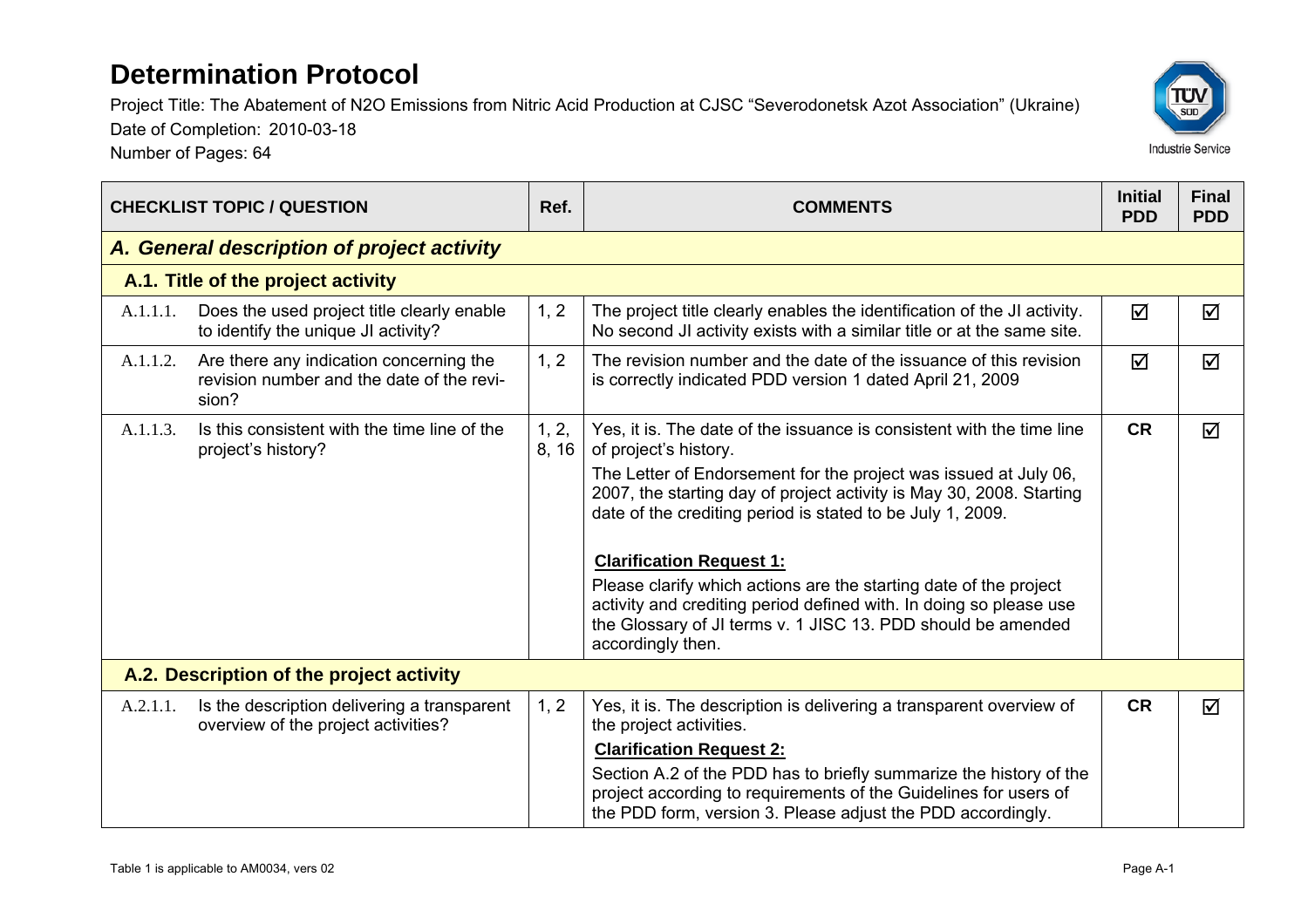Number of Pages: 64



|          | <b>CHECKLIST TOPIC / QUESTION</b>                                                                                                    | Ref.                                                      | <b>COMMENTS</b>                                                                                                                                                                                                                                                                                                                                                                                                                                                                                                                                                                                                                                                                                                                                                                                                                                                                                                                                                                                                                                                                                                                                                                                                                                                                                                                                                                                                                                                                                                                                                                                                                                   | <b>Initial</b><br><b>PDD</b> | <b>Final</b><br><b>PDD</b> |
|----------|--------------------------------------------------------------------------------------------------------------------------------------|-----------------------------------------------------------|---------------------------------------------------------------------------------------------------------------------------------------------------------------------------------------------------------------------------------------------------------------------------------------------------------------------------------------------------------------------------------------------------------------------------------------------------------------------------------------------------------------------------------------------------------------------------------------------------------------------------------------------------------------------------------------------------------------------------------------------------------------------------------------------------------------------------------------------------------------------------------------------------------------------------------------------------------------------------------------------------------------------------------------------------------------------------------------------------------------------------------------------------------------------------------------------------------------------------------------------------------------------------------------------------------------------------------------------------------------------------------------------------------------------------------------------------------------------------------------------------------------------------------------------------------------------------------------------------------------------------------------------------|------------------------------|----------------------------|
| A.2.1.2. | What proofs are available demonstrating<br>that the project description is in compli-<br>ance with the actual situation or planning? | 2, 4,<br>5, 8,<br>9,<br>10,<br>11,<br>$14 -$<br>21,<br>30 | For demonstrating that the project description is in compliance<br>with the actual situation or planning the following proofs had been<br>provided during on-site mission:<br>Excerpts from official sources as to design capacity of<br><b>UKL-7;</b><br>Project implementation plan dated 22/09/2009;<br>Process scheme of non-concentrated nitric acid production<br>in the shop No. 5/6;<br>Technical regulations of non-concentrated nitric acid pro-<br>duction issued by CJSC "Severodonezk Azot Assosiation";<br>Annual report of hazardous substances emissions for shop<br>No.5/6 in 2008;<br>Technical description of the secondary catalyst type "Mul-<br>tiComb Greenline" and contract with supplier Umicore<br>company;<br>Contracts between CJSC "Severodonezk Azot Assosia-<br>tion" and ERUs buyer, vendors of equipment and develop-<br>er of JI project.<br>During the on-site assessment the secondary catalyst technology<br>to be installed in this project has been discussed. Project propo-<br>nents submitted the technical description of the secondary cata-<br>lyst "MultiComb Greenline" which is planned to be installed after<br>finishing the baseline measurements. According to this technical<br>description the expected abatement rate of the secondary catalyst<br>is 75-80%. However for ex-ante estimations of emission reduc-<br>tions Severodonetsk Azot use the abatement rate of 80%, fur-<br>thermore PDD states to use lower end of the abatement proposed<br>by the N2O catalyst manufacturer. Even though the PPs stated to<br>be doing a market research for another secondary catalyst with a | <b>CAR</b>                   | ☑                          |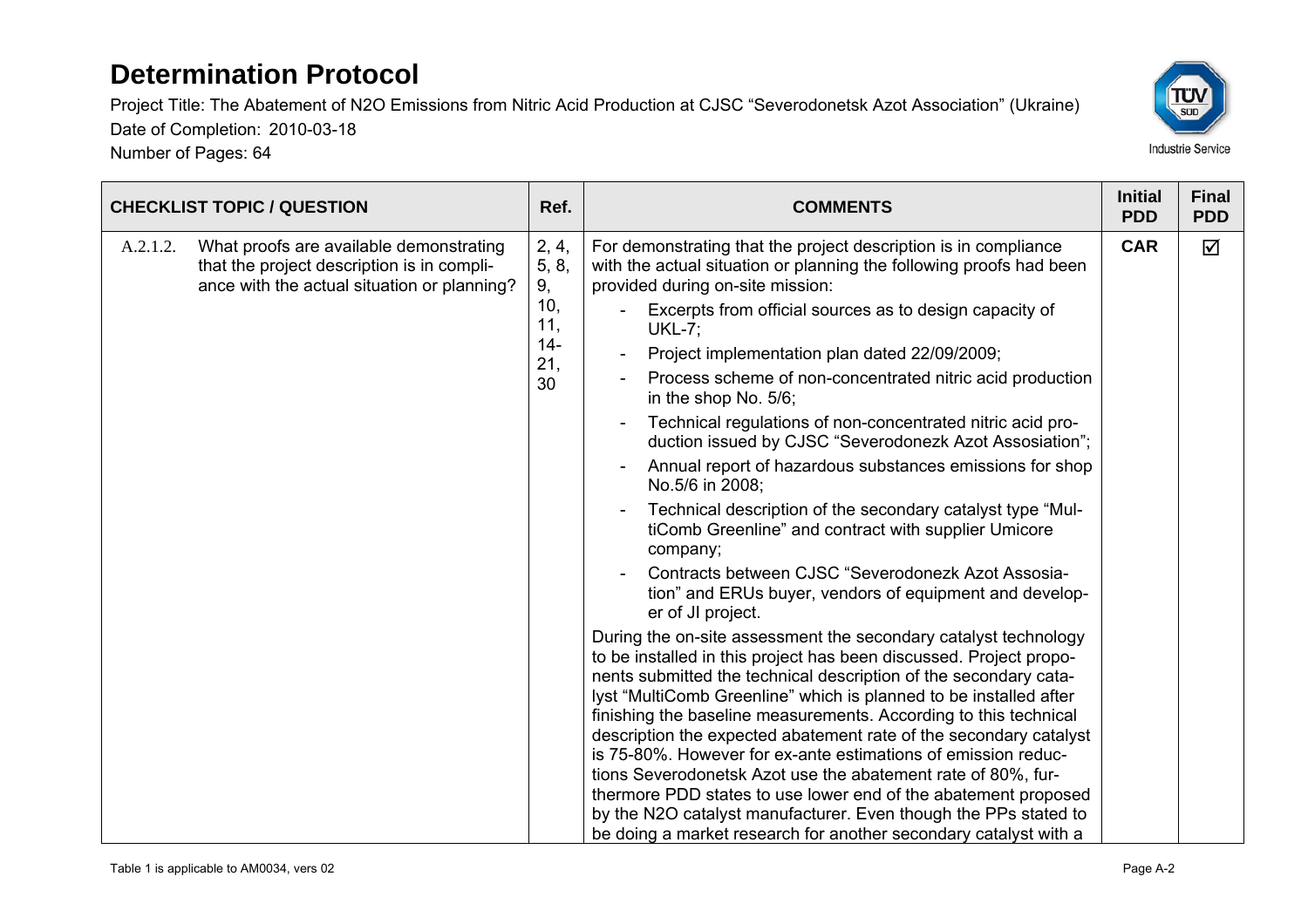Number of Pages: 64



|          | <b>CHECKLIST TOPIC / QUESTION</b>                                                                        | Ref.        | <b>COMMENTS</b>                                                                                                                                                                                                                                                                                                                                                                                               | <b>Initial</b><br><b>PDD</b> | <b>Final</b><br><b>PDD</b> |
|----------|----------------------------------------------------------------------------------------------------------|-------------|---------------------------------------------------------------------------------------------------------------------------------------------------------------------------------------------------------------------------------------------------------------------------------------------------------------------------------------------------------------------------------------------------------------|------------------------------|----------------------------|
|          |                                                                                                          |             | higher N2O abatement rate, the ex- ante ER estimations should<br>be done in a conservative way.                                                                                                                                                                                                                                                                                                               |                              |                            |
|          |                                                                                                          |             | <b>Corrective Action Request 1:</b>                                                                                                                                                                                                                                                                                                                                                                           |                              |                            |
|          |                                                                                                          |             | The PDD should be corrected by including the correct abatement<br>efficiency of the applied secondary catalyst according to provided<br>evidence. Furthermore the ex-ante estimation of emission reduc-<br>tions should be re-calculated accordingly.                                                                                                                                                         |                              |                            |
| A.2.1.3. | Is the information provided by these<br>proofs consistent with the information pro-<br>vided by the PDD? | 1, 2        | Yes, all information provided by these proofs consistent with the<br>information provided by the PDD.                                                                                                                                                                                                                                                                                                         | ☑                            | $\Delta$                   |
| A.2.1.4. | Is all information presented consistent<br>with details provided by further chapters of<br>the PDD?      | 1, 2        | Yes, all information presented is consistent with details provided<br>by further chapters of the PDD.                                                                                                                                                                                                                                                                                                         | ☑                            | ☑                          |
|          | A.3. Project participants                                                                                |             |                                                                                                                                                                                                                                                                                                                                                                                                               |                              |                            |
| A.3.1.1. | Is the form required for the indication of<br>project participants correctly applied?                    | 1, 2        | Yes, it is.                                                                                                                                                                                                                                                                                                                                                                                                   | ☑                            | ☑                          |
| A.3.1.2. | Is the participation of the listed entities or<br>Parties confirmed by each one of them?                 | 1, 2,<br>18 | The participation of CJSC "Severodonezk Azot Assosiation" (Se-<br>verodonezk Azot) and CGT Chemical General Trading Ltd. (CGT)<br>as the PPs confirmed by the contract on buying of ERUs.                                                                                                                                                                                                                     | <b>CAR</b>                   | ☑                          |
|          |                                                                                                          |             | <b>Corrective Action Request 2:</b>                                                                                                                                                                                                                                                                                                                                                                           |                              |                            |
|          |                                                                                                          |             | According to PDD version 1 MGM Worldwide LLC (MGM) is<br>project participant. Furthermore the party involved from the project<br>developer side is stated to be the USA, which is not a JI country.<br>However MGM is only project developer and not the project par-<br>ticipant that was confirmed by CJSC "Severodonezk Azot Assosi-<br>ation" and MGM during on-site audit. Please clarify and adjust the |                              |                            |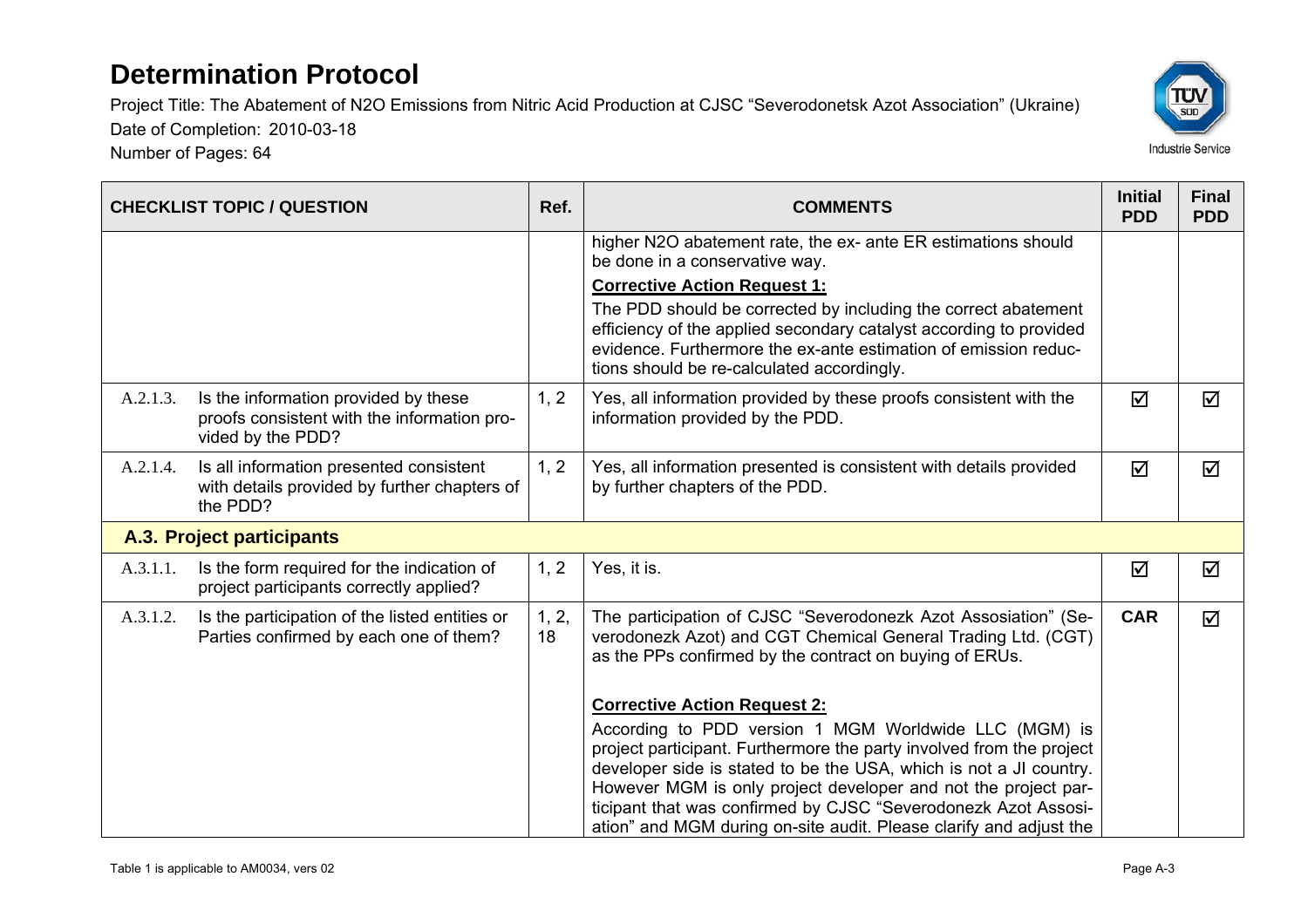Project Title: The Abatement of N2O Emissions from Nitric Acid Production at CJSC "Severodonetsk Azot Association" (Ukraine) Date of Completion: 2010-03-18



Number of Pages: 64

|          | <b>CHECKLIST TOPIC / QUESTION</b>                                                                                                                             | Ref.                                              | <b>COMMENTS</b>                                                                                                                                                                                                                                                                                                                                                                                                                                                                                                  | <b>Initial</b><br><b>PDD</b> | <b>Final</b><br><b>PDD</b> |
|----------|---------------------------------------------------------------------------------------------------------------------------------------------------------------|---------------------------------------------------|------------------------------------------------------------------------------------------------------------------------------------------------------------------------------------------------------------------------------------------------------------------------------------------------------------------------------------------------------------------------------------------------------------------------------------------------------------------------------------------------------------------|------------------------------|----------------------------|
|          |                                                                                                                                                               |                                                   | section A.3 and Annex 1 of the PDD.                                                                                                                                                                                                                                                                                                                                                                                                                                                                              |                              |                            |
| A.3.1.3. | Is all information on participants / Parties<br>provided in consistency with details pro-<br>vided by further chapters of the PDD (in<br>particular Annex 1)? | 1, 2                                              | <b>Corrective Action Request 3:</b><br>There are additional information concerning the program of en-<br>ergy consumption reduction and technology applied by Severodo-<br>nezk Azot for ammonia production in section A.3 of the PDD ver-<br>sion 1. The information as to the program of energy consumption<br>reduction has to be supported by proofs and submitted to the au-<br>dit team. As regards the applied technology it is not a part of sec-<br>tion A.3. Please revise the section A.3 of the PDD. | <b>CAR</b>                   | ☑                          |
|          | A.4. Technical description of the project activity                                                                                                            |                                                   |                                                                                                                                                                                                                                                                                                                                                                                                                                                                                                                  |                              |                            |
| A.4.1.   | Location of the project activity                                                                                                                              |                                                   |                                                                                                                                                                                                                                                                                                                                                                                                                                                                                                                  |                              |                            |
| A.4.1.1. | Does the information provided on the lo-<br>cation of the project activity allow for a<br>clear identification of the site(s)?                                | 1, 2                                              | Yes, it does. The information provided on the location of the pro-<br>ject activity allows for a clear identification of the site.                                                                                                                                                                                                                                                                                                                                                                               | ☑                            | ☑                          |
| A.4.1.2. | How is it ensured and/or demonstrated,<br>that the project proponents can implement<br>the project at this site (ownership, li-<br>censes, contracts etc.)?   | 7,<br>14,<br>$16 -$<br>21,<br>23,<br>$24 -$<br>28 | It is ensured by means of the license on the ammonia and forma-<br>lin production, ground rent contract between Severodonezk Azot<br>and Severodonezk Town Council.                                                                                                                                                                                                                                                                                                                                              | ☑                            | ☑                          |
| A.4.2.   |                                                                                                                                                               |                                                   | Technology(ies) to be employed, or measures, operations or actions to be implemented by the project activity                                                                                                                                                                                                                                                                                                                                                                                                     |                              |                            |
| A.4.2.1. | Does the technical design of the project<br>activity reflect current good practices?                                                                          | 1, 2                                              | Yes, it does.                                                                                                                                                                                                                                                                                                                                                                                                                                                                                                    | ☑                            | ☑                          |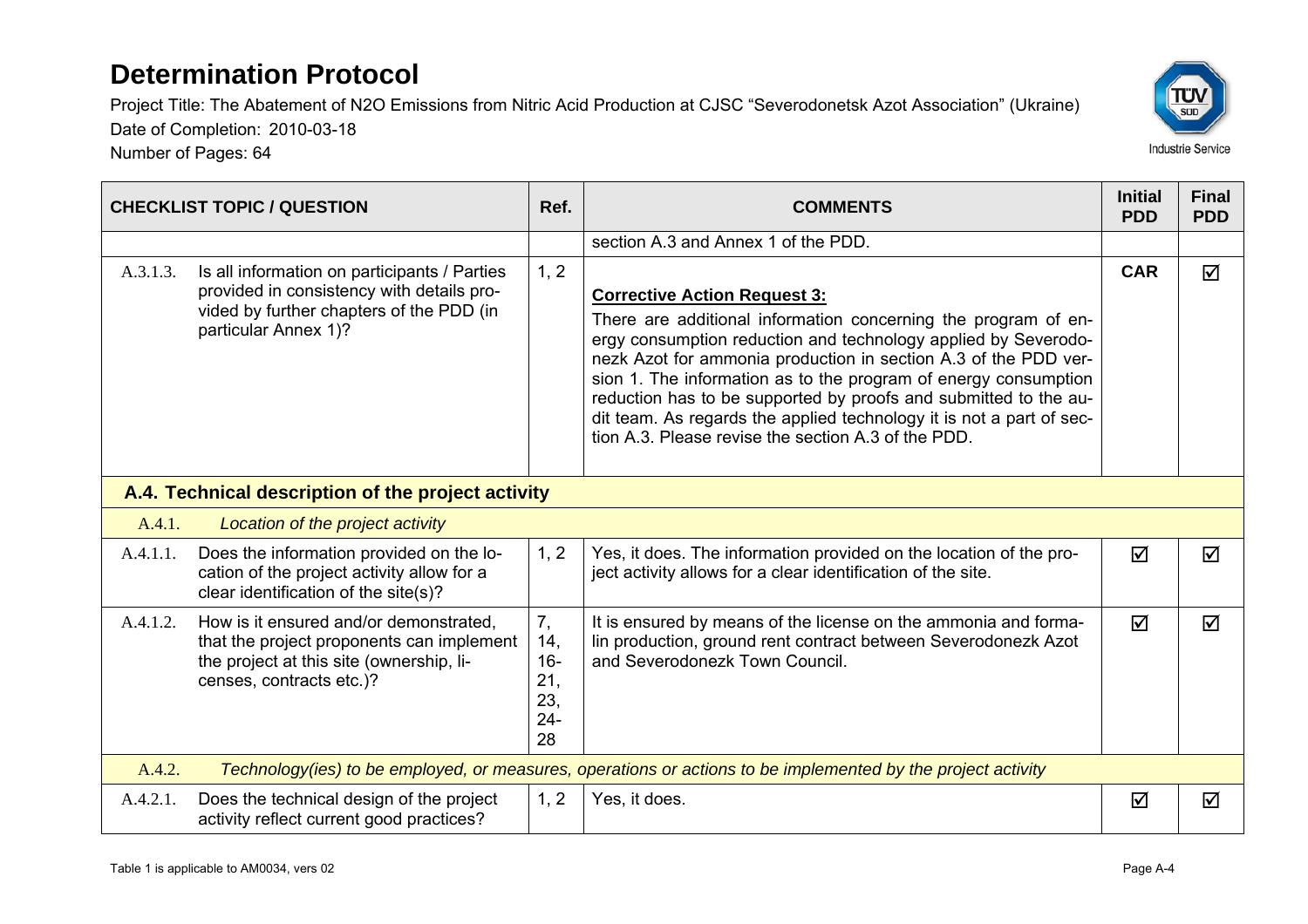Project Title: The Abatement of N2O Emissions from Nitric Acid Production at CJSC "Severodonetsk Azot Association" (Ukraine) Date of Completion: 2010-03-18

Number of Pages: 64



|          | <b>CHECKLIST TOPIC / QUESTION</b>                                                                                                                                            | Ref.          | <b>COMMENTS</b>                                                                                                                                                                                                                                                                                                                                                                                                                                                                                                                                                                                                                                                                                                                                                                                                                                                                                                                                                                                                                       | <b>Initial</b><br><b>PDD</b> | <b>Final</b><br><b>PDD</b> |
|----------|------------------------------------------------------------------------------------------------------------------------------------------------------------------------------|---------------|---------------------------------------------------------------------------------------------------------------------------------------------------------------------------------------------------------------------------------------------------------------------------------------------------------------------------------------------------------------------------------------------------------------------------------------------------------------------------------------------------------------------------------------------------------------------------------------------------------------------------------------------------------------------------------------------------------------------------------------------------------------------------------------------------------------------------------------------------------------------------------------------------------------------------------------------------------------------------------------------------------------------------------------|------------------------------|----------------------------|
| A.4.2.2. | Does the description of the technology to<br>be applied provide sufficient and trans-<br>parent input / information to evaluate its<br>impact on the greenhouse gas balance? | 1, 2,<br>8,69 | Yes, it does. The project activity aims to reduce the amount of<br>$N_2O$ emitted by catalytically decomposing the $N_2O$ produced in<br>the undesired side reaction during ammonia oxidation.<br>The part of project activity is installation of secondary catalyst type<br>"MultiComb Greenline" supplied by Umicore company. This type<br>of secondary catalyst does not require additional heat or other<br>energy input (electricity, steam etc.). During on-site audit Severo-<br>donezk Azot submitted technical description of the secondary<br>catalyst type "MultiComb Greenline" which confirms that no addi-<br>tional greenhouse gases produced during the N2O decomposition<br>as well as it does not affect NO yield (no influence on the HNO3<br>production level) and not increase NO <sub>x</sub> emissions.<br><b>Clarification Request 3:</b><br>Please add in the section A.4.2. information about implementation<br>schedule of the project as required the Guidelines for users of the<br>PDD form, version 3. | <b>CR</b>                    | ☑                          |
| A.4.2.3. | Does the implementation of the project ac-<br>tivity require any technology transfer from<br>annex-I-countries to the host country(ies)?                                     | 1, 2          | Yes, the implementation of the project activity requires technology<br>transfer from annex-I-countries and includes secondary catalyst<br>system and monitoring equipment.                                                                                                                                                                                                                                                                                                                                                                                                                                                                                                                                                                                                                                                                                                                                                                                                                                                            | $\overline{\mathsf{M}}$      | ☑                          |
| A.4.2.4. | Is the technology implemented by the pro-<br>ject activity environmentally safe?                                                                                             | 60            | The additional catalyst is made of non-precious metals and does<br>not create significant negative environmental effect. The obsolete<br>catalyst will be recycled according to the prevailing EU standards.<br><b>Clarification Request 4:</b><br>Please submit to audit team the material safety data sheet to en-<br>sure that secondary catalyst for N2O abatement is considered low                                                                                                                                                                                                                                                                                                                                                                                                                                                                                                                                                                                                                                              | <b>CR</b>                    | ☑                          |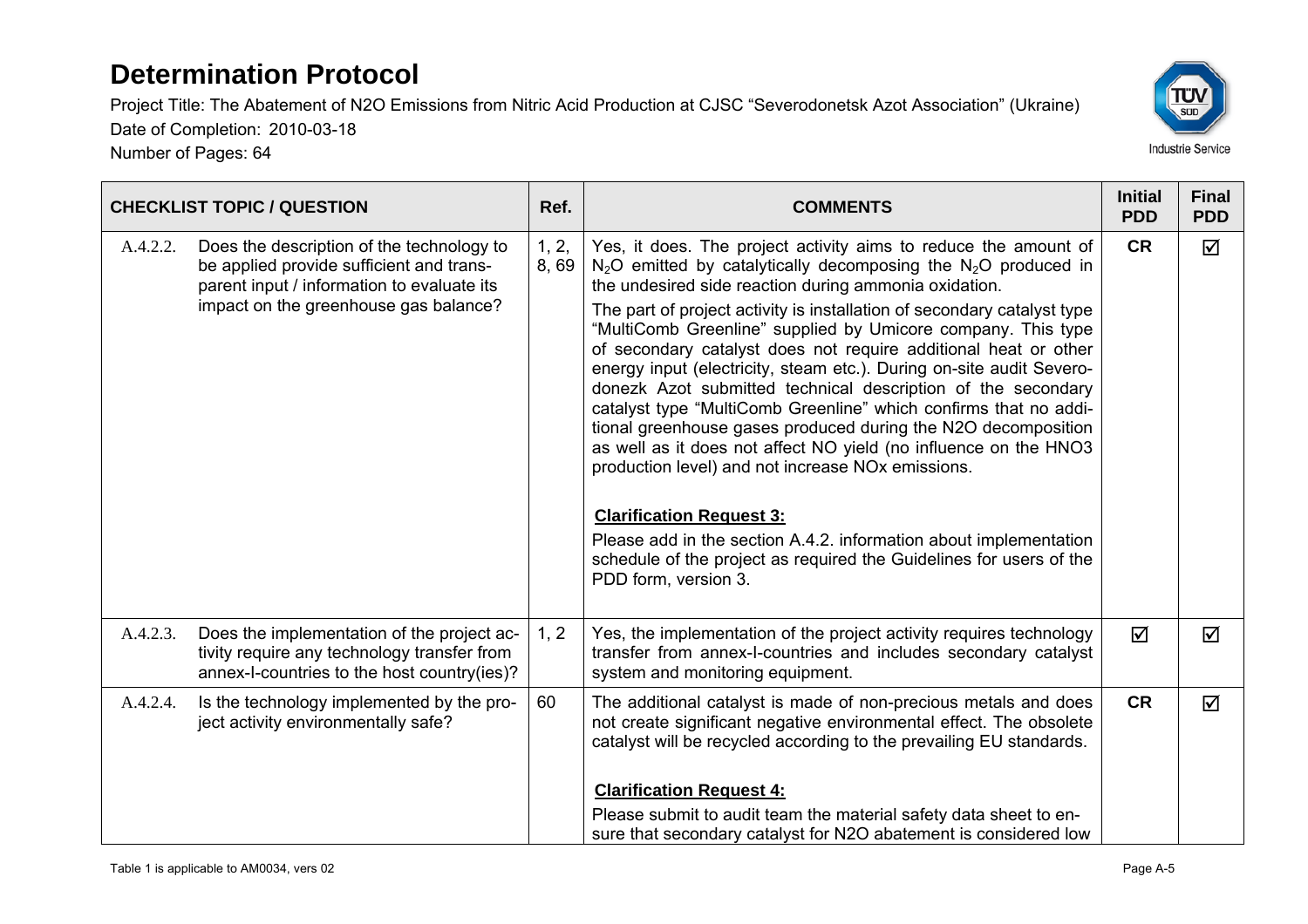

|          | <b>CHECKLIST TOPIC / QUESTION</b>                                                                                                                                                                 | Ref.                         | <b>COMMENTS</b>                                                                                                                                                                                                                                                                                                                                                         | <b>Initial</b><br><b>PDD</b> | <b>Final</b><br><b>PDD</b> |
|----------|---------------------------------------------------------------------------------------------------------------------------------------------------------------------------------------------------|------------------------------|-------------------------------------------------------------------------------------------------------------------------------------------------------------------------------------------------------------------------------------------------------------------------------------------------------------------------------------------------------------------------|------------------------------|----------------------------|
|          |                                                                                                                                                                                                   |                              | danger in terms of impact on human safety and environment.                                                                                                                                                                                                                                                                                                              |                              |                            |
| A.4.2.5. | Is the information provided in compliance<br>with actual situation or planning?                                                                                                                   | 1, 2,<br>14                  | <b>Corrective Action Request 4:</b><br>In section A.4.2, of the PDD mentioned that Severodonetsk Azot<br>is in the process of selecting the secondary catalyst supplier. But<br>in section D.1.1, of the PDD stated that Severodonetsk Azot has<br>already decided to install a secondary catalyst system from Umi-<br>core company. Please clarify and adjust the PDD. | <b>CAR</b>                   | $\triangledown$            |
| A.4.2.6. | Does the project use state of the art tech-<br>nology and / or does the technology result<br>in a significantly better performance than<br>any commonly used technologies in the<br>host country? | 1, 2,<br>11,<br>15           | Yes, it is a state of art technology providing significant N2O emis-<br>sion abatement.                                                                                                                                                                                                                                                                                 | $\triangledown$              | ☑                          |
| A.4.2.7. | Is the project technology likely to be sub-<br>stituted by other or more efficient tech-<br>nologies within the project period?                                                                   | 15                           | Currently there is no grounds that the project technology likely to<br>be substituted by other technologies.                                                                                                                                                                                                                                                            | $\triangledown$              | ☑                          |
| A.4.2.8. | Does the project require extensive initial<br>training and maintenance efforts in order<br>to be carried out as scheduled during the<br>project period?                                           | 1, 2,<br>37,<br>$47 -$<br>52 | Yes, it does.<br>Every need for training and maintenance efforts will be followed.<br>Extensive training is required in the context of operation of the<br>catalyst, monitoring system, data acquisition and reporting. This is<br>described in the PDD.                                                                                                                | ☑                            | ☑                          |
| A.4.2.9. | Is information available on the demand<br>and requirements for training and mainte-<br>nance?                                                                                                     | 37,<br>$47 -$<br>52          | During on-site audit PPs submitted to audit team hard proofs con-<br>cerning trainings and workshop which already done. The pro-<br>grams of training and requirements were submitted to audit team<br>as well.                                                                                                                                                         | ☑                            | ⊠                          |
|          | A.4.2.10. Is a schedule available for the implemen-                                                                                                                                               | 2, 8,                        | Yes, the project implementation plan has been submitted to audit                                                                                                                                                                                                                                                                                                        | <b>CR</b>                    | ☑                          |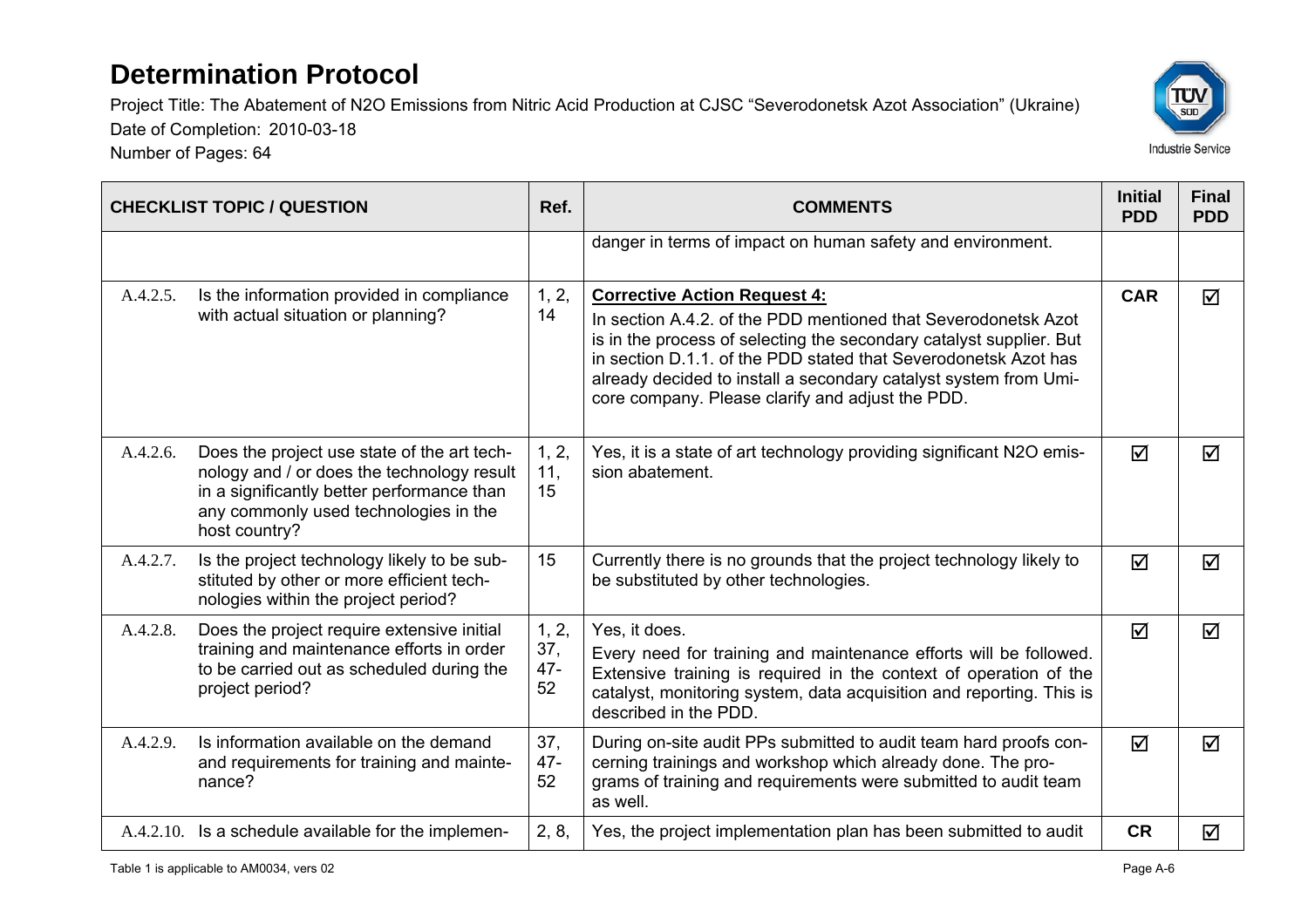Number of Pages: 64



| <b>CHECKLIST TOPIC / QUESTION</b>                                                                                                                                                                                                                                                                                                                       | Ref.             | <b>COMMENTS</b>                                                                                                                                                                                                                                                                                                                                                                                                                                                                                                                                                                                                                                                                                                | <b>Initial</b><br><b>PDD</b> | <b>Final</b><br><b>PDD</b> |
|---------------------------------------------------------------------------------------------------------------------------------------------------------------------------------------------------------------------------------------------------------------------------------------------------------------------------------------------------------|------------------|----------------------------------------------------------------------------------------------------------------------------------------------------------------------------------------------------------------------------------------------------------------------------------------------------------------------------------------------------------------------------------------------------------------------------------------------------------------------------------------------------------------------------------------------------------------------------------------------------------------------------------------------------------------------------------------------------------------|------------------------------|----------------------------|
| tation of the project and are there any<br>risks for delays?                                                                                                                                                                                                                                                                                            | 24,<br>61        | team.<br>At the day of audit on-site there were no possible risks for delay.<br>The AMS for 4 lines have been installed and in operation, the<br>baseline campaigns for 4 lines were started at 23/04/2009. Also<br>the contract on delivery of secondary catalysts with Umicore has<br>been submitted to audit team.<br><b>Clarification Request 5:</b><br>According to information provided to the audit team on-site the<br>baseline campaigns for 4 lines were started at 23/04/2009 but<br>AMS was commissioned at 30/04/2009 according to the commis-<br>sioning certificate for AMS submitted by Severodonetsk Azot dur-<br>ing on-site audit. The PPs have to explain such situation to audit<br>team. |                              |                            |
| A.4.3.<br>policies and circumstances                                                                                                                                                                                                                                                                                                                    |                  | Brief Explanation of how the anthropogenic emissions of greenhouse gases by sources are to be reduced by the proposed JI project,<br>including why the emission reduction would not occur in the absence of the proposed project, taking into account national and/or sectoral                                                                                                                                                                                                                                                                                                                                                                                                                                 |                              |                            |
| A.4.3.1.<br>Is there a brief explanation of how the an-<br>thropogenic emissions of greenhouse<br>gases by sources are to be reduced by<br>the proposed JI project, including why the<br>emission reduction would not occur in the<br>absence of the proposed project, taking<br>into account national and/or sectoral poli-<br>cies and circumstances? | 1, 2             | Yes, it is.                                                                                                                                                                                                                                                                                                                                                                                                                                                                                                                                                                                                                                                                                                    | ☑                            | ☑                          |
| A.4.3.2.<br>Is the explanation transparent, feasible<br>and – if based on calculations – mathe-<br>matical correct calculated?                                                                                                                                                                                                                          | 11,<br>15,<br>69 | Yes, it is.<br>The explanations are transparent and feasible.                                                                                                                                                                                                                                                                                                                                                                                                                                                                                                                                                                                                                                                  | ☑                            | ☑                          |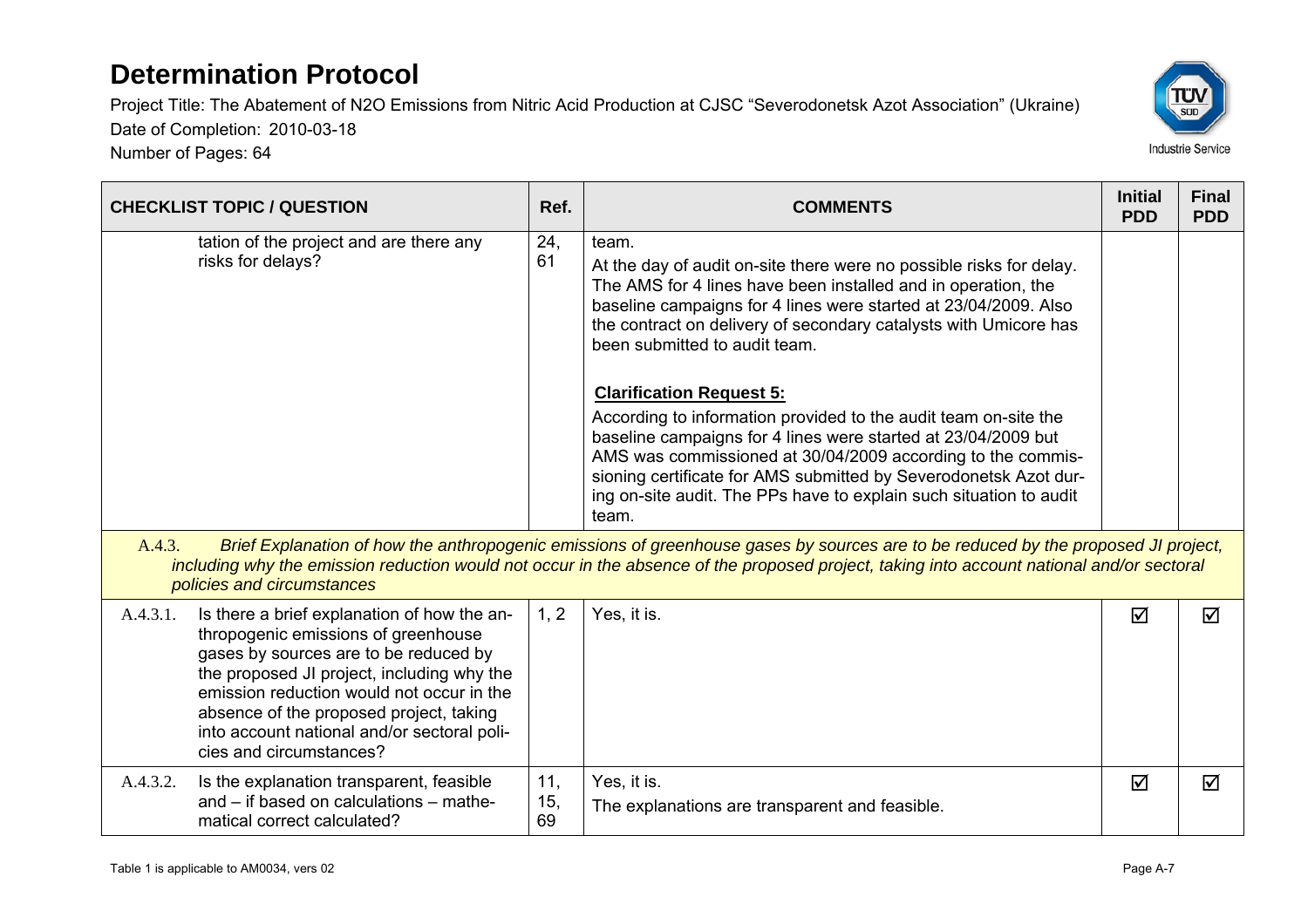Project Title: The Abatement of N2O Emissions from Nitric Acid Production at CJSC "Severodonetsk Azot Association" (Ukraine)



Date of Completion: 2010-03-18 Number of Pages: 64

|                    | <b>CHECKLIST TOPIC / QUESTION</b>                                                                                                                                                                                                         | Ref. | <b>COMMENTS</b>                                                                                                                                                                                                                                                                                        | <b>Initial</b><br><b>PDD</b> | <b>Final</b><br><b>PDD</b> |
|--------------------|-------------------------------------------------------------------------------------------------------------------------------------------------------------------------------------------------------------------------------------------|------|--------------------------------------------------------------------------------------------------------------------------------------------------------------------------------------------------------------------------------------------------------------------------------------------------------|------------------------------|----------------------------|
| A.4.4.             | Estimated amount of emission reductions over the chosen crediting period                                                                                                                                                                  |      |                                                                                                                                                                                                                                                                                                        |                              |                            |
| A.4.4.1.           | Is the form required for the indication of<br>projected emission reductions correctly<br>applied?                                                                                                                                         | 1, 2 | The PDD uses the correct form in chapter A.4.4.                                                                                                                                                                                                                                                        | ☑                            | ☑                          |
| A.4.4.2.           | Are the figures provided consistent with<br>other data presented in the PDD?                                                                                                                                                              | 1, 2 | All figures which are presented in the PDD are consistent with<br>other data.                                                                                                                                                                                                                          | ☑                            | ☑                          |
| A.4.5.             | Project approval by the participants                                                                                                                                                                                                      |      |                                                                                                                                                                                                                                                                                                        |                              |                            |
| A.4.5.1.           | Is the state of endorsement or approval by<br>the host party clearly defined and a Letter<br>of Endorsement (LoE), Letter of Approval<br>(LoA) or any alternative statement of au-<br>thorization available?                              |      | The Letter of Endorsement for the project was issued by Ministry<br>of Environmental Protection of Ukraine in 2007. The LoE was<br>submitted to the audit team.<br>Letter of Approval from the host and buyer country will be applied<br>for after the determination of the project will be finalized. | ☑                            | ☑                          |
| A.4.5.2.           | Is the state of endorsement or approval by<br>any other parties e.g. investing parties<br>clearly defined and a Letter of Endorse-<br>ment (LoE), Letter of Approval (LoA) or<br>any alternative statement of authorization<br>available? | 7    | Please refer to comment in A.4.5.1.                                                                                                                                                                                                                                                                    | ☑                            | ⊠                          |
| <b>B.</b> Baseline |                                                                                                                                                                                                                                           |      |                                                                                                                                                                                                                                                                                                        |                              |                            |
|                    | <b>B.1. Description and justification of the baseline chosen</b>                                                                                                                                                                          |      |                                                                                                                                                                                                                                                                                                        |                              |                            |
| B.1.1.1.           | Are reference number, version number,<br>and title of the baseline and monitoring<br>methodology clearly indicated?                                                                                                                       | 1, 2 | Reference number and version number of the baseline and moni-<br>toring methodology are clearly indicated. But the title of the me-<br>thodology is missed.<br><b>Clarification Request 6:</b><br>Please indicate the title of the baseline and monitoring methodol-                                   | <b>CR</b>                    | ☑                          |
|                    |                                                                                                                                                                                                                                           |      |                                                                                                                                                                                                                                                                                                        |                              |                            |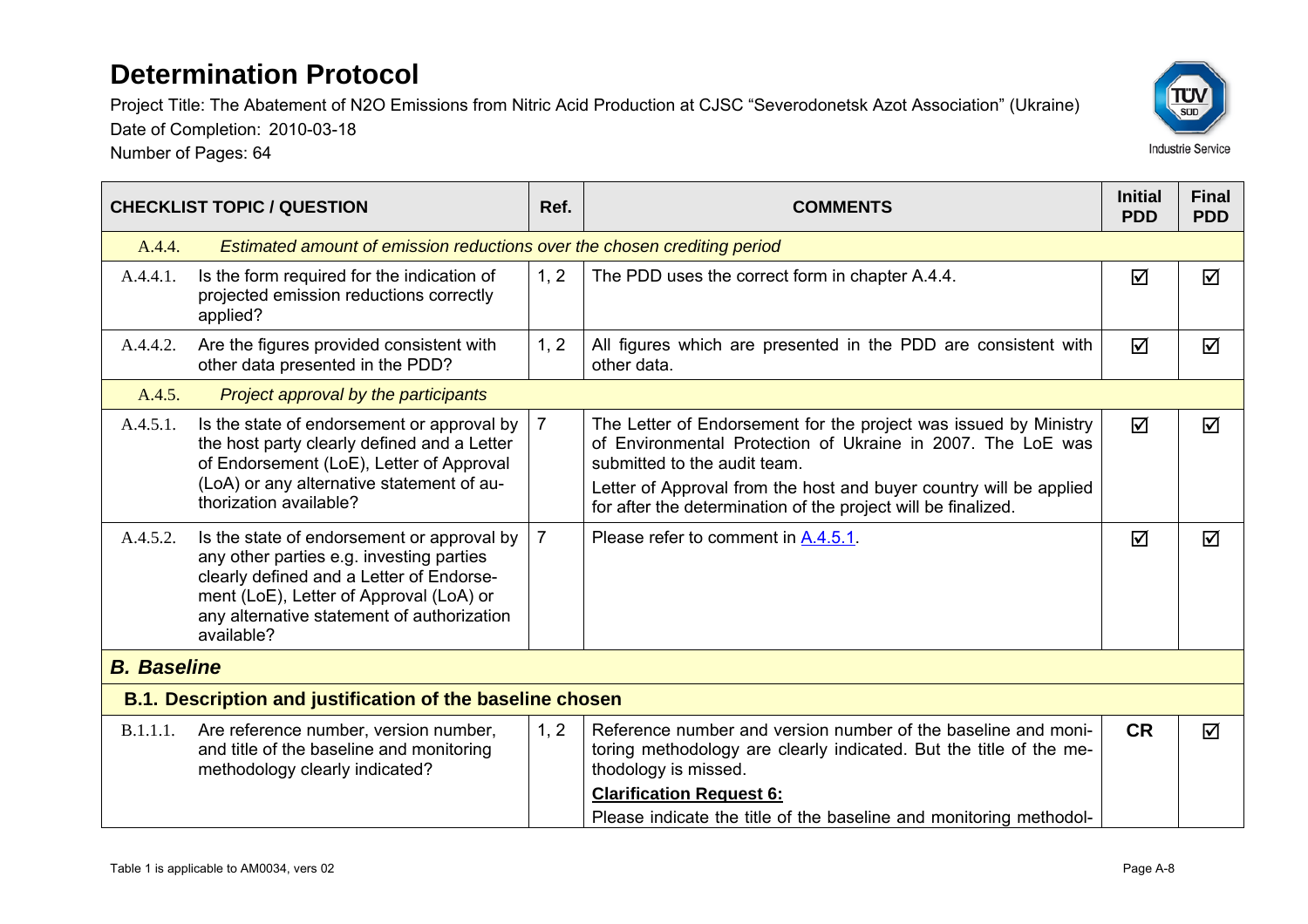Number of Pages: 64



|                     |                                                                                                 |             |                                                                                                                                                                                                                                                                                                                                                                                                                                                                                                                                                                                                                                                                                                                                                                                                                                                                                                                                                                                                                                                                                                                                                                                                        | <b>Initial</b> | <b>Final</b> |
|---------------------|-------------------------------------------------------------------------------------------------|-------------|--------------------------------------------------------------------------------------------------------------------------------------------------------------------------------------------------------------------------------------------------------------------------------------------------------------------------------------------------------------------------------------------------------------------------------------------------------------------------------------------------------------------------------------------------------------------------------------------------------------------------------------------------------------------------------------------------------------------------------------------------------------------------------------------------------------------------------------------------------------------------------------------------------------------------------------------------------------------------------------------------------------------------------------------------------------------------------------------------------------------------------------------------------------------------------------------------------|----------------|--------------|
|                     | <b>CHECKLIST TOPIC / QUESTION</b>                                                               | Ref.        | <b>COMMENTS</b>                                                                                                                                                                                                                                                                                                                                                                                                                                                                                                                                                                                                                                                                                                                                                                                                                                                                                                                                                                                                                                                                                                                                                                                        | <b>PDD</b>     | <b>PDD</b>   |
|                     |                                                                                                 |             | ogy in the PDD.                                                                                                                                                                                                                                                                                                                                                                                                                                                                                                                                                                                                                                                                                                                                                                                                                                                                                                                                                                                                                                                                                                                                                                                        |                |              |
| B.1.1.2.            | Is the applied version the most recent one<br>and / or is this version still applicable?        | 70,<br>71   | The PDD applies AM0034, version 03.2 and refers in the baseline<br>section to AM0028, version 04.2. For both methodologies the re-<br>ferred version is the most recent one.                                                                                                                                                                                                                                                                                                                                                                                                                                                                                                                                                                                                                                                                                                                                                                                                                                                                                                                                                                                                                           | ☑              | ☑            |
|                     | Justification of the choice of the methodology and why it is applicable to the project activity |             |                                                                                                                                                                                                                                                                                                                                                                                                                                                                                                                                                                                                                                                                                                                                                                                                                                                                                                                                                                                                                                                                                                                                                                                                        |                |              |
| B.1.1.3.            | Is the applied methodology considered the<br>most appropriate one?                              | 1, 2,<br>69 | AM0034 is solely addressing the destruction of nitrous oxide by<br>secondary measures. Hence it is considered that AM0034 is the<br>appropriate choice for this project activity also applying a second-<br>ary technology in the ammonia burner of a nitric acid plant. It has<br>to be highlighted that in the existing project there is approved<br>CDM methodology AM0034 that fits to the baseline and project<br>scenario of this project. Nevertheless it is not directly applicable<br>because of various distinctions between the assumptions of the<br>methodology and the real situation at the plant in Severodonetsk.<br>So AM0034 has to be adjusted due to the distinctions between<br>methodology assumptions and real situation.<br><b>Clarification Request 7:</b><br>It is necessary to discuss all the deviations of the project from the<br>applied methodology. The on-site audit confirmed that the devia-<br>tions from AM0034 exist (determination of baseline emission fac-<br>tor, monitoring points of gas flow and concentration, ERs calcula-<br>tions). Hence they have to be well described and documented<br>according to "Guidelines for users of JI-PDD" (ver. 03). | <b>CR</b>      | ☑            |
| answered with "No": |                                                                                                 |             | Integrate the required amount of sub-checklists on the applicability criteria as given by the applied methodology and comment on at least every line                                                                                                                                                                                                                                                                                                                                                                                                                                                                                                                                                                                                                                                                                                                                                                                                                                                                                                                                                                                                                                                   |                |              |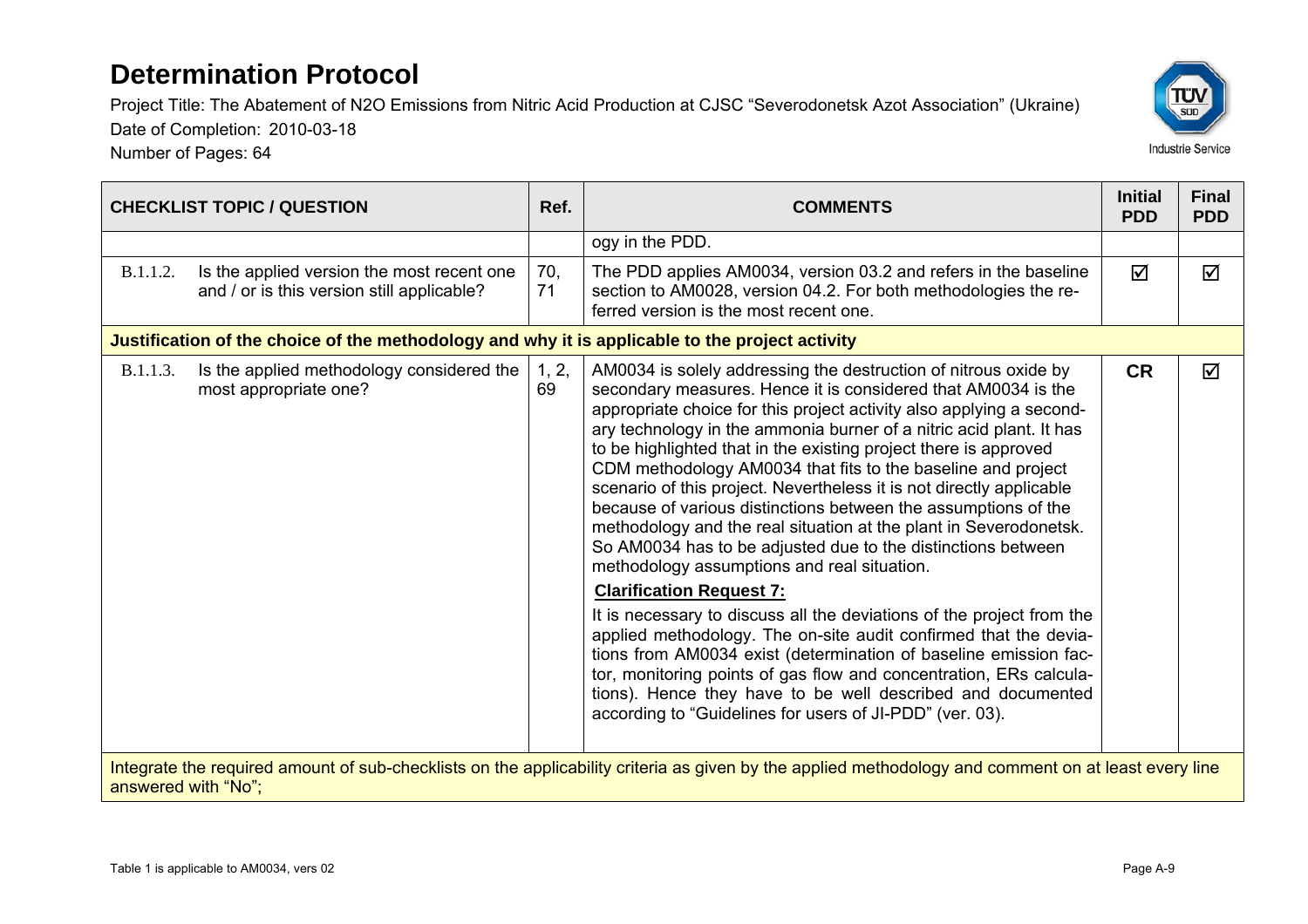Project Title: The Abatement of N2O Emissions from Nitric Acid Production at CJSC "Severodonetsk Azot Association" (Ukraine)

Date of Completion: 2010-03-18

Number of Pages: 64



|          | <b>CHECKLIST TOPIC / QUESTION</b>                                                                                                                                                                                                                                                                                                                                                                                                                                                                                                                     | Ref.  | <b>COMMENTS</b>                                                                                                                                                                                                                                                                                                                                                                      | <b>Initial</b><br><b>PDD</b> | <b>Final</b><br><b>PDD</b> |
|----------|-------------------------------------------------------------------------------------------------------------------------------------------------------------------------------------------------------------------------------------------------------------------------------------------------------------------------------------------------------------------------------------------------------------------------------------------------------------------------------------------------------------------------------------------------------|-------|--------------------------------------------------------------------------------------------------------------------------------------------------------------------------------------------------------------------------------------------------------------------------------------------------------------------------------------------------------------------------------------|------------------------------|----------------------------|
| B.1.1.4. | Criterion 1:<br>The applicability is limited to the existing<br>production capacity measured in tonnes of<br>nitric acid, where the commercial produc-<br>tion had began no later than 31 December<br>2005. Definition of "existing" production<br>capacity is applied for the process with the<br>existing ammonia oxidization reactor<br>where $N_2O$ is generated and not for the<br>process with new ammonia oxidizer. Exist-<br>ing production "capacity" is defined as the<br>designed capacity, measured in tons of ni-<br>tric acid per year. | 9, 10 | Yes / No<br>Applicability checklist<br>Criterion discussed in the PDD?<br>Yes<br>Yes<br>Compliance provable?<br>Compliance verified?<br>Yes                                                                                                                                                                                                                                          | $\Delta$                     | $\blacktriangledown$       |
| B.1.1.5. | Criterion 2:<br>The project activity will not result in the<br>shut down of any existing N <sub>2</sub> O destruction<br>or abatement facility or equipment in the<br>plant.                                                                                                                                                                                                                                                                                                                                                                          | 11    | Yes / No<br>Applicability checklist<br>Criterion discussed in the PDD?<br>Yes<br>Yes<br>Compliance provable?<br>Yes<br>Compliance verified?<br>As obviously there's no N2O abatement unit in the plant the<br>project activity will not result in the shutdown of any existing N2O<br>destruction or abatement facility or any further emission reduction<br>equipment in the plant. | ☑                            | ☑                          |
| B.1.1.6. | Criterion 3:<br>The project activity shall not affect the<br>level of nitric acid production                                                                                                                                                                                                                                                                                                                                                                                                                                                          | 15    | Yes / No<br>Applicability checklist<br>Yes<br>Criterion discussed in the PDD?<br>Compliance provable?<br>Yes<br>Compliance verified?<br>Yes<br>The secondary catalyst applied does not have any impact to level                                                                                                                                                                      | ☑                            | ☑                          |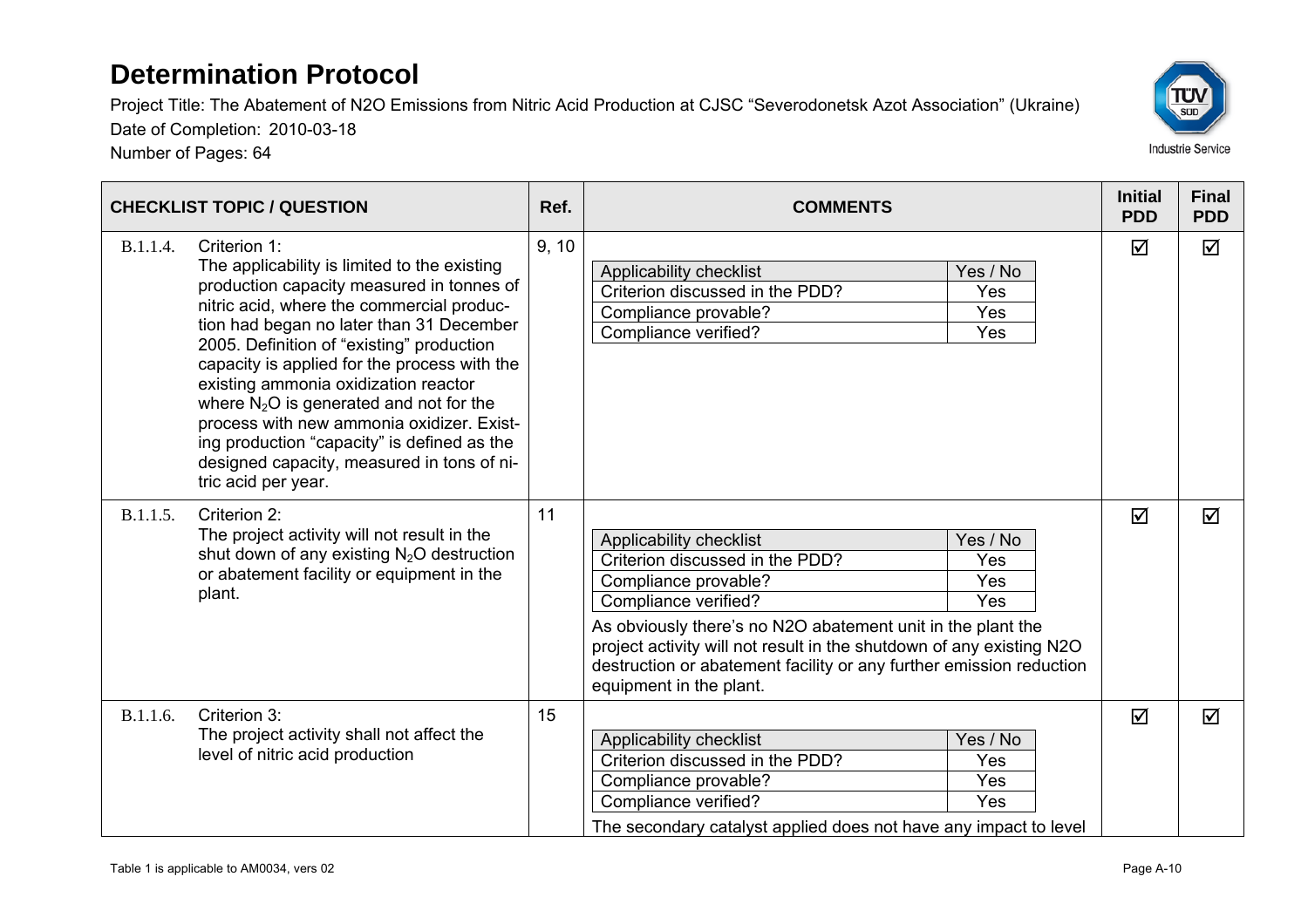Number of Pages: 64



|          | <b>CHECKLIST TOPIC / QUESTION</b>                                                                                                                                      | Ref.         | <b>COMMENTS</b>                                                                                                                                                                                                                                                                                                                                  | <b>Initial</b><br><b>PDD</b> | <b>Final</b><br><b>PDD</b> |
|----------|------------------------------------------------------------------------------------------------------------------------------------------------------------------------|--------------|--------------------------------------------------------------------------------------------------------------------------------------------------------------------------------------------------------------------------------------------------------------------------------------------------------------------------------------------------|------------------------------|----------------------------|
|          |                                                                                                                                                                        |              | of NO yield. Moreover it is ensured by the secondary catalyst<br>supplier that the project activity will not affect the level of nitric<br>acid production.                                                                                                                                                                                      |                              |                            |
| B.1.1.7. | Criterion 4:<br>There are currently no regulatory require-<br>ments or incentives to reduce levels of<br>N2O emissions from nitric acid plants in<br>the host country. | $29 -$<br>32 | Applicability checklist<br>Yes / No<br>Criterion discussed in the PDD?<br>Yes<br>Compliance provable?<br>Yes<br>Compliance verified?<br>Yes<br>During on-site visit, it was discussed and confirmed that there are<br>currently no regulatory requirements or incentives to reduce levels<br>of $N_2O$ emissions from $HNO_3$ plants in Ukraine. | $\triangledown$              | ☑                          |
| B.1.1.8. | Criterion 5:<br>No $N2O$ abatement technology is currently<br>installed in the plant.                                                                                  | 11           | Yes / No<br>Applicability checklist<br>Criterion discussed in the PDD?<br>Yes<br>Compliance provable?<br>Yes<br>Compliance verified?<br>Yes<br>During on-site visit it has been verified that there is no abatement<br>technology installed.                                                                                                     | ☑                            | ☑                          |
| B.1.1.9. | Criterion 6:<br>The project activity will not increase NO <sub>x</sub><br>emissions.                                                                                   | 11,<br>30    | Applicability checklist<br>Yes / No<br>Criterion discussed in the PDD?<br>Yes<br>Compliance provable?<br>Yes<br>Compliance verified?<br>Yes<br>The BREF (August 2007, p. 124) confirms that NO yields for the<br>ammonia oxidation reaction remain unchanged when operating                                                                      | ☑                            | ☑                          |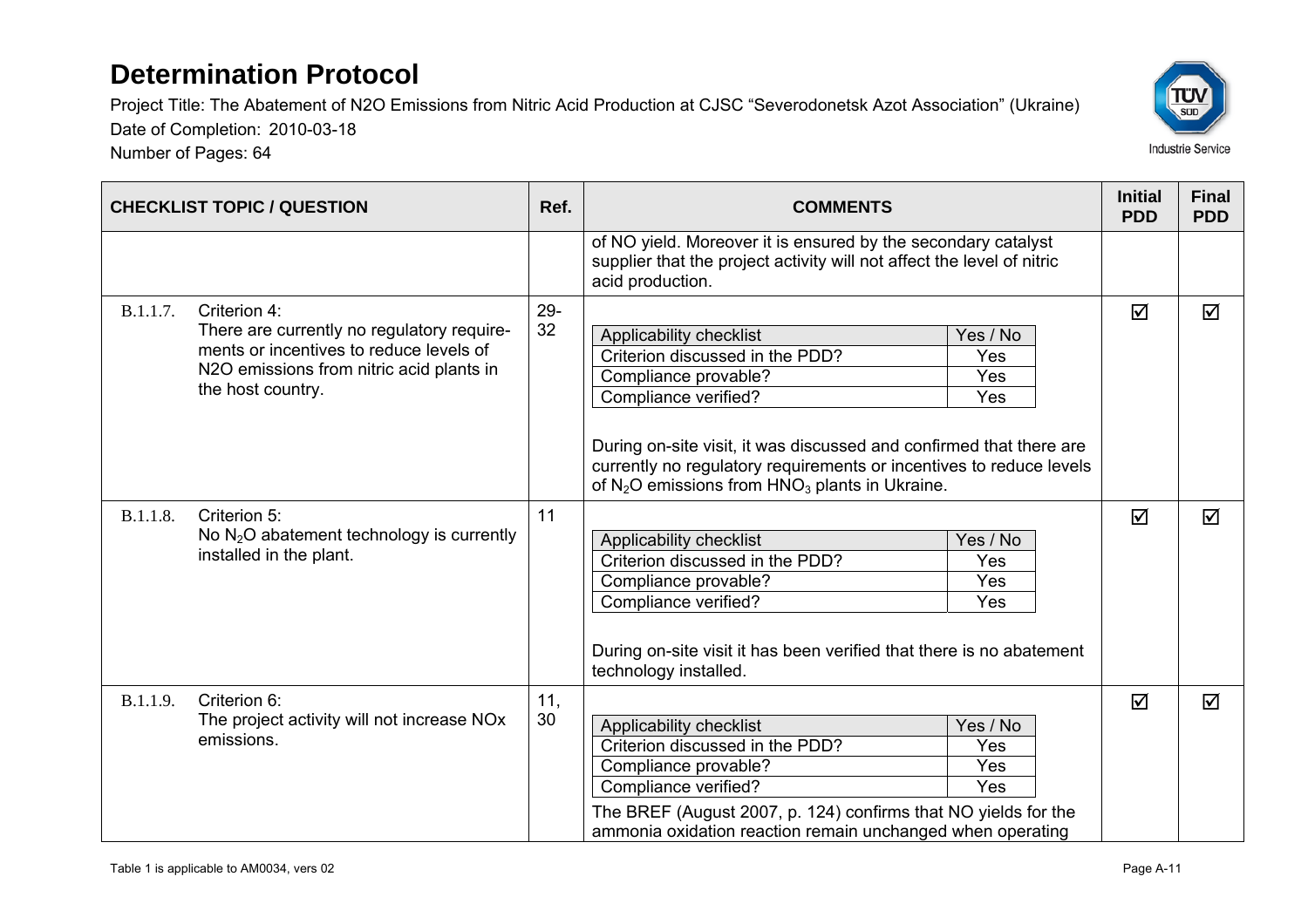Number of Pages: 64



| <b>CHECKLIST TOPIC / QUESTION</b>                                                                                                                                                                                        | Ref. | <b>COMMENTS</b>                                                                                                                                                                                                                                                                                                                                                                                                                  | <b>Initial</b><br><b>PDD</b> | <b>Final</b><br><b>PDD</b> |
|--------------------------------------------------------------------------------------------------------------------------------------------------------------------------------------------------------------------------|------|----------------------------------------------------------------------------------------------------------------------------------------------------------------------------------------------------------------------------------------------------------------------------------------------------------------------------------------------------------------------------------------------------------------------------------|------------------------------|----------------------------|
|                                                                                                                                                                                                                          |      | secondary N2O abatement catalysts.<br>NOx is a regulated gas in the Ukraine and it is monitored in the<br>stack gas of line No. 1-4. During on-site visit the annual report of<br>hazardous substances emissions for shop No.5/6 in 2008 was<br>submitted to by Severodonetsk Azot and the audit team confirms<br>that the emissions of NOx are not exceed required limits.                                                      |                              |                            |
| Criterion 7:<br><b>B.1.1.10.</b><br>NOx abatement catalyst installed, if any,<br>prior to the start of the project activity is<br>not a Non- Selective Catalytic Reduction<br>(NSCR) DeNOx unit.                         | 11   | Applicability checklist<br>Yes / No<br>Criterion discussed in the PDD?<br>Yes<br>Compliance provable?<br>Yes<br>Compliance verified?<br><b>Yes</b><br>During on-site visit, it was confirmed that Selective Catalytic Re-<br>daction DeNOX unit is installed and prior to the start of the project<br>activity there is not a Non-Selective Catalytic Reduction (NSCR)<br>DeNOx unit at the project site.                        | ☑                            | ☑                          |
| Criterion 8:<br>B.1.1.11.<br>Operation of the secondary $N_2O$ abate-<br>ment catalyst installed under the project<br>activity does not lead to any process<br>emissions of greenhouse gases, directly<br>or indirectly. | 15   | Applicability checklist<br>Yes / No<br>Criterion discussed in the PDD?<br>Yes<br>Yes<br>Compliance provable?<br>Compliance verified?<br>Yes<br>There is no further impact on greenhouse gas emissions by this<br>kind of technology. According to the BREF submitted by IPPC on<br>August 2007 the application of secondary N2O catalyst does gen-<br>erally not lead to any process emissions of GHG - direct or indi-<br>rect. | ☑                            | ☑                          |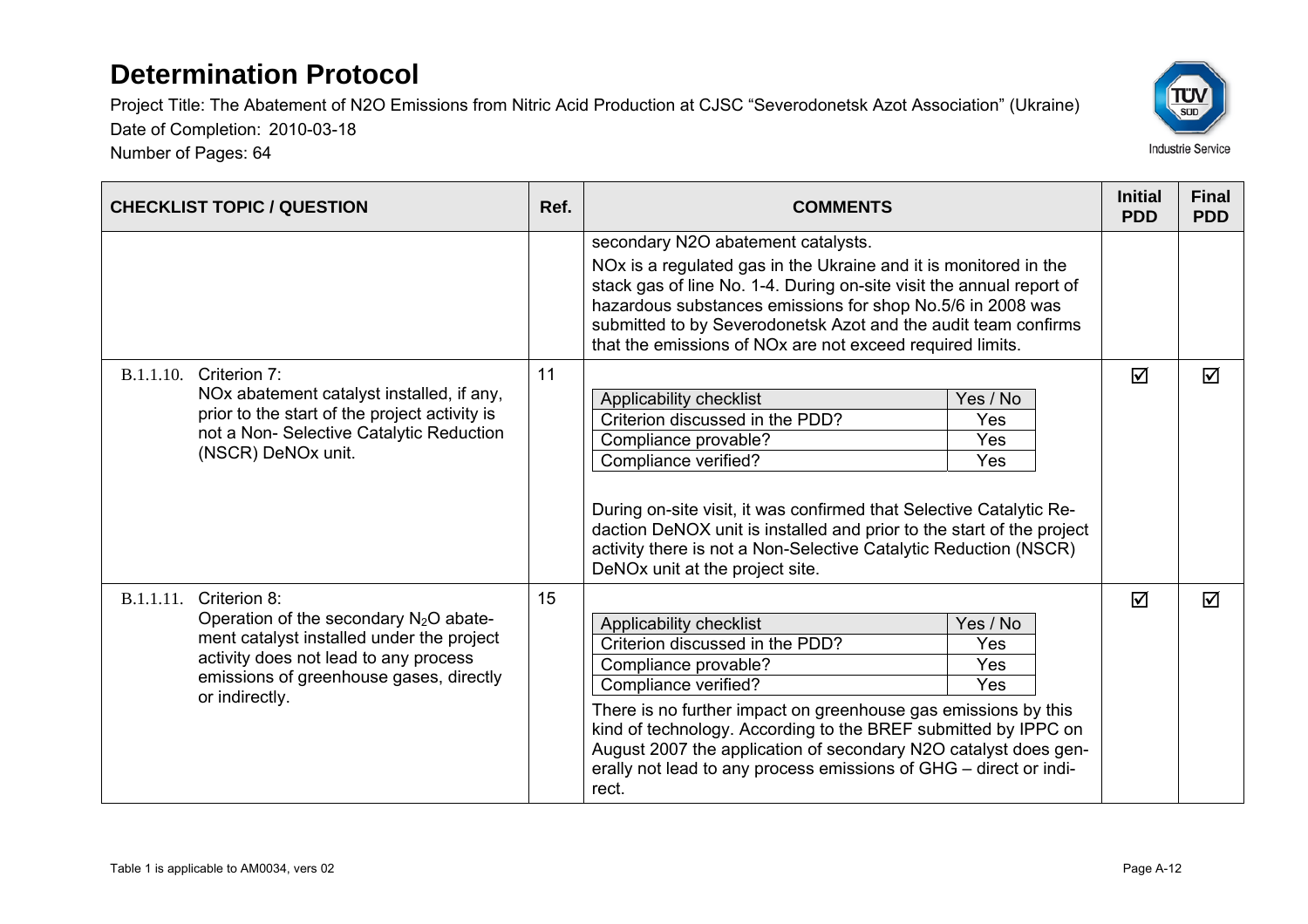Number of Pages: 64



| <b>CHECKLIST TOPIC / QUESTION</b>                                                                                                                                                                                                                                                                                                                                          | Ref.                | <b>COMMENTS</b>                                                                                                                                                                                                                                                                                                                                                                                                                                                                                                                                                        | <b>Initial</b><br><b>PDD</b> | <b>Final</b><br><b>PDD</b> |
|----------------------------------------------------------------------------------------------------------------------------------------------------------------------------------------------------------------------------------------------------------------------------------------------------------------------------------------------------------------------------|---------------------|------------------------------------------------------------------------------------------------------------------------------------------------------------------------------------------------------------------------------------------------------------------------------------------------------------------------------------------------------------------------------------------------------------------------------------------------------------------------------------------------------------------------------------------------------------------------|------------------------------|----------------------------|
| Criterion 9:<br><b>B.1.1.12.</b><br>Continuous real-time measurements of<br>$N2O$ concentration and total gas volume<br>flow can be carried out in the stack:<br>- Prior to the installation of the secondary<br>catalyst for one campaign, and<br>- After the installation of the secondary<br>catalyst throughout the chosen crediting<br>period of the project activity | 45,<br>$62 -$<br>65 | Yes / No<br>Applicability checklist<br>Criterion discussed in the PDD?<br>Yes<br>Compliance provable?<br>Yes<br>Compliance verified?<br>Yes<br>During the on-site audit was verified that the required measure-<br>ment equipment is installed and N2O concentration and total gas<br>volume flow measurements are conducted continuously.<br>Please also refer to CR $(B.1.1.3)$<br>The installed AMS passed QAL2 and it is confirmed by the report.<br><b>Clarification Request 8:</b><br>Please submit QAL1 reports for installed AMS according to EN<br>ISO 14956. | <b>CR</b>                    | ☑                          |
| "Catalytic N <sub>2</sub> O destruction in the tail gas of Nitric Acid Plants" version 04.2                                                                                                                                                                                                                                                                                |                     | The baseline scenario shall be identified using procedure for Identification of the baseline scenario described in the approved methodology AM0028                                                                                                                                                                                                                                                                                                                                                                                                                     |                              |                            |
| B.1.1.13. Have all technically feasible baseline sce-<br>nario alternatives (at least all scenarios<br>listed under step 1a in AM0028, ver. 04.2)<br>to the project activity been identified and<br>discussed by the PDD? Why can this list<br>be considered as being complete?                                                                                            | 1, 2                | <b>Corrective Action Request 5:</b><br>According to requirements of AM0028 version 04.2 the PPs<br>should indentify technically feasible baseline scenario alternatives<br>which are realistic and credible. The PDD version 1 in sub-step 1a<br>does not have a clear identification of baseline scenario alterna-<br>tives. Please clear identify the baseline scenario alternatives.                                                                                                                                                                                | <b>CAR</b>                   | ⊠                          |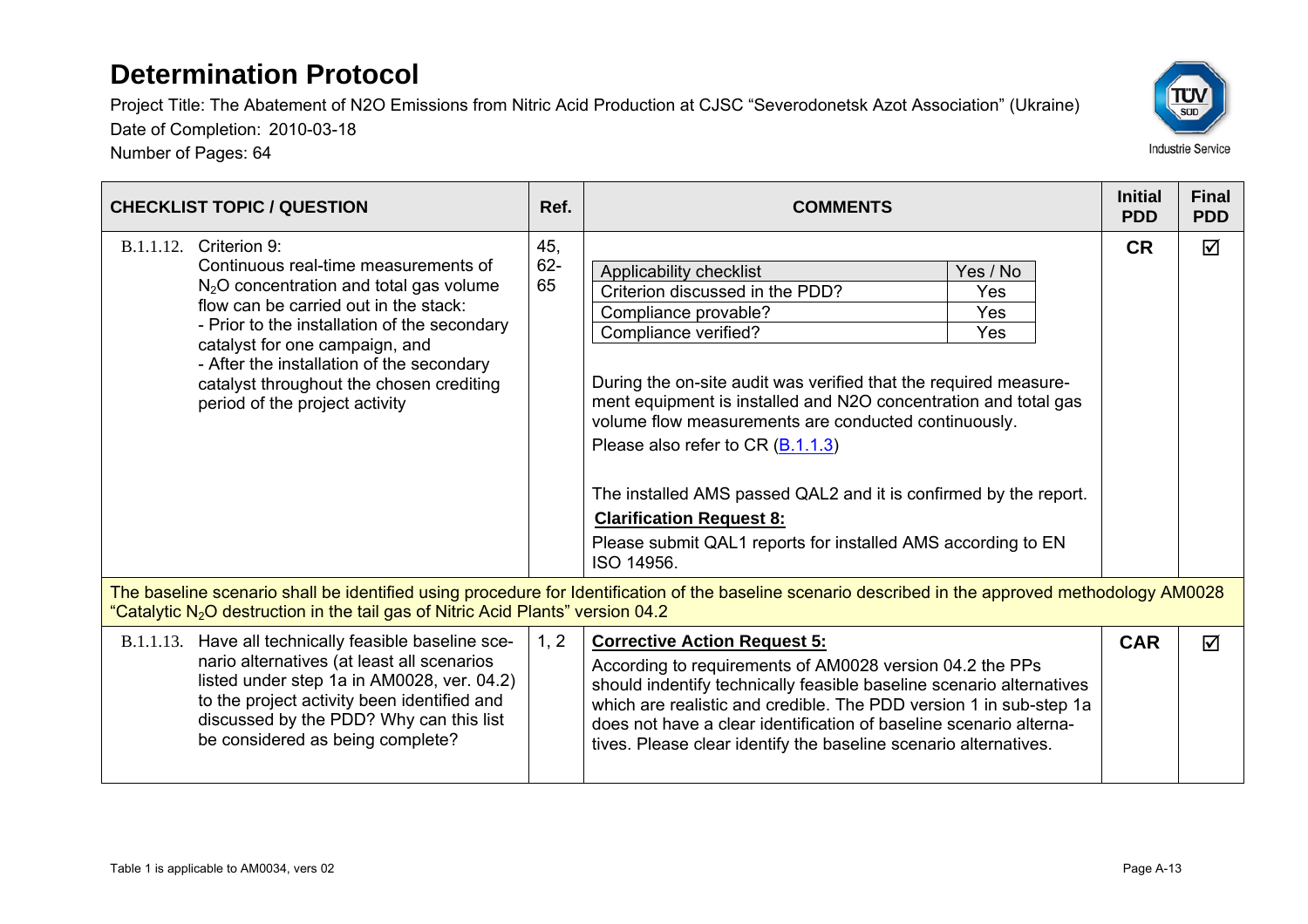Number of Pages: 64



|                  | <b>CHECKLIST TOPIC / QUESTION</b>                                                                                                                                                                     | Ref.      | <b>COMMENTS</b>                                                                                                                                                                                                                                                                                                                                                                                                                                    | <b>Initial</b><br><b>PDD</b> | <b>Final</b><br><b>PDD</b> |
|------------------|-------------------------------------------------------------------------------------------------------------------------------------------------------------------------------------------------------|-----------|----------------------------------------------------------------------------------------------------------------------------------------------------------------------------------------------------------------------------------------------------------------------------------------------------------------------------------------------------------------------------------------------------------------------------------------------------|------------------------------|----------------------------|
|                  | B.1.1.14. Have all technically feasible alternatives<br>(at least all scenarios listed under step 1a<br>in AM0028, ver. 04.2) to handle NOx<br>emissions been identified and discussed<br>by the PDD? | 1, 2      | Please refer to CAR (B.1.1.13).                                                                                                                                                                                                                                                                                                                                                                                                                    | <b>CAR</b>                   | $\blacktriangledown$       |
| B.1.1.15.        | Does the project identify correctly and ex-<br>clude those options not in line with regula-<br>tory or legal requirements?                                                                            | 1, 2      | Yes, it does.                                                                                                                                                                                                                                                                                                                                                                                                                                      | ☑                            | ☑                          |
| B.1.1.16.        | Have applicable regulatory or legal re-<br>quirements been identified?                                                                                                                                | 29,<br>32 | The existing regulation in Ukraine does not require implementa-<br>tion any technologies for $N_2O$ abatement. There are no subsidies<br>or other support available for such technologies. Hence, the in-<br>stallation of different $N_2O$ abatement technologies (other than<br>secondary catalysts) is not feasible as any of the existing $N_2O$<br>abatement technologies imply additional costs and no revenues<br>outside the JI mechanism. | ☑                            | ☑                          |
|                  | B.1.1.17. Is a complete list of barriers developed<br>that prevent alternatives to occur (step<br>$3a$ ?                                                                                              | 1, 2      | <b>Corrective Action Request 6:</b><br>According to requirements of AM0028 version 04.2 the PPs<br>should establish a complete list of barriers that would prevent al-<br>ternatives to occur in the absence of JI. The PDD version 1 in<br>sub-step 3a does not have a description of barriers. Please pro-<br>vide clear description for each identified barrier.                                                                                | <b>CAR</b>                   | $\triangledown$            |
| B.1.1.18.        | Is transparent and documented evidence<br>provided on the existence and signifi-<br>cance of these barriers?                                                                                          | 1, 2      | Yes, it does. The existence and significance of these barriers is<br>discussed in the PDD in transparent manner.                                                                                                                                                                                                                                                                                                                                   | ☑                            | ☑                          |
| <b>B.1.1.19.</b> | Is it transparently shown that at least one<br>of the alternatives is not prevented by the<br>identified barriers (step 3b)?                                                                          | 1, 2      | Continuation of the status quo is not prevented by the identified<br>barriers.<br>However please refer to $(B.1.1.13)$ , $(B.1.1.17)$ and $(B.3.1.2)$ .                                                                                                                                                                                                                                                                                            | <b>CAR</b>                   | ☑                          |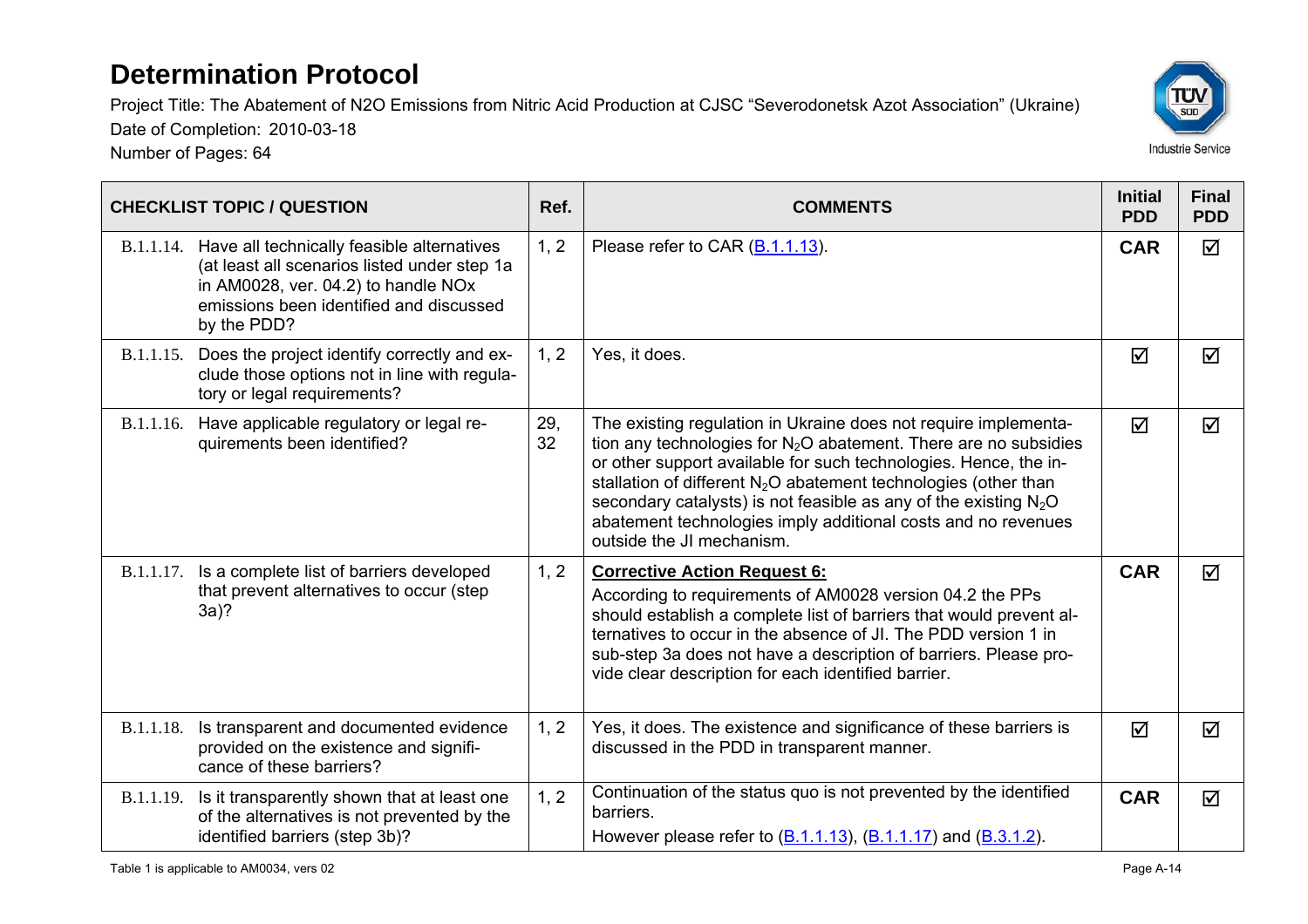Number of Pages: 64



| <b>CHECKLIST TOPIC / QUESTION</b> |                                                                                                                                                                               | Ref.           | <b>COMMENTS</b>                                                                                                                                                       | <b>Initial</b><br><b>PDD</b> | <b>Final</b><br><b>PDD</b> |
|-----------------------------------|-------------------------------------------------------------------------------------------------------------------------------------------------------------------------------|----------------|-----------------------------------------------------------------------------------------------------------------------------------------------------------------------|------------------------------|----------------------------|
|                                   | B.1.1.20. Does the PDD include an appropriate dis-<br>cussion if and how any alternatives gen-<br>erate financial or economic benefits? (step<br>4)                           | 1, 2           | Yes, it does.<br>There is an appropriate discussion on this question. It can be<br>concluded that no alternatives would generate financial or eco-<br>nomic benefits. | ☑                            | ☑                          |
| B.1.1.21.                         | In case of Option I: Is the least costly al-<br>ternative clearly identified?                                                                                                 | 1, 2           | The continuation of the recent situation is clearly identified as the<br>least costly option.                                                                         | ☑                            | ☑                          |
| <b>B.1.1.22.</b>                  | In case of Option II: Is the most suitable<br>financial indicator clearly identified?                                                                                         | $\overline{a}$ | N/A                                                                                                                                                                   | ☑                            | ☑                          |
| B.1.1.23.                         | In case of Option II: Is the calculation of<br>financial figures for this indicator correctly<br>done for all remaining alternatives?                                         | $\overline{a}$ | N/A                                                                                                                                                                   | ☑                            | ☑                          |
| B.1.1.24.                         | In case of Option II: Is the investment<br>analysis presented in a transparent man-<br>ner providing public available proofs for<br>data?                                     |                | N/A                                                                                                                                                                   | ☑                            | ☑                          |
| B.1.1.25.                         | In case of Option II: Is the sensitivity<br>analysis evidencing the robustness of the<br>financial attractiveness of the selected<br>baseline scenario?                       | $\sim$         | N/A                                                                                                                                                                   | ☑                            | $\triangledown$            |
| B.1.1.26.                         | In case of Option II: Have reasonable<br>variations been applied in critical assump-<br>tions?                                                                                |                | N/A                                                                                                                                                                   | ☑                            | ☑                          |
| <b>B.1.1.27.</b>                  | In case of a re-assessment in the course<br>of the project lifetime: Are there any new<br>or modified $NOx$ -emission regulations,<br>which may address the project baseline? |                | N/A                                                                                                                                                                   | ☑                            | ☑                          |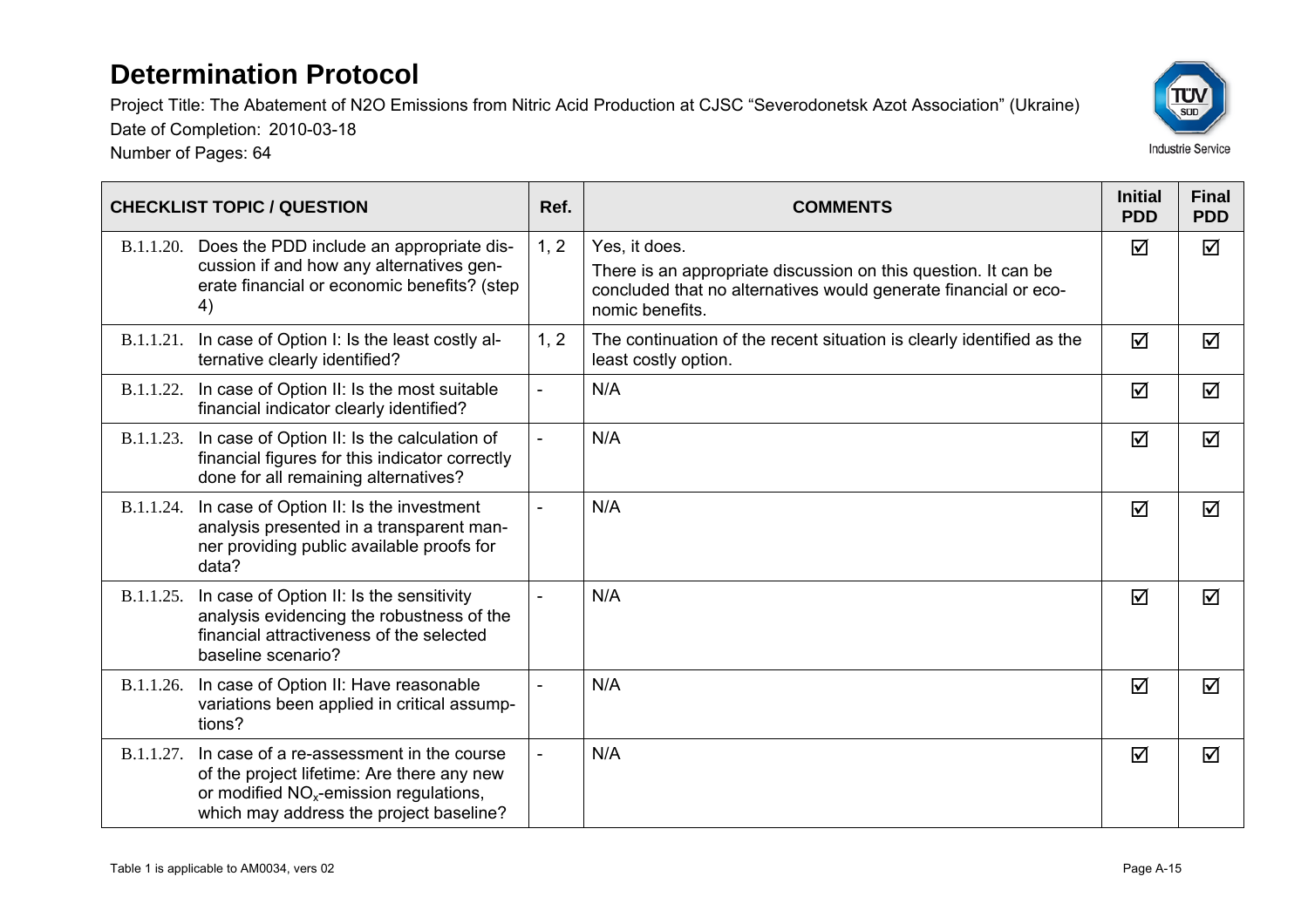<u> 1989 - Andrea San Andrea San Andrea San Andrea San Andrea San Andrea San Andrea San Andrea San Andrea San An</u>

Project Title: The Abatement of N2O Emissions from Nitric Acid Production at CJSC "Severodonetsk Azot Association" (Ukraine)



and the state

Date of Completion: 2010-03-18 Number of Pages: 64

 $\overline{\phantom{0}}$ 

| <b>CHECKLIST TOPIC / QUESTION</b>                                                                                                                                                                                        |                                                                                                                                                                                           | Ref. | <b>COMMENTS</b>                                                                                                                                                                                                                                                                                                         | <b>Initial</b><br><b>PDD</b> | <b>Final</b><br><b>PDD</b> |  |
|--------------------------------------------------------------------------------------------------------------------------------------------------------------------------------------------------------------------------|-------------------------------------------------------------------------------------------------------------------------------------------------------------------------------------------|------|-------------------------------------------------------------------------------------------------------------------------------------------------------------------------------------------------------------------------------------------------------------------------------------------------------------------------|------------------------------|----------------------------|--|
| B.1.1.28.                                                                                                                                                                                                                | In case of a re-assessment in the course<br>of the project's lifetime: Have new base-<br>line scenarios been properly discussed re-<br>flecting the altered situation?                    |      | N/A                                                                                                                                                                                                                                                                                                                     | ☑                            | ☑                          |  |
|                                                                                                                                                                                                                          | B.1.1.29. In case of a re-assessment in the course<br>of the project's lifetime: Are there any new<br>or modified $N_2O$ emission regulations,<br>which may address the project baseline? |      | N/A                                                                                                                                                                                                                                                                                                                     | ☑                            | ☑                          |  |
|                                                                                                                                                                                                                          | B.1.1.30. In case of a re-assessment in the course<br>of the project's lifetime: Have new base-<br>line scenarios been properly discussed re-<br>flecting the altered situation?          |      | N/A                                                                                                                                                                                                                                                                                                                     | ☑                            | ☑                          |  |
| B.2. Description of how the anthropogenic emissions of greenhouse gases by sources are reduced below those that would<br>have occurred in the absence of the JI project (assessment and demonstration of additionality): |                                                                                                                                                                                           |      |                                                                                                                                                                                                                                                                                                                         |                              |                            |  |
| B.2.1.1.                                                                                                                                                                                                                 | In case of applying step 2 / investment<br>analysis of the additionality tool: Is the<br>analysis method identified appropriately<br>$(\text{step } 2a)?$                                 | 1, 2 | As in chapter B.2 the investment analysis has been selected as<br>the appropriate choice of possible methods.                                                                                                                                                                                                           | $\triangledown$              | ☑                          |  |
| B.2.1.2.                                                                                                                                                                                                                 | In case of Option I (simple cost analysis):<br>Is it demonstrated that the activity pro-<br>duces no economic benefits other than JI<br>income?                                           | 1, 2 | It is clearly shown that there is no economical benefit by the re-<br>duction of $N_2O$ concentration other than the JI revenues.                                                                                                                                                                                       | ☑                            | ☑                          |  |
| B.2.1.3.                                                                                                                                                                                                                 | In case of Option II (investment compari-<br>son analysis): Is the most suitable finan-<br>cial indicator clearly identified (IRR, NPV,<br>cost benefit ratio, or (levelized) unit cost)? | 1, 2 | <b>Clarification Request 9:</b><br>The PDD version 1 has the final statement concerning additional-<br>ity of project activity and states that "Without the sale of the ERUs<br>generated by the project activity the net present value (NPV) and<br>internal rate of return (IRR) of the project would be negative, no | <b>CR</b>                    | ☑                          |  |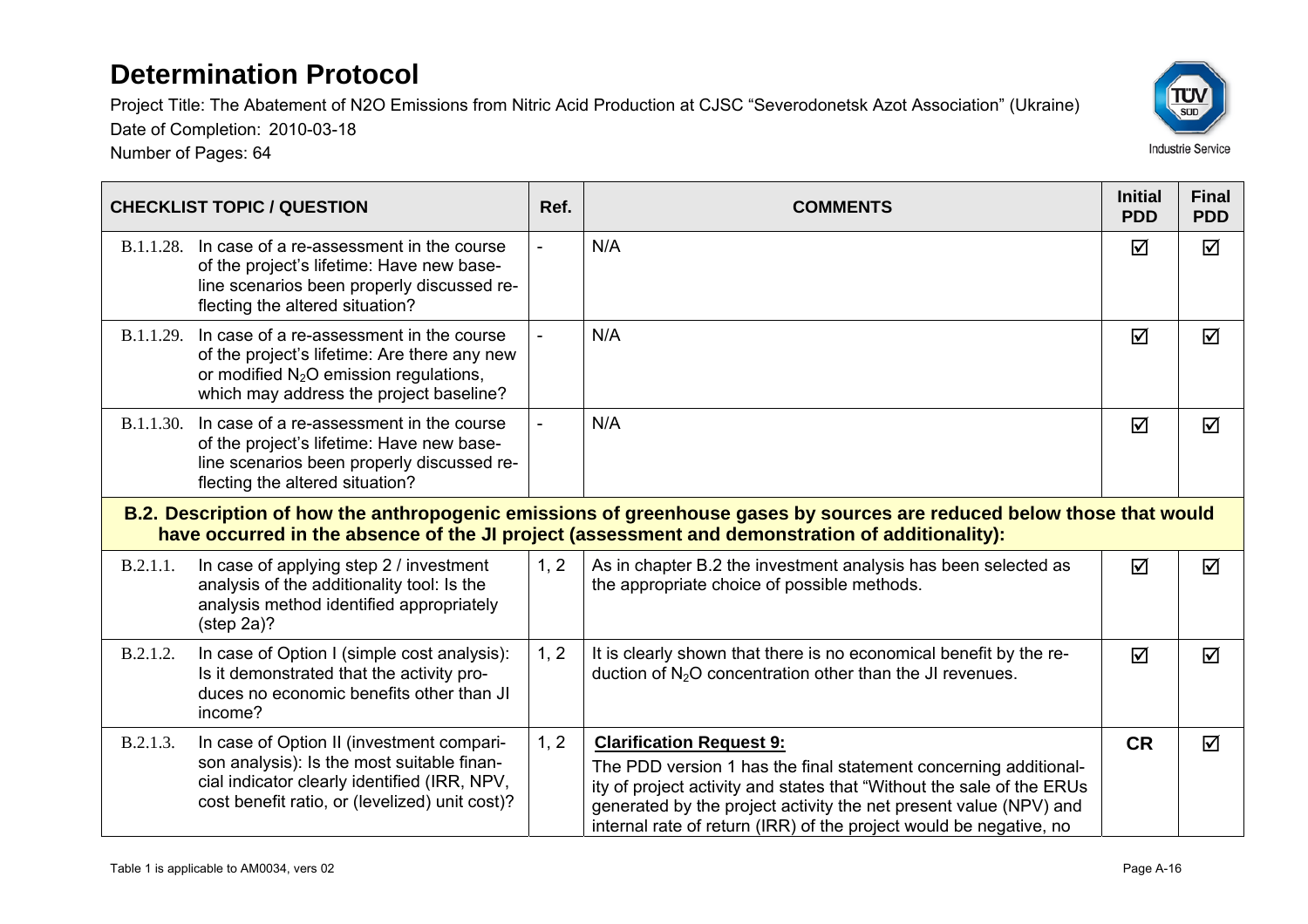Project Title: The Abatement of N2O Emissions from Nitric Acid Production at CJSC "Severodonetsk Azot Association" (Ukraine) Date of Completion: 2010-03-18

Number of Pages: 64



| <b>CHECKLIST TOPIC / QUESTION</b> |                                                                                                                                                                                      | Ref. | <b>COMMENTS</b>                                                                                                                                                                   | <b>Initial</b><br><b>PDD</b> | <b>Final</b><br><b>PDD</b> |
|-----------------------------------|--------------------------------------------------------------------------------------------------------------------------------------------------------------------------------------|------|-----------------------------------------------------------------------------------------------------------------------------------------------------------------------------------|------------------------------|----------------------------|
|                                   |                                                                                                                                                                                      |      | revenue would be generated and the technology would not be<br>installed". In this connection please submit the calculations of<br>NPV and IRR and support the raw data by proofs. |                              |                            |
| <b>B.2.1.4.</b>                   | In case of Option III (benchmark analysis):<br>Is the most suitable financial indicator<br>clearly identified (IRR, NPV, cost benefit<br>ratio, or (levelized) unit cost)?           |      | N/A                                                                                                                                                                               | ☑                            | ☑                          |
| B.2.1.5.                          | In case of Option II or Option III: Is the<br>calculation of financial figures for this indi-<br>cator correctly done for all alternatives<br>and the project activity?              |      | N/A                                                                                                                                                                               | ☑                            | ☑                          |
| B.2.1.6.                          | In case of Option II or Option III: Is the<br>analysis presented in a transparent man-<br>ner including publicly available proofs for<br>the utilized data?                          |      | N/A                                                                                                                                                                               | ☑                            | ☑                          |
| B.2.1.7.                          | In case of applying step 3 (barrier analy-<br>sis) of the additionality tool: Is a complete<br>list of barriers developed that prevent the<br>different alternatives to occur?       |      | N/A                                                                                                                                                                               | ☑                            | ☑                          |
| B.2.1.8.                          | In case of applying step 3 (barrier analy-<br>sis): Is transparent and documented evi-<br>dence provided on the existence and sig-<br>nificance of these barriers?                   |      | N/A                                                                                                                                                                               | ☑                            | ☑                          |
| B.2.1.9.                          | In case of applying step 3 (barrier analy-<br>sis): Is it transparently shown that the<br>execution of at least one of the alterna-<br>tives is not prevented by the identified bar- |      | N/A                                                                                                                                                                               | ☑                            | ☑                          |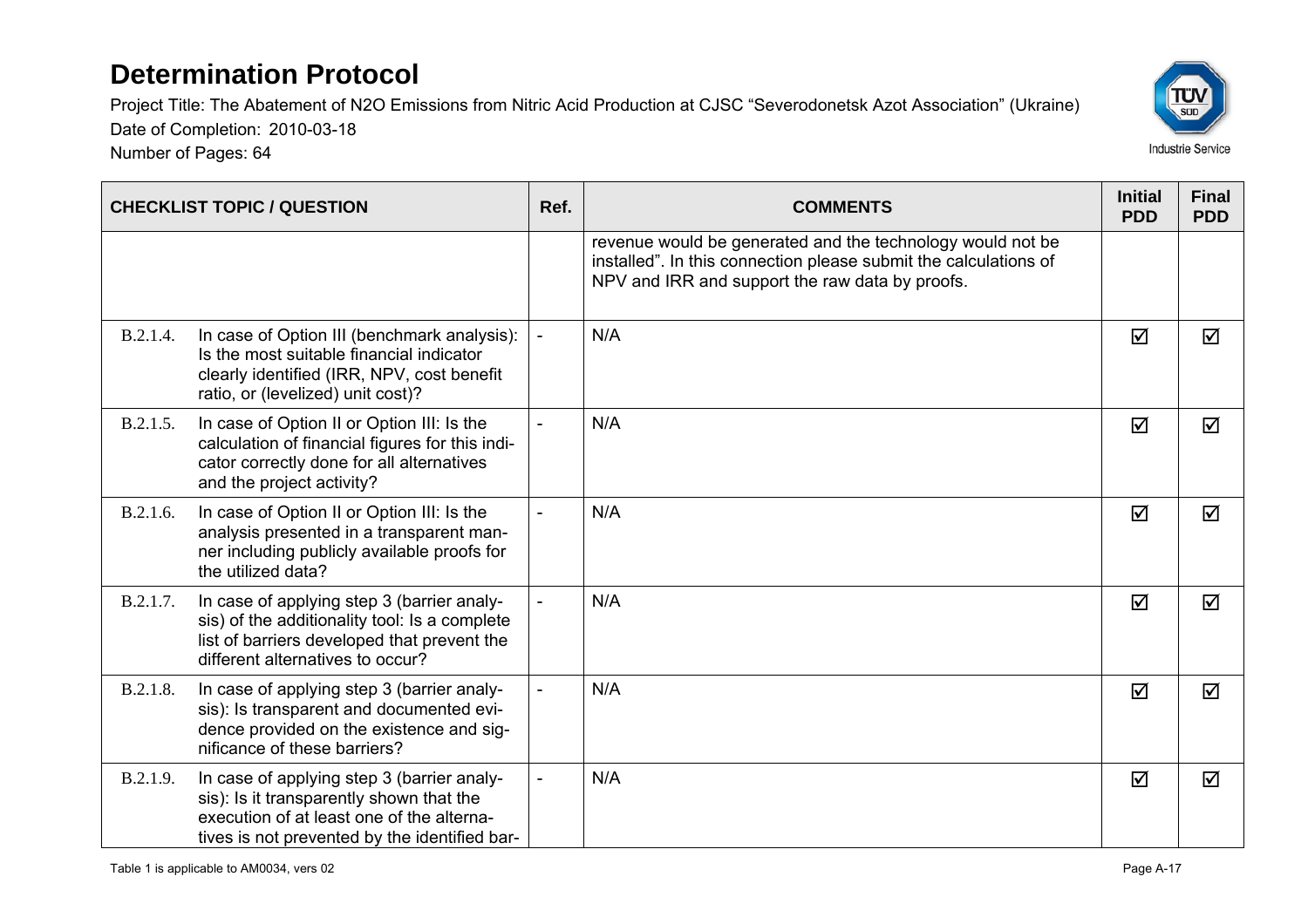Number of Pages: 64



| <b>CHECKLIST TOPIC / QUESTION</b>                                                                                                                                    |                                                                                                                                                                                                           | Ref.        | <b>COMMENTS</b>                                                                                                                                                                                                                                                                                                             | <b>Initial</b><br><b>PDD</b> | <b>Final</b><br><b>PDD</b> |  |  |
|----------------------------------------------------------------------------------------------------------------------------------------------------------------------|-----------------------------------------------------------------------------------------------------------------------------------------------------------------------------------------------------------|-------------|-----------------------------------------------------------------------------------------------------------------------------------------------------------------------------------------------------------------------------------------------------------------------------------------------------------------------------|------------------------------|----------------------------|--|--|
|                                                                                                                                                                      | riers?                                                                                                                                                                                                    |             |                                                                                                                                                                                                                                                                                                                             |                              |                            |  |  |
| B.2.1.10.                                                                                                                                                            | Have other activities in the host country /<br>region similar to the project activity been<br>identified and are these activities appro-<br>priately analyzed by the PDD (step 4a)?                       | 1, 2        | <b>Clarification Request 10:</b><br>It is necessary to add more up-to-date information about similar<br>types of project activities in the host country. If similar activities<br>exist please demonstrate that in spite of these similarities the pro-<br>ject activity would not be implemented without the JI component. | <b>CR</b>                    | ☑                          |  |  |
|                                                                                                                                                                      | B.2.1.11. If similar activities are occurring: Is it dem-<br>onstrated that in spite of these similarities<br>the project activity would not be imple-<br>mented without the JI component (step<br>$4b$ ? | 1, 2        | Please refer to CR (B.2.1.10).                                                                                                                                                                                                                                                                                              | <b>CR</b>                    | $\overline{\mathsf{M}}$    |  |  |
| B.2.1.12.                                                                                                                                                            | Is it appropriately explained how the ap-<br>proval of the project activity will help to<br>overcome the economic and financial hur-<br>dles or other identified barriers?                                | 1, 2        | As there is no other incentive than the JI this criterion is fulfilled.                                                                                                                                                                                                                                                     | ☑                            | ☑                          |  |  |
| B.2.1.13.                                                                                                                                                            | Is it appropriately explained under which<br>conditions a re-assessment of the base-<br>line scenario in course of proposed project<br>activity's lifetime will become necessary<br>$(\text{step } 5)?$   | 1, 2        | Yes, it is.<br>In case of new or modified $NOx$ or $N2O$ emission regulations a re-<br>assessment of the baseline scenario should be executed as es-<br>tablished in AM0028 (Step 5a: New or modified $NOx$ emission<br>regulations, and Step 5b: New or modified N <sub>2</sub> O regulation).                             | ☑                            | ☑                          |  |  |
| B.3. Description of how the definition of the project boundary is applied to the project                                                                             |                                                                                                                                                                                                           |             |                                                                                                                                                                                                                                                                                                                             |                              |                            |  |  |
| Integrate the required amount of sub-checklists for sources and gases as given by the methodology applied and comment on at least every line an-<br>swered with "No" |                                                                                                                                                                                                           |             |                                                                                                                                                                                                                                                                                                                             |                              |                            |  |  |
| B.3.1.1.                                                                                                                                                             | Source:<br>Waste stream exiting the stack of the Ni-<br>tric Acid plant (From burner inlet to stack)<br>Gas(es): $N_2O$                                                                                   | 1, 2,<br>11 | <b>Boundary checklist</b><br>Yes / No<br>Source and gas(s) discussed in the PDD?<br>Yes<br>Inclusion / exclusion justified?<br>Yes                                                                                                                                                                                          | ☑                            | ☑                          |  |  |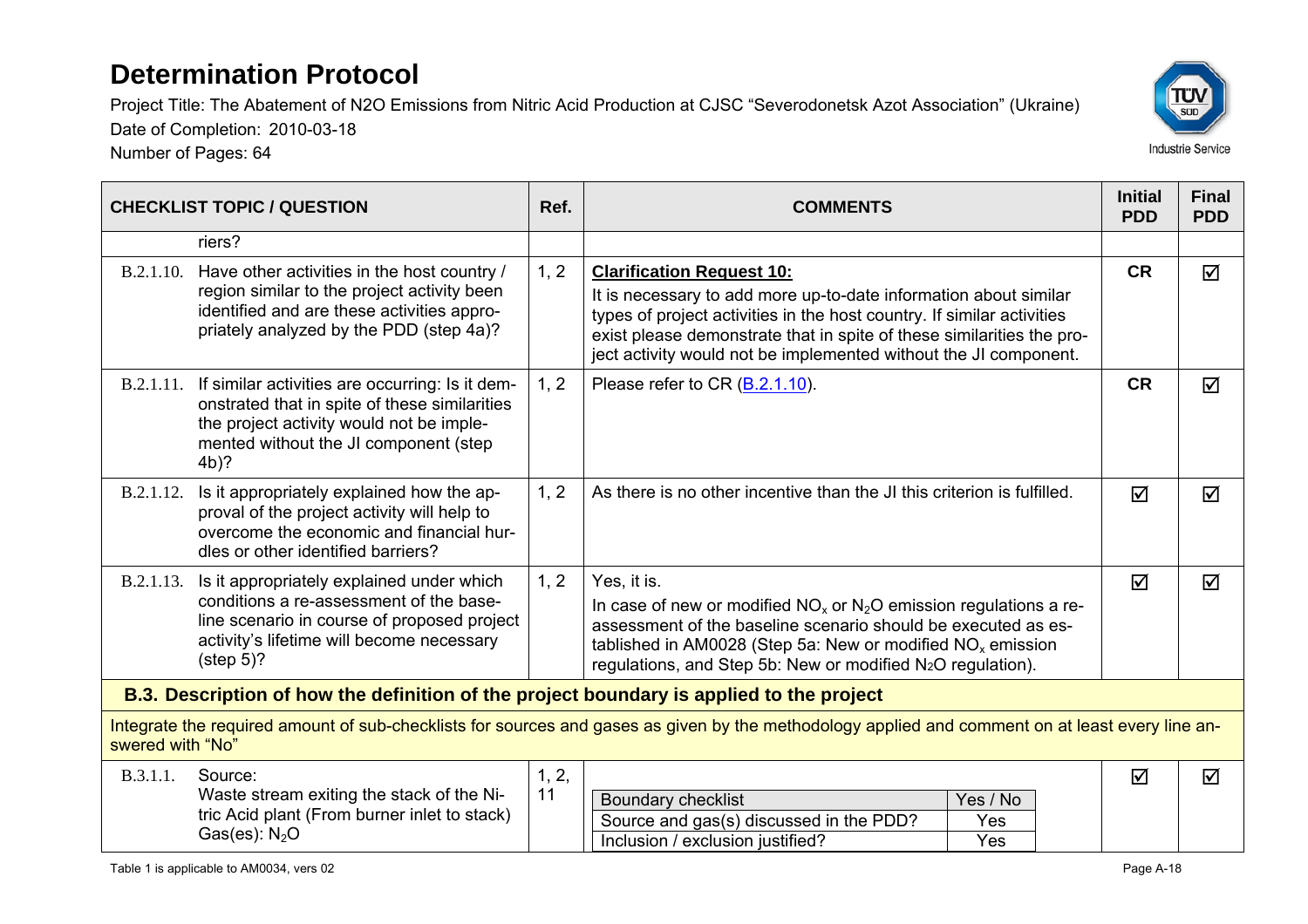

|           | <b>CHECKLIST TOPIC / QUESTION</b>                                                                                                                     | Ref.        | <b>COMMENTS</b>                                                                                                                                                                                                                                                                                                                                                                                                                                                                                                                                                                                                                                                                                                                                                                 | <b>Initial</b><br><b>PDD</b> | <b>Final</b><br><b>PDD</b> |
|-----------|-------------------------------------------------------------------------------------------------------------------------------------------------------|-------------|---------------------------------------------------------------------------------------------------------------------------------------------------------------------------------------------------------------------------------------------------------------------------------------------------------------------------------------------------------------------------------------------------------------------------------------------------------------------------------------------------------------------------------------------------------------------------------------------------------------------------------------------------------------------------------------------------------------------------------------------------------------------------------|------------------------------|----------------------------|
|           | Type: Baseline Emissions and Project<br>Emissions                                                                                                     |             | Explanation / Justification sufficient?<br>Yes<br>Consistency with monitoring plan?<br>Yes                                                                                                                                                                                                                                                                                                                                                                                                                                                                                                                                                                                                                                                                                      |                              |                            |
| B.3.1.2.  | Do the spatial and technological bounda-<br>ries as verified on-site comply with the<br>discussion provided by / indication in-<br>cluded to the PDD? | 1, 2,<br>11 | Yes, they do.<br>The boundaries as verified on-site checking compliance with the<br>discussion in the PDD. The project boundary covers 4 production<br>lines from the inlet to the AORs until a monitoring point after last<br>recovery boiler. There is one common stack for production line<br>No. 1 and 2 and another common stack for production line No. 3<br>and $4.$<br><b>Corrective Action Request 7:</b><br>According to requirements the PDD has to be in English. If any<br>words in other languages exist they have to be translated in Eng-<br>lish. Also as it is JI project therefore any references on the CDM<br>activity has to be excluded from the PDD (please see sub-step 3b)<br>on the page 13). Please revise the PDD on the page 21 accor-<br>dingly. |                              | ☑                          |
| baseline: |                                                                                                                                                       |             | B.4. Further baseline information, including the date of baseline setting and the name(s) of the person(s)/entity(s) setting the                                                                                                                                                                                                                                                                                                                                                                                                                                                                                                                                                                                                                                                |                              |                            |
| B.4.1.1.  | Are the name(s) of the person(s)<br>/entity(ies) who set the baseline available?<br>Does an indication exist that the entity is a<br>PP or not?       | 1, 2        | Yes, the name(s) of the person(s)/entity(ies) who set the baseline<br>are available.<br><b>Clarification Request 11:</b><br>Please indicate if the person(s)/entity(ies) who set the baseline<br>are also a project participant listed in Annex 1 as required by the<br>Guidelines for users of the PDD form, version 3.                                                                                                                                                                                                                                                                                                                                                                                                                                                        | <b>CR</b>                    | ☑                          |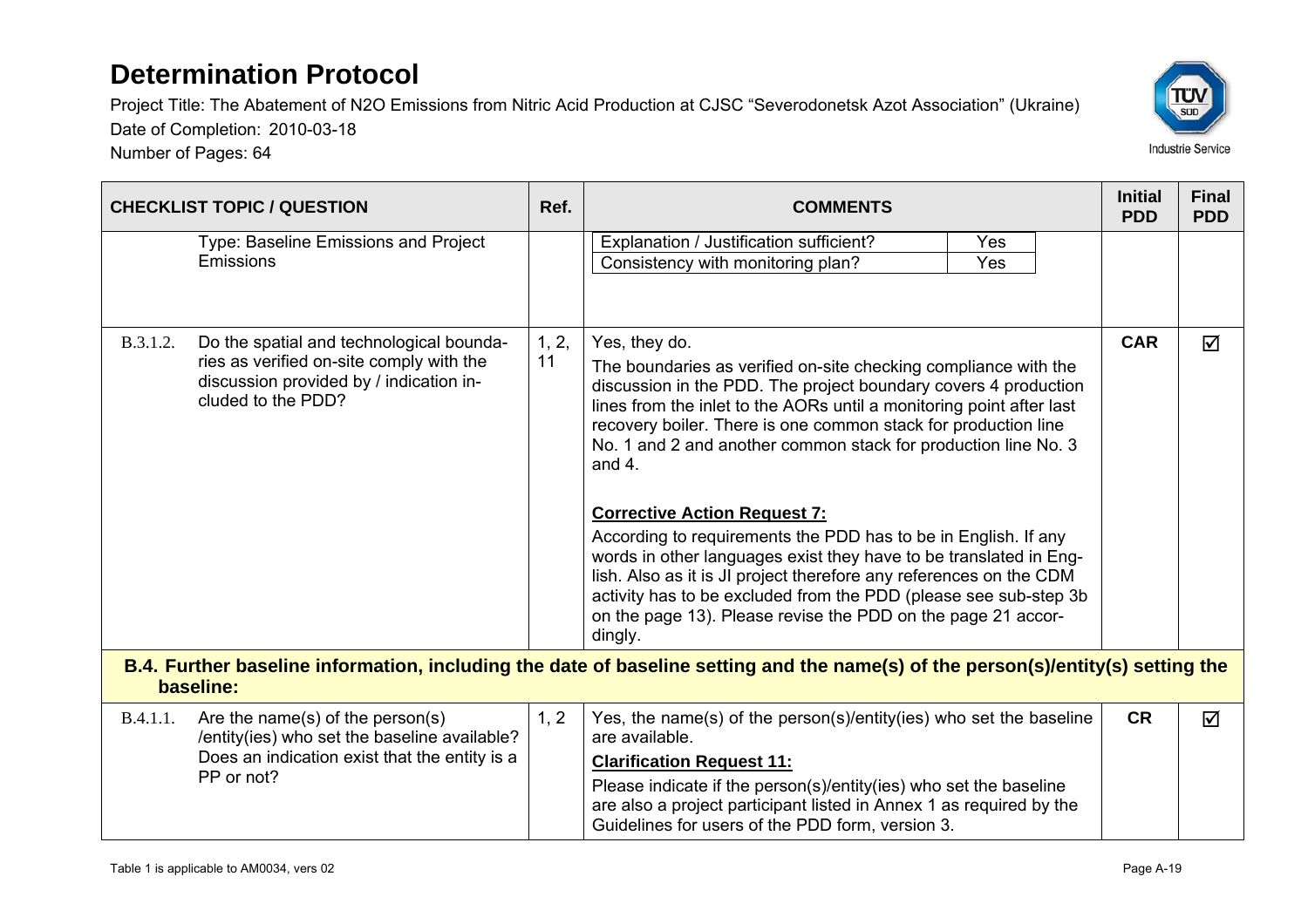

|                                                        | <b>CHECKLIST TOPIC / QUESTION</b>                                                      | Ref.                          | <b>COMMENTS</b>                                                                                                                                                                                                                                                                                                                                                                                                                                                                                                                                                                                                                                                                                                                                                                                                                                                                                                                                                           | <b>Initial</b><br><b>PDD</b> | <b>Final</b><br><b>PDD</b> |  |  |
|--------------------------------------------------------|----------------------------------------------------------------------------------------|-------------------------------|---------------------------------------------------------------------------------------------------------------------------------------------------------------------------------------------------------------------------------------------------------------------------------------------------------------------------------------------------------------------------------------------------------------------------------------------------------------------------------------------------------------------------------------------------------------------------------------------------------------------------------------------------------------------------------------------------------------------------------------------------------------------------------------------------------------------------------------------------------------------------------------------------------------------------------------------------------------------------|------------------------------|----------------------------|--|--|
| <b>B.4.1.2.</b>                                        | Is the date of baseline setting available?                                             | 1, 2                          | <b>Clarification Request 12:</b><br>Yes, the date of baseline setting is available however please use<br>the format DD/MM/YYYY as required by the Guidelines for users<br>of the PDD form, version 3.                                                                                                                                                                                                                                                                                                                                                                                                                                                                                                                                                                                                                                                                                                                                                                     | <b>CR</b>                    | ☑                          |  |  |
| C. Duration of the project activity / crediting period |                                                                                        |                               |                                                                                                                                                                                                                                                                                                                                                                                                                                                                                                                                                                                                                                                                                                                                                                                                                                                                                                                                                                           |                              |                            |  |  |
|                                                        | C.1. Starting date of the project:                                                     |                               |                                                                                                                                                                                                                                                                                                                                                                                                                                                                                                                                                                                                                                                                                                                                                                                                                                                                                                                                                                           |                              |                            |  |  |
| C.1.1.                                                 | Is the project's starting date clearly de-<br>fined and reasonable?                    | 1, 2                          | No, it is not. Please refer to A.1.1.3.<br><b>Clarification Request 13:</b><br>Please make clear the statement in PDD version 1 "date of con-<br>tract signature with MGM". In additional it should be clear the role<br>of MGM in this JI project as well as a subject of the contract.                                                                                                                                                                                                                                                                                                                                                                                                                                                                                                                                                                                                                                                                                  | <b>CR</b>                    | ☑                          |  |  |
|                                                        | C.2. Expected operational lifetime of the project:                                     |                               |                                                                                                                                                                                                                                                                                                                                                                                                                                                                                                                                                                                                                                                                                                                                                                                                                                                                                                                                                                           |                              |                            |  |  |
| C.2.1.                                                 | Is the expected operational lifetime of the<br>project clearly defined and reasonable? | 1, 2,<br>4, 5,<br>$53-$<br>55 | The expected operational lifetime of the project is 21 years.<br>As long as N2O catalyst is replaced regularly, project lifetime is<br>the same as estimated minimum AORs lifetime. The AORs of<br>Severodonezk Azot were commissioned in 1975 (lines No. 1 and<br>2) and in 1986 (lines No. 3 and 4). Therefore the estimated opera-<br>tional lifetime of the project is reasonable because its common<br>technical approach that AORs are operational for at least 50 years<br>(depending on factors such as production conditions, quality of<br>maintenance, shut frequency and metal stress limits etc.)<br>According to the requirements of construction and safety operat-<br>ing rules for pressure equipment No. H <sub>n</sub> AO <sub>n</sub> -0.00.1.07-94. The<br>AORs are under supervision of national inspection company<br>"State Committee of Health and Safety at Work of Ukraine" and<br>every 4 years AORs have to pass the third party inspection. | $\triangledown$              | ☑                          |  |  |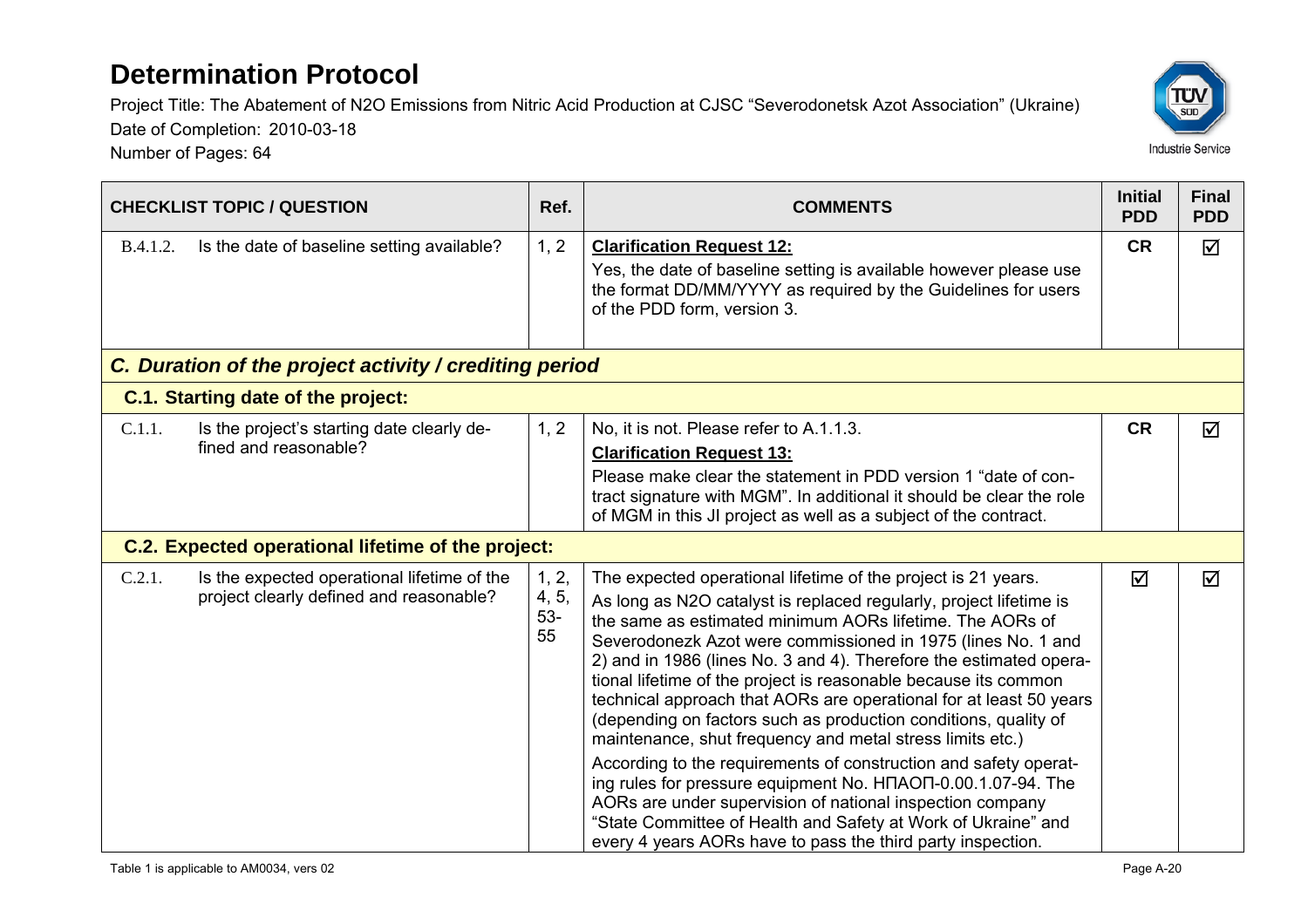Number of Pages: 64



|        | <b>CHECKLIST TOPIC / QUESTION</b>                                                                                    | Ref. | <b>COMMENTS</b>                                                                                                                                                                                                                                                                                                                                                                                                                                                                | <b>Initial</b><br><b>PDD</b> | <b>Final</b><br><b>PDD</b> |
|--------|----------------------------------------------------------------------------------------------------------------------|------|--------------------------------------------------------------------------------------------------------------------------------------------------------------------------------------------------------------------------------------------------------------------------------------------------------------------------------------------------------------------------------------------------------------------------------------------------------------------------------|------------------------------|----------------------------|
|        |                                                                                                                      |      | Severodonezk Azot submitted to audit team the proofs that AORs<br>regularly pass required inspections.                                                                                                                                                                                                                                                                                                                                                                         |                              |                            |
|        | C.3. Length of the crediting period:                                                                                 |      |                                                                                                                                                                                                                                                                                                                                                                                                                                                                                |                              |                            |
| C.3.1. | Is the assumed crediting period clearly de-<br>fined and reasonable?                                                 | 1, 2 | The PDD version 1 states that the crediting period has been set<br>from July 01, 2009 until 2019. Please refer to $(A.1.1.3)$ .                                                                                                                                                                                                                                                                                                                                                | <b>CR</b>                    | ☑                          |
|        |                                                                                                                      |      | <b>Clarification Request 14:</b>                                                                                                                                                                                                                                                                                                                                                                                                                                               |                              |                            |
|        |                                                                                                                      |      | The crediting period mentioned in the PDD has been set for the<br>period of 10 years, therefore it will definitely exceed the first com-<br>mitment period which ends on 31/12/2012. However whether the<br>end of the crediting period can be after 2012 is subject of addi-<br>tional host country approval. The status of ERs generated by the<br>project after the end of the fist commitment period may be then<br>determined by any relevant agreement under the UNFCCC. |                              |                            |
|        |                                                                                                                      |      | Furthermore ten years crediting period can only apply defining the<br>timing of the required baseline and additionality re-assessments<br>according to AM0034 stipulations. Please define the timing of the<br>required baseline and additionality re-assessments according to<br>AM0034.                                                                                                                                                                                      |                              |                            |
|        | <b>D. Monitoring plan</b>                                                                                            |      |                                                                                                                                                                                                                                                                                                                                                                                                                                                                                |                              |                            |
|        | D.1. Description of monitoring plan chosen:                                                                          |      |                                                                                                                                                                                                                                                                                                                                                                                                                                                                                |                              |                            |
| D.1.1. | Is it explained how the procedures pro-<br>vided in the methodology are applied by<br>the proposed project activity? | 1, 2 | Due to the plant specific production the monitoring plan in accor-<br>dance with AM0034 have been adjusted.                                                                                                                                                                                                                                                                                                                                                                    | <b>CR</b>                    | $\triangledown$            |
|        |                                                                                                                      |      | Please refer to $(B.1.1.1)$ and $(B.1.1.3)$ .                                                                                                                                                                                                                                                                                                                                                                                                                                  |                              |                            |
| D.1.2. | Is every selection of options offered by the<br>methodology correctly justified and is this                          | 1, 2 | Please refer to $(B.1.1.1)$ and $(B.1.1.3)$ .                                                                                                                                                                                                                                                                                                                                                                                                                                  | <b>CR</b>                    | ☑                          |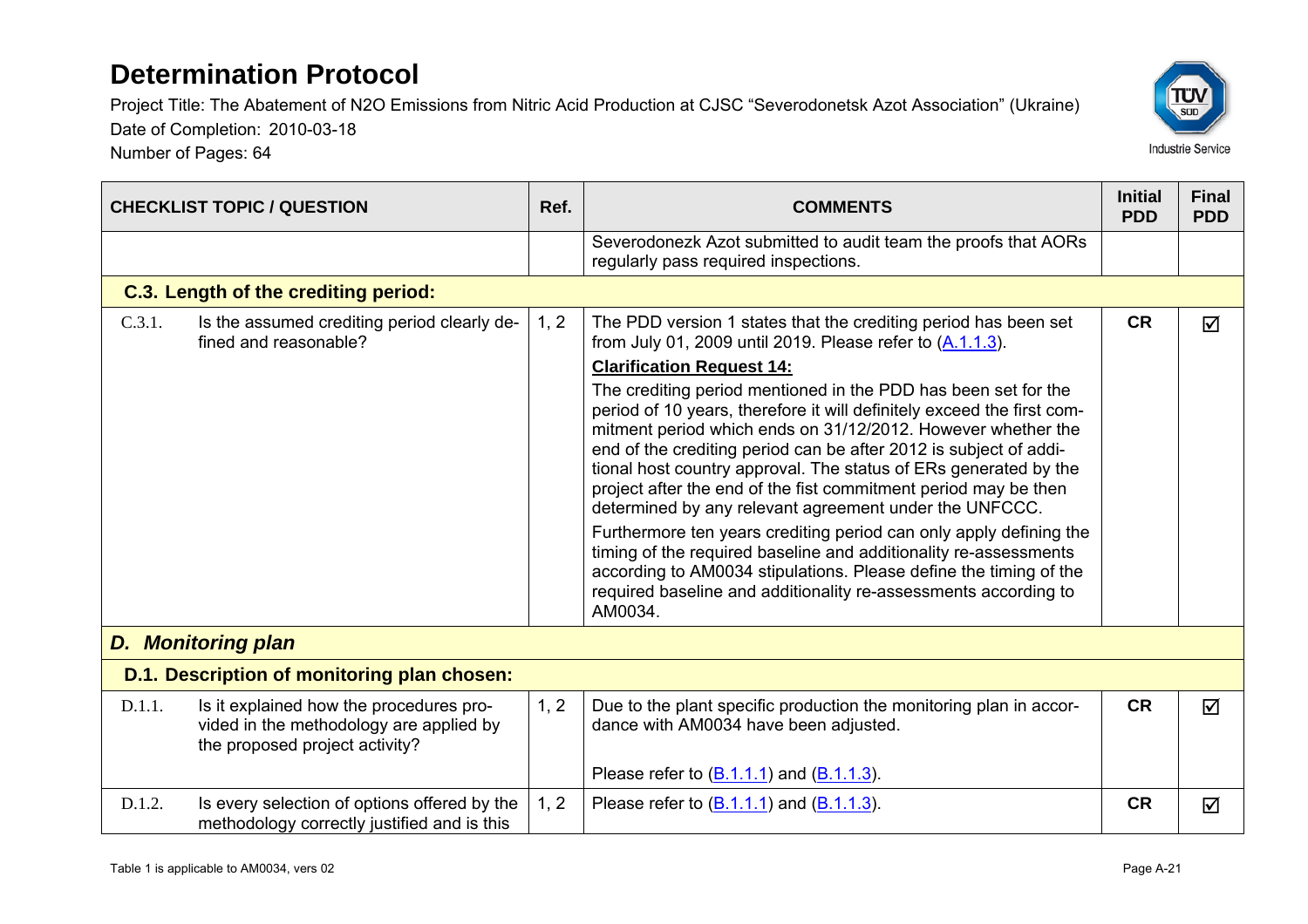Number of Pages: 64



|        | <b>CHECKLIST TOPIC / QUESTION</b>                                                                                                   | Ref.                       | <b>COMMENTS</b>                                                                                                                                                                                                                                                                                                                                                                            | <b>Initial</b><br><b>PDD</b> | <b>Final</b><br><b>PDD</b> |
|--------|-------------------------------------------------------------------------------------------------------------------------------------|----------------------------|--------------------------------------------------------------------------------------------------------------------------------------------------------------------------------------------------------------------------------------------------------------------------------------------------------------------------------------------------------------------------------------------|------------------------------|----------------------------|
|        | justification in line with the situation veri-<br>fied on-site?                                                                     |                            |                                                                                                                                                                                                                                                                                                                                                                                            |                              |                            |
| D.1.3. | Is the operational and management struc-<br>ture clearly described and in compliance<br>with the envisioned situation?              | 1, 2,<br>37                | <b>Clarification Request 15:</b><br>The PDD version 1 in section D.3 provides the operational and<br>management structure that will monitor the proposed JI project.<br>However from the scheme is not clear the communication be-<br>tween team members and their scope of work and responsibilities<br>in context of proposed JI project. The responsibility chart should<br>be revised. |                              | ☑                          |
| D.1.4. | Are responsibilities and institutional ar-<br>rangements for data collection and archiv-<br>ing clearly provided?                   | 1, 2                       | The PDD stated that the management and operation of the pro-<br>posed JI project will be responsibility of Severodonetsk Azot.<br>However please refer to CR $(D.1.3)$                                                                                                                                                                                                                     | <b>CR</b>                    | ☑                          |
| D.1.5. | Does the monitoring plan provide current<br>good monitoring practice?                                                               | 1, 2                       | Yes, the monitoring plan provides current good monitoring prac-<br>tice.                                                                                                                                                                                                                                                                                                                   |                              | ☑                          |
| D.1.6. | Has the monitoring system installed using<br>the European Norm 14181 (2004)?                                                        | 45,<br>$62 -$<br>65        | Please also refer to CR (B.1.1.3).<br>The monitoring system has been installed and is operated accord-<br>ing to EN 14181 (2004).<br>Please refer to CR (B.1.1.12)                                                                                                                                                                                                                         |                              | ☑                          |
| D.1.7. | Will the three quality assurance levels<br>been met by the planned Automated<br>Measuring System (AMS) according to the<br>EN14181? | 37,<br>45,<br>$62 -$<br>66 | <b>Corrective Action Request 8:</b><br>The monitoring manual has been submitted to the audit team<br>however it does not include the QAL3 procedures and instructions<br>for the staff as required EN 14181 section 7. The PPs has to pro-<br>vide the audit team the operation manual for AMS as to QAL3<br>procedure (zero and span check) and revise the monitoring ma-                 |                              | <b>FAR</b>                 |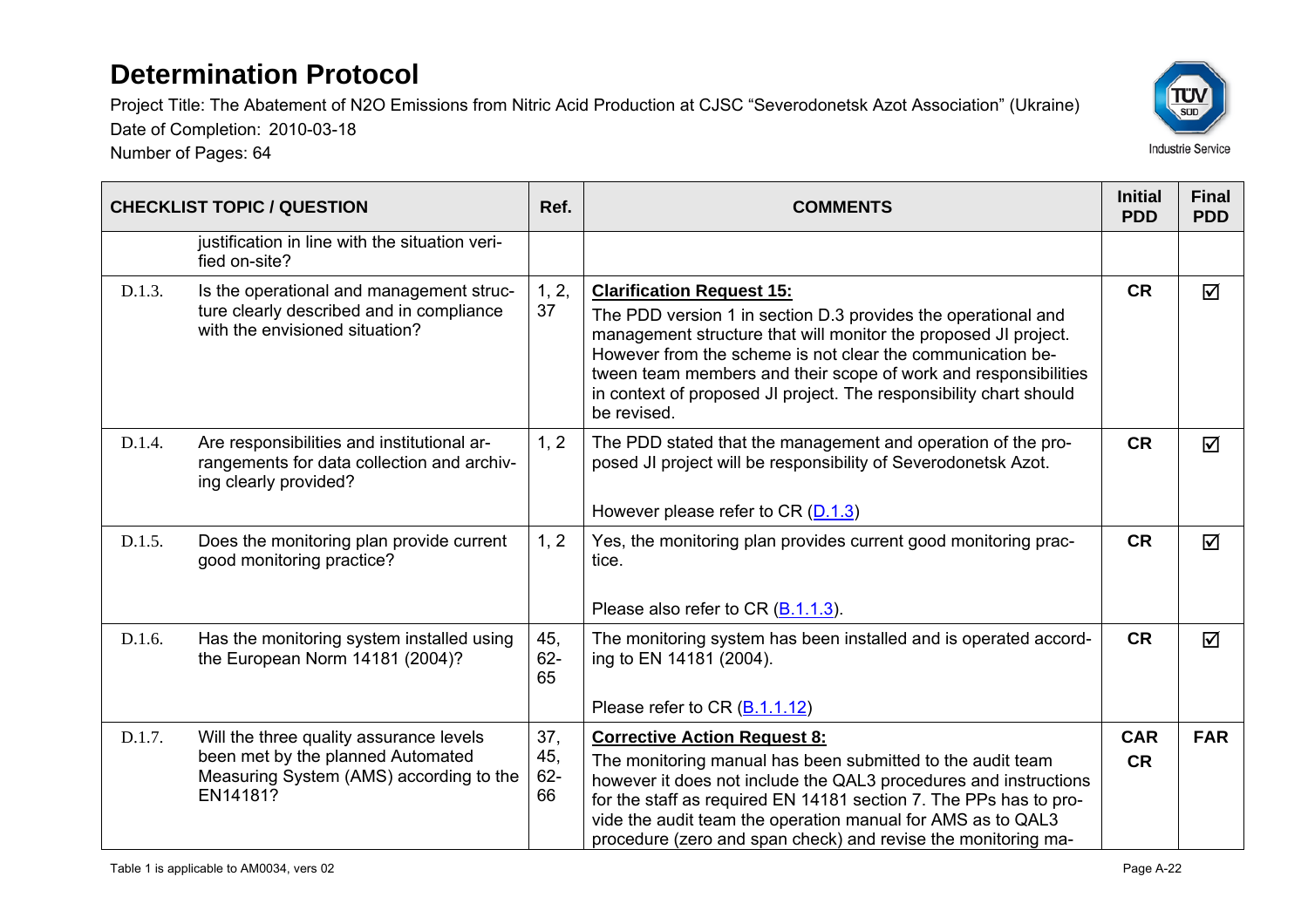

|         | <b>CHECKLIST TOPIC / QUESTION</b>                                                                                                                   | Ref.                      | <b>COMMENTS</b>                                                                                                                                                                                                                                                                                                                                                                                                                                                         | <b>Initial</b><br><b>PDD</b> | <b>Final</b><br><b>PDD</b> |
|---------|-----------------------------------------------------------------------------------------------------------------------------------------------------|---------------------------|-------------------------------------------------------------------------------------------------------------------------------------------------------------------------------------------------------------------------------------------------------------------------------------------------------------------------------------------------------------------------------------------------------------------------------------------------------------------------|------------------------------|----------------------------|
|         |                                                                                                                                                     |                           | nual as required EN 14181.                                                                                                                                                                                                                                                                                                                                                                                                                                              |                              |                            |
|         |                                                                                                                                                     |                           | Please refer to $(B.1.1.12)$ .                                                                                                                                                                                                                                                                                                                                                                                                                                          |                              |                            |
| D.1.8.  | Are the specific performance characteris-<br>tics of the monitoring system chosen by<br>the project listed in the PDD?                              | 1, 2,<br>44,<br>52,<br>67 | Yes, they are.<br>The specific performance characteristics of the monitoring system<br>chosen by the project are listed in the PDD.                                                                                                                                                                                                                                                                                                                                     | <b>CR</b>                    | <b>FAR</b>                 |
|         |                                                                                                                                                     |                           | <b>Clarification Request 16:</b><br>It is necessary to submit proofs that the emission evaluation sys-<br>tem EMI3000 in accordance with requirements of AM0034 and<br>taking into account the deviations from applied methodology in<br>calculation routines. Also PDD version 1 does not have informa-<br>tion concerning the requirements on the treatment of downtime of<br>AMS in calculation routines. Please provide required information<br>and revise the PDD. |                              |                            |
| D.1.9.  | Is information on the margins of errors<br>and the cumulative error for the complete<br>measurement system provided in the<br>PDD?                  | 1, 2                      | <b>Clarification Request 17:</b><br>Information on the margins of errors and the cumulative error for<br>the complete measurement system of each line is not provided in<br>the PDD.                                                                                                                                                                                                                                                                                    | <b>CR</b>                    | ☑                          |
| D.1.10. | Is the inclusion of external accredited ser-<br>vices providers for calibration and function<br>tests foreseen in the planning of the pro-<br>ject? | 1, 2                      | The inclusion of external accredited services providers for calibra-<br>tion and function tests according to the EN14181 is foreseen in<br>the planning of the project.                                                                                                                                                                                                                                                                                                 | ☑                            | ☑                          |
| D.1.11. | Are the requirements on the treatment of<br>downtime of the AMS clearly reflected in<br>the envisioned calculation routines?                        | 1, 2                      | Please refer to CR (D.1.8)                                                                                                                                                                                                                                                                                                                                                                                                                                              | <b>CR</b>                    | <b>FAR</b>                 |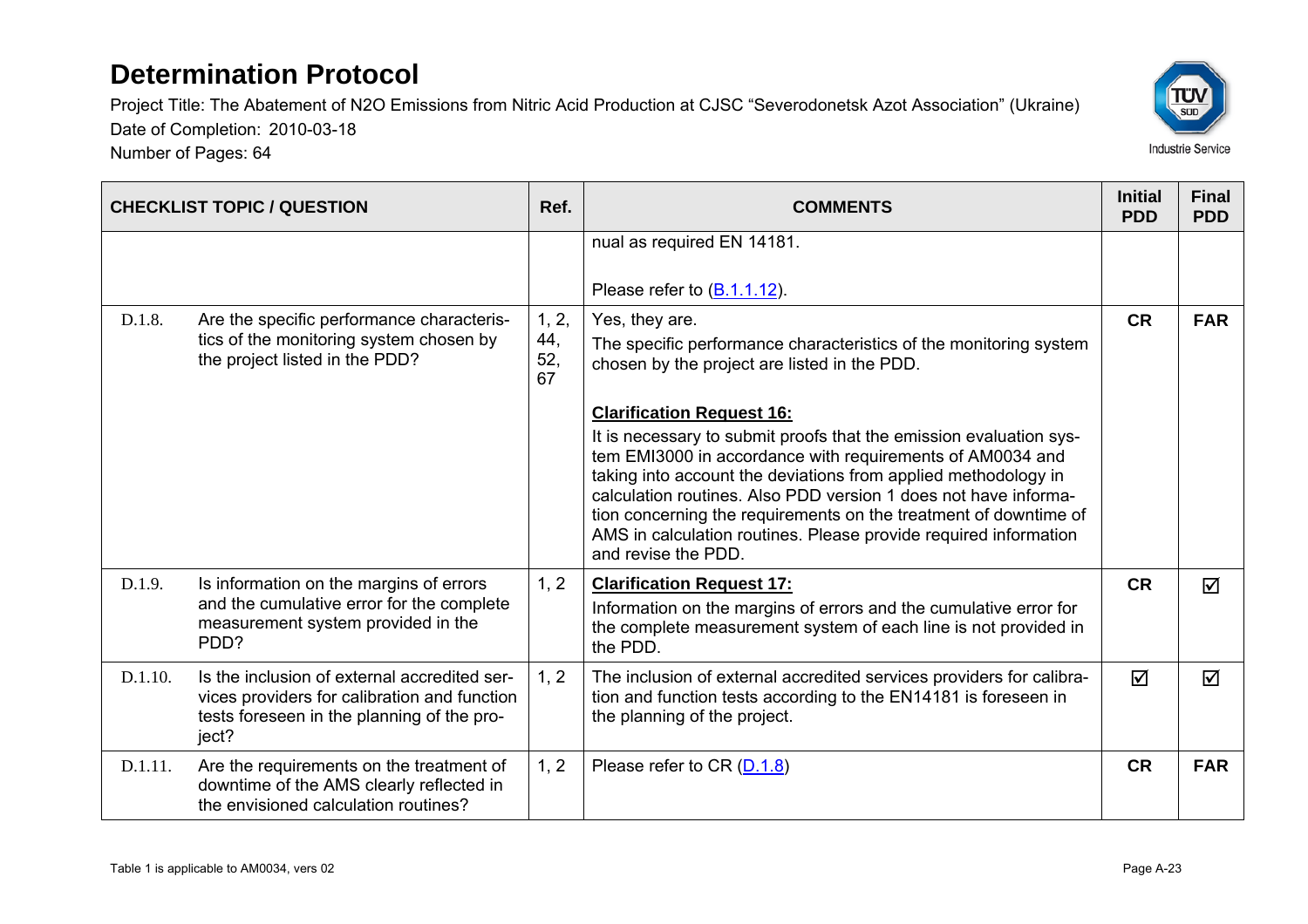Number of Pages: 64



|          | <b>CHECKLIST TOPIC / QUESTION</b>                                                                                                                                                                        | Ref.        | <b>COMMENTS</b>                                                                                                                                                                                                                                         | <b>Initial</b><br><b>PDD</b> | <b>Final</b><br><b>PDD</b> |
|----------|----------------------------------------------------------------------------------------------------------------------------------------------------------------------------------------------------------|-------------|---------------------------------------------------------------------------------------------------------------------------------------------------------------------------------------------------------------------------------------------------------|------------------------------|----------------------------|
| D.1.12.  | If applicable: Does Annex 3 provide useful<br>information enabling a better under-<br>standing of the envisioned monitoring pro-<br>visions?                                                             | 1, 2        | Yes, it does.                                                                                                                                                                                                                                           | ☑                            | ☑                          |
|          |                                                                                                                                                                                                          |             | Date of completion of the application of the baseline study and monitoring methodology an the name of the responsible person(s)/entity(ies)                                                                                                             |                              |                            |
| D.1.13.  | Is there any indication of a date when the<br>baseline was determined?                                                                                                                                   | 1, 2,<br>69 | The baseline for the project activity has not been set yet. The<br>PDD under determination presents preliminary estimates of the<br>baseline and project emissions. Also to the date of on-site mis-<br>sion, the baseline study was still in progress. | ☑                            | ☑                          |
| D.1.14.  | Is this consistent with the time line of the<br>PDD history?                                                                                                                                             | 1, 2        | Please refer to <b>D.1.13</b> .                                                                                                                                                                                                                         | ☑                            | ☑                          |
| D.1.15.  | Is the information on the person(s) $/$ entity<br>(ies) responsible for the application of the<br>baseline and monitoring methodology<br>provided consistent with the actual situa-<br>tion?             | 1, 2        | Yes, it is. The information is consistent with the actual situation.                                                                                                                                                                                    |                              | ☑                          |
| D.1.16.  | Is information provided whether this per-                                                                                                                                                                | 1, 2        | The baseline estimate was prepared by MGM.                                                                                                                                                                                                              | ☑                            | ☑                          |
|          | son / entity are also considered a project<br>participant?                                                                                                                                               |             | The PDD indicated in section D.4 that MGM is not project partici-<br>pant.                                                                                                                                                                              |                              |                            |
|          | Option 1 – Monitoring of the emissions in the project scenario and the baseline scenario:                                                                                                                |             |                                                                                                                                                                                                                                                         |                              |                            |
|          |                                                                                                                                                                                                          |             | D.1.1. Data to be collected in order to monitor emissions from the project and how these data will be archived:                                                                                                                                         |                              |                            |
| D.1.1.1. | Is the list of parameters collected in order<br>to monitor emissions from the project in<br>chapter D.1.1. considered to be complete<br>with regard to the requirements of the ap-<br>plied methodology? | 1, 2        | No, it is not.<br>Please refer to CAR (D.1.1.7).                                                                                                                                                                                                        | <b>CAR</b>                   | ☑                          |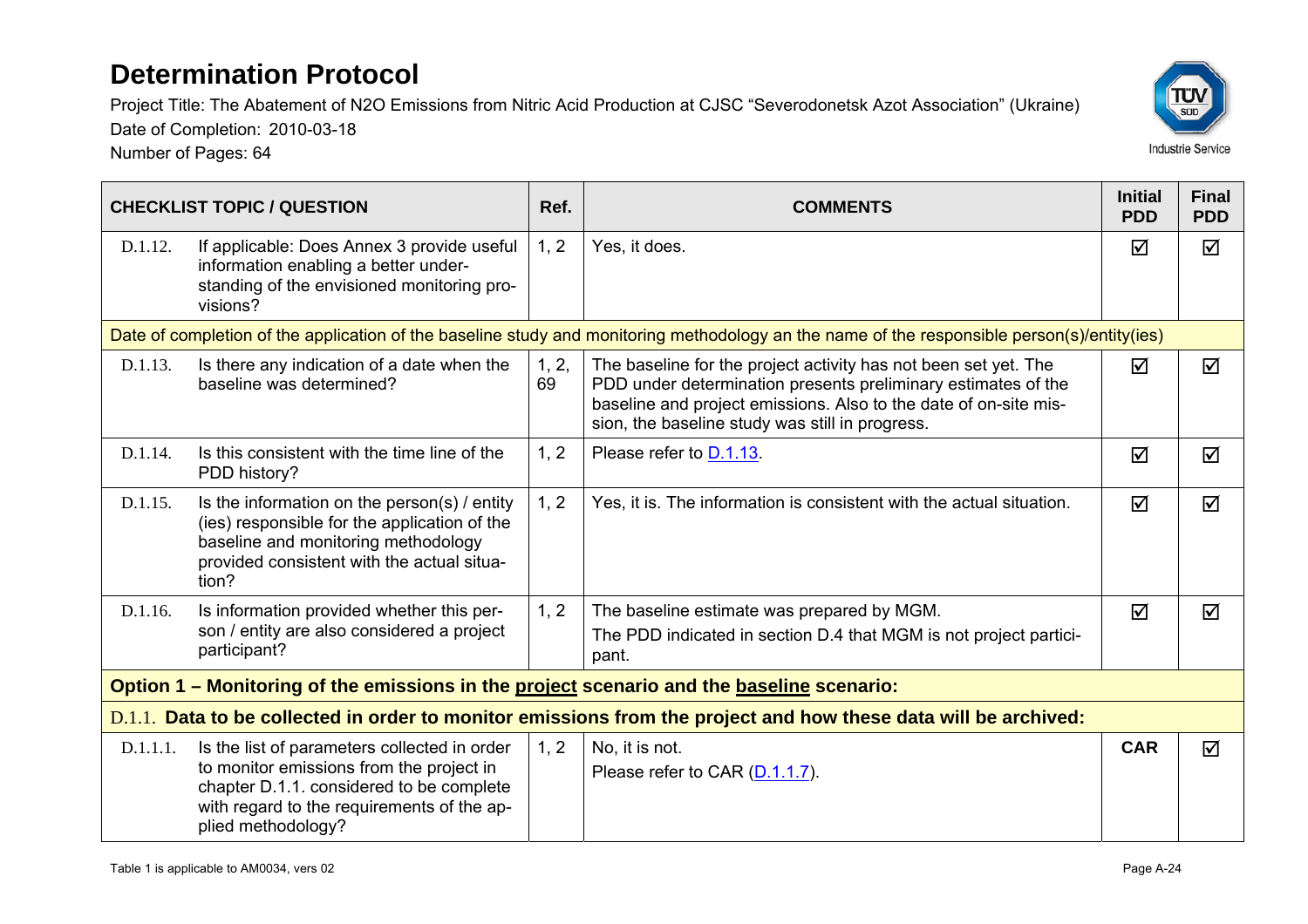

| <b>CHECKLIST TOPIC / QUESTION</b>                                                                    | Ref.                  | <b>COMMENTS</b>                                                                                                                                                                                                                                                                                                                                                                                                                                                        |                                                                                                 | <b>Initial</b><br><b>PDD</b> | <b>Final</b><br><b>PDD</b> |
|------------------------------------------------------------------------------------------------------|-----------------------|------------------------------------------------------------------------------------------------------------------------------------------------------------------------------------------------------------------------------------------------------------------------------------------------------------------------------------------------------------------------------------------------------------------------------------------------------------------------|-------------------------------------------------------------------------------------------------|------------------------------|----------------------------|
| Parameter Title:<br>D.1.1.2.<br>$CL_{BL}$<br>Baseline campaign length<br>(of line i)                 | 1, 2                  | <b>Data Checklist</b><br>Title in line with methodology?<br>Data unit correctly expressed?<br>Appropriate description of parameter?<br>Source clearly referenced?<br>Correct value provided?<br>Has this value been verified?<br>Choice of data correctly justified?<br>Measurement method correctly described?<br>Please refer to CAR (D.1.1.6).<br>The parameter presented in Table D.1.1.3 of PDD and the value<br>is to be verified later by the verifying entity. | Yes / No<br>Yes<br><b>No</b><br><b>No</b><br>Yes<br>N/A<br>N/A<br><b>Yes</b><br>Yes             | <b>CAR</b>                   | $\triangledown$            |
| Parameter Title:<br>D.1.1.3.<br>$CL_{normal}$<br>Normal campaign length<br>(of campaign n of line i) | 1, 2,<br>$40 -$<br>43 | <b>Data Checklist</b><br>Title in line with methodology?<br>Data unit correctly expressed?<br>Appropriate description of parameter?<br>Source clearly referenced?<br>Correct value provided?<br>Has this value been verified?<br>Choice of data correctly justified?<br>Measurement method correctly described?<br>The parameter presented in Table D.1.1.3 of PDD.<br>Please refer to CAR (D.1.1.6).                                                                  | Yes / No<br>Yes<br><b>No</b><br>Yes<br><b>No</b><br><b>No</b><br><b>No</b><br><b>Yes</b><br>Yes | <b>CAR</b>                   | <b>FAR</b>                 |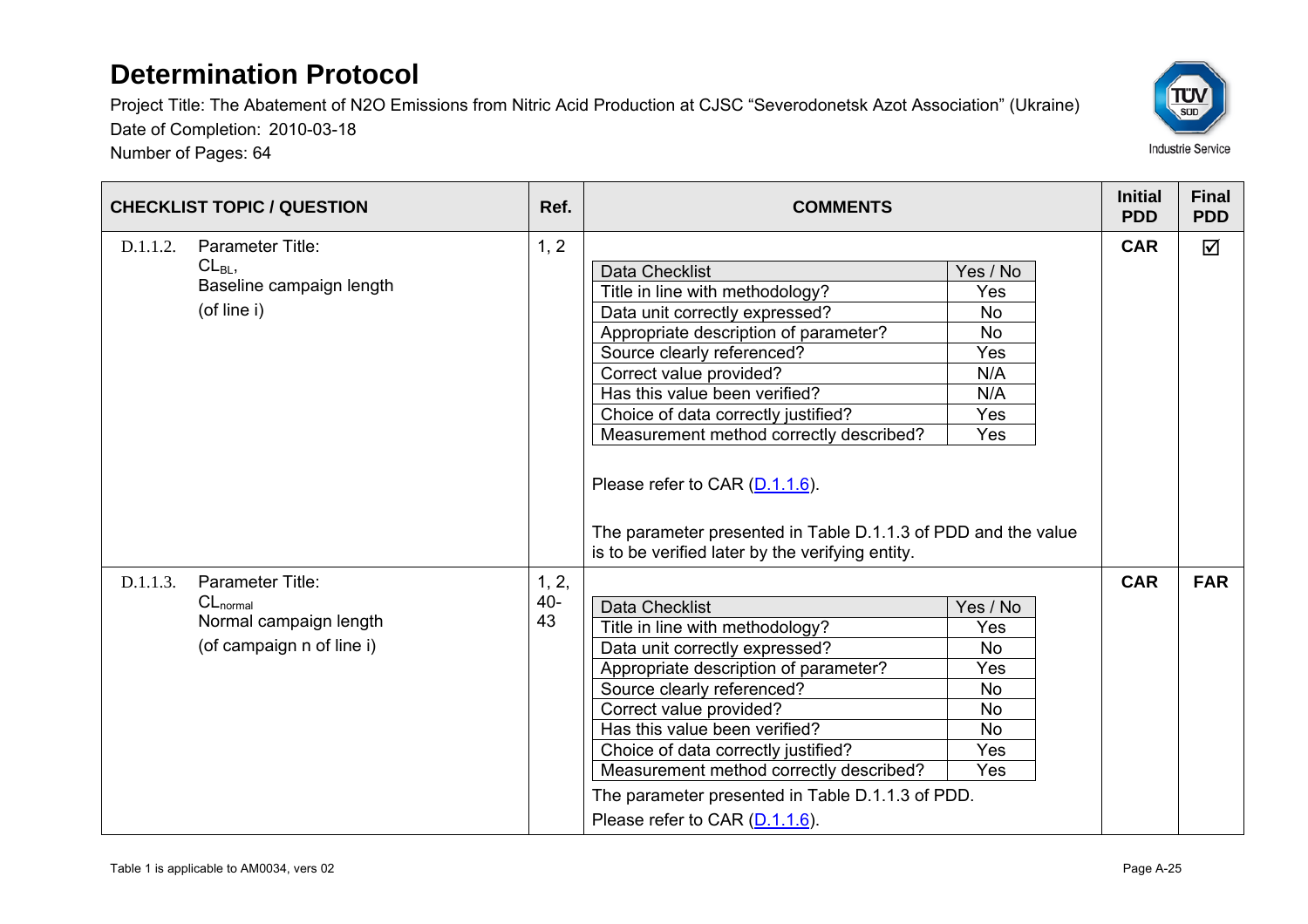Project Title: The Abatement of N2O Emissions from Nitric Acid Production at CJSC "Severodonetsk Azot Association" (Ukraine) Date of Completion: 2010-03-18



| <b>CHECKLIST TOPIC / QUESTION</b>                                                                                             | Ref. | <b>COMMENTS</b>                                                                                                                                                                                                                                                                                                                                                                                                                                                                                                                                                                                                                                                                                                                                                                                                                                                                                                                |            | <b>Final</b><br><b>PDD</b> |
|-------------------------------------------------------------------------------------------------------------------------------|------|--------------------------------------------------------------------------------------------------------------------------------------------------------------------------------------------------------------------------------------------------------------------------------------------------------------------------------------------------------------------------------------------------------------------------------------------------------------------------------------------------------------------------------------------------------------------------------------------------------------------------------------------------------------------------------------------------------------------------------------------------------------------------------------------------------------------------------------------------------------------------------------------------------------------------------|------------|----------------------------|
| Parameter Title:<br>D.1.1.4.<br>NAP <sub>BC</sub><br>Nitric acid (100% concentrated) over<br>baseline campaign<br>(of line i) | 1, 2 | <b>Corrective Action Request 9:</b><br>During on-site audit the logbooks with operating parameters for<br>last 5 champagnes and excel sheets with calculation of normal<br>operating parameters for lines No. 1-4 were provided. The audit<br>team cross-checked the raw data from logbooks and data from<br>excel sheets in the random way and inconsistencies between data<br>were found. Please check and revise excel sheets with calculation<br>of normal operating parameters for lines No. 1-4.<br>Data Checklist<br>Yes / No<br>Title in line with methodology?<br>Yes<br>Data unit correctly expressed?<br>No.<br>Appropriate description of parameter?<br><b>No</b><br>Yes<br>Source clearly referenced?<br>Correct value provided?<br>N/A<br>Has this value been verified?<br>N/A<br>Choice of data correctly justified?<br>Yes<br>Measurement method correctly described?<br>Yes<br>Please refer to CAR (D.1.1.6). | <b>CAR</b> | ☑                          |
|                                                                                                                               |      | The parameter presented in Table D.1.1.3 of PDD and the value<br>is to be verified later by the verifying entity.                                                                                                                                                                                                                                                                                                                                                                                                                                                                                                                                                                                                                                                                                                                                                                                                              |            |                            |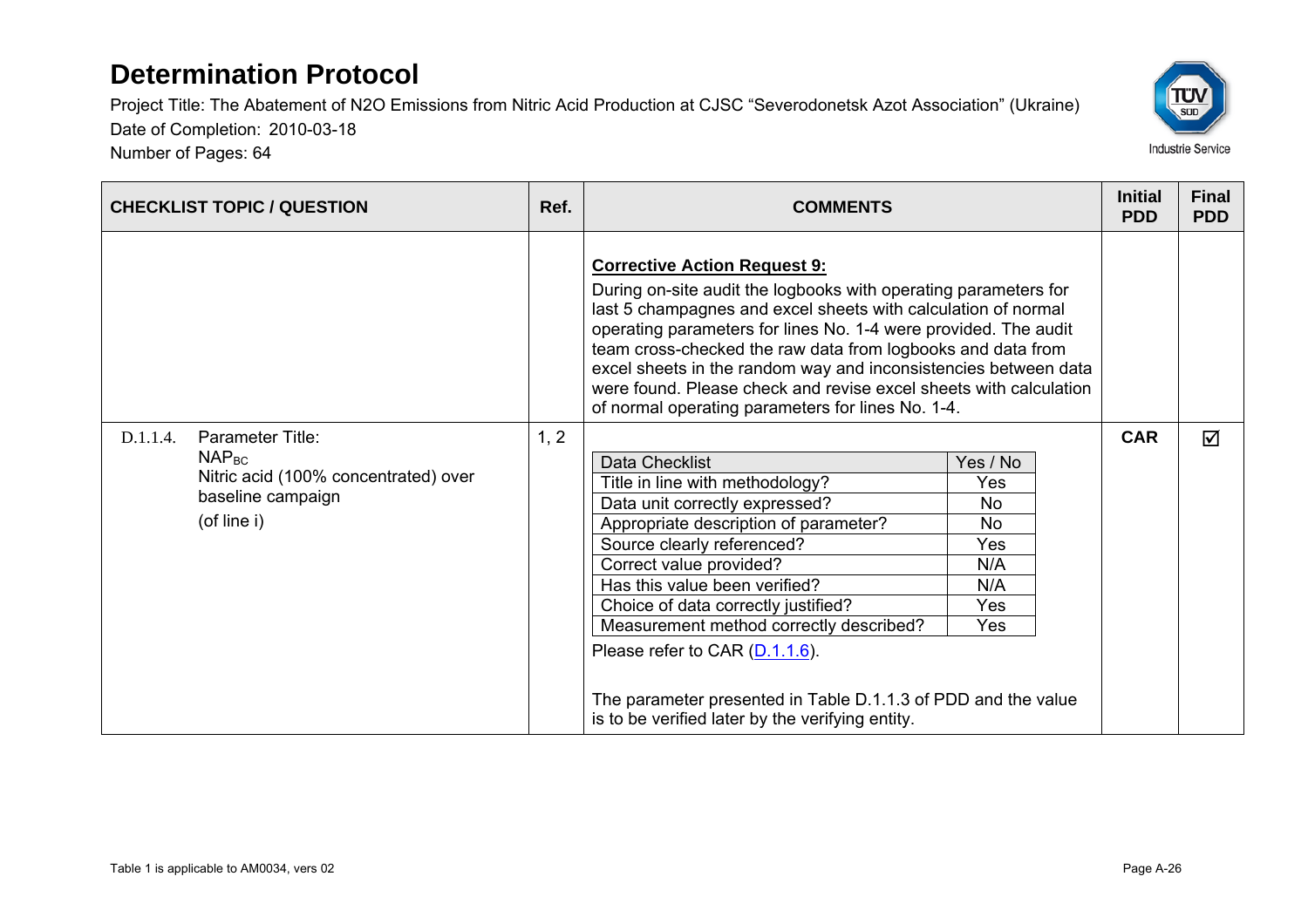

| <b>CHECKLIST TOPIC / QUESTION</b>                                                     | Ref. | <b>COMMENTS</b>                                                                                                                                                                                                                                                                                                                                                               |                                                                        | <b>Initial</b><br><b>PDD</b> | <b>Final</b><br><b>PDD</b> |
|---------------------------------------------------------------------------------------|------|-------------------------------------------------------------------------------------------------------------------------------------------------------------------------------------------------------------------------------------------------------------------------------------------------------------------------------------------------------------------------------|------------------------------------------------------------------------|------------------------------|----------------------------|
| Parameter Title:<br>D.1.1.5.<br><b>TSG</b><br>Temperature of stack gas<br>(of line i) | 1, 2 | Data Checklist<br>Title in line with methodology?<br>Data unit correctly expressed?<br>Appropriate description of parameter?<br>Source clearly referenced?<br>Correct value provided?<br>Has this value been verified?<br>Choice of data correctly justified?<br>Measurement method correctly described?<br>The value is to be verified later by the verifying entity.        | Yes / No<br>Yes<br>Yes<br>Yes<br>Yes<br>N/A<br>N/A<br>Yes<br>Yes       | ☑                            | $\triangledown$            |
| D.1.1.6.<br>Parameter Title:<br><b>PSG</b><br>Pressure of stack gas<br>(of line i)    | 1, 2 | <b>Data Checklist</b><br>Title in line with methodology?<br>Data unit correctly expressed?<br>Appropriate description of parameter?<br>Source clearly referenced?<br>Correct value provided?<br>Has this value been verified?<br>Choice of data correctly justified?<br>Measurement method correctly described?<br>The value is to be verified later by the verifying entity. | Yes / No<br>Yes<br><b>No</b><br>Yes<br>Yes<br>N/A<br>N/A<br>Yes<br>Yes | <b>CAR</b>                   | ☑                          |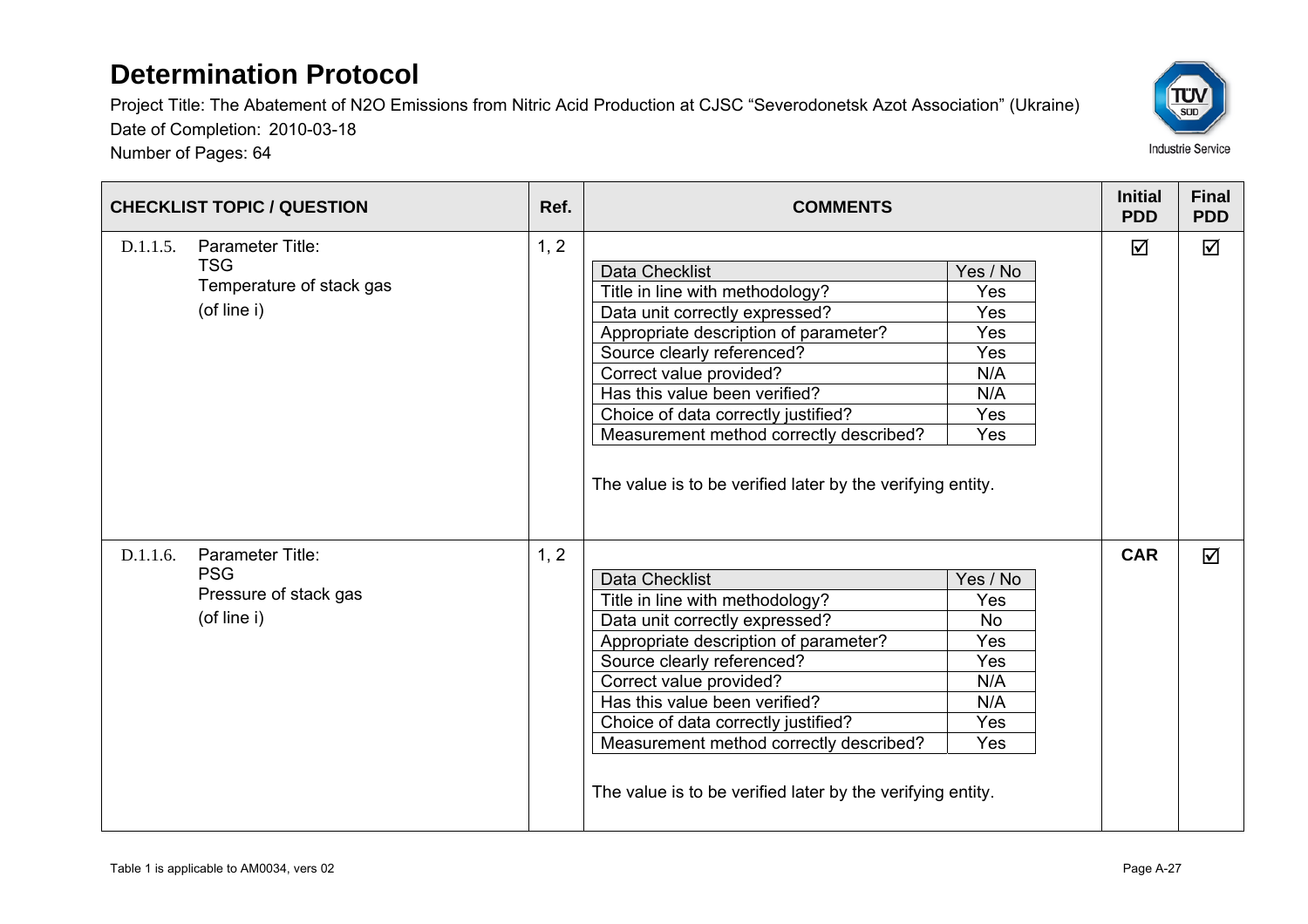Number of Pages: 64



| <b>CHECKLIST TOPIC / QUESTION</b>                                                             | Ref. | <b>COMMENTS</b>                                                                                                                                                                                                                                                                                                                                                                                                                                                                                                                                                                                                                                                                                               |            | <b>Final</b><br><b>PDD</b> |
|-----------------------------------------------------------------------------------------------|------|---------------------------------------------------------------------------------------------------------------------------------------------------------------------------------------------------------------------------------------------------------------------------------------------------------------------------------------------------------------------------------------------------------------------------------------------------------------------------------------------------------------------------------------------------------------------------------------------------------------------------------------------------------------------------------------------------------------|------------|----------------------------|
|                                                                                               |      | <b>Corrective Action Request 10:</b><br>All information relating to the parameter (title, data unit, descrip-<br>tion, source etc.) should be according to requirements of method-<br>ology AM0034 version 03.2. Please revise the PDD accordingly.                                                                                                                                                                                                                                                                                                                                                                                                                                                           |            |                            |
| Parameter Title:<br>D.1.1.7.<br><b>AFR</b><br>Ammonia gas flow rate to the AOR<br>(of line i) | 1, 2 | <b>Data Checklist</b><br>Yes / No<br>Title in line with methodology?<br><b>No</b><br>Data unit correctly expressed?<br><b>No</b><br>Appropriate description of parameter?<br><b>No</b><br>Source clearly referenced?<br>No.<br>N/A<br>Correct value provided?<br>Has this value been verified?<br>N/A<br>Choice of data correctly justified?<br>No<br><b>No</b><br>Measurement method correctly described?<br>The value is to be verified later by the verifying entity.<br><b>Corrective Action Request 11:</b><br>All parameters required for monitoring of emissions from the pro-<br>ject and how these data will be archived has to be presented in<br>table D.1.1.1. Please revise the PDD accordingly. | <b>CAR</b> | ☑                          |
| D.1.1.8.<br><b>Parameter Title:</b><br><b>AIFR</b><br>Ammonia to Air ratio<br>(of line i)     | 1, 2 | <b>Data Checklist</b><br>Yes / No<br>Title in line with methodology?<br><b>No</b><br>Data unit correctly expressed?<br>No<br>Appropriate description of parameter?<br><b>No</b>                                                                                                                                                                                                                                                                                                                                                                                                                                                                                                                               | <b>CAR</b> | $\triangledown$            |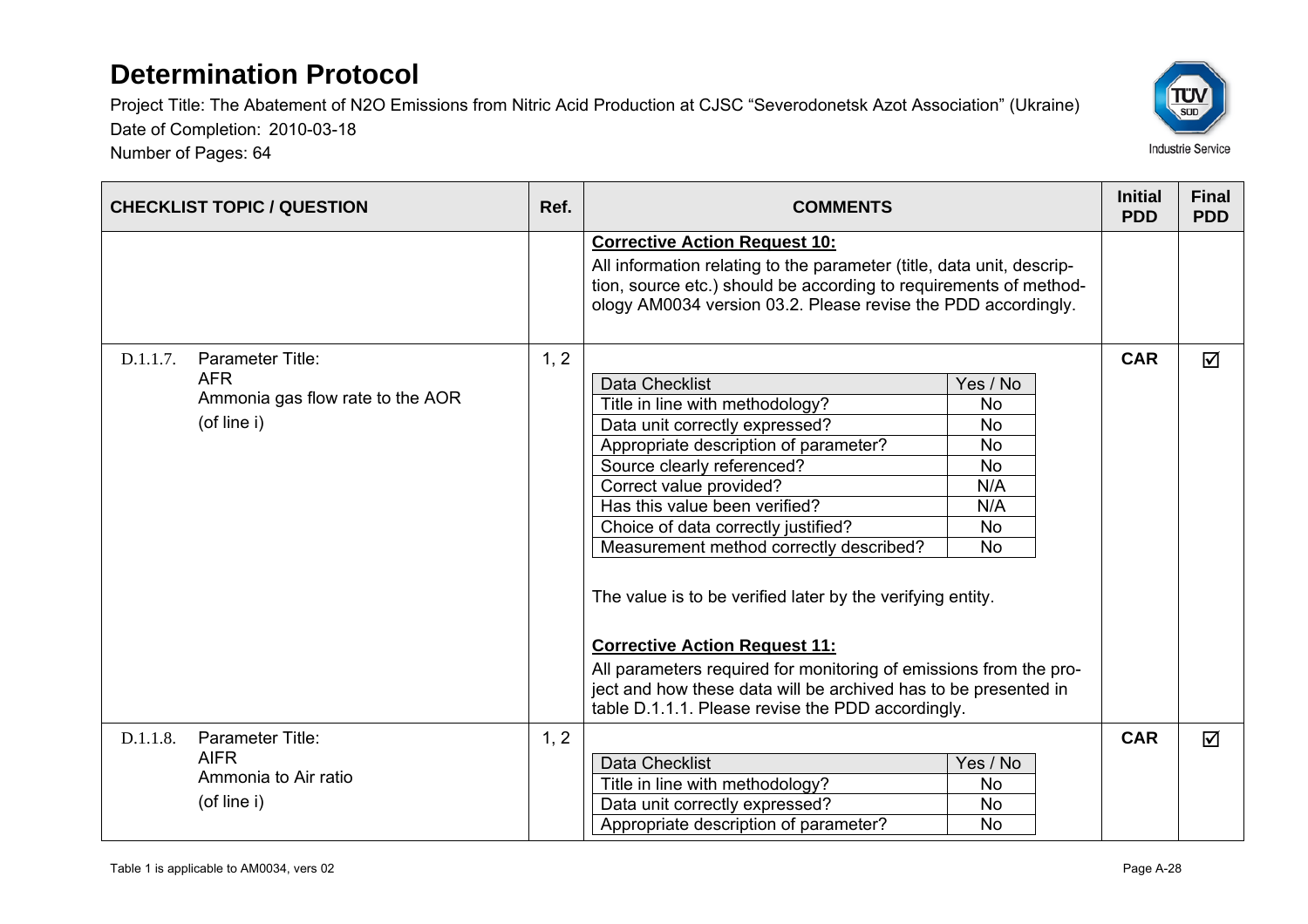Project Title: The Abatement of N2O Emissions from Nitric Acid Production at CJSC "Severodonetsk Azot Association" (Ukraine) Date of Completion: 2010-03-18



| <b>CHECKLIST TOPIC / QUESTION</b>                                                                     | Ref.                  | <b>COMMENTS</b>                                                                                                                                                                                                                                                                                                                                                                                                                                                                                                                                         |                                                                                                                                             | <b>Initial</b><br><b>PDD</b> | <b>Final</b><br><b>PDD</b> |
|-------------------------------------------------------------------------------------------------------|-----------------------|---------------------------------------------------------------------------------------------------------------------------------------------------------------------------------------------------------------------------------------------------------------------------------------------------------------------------------------------------------------------------------------------------------------------------------------------------------------------------------------------------------------------------------------------------------|---------------------------------------------------------------------------------------------------------------------------------------------|------------------------------|----------------------------|
| D.1.1.9.<br>Parameter Title:<br>OT <sub>h</sub><br>Oxidation temperature for each hour<br>(of line i) | 1, 2                  | Source clearly referenced?<br>Correct value provided?<br>Has this value been verified?<br>Choice of data correctly justified?<br>Measurement method correctly described?<br>Please refer to CAR (D.1.1.7)<br>Data Checklist<br>Title in line with methodology?<br>Data unit correctly expressed?<br>Appropriate description of parameter?<br>Source clearly referenced?<br>Correct value provided?<br>Has this value been verified?<br>Choice of data correctly justified?<br>Measurement method correctly described?<br>Please refer to CAR (D.1.1.7). | <b>No</b><br>N/A<br>N/A<br><b>No</b><br><b>No</b><br>Yes / No<br><b>No</b><br>No<br><b>No</b><br><b>No</b><br>N/A<br>N/A<br><b>No</b><br>No | <b>CAR</b>                   | $\Delta$                   |
| D.1.1.10. Parameter Title:<br>OT <sub>normal</sub><br>Normal operating temperature<br>(of line i)     | 1, 2,<br>$40 -$<br>43 | <b>Data Checklist</b><br>Title in line with methodology?<br>Data unit correctly expressed?<br>Appropriate description of parameter?<br>Source clearly referenced?<br>Correct value provided?<br>Has this value been verified?<br>Choice of data correctly justified?                                                                                                                                                                                                                                                                                    | Yes / No<br>Yes<br>Yes<br>Yes<br><b>No</b><br>Yes<br>Yes<br>Yes                                                                             | <b>CAR</b>                   | $\overline{\mathbf{M}}$    |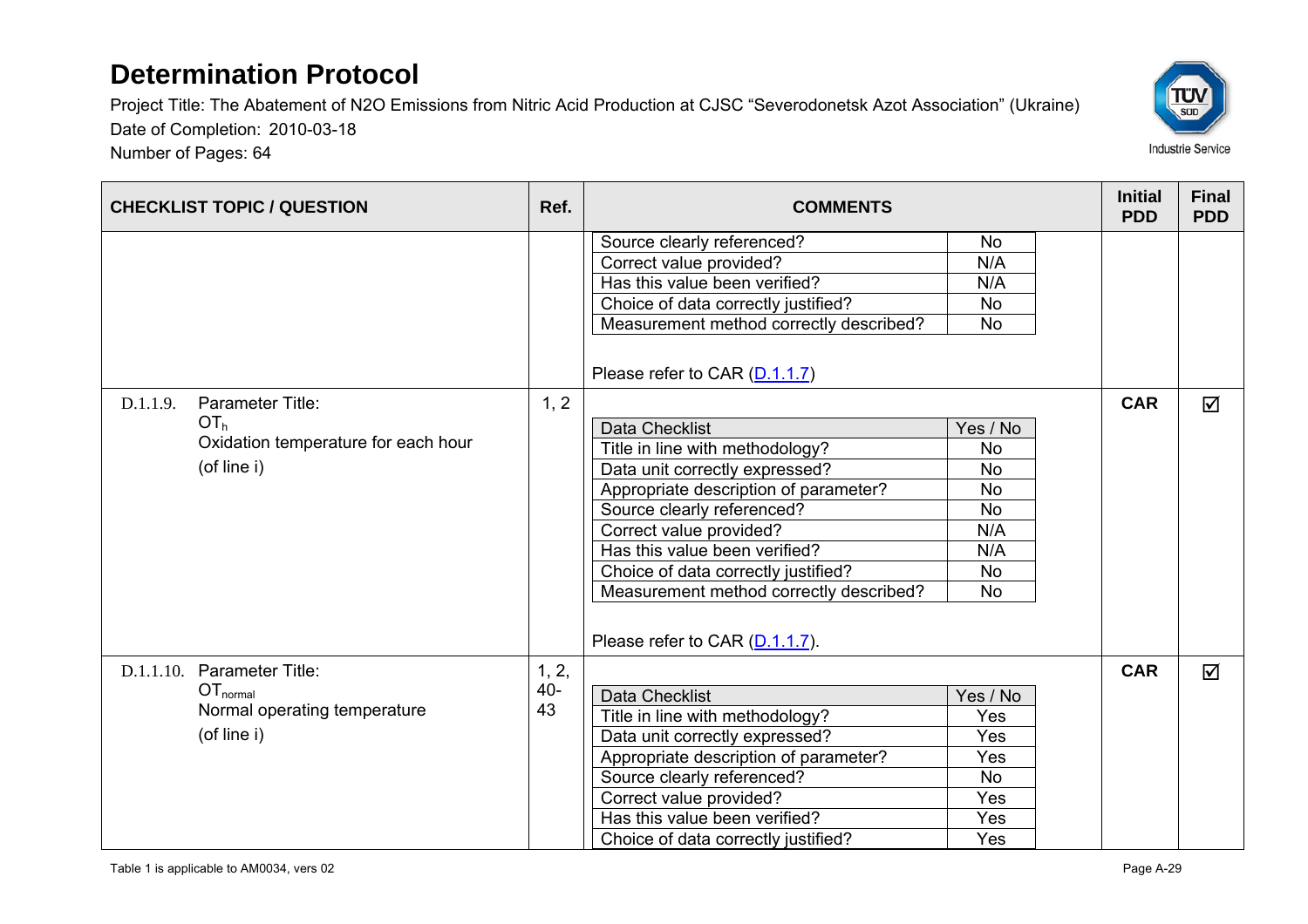Project Title: The Abatement of N2O Emissions from Nitric Acid Production at CJSC "Severodonetsk Azot Association" (Ukraine) Date of Completion: 2010-03-18 Number of Pages: 64



**CHECKLIST TOPIC / QUESTION** Ref. Ref. Ref. COMMENTS **Ref. ACCOMMENTS** Measurement method correctly described? Yes Please refer to CAR (D.1.1.6). The parameter presented in Table D.1.1.3 of PDD. During on-site audit the historical data for the previous 5 campaigns for each line were checked. D.1.1.11. Parameter Title: OPh Oxidation Pressure for each hour (of line i) 1, 2 Data Checklist Yes / No Title in line with methodology? Data unit correctly expressed? Appropriate description of parameter? No Source clearly referenced? Correct value provided? N/A Has this value been verified? N/A Choice of data correctly justified? Measurement method correctly described? No Please refer to CAR (D.1.1.7) **CAR** $\overline{M}$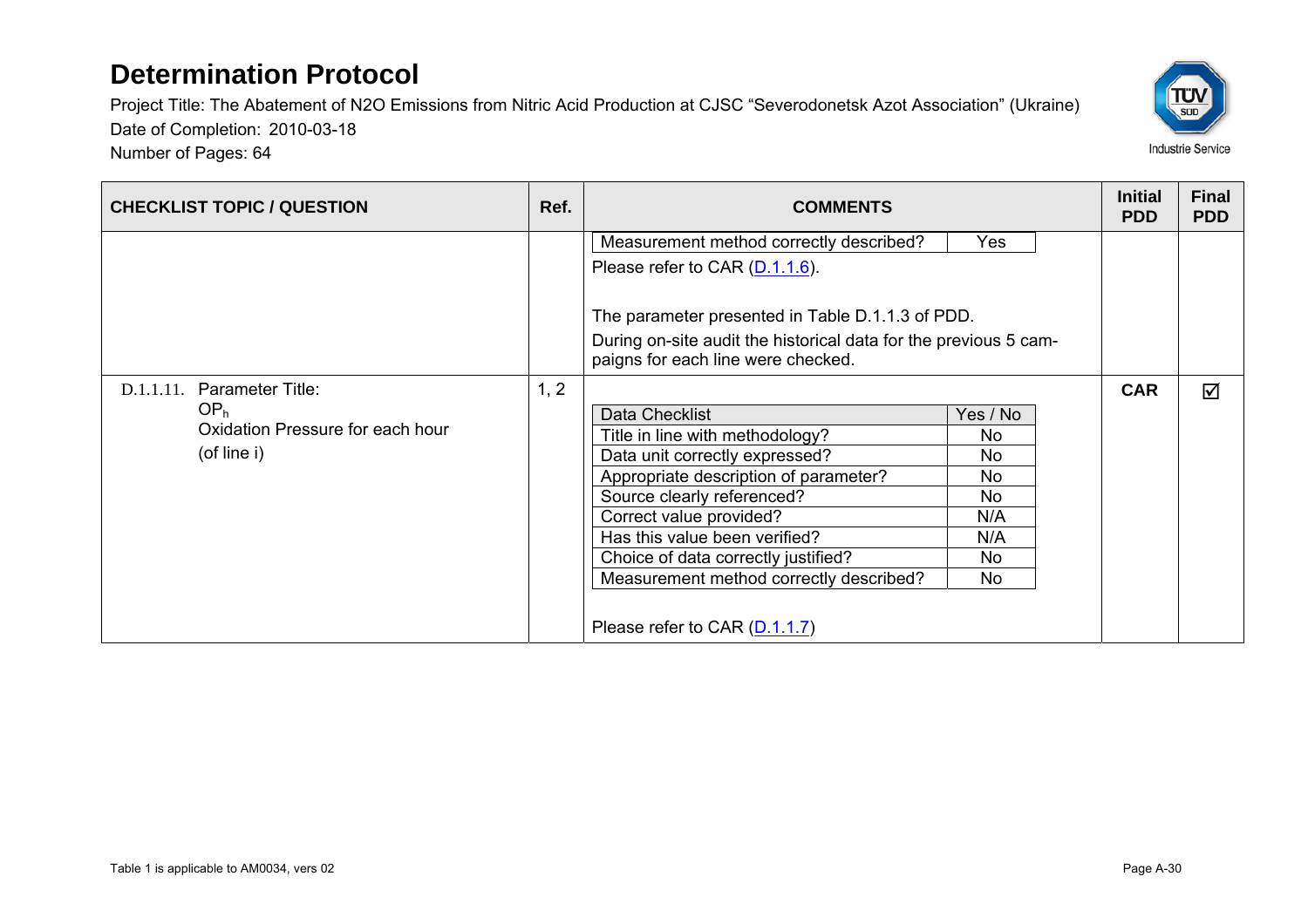Number of Pages: 64



| <b>CHECKLIST TOPIC / QUESTION</b>                                                                                                                 |                       | <b>COMMENTS</b>                                                                                                                                                                                                                                                                                                                                                                                                                                                                                                 |                                                                                    | <b>Initial</b><br><b>PDD</b> | <b>Final</b><br><b>PDD</b> |
|---------------------------------------------------------------------------------------------------------------------------------------------------|-----------------------|-----------------------------------------------------------------------------------------------------------------------------------------------------------------------------------------------------------------------------------------------------------------------------------------------------------------------------------------------------------------------------------------------------------------------------------------------------------------------------------------------------------------|------------------------------------------------------------------------------------|------------------------------|----------------------------|
| D.1.1.12. Parameter Title:<br>$OP_{normal}$<br>Normal oxidation pressure<br>(of line i)                                                           | 1, 2,<br>$40 -$<br>43 | <b>Data Checklist</b><br>Title in line with methodology?<br>Data unit correctly expressed?<br>Appropriate description of parameter?<br>Source clearly referenced?<br>Correct value provided?<br>Has this value been verified?<br>Choice of data correctly justified?<br>Measurement method correctly described?<br>Please refer to CAR (D.1.1.6).<br>The parameter presented in Table D.1.1.3 of PDD.<br>During on-site audit the historical data for the previous 5 cam-<br>paigns for each line were checked. | Yes / No<br>Yes<br>Yes<br>Yes<br><b>No</b><br>Yes<br>Yes<br><b>Yes</b><br>Yes      | <b>CAR</b>                   | ☑                          |
| D.1.1.13. Parameter Title:<br>GS <sub>normal</sub><br>Normal gauze supplier for the operation<br>condition campaigns<br>(of campaign n of line i) | 1, 2,<br>38<br>68     | <b>Data Checklist</b><br>Title in line with methodology?<br>Data unit correctly expressed?<br>Appropriate description of parameter?<br>Source clearly referenced?<br>Correct value provided?<br>Has this value been verified?<br>Choice of data correctly justified?<br>Measurement method correctly described?<br>Please refer to CAR (D.1.1.6).                                                                                                                                                               | Yes / No<br>Yes<br>N/A<br><b>No</b><br>Yes<br><b>No</b><br><b>No</b><br>Yes<br>Yes | <b>CAR</b><br><b>CR</b>      | ☑                          |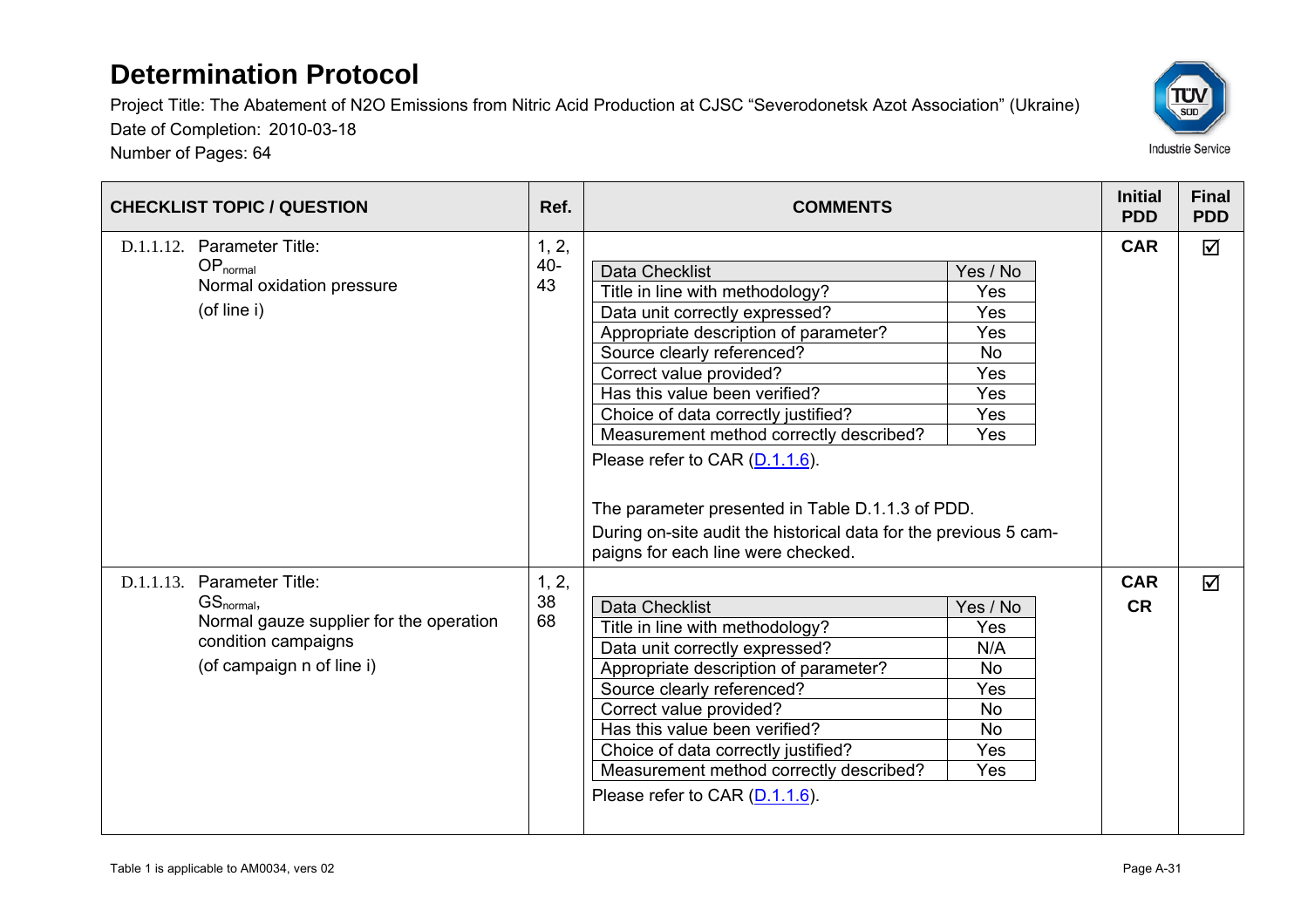Number of Pages: 64



| <b>CHECKLIST TOPIC / QUESTION</b>                                                                                 | Ref.        | <b>COMMENTS</b>                                                                                                                                                                                                                                                                                                                                                                                                                                                                                                                                                                      |  | <b>Initial</b><br><b>PDD</b> | <b>Final</b><br><b>PDD</b> |
|-------------------------------------------------------------------------------------------------------------------|-------------|--------------------------------------------------------------------------------------------------------------------------------------------------------------------------------------------------------------------------------------------------------------------------------------------------------------------------------------------------------------------------------------------------------------------------------------------------------------------------------------------------------------------------------------------------------------------------------------|--|------------------------------|----------------------------|
| D.1.1.14. Parameter Title:<br>GS <sub>BI</sub><br>Gauze supplier for baseline campaign<br>(of line i)             | 1, 2,<br>68 | The parameter presented in Table D.1.1.3 of PDD.<br><b>Clarification Request 18:</b><br>During on-site audit the hard proofs for gauze suppliers for previ-<br>ous 5 campaigns for each line were provided. However there is no<br>clear who is normal gauze supplier for the operation condition<br>campaigns and what is normal gauze composition during the op-<br>eration campaigns for each line.<br><b>Data Checklist</b><br>Yes / No<br>Title in line with methodology?<br>Yes<br>Data unit correctly expressed?<br>N/A<br>Appropriate description of parameter?<br><b>No</b> |  | <b>CAR</b><br><b>CR</b>      | ☑                          |
|                                                                                                                   |             | Yes<br>Source clearly referenced?<br>Correct value provided?<br><b>No</b><br>Has this value been verified?<br><b>No</b><br>Yes<br>Choice of data correctly justified?<br>Measurement method correctly described?<br>Yes<br>The parameter presented in Table D.1.1.3 of PDD.<br>Please refer to CAR $(D.1.1.6)$ and CR $(D.1.1.13)$ .                                                                                                                                                                                                                                                 |  |                              |                            |
| D.1.1.15. Parameter Title:<br>$GC_{normal}$<br>Gauze composition during the operation<br>campaign.<br>(of line i) | 1, 2,<br>68 | Data Checklist<br>Yes / No<br>Title in line with methodology?<br>Yes<br>Data unit correctly expressed?<br>N/A<br>Appropriate description of parameter?<br><b>No</b><br>Yes<br>Source clearly referenced?                                                                                                                                                                                                                                                                                                                                                                             |  | <b>CAR</b><br><b>CR</b>      | ☑                          |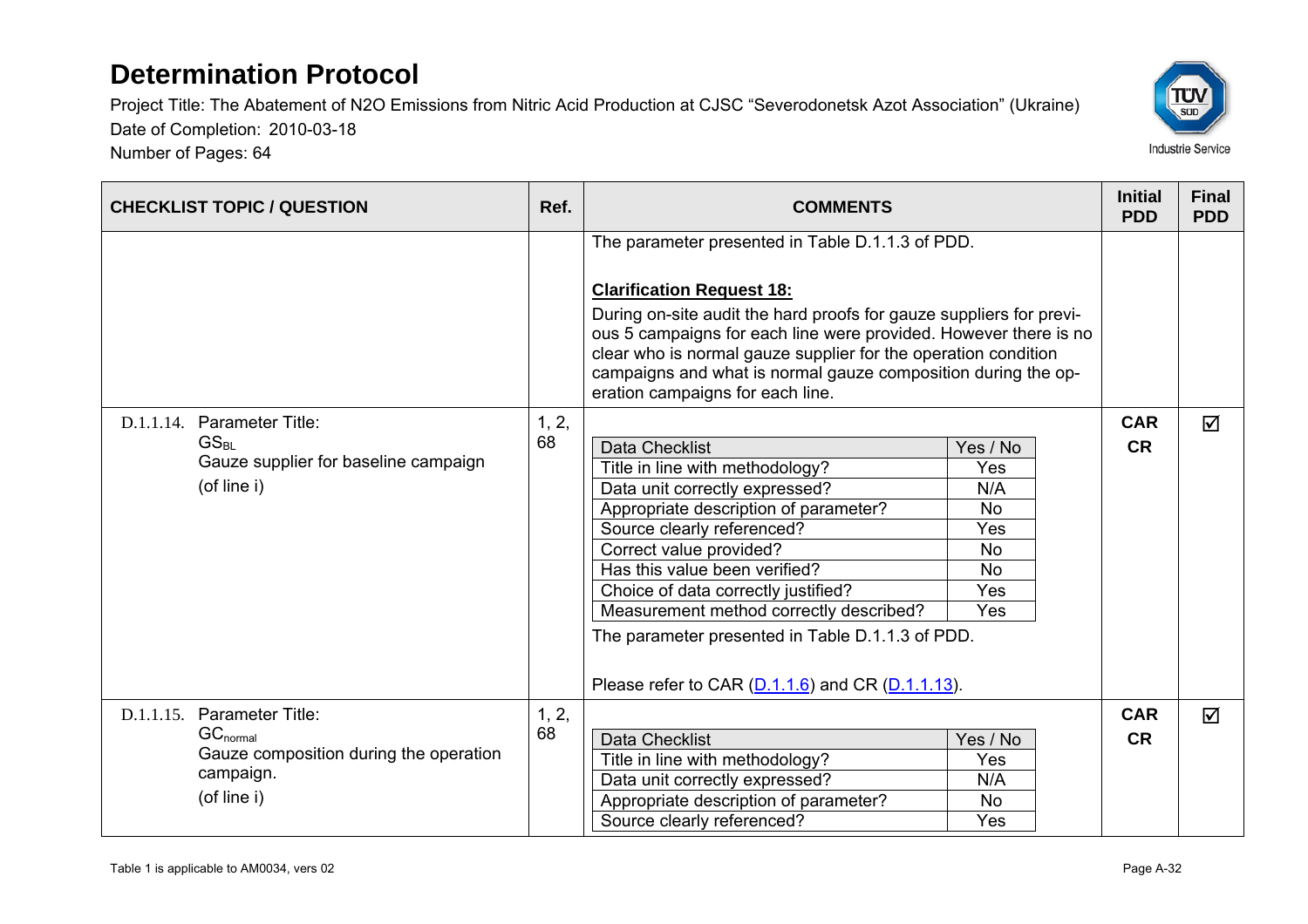

| <b>CHECKLIST TOPIC / QUESTION</b>                                                                                                                   | Ref.               | <b>COMMENTS</b>                                                                                                                                                                                                                                                                                                                                                                                                                                                                                                                                                                                                                                                                                                                         |                                                                                                                | <b>Initial</b><br><b>PDD</b> | <b>Final</b><br><b>PDD</b> |
|-----------------------------------------------------------------------------------------------------------------------------------------------------|--------------------|-----------------------------------------------------------------------------------------------------------------------------------------------------------------------------------------------------------------------------------------------------------------------------------------------------------------------------------------------------------------------------------------------------------------------------------------------------------------------------------------------------------------------------------------------------------------------------------------------------------------------------------------------------------------------------------------------------------------------------------------|----------------------------------------------------------------------------------------------------------------|------------------------------|----------------------------|
| D.1.1.16. Parameter Title:<br>$GC_{BL}$<br>Gauze composition during baseline cam-<br>paign<br>(of campaign n of line i)                             | 1, 2,<br>38,<br>68 | Correct value provided?<br>Has this value been verified?<br>Choice of data correctly justified?<br>Measurement method correctly described?<br>The parameter presented in Table D.1.1.3 of PDD.<br>Please refer to CAR $(D.1.1.6)$ and CR $(D.1.1.13)$ .<br><b>Data Checklist</b><br>Title in line with methodology?<br>Data unit correctly expressed?<br>Appropriate description of parameter?<br>Source clearly referenced?<br>Correct value provided?<br>Has this value been verified?<br>Choice of data correctly justified?<br>Measurement method correctly described?<br>The parameter is presented in Table D.1.1.3 of PDD.<br>During on-site audit the hard proofs for gauze composition for<br>baseline campaign were provided. | <b>No</b><br><b>No</b><br>Yes<br>Yes<br>Yes / No<br>Yes<br>N/A<br><b>No</b><br>Yes<br>Yes<br>Yes<br>Yes<br>Yes | <b>CAR</b>                   | ☑                          |
| D.1.2. Description of formulae used to estimate project emissions (for each gas, source etc.; emissions in units of CO <sub>2</sub> equiva-<br>lent |                    | Please refer to CAR (D.1.1.6).                                                                                                                                                                                                                                                                                                                                                                                                                                                                                                                                                                                                                                                                                                          |                                                                                                                |                              |                            |
| Are the formulae required for the determi-<br>D.1.2.1.<br>nation of project emissions correctly pre-<br>sented, enabling a complete identification  | 1, 2               | <b>Corrective Action Request 12:</b><br>The on-site audit confirmed that deviations from AM0034 are exist<br>(determination of baseline emission factor, monitoring points of                                                                                                                                                                                                                                                                                                                                                                                                                                                                                                                                                           |                                                                                                                | <b>CAR</b>                   | ☑                          |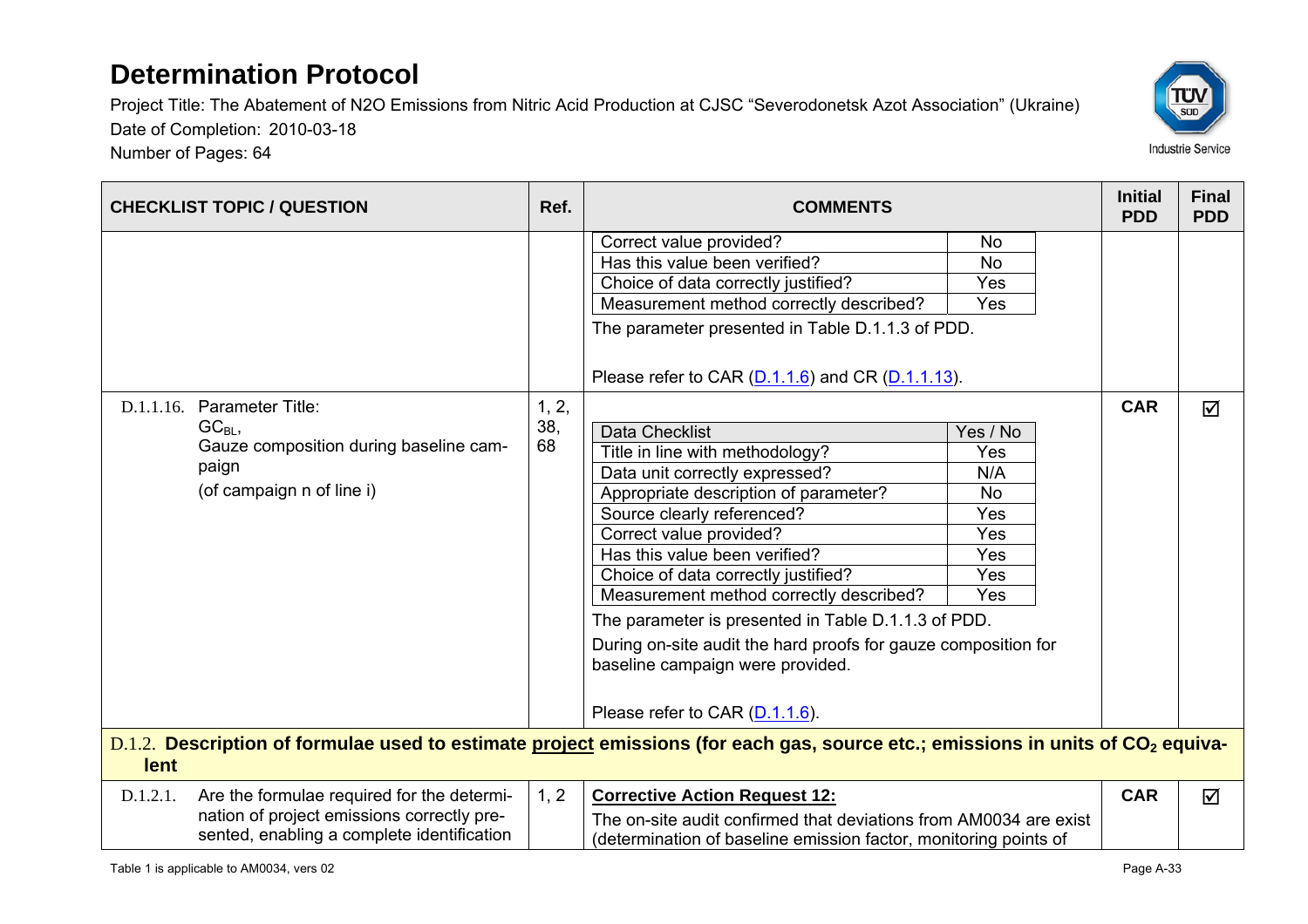Number of Pages: 64



|          | <b>CHECKLIST TOPIC / QUESTION</b>                                                                                                                                                                  | Ref. | <b>COMMENTS</b>                                                                                                                                                                                                                                                                                                                        | <b>Initial</b><br><b>PDD</b> | <b>Final</b><br><b>PDD</b> |
|----------|----------------------------------------------------------------------------------------------------------------------------------------------------------------------------------------------------|------|----------------------------------------------------------------------------------------------------------------------------------------------------------------------------------------------------------------------------------------------------------------------------------------------------------------------------------------|------------------------------|----------------------------|
|          | of parameter to be used and / or moni-<br>tored?                                                                                                                                                   |      | gas flow and concentration). These kinds of deviations have to be<br>taking in to account during calculations and as a results the for-<br>mulae required for the determination of project emissions have to<br>be revised. Also there are 4 independent lines which should be<br>clear indentified (e.g. by index i) in the formulae. |                              |                            |
| D.1.2.2. | Are the formulae required for the deriva-<br>tion of a moving average emission factor<br>correctly presented, enabling a complete<br>identification of parameter to be used and<br>/ or monitored? | 1, 2 | Please refer to CAR (D.1.2.1).                                                                                                                                                                                                                                                                                                         | <b>CAR</b>                   | $\triangledown$            |
| D.1.2.3. | Are the formulae required for the determi-<br>nation of leakage emissions correctly pre-<br>sented, enabling a complete identification<br>of parameter to be used and / or moni-<br>tored?         | 1, 2 | No leakage calculation is required.                                                                                                                                                                                                                                                                                                    | ⊠                            | ☑                          |
|          | within the project boundary, and how such data will be collected and achieved:                                                                                                                     |      | D.1.3. Relevant data necessary for determining the baseline of anthropogenic emissions of greenhouse gases by sources                                                                                                                                                                                                                  |                              |                            |
| D.1.3.1. | Is the list of parameters monitored in<br>chapter D.1.3. considered to be complete<br>with regard to the requirements of the ap-<br>plied methodology?                                             | 1, 2 | Yes, it is.                                                                                                                                                                                                                                                                                                                            | ☑                            | $\triangledown$            |
| D.1.3.2. | Is the data provided in this section in con-<br>sistency with data as presented in other<br>chapters of the PDD?                                                                                   | 1, 2 | The data provided in this section are in consistency with data as<br>presented in other chapters of the PDD.                                                                                                                                                                                                                           | $\triangledown$              | ☑                          |
|          |                                                                                                                                                                                                    |      | Integrate the required amount of sub-checklists for monitoring parameter and comment on any line answered with "No"                                                                                                                                                                                                                    |                              |                            |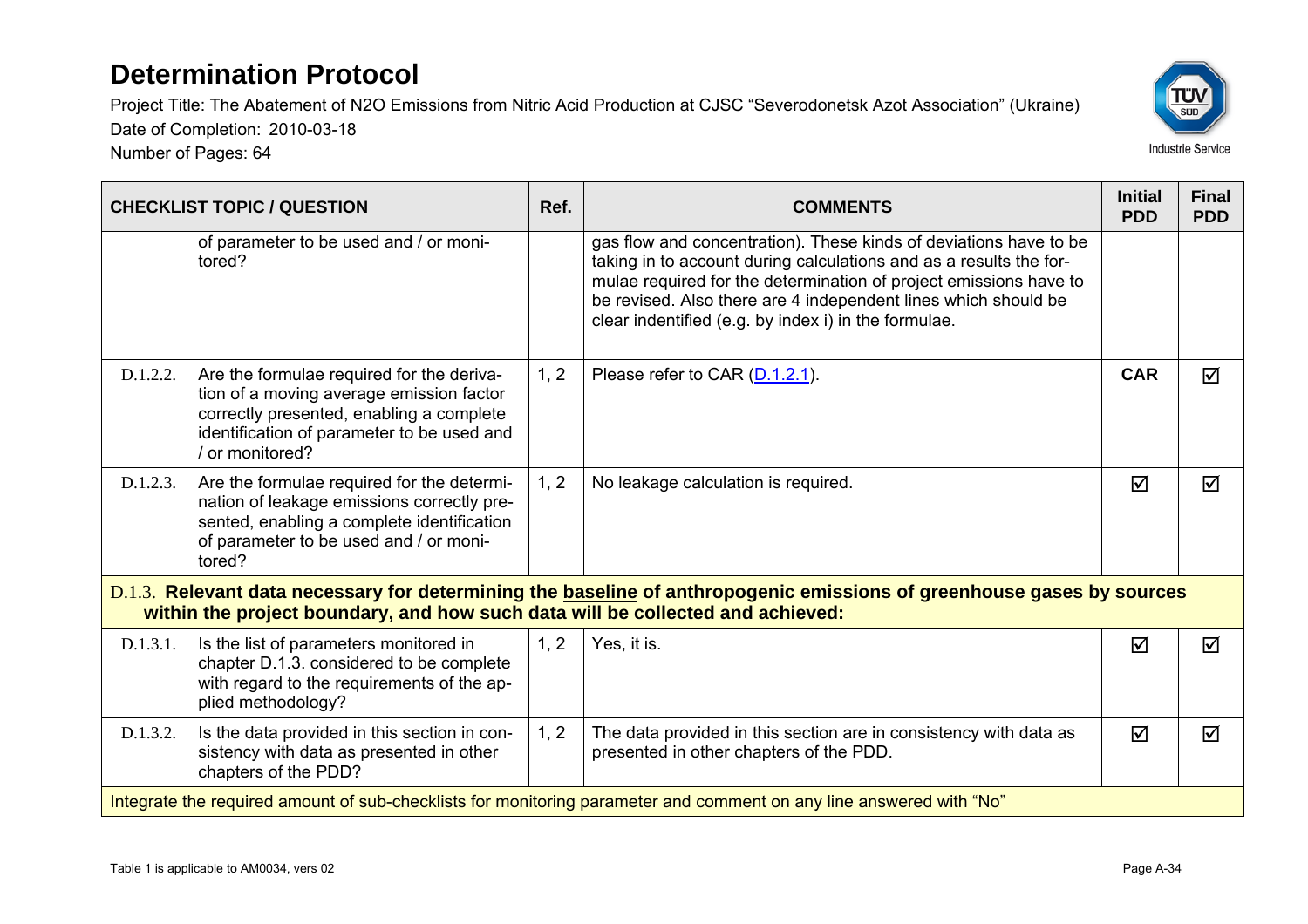Number of Pages: 64



| <b>CHECKLIST TOPIC / QUESTION</b> |                                                                                                               | Ref.        | <b>COMMENTS</b>                                                                                                                                                                                                                                                                                                                                                                                                                                                                                                                                                                                                                                                                   |                                                                                       | <b>Initial</b><br><b>PDD</b> | <b>Final</b><br><b>PDD</b> |
|-----------------------------------|---------------------------------------------------------------------------------------------------------------|-------------|-----------------------------------------------------------------------------------------------------------------------------------------------------------------------------------------------------------------------------------------------------------------------------------------------------------------------------------------------------------------------------------------------------------------------------------------------------------------------------------------------------------------------------------------------------------------------------------------------------------------------------------------------------------------------------------|---------------------------------------------------------------------------------------|------------------------------|----------------------------|
| D.1.3.3.                          | Parameter Title:<br>$NCSG_{BC,i}$<br>$N2O$ concentration in the stack gas in<br>baseline campaign (of line i) | 1, 2,<br>45 | <b>Monitoring Checklist</b><br>Title in line with methodology?<br>Data unit correctly expressed?<br>Appropriate description of parameter?<br>Source clearly referenced?<br>Correct value provided for estimation?<br>Has this value been verified?<br>Measurement method correctly described?<br>Correct reference to standards?<br>Indication of accuracy provided?<br>QA/QC procedures described?<br>QA/QC procedures appropriate?<br>At the time of the audit on-site the AMS has passed QAL2 proce-<br>dure (QAL2 report was provided to audit team) and baseline cam-<br>paigns for all lines were in process.<br>The value is to be verified later by the verifying entity. | Yes / No<br>Yes<br>Yes<br>Yes<br>Yes<br>N/A<br>N/A<br>Yes<br>Yes<br>Yes<br>Yes<br>Yes | ☑                            | ☑                          |
| D.1.3.4.                          | Parameter Title:<br>$VSG_{BC,i}$<br>Volume flow rate of the stack gas in base-<br>line campaign (of line i)   | 1, 2        | <b>Monitoring Checklist</b><br>Title in line with methodology?<br>Data unit correctly expressed?<br>Appropriate description of parameter?<br>Source clearly referenced?<br>Correct value provided for estimation?<br>Has this value been verified?<br>Measurement method correctly described?<br>Correct reference to standards?<br>Indication of accuracy provided?                                                                                                                                                                                                                                                                                                              | Yes / No<br>Yes<br>Yes<br>Yes<br>Yes<br>N/A<br>N/A<br>Yes<br>Yes<br>Yes               | ☑                            | ☑                          |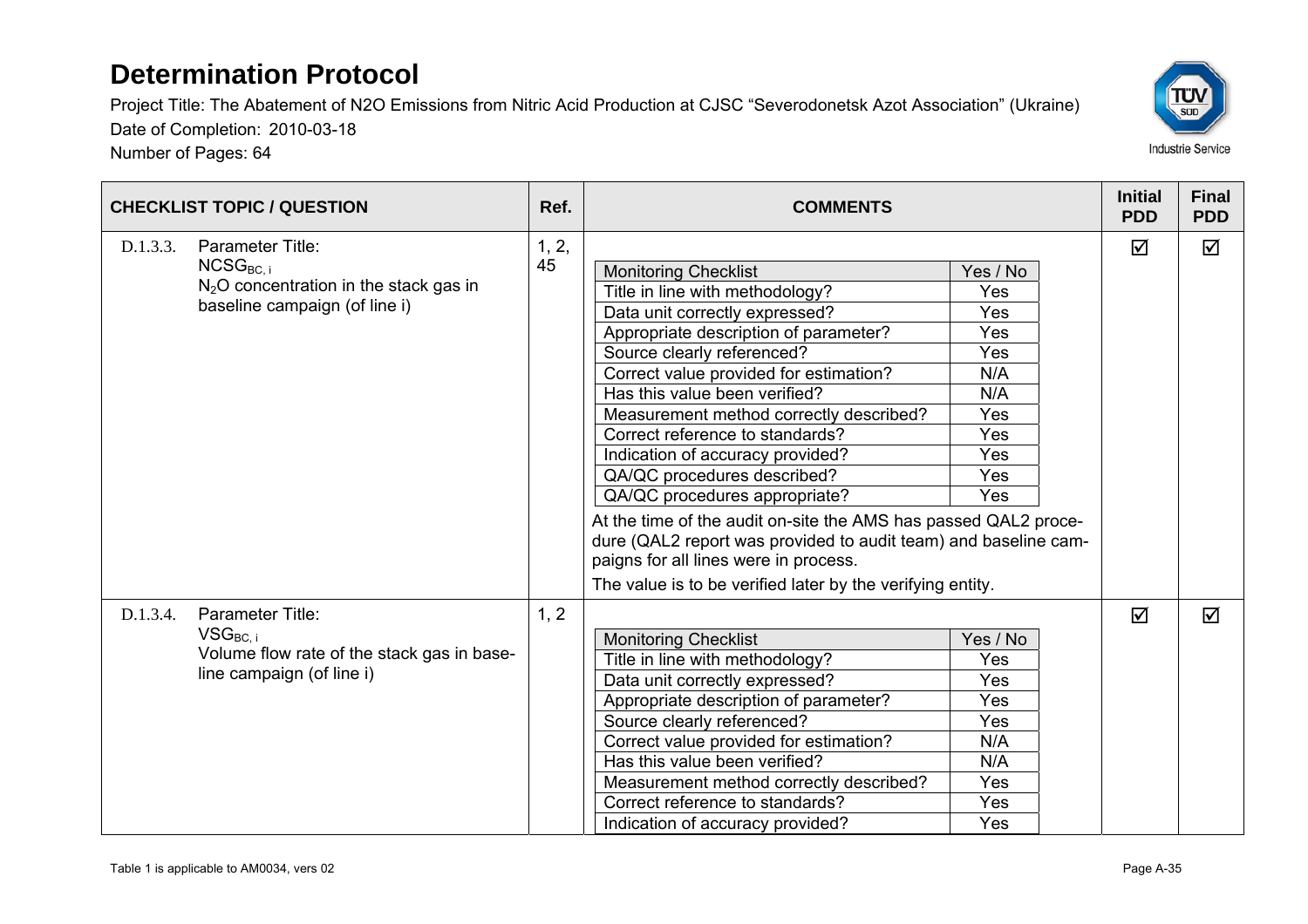

| <b>CHECKLIST TOPIC / QUESTION</b>                                          | Ref. | <b>COMMENTS</b>                                                                                                                                                                                                                                                                                                                                                                                                                                                                                    |                                                                                       | <b>Initial</b><br><b>PDD</b> | <b>Final</b><br><b>PDD</b> |
|----------------------------------------------------------------------------|------|----------------------------------------------------------------------------------------------------------------------------------------------------------------------------------------------------------------------------------------------------------------------------------------------------------------------------------------------------------------------------------------------------------------------------------------------------------------------------------------------------|---------------------------------------------------------------------------------------|------------------------------|----------------------------|
| D.1.3.5.<br><b>Parameter Title:</b>                                        | 1, 2 | QA/QC procedures described?<br>QA/QC procedures appropriate?<br>The value is to be verified later by the verifying entity.                                                                                                                                                                                                                                                                                                                                                                         | Yes<br>Yes                                                                            | ☑                            | ☑                          |
| OH <sub>BC. i</sub><br>Operating hours in baseline campaign (of<br>line i) |      | <b>Monitoring Checklist</b><br>Title in line with methodology?<br>Data unit correctly expressed?<br>Appropriate description of parameter?<br>Source clearly referenced?<br>Correct value provided for estimation?<br>Has this value been verified?<br>Measurement method correctly described?<br>Correct reference to standards?<br>Indication of accuracy provided?<br>QA/QC procedures described?<br>QA/QC procedures appropriate?<br>The value is to be verified later by the verifying entity. | Yes / No<br>Yes<br>Yes<br>Yes<br>Yes<br>N/A<br>N/A<br>Yes<br>Yes<br>Yes<br>Yes<br>Yes |                              |                            |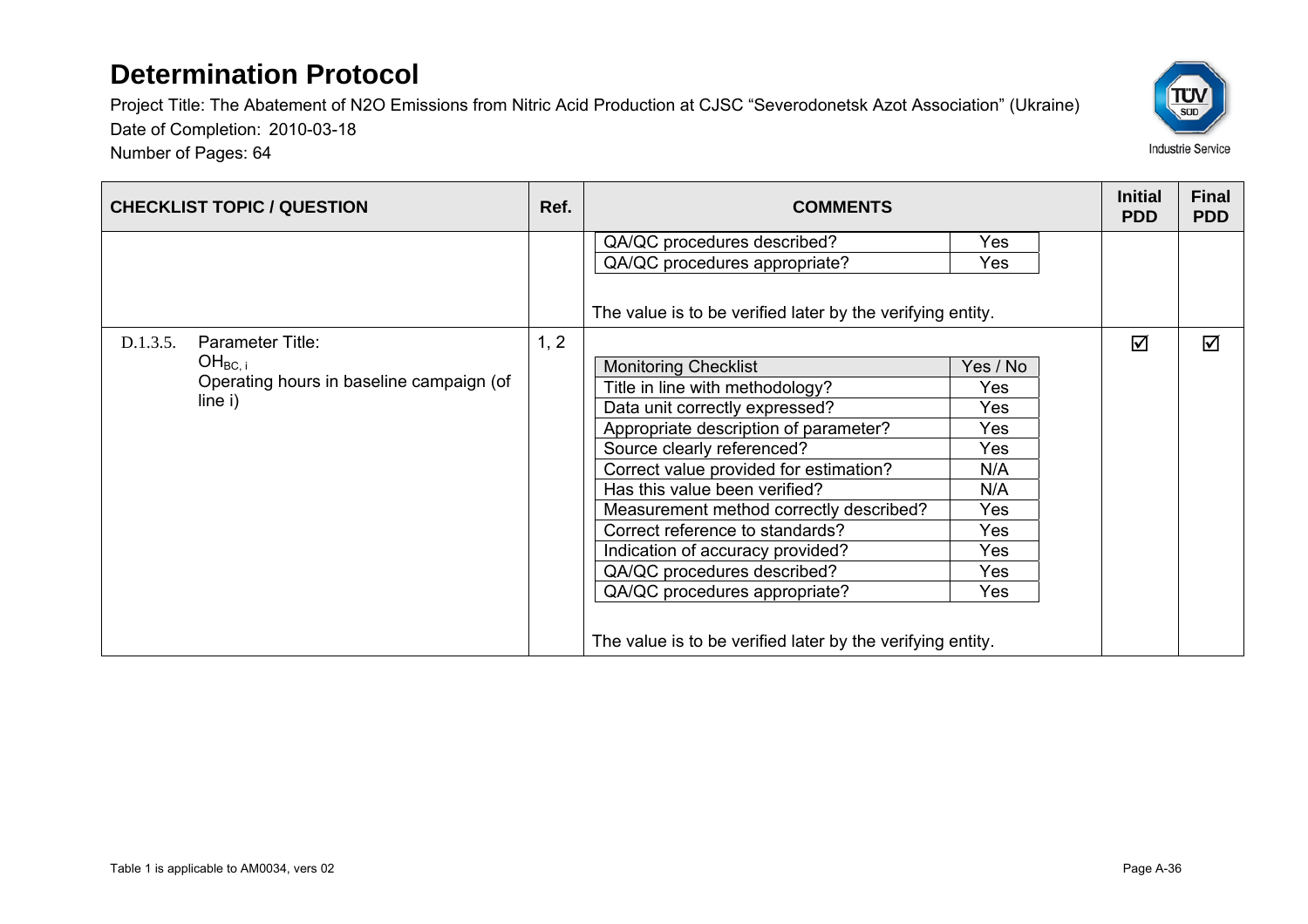Number of Pages: 64



| <b>CHECKLIST TOPIC / QUESTION</b> |                                                                                                                              | Ref. | <b>COMMENTS</b>                                                                                                                                                                                                                                                                                                                                                                                                                                                                                    |                                                                                       |                 | <b>Final</b><br><b>PDD</b> |
|-----------------------------------|------------------------------------------------------------------------------------------------------------------------------|------|----------------------------------------------------------------------------------------------------------------------------------------------------------------------------------------------------------------------------------------------------------------------------------------------------------------------------------------------------------------------------------------------------------------------------------------------------------------------------------------------------|---------------------------------------------------------------------------------------|-----------------|----------------------------|
| D.1.3.6.                          | Parameter Title:<br>NAP <sub>BC. i</sub><br>Nitric Acid production (100% concen-<br>trated) in baseline campaign (of line i) | 1, 2 | <b>Monitoring Checklist</b><br>Title in line with methodology?<br>Data unit correctly expressed?<br>Appropriate description of parameter?<br>Source clearly referenced?<br>Correct value provided for estimation?<br>Has this value been verified?<br>Measurement method correctly described?<br>Correct reference to standards?<br>Indication of accuracy provided?<br>QA/QC procedures described?<br>QA/QC procedures appropriate?                                                               | Yes / No<br>Yes<br>Yes<br>Yes<br>Yes<br>N/A<br>N/A<br>Yes<br>Yes<br>Yes<br>Yes<br>Yes | <b>PDD</b><br>☑ | ☑                          |
| D.1.3.7.                          | Parameter Title:<br>$TSG_i$<br>Temperature of stack gas (of line i)                                                          | 1, 2 | The value is to be verified later by the verifying entity.<br><b>Monitoring Checklist</b><br>Title in line with methodology?<br>Data unit correctly expressed?<br>Appropriate description of parameter?<br>Source clearly referenced?<br>Correct value provided for estimation?<br>Has this value been verified?<br>Measurement method correctly described?<br>Correct reference to standards?<br>Indication of accuracy provided?<br>QA/QC procedures described?<br>QA/QC procedures appropriate? | Yes / No<br>Yes<br>Yes<br>Yes<br>Yes<br>Yes<br>Yes<br>Yes<br>Yes<br>Yes<br>Yes<br>Yes | ☑               | ☑                          |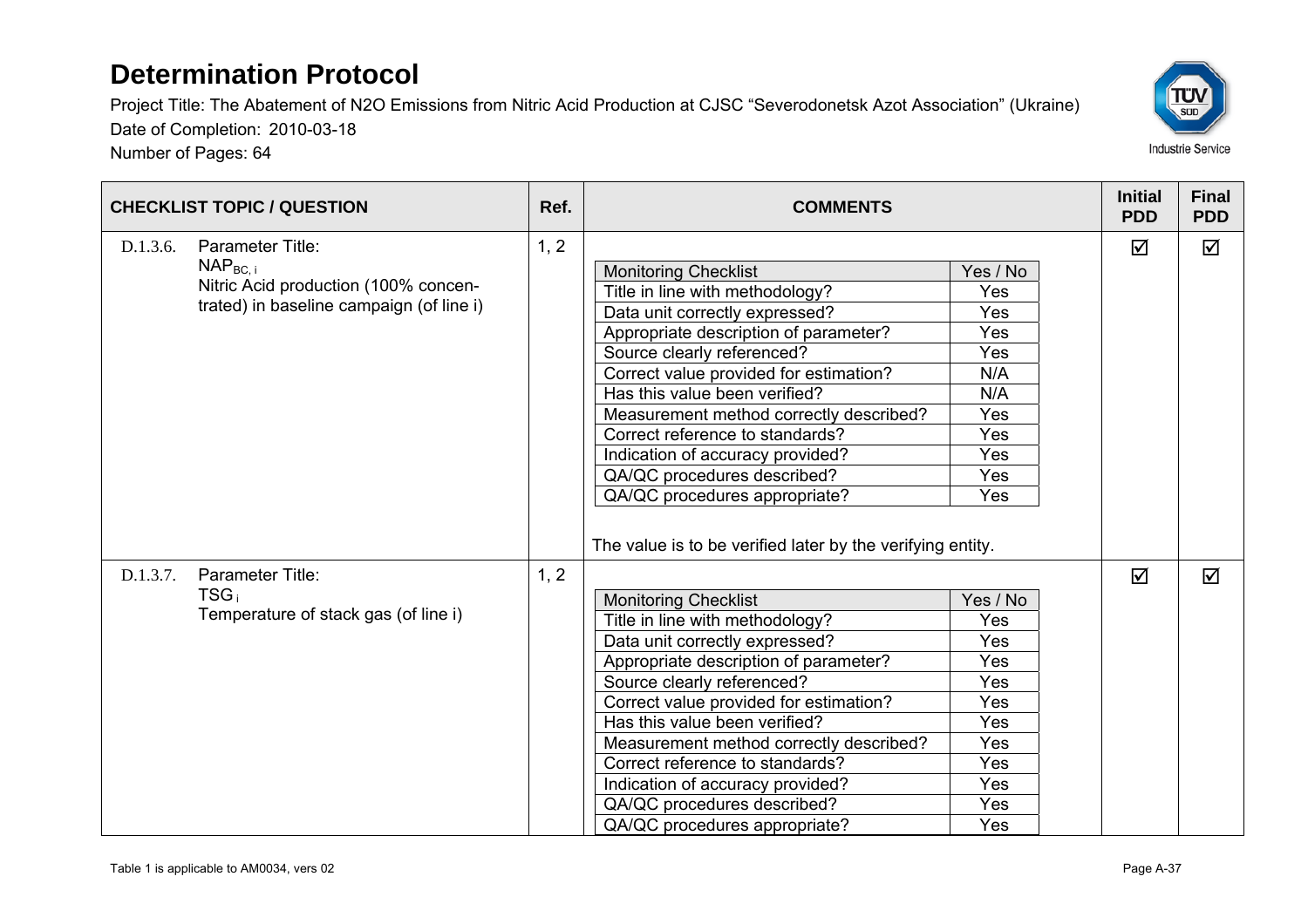

| <b>CHECKLIST TOPIC / QUESTION</b> |                                                                            | Ref. | <b>COMMENTS</b>                                                                                                                                                                                                                                                                                                                                                                                                                                                        |                                                                                             | <b>Initial</b><br><b>PDD</b> | <b>Final</b><br><b>PDD</b> |
|-----------------------------------|----------------------------------------------------------------------------|------|------------------------------------------------------------------------------------------------------------------------------------------------------------------------------------------------------------------------------------------------------------------------------------------------------------------------------------------------------------------------------------------------------------------------------------------------------------------------|---------------------------------------------------------------------------------------------|------------------------------|----------------------------|
|                                   |                                                                            |      |                                                                                                                                                                                                                                                                                                                                                                                                                                                                        |                                                                                             |                              |                            |
| D.1.3.8.                          | Parameter Title:<br>PSG <sub>i</sub><br>Pressure of stack gas (of line i)  | 1, 2 | <b>Monitoring Checklist</b><br>Title in line with methodology?<br>Data unit correctly expressed?<br>Appropriate description of parameter?<br>Source clearly referenced?<br>Correct value provided for estimation?<br>Has this value been verified?<br>Measurement method correctly described?<br>Correct reference to standards?<br>Indication of accuracy provided?<br>QA/QC procedures described?<br>QA/QC procedures appropriate?<br>Please refer to CAR (D.1.1.6). | Yes / No<br>Yes<br><b>No</b><br>Yes<br>Yes<br>Yes<br>Yes<br>Yes<br>Yes<br>Yes<br>Yes<br>Yes | <b>CAR</b>                   | ☑                          |
| D.1.3.9.                          | Parameter Title:<br>$CL_{normal, i}$<br>Normal campaign length (of line i) | 1, 2 | <b>Monitoring Checklist</b><br>Title in line with methodology?<br>Data unit correctly expressed?<br>Appropriate description of parameter?<br>Source clearly referenced?<br>Correct value provided for estimation?<br>Has this value been verified?<br>Measurement method correctly described?<br>Correct reference to standards?<br>Indication of accuracy provided?                                                                                                   | Yes / No<br>Yes<br>Yes<br>Yes<br>Yes<br><b>No</b><br><b>No</b><br>Yes<br>Yes<br>Yes         | <b>CAR</b>                   | <b>FAR</b>                 |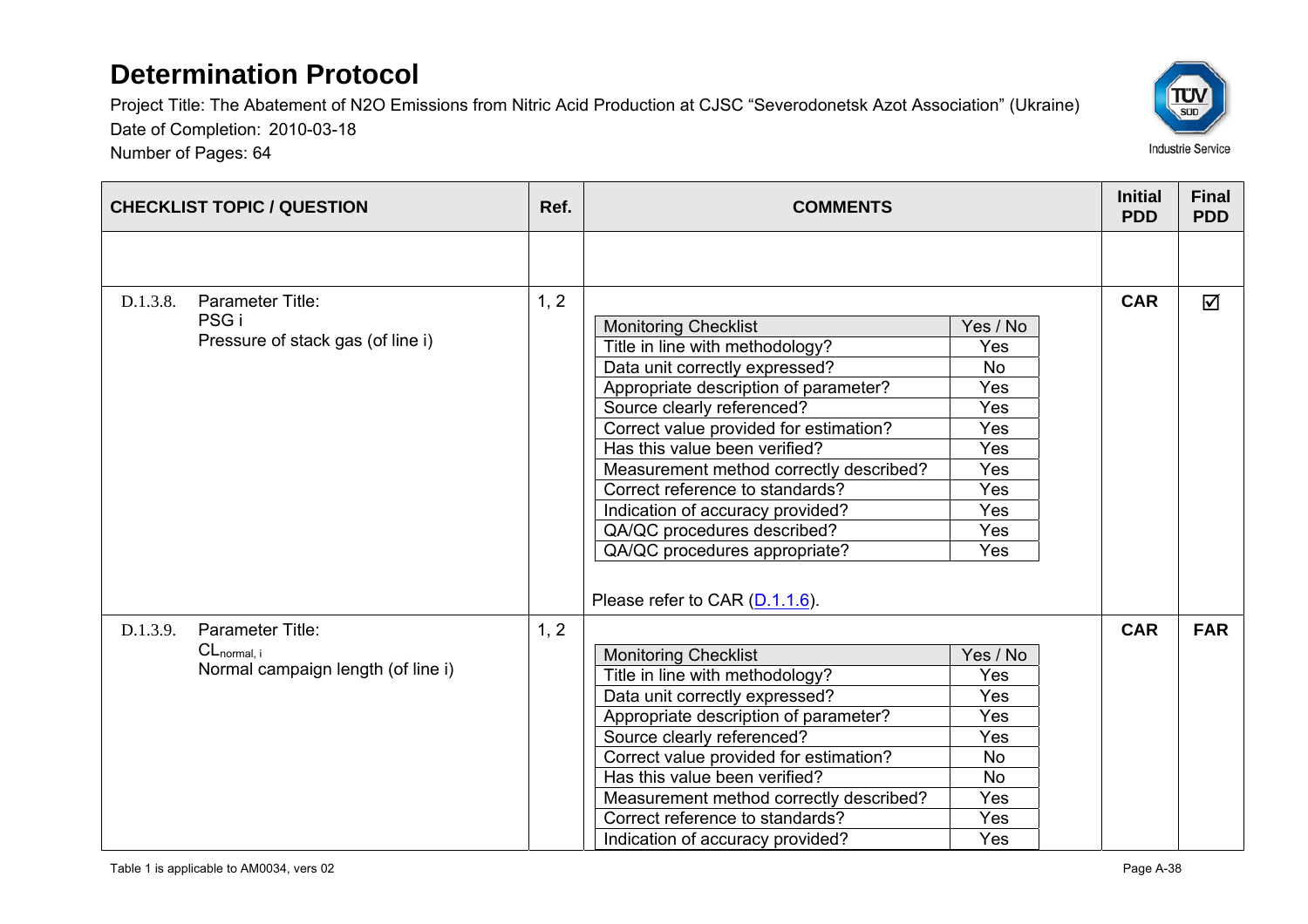

| <b>CHECKLIST TOPIC / QUESTION</b>        | Ref.  | <b>COMMENTS</b>                                                                                                                                                                                                                           |          | <b>Initial</b><br><b>PDD</b> | <b>Final</b><br><b>PDD</b> |
|------------------------------------------|-------|-------------------------------------------------------------------------------------------------------------------------------------------------------------------------------------------------------------------------------------------|----------|------------------------------|----------------------------|
|                                          |       | QA/QC procedures described?                                                                                                                                                                                                               | Yes      |                              |                            |
|                                          |       | QA/QC procedures appropriate?                                                                                                                                                                                                             | Yes      |                              |                            |
| D.1.3.10. Parameter Title:               | 1, 2, | Please refer to CAR (D.1.1.3).                                                                                                                                                                                                            |          | $\overline{\mathbf{M}}$      | ☑                          |
| $CL_{BL, i}$                             | 45    | <b>Monitoring Checklist</b>                                                                                                                                                                                                               | Yes / No |                              |                            |
| Baseline campaign length<br>(of line i)  |       | Title in line with methodology?                                                                                                                                                                                                           | Yes      |                              |                            |
|                                          |       | Data unit correctly expressed?                                                                                                                                                                                                            | Yes      |                              |                            |
|                                          |       | Appropriate description of parameter?                                                                                                                                                                                                     | Yes      |                              |                            |
|                                          |       | Source clearly referenced?                                                                                                                                                                                                                | Yes      |                              |                            |
|                                          |       | Correct value provided for estimation?                                                                                                                                                                                                    | N/A      |                              |                            |
|                                          |       | Has this value been verified?                                                                                                                                                                                                             | N/A      |                              |                            |
|                                          |       | Measurement method correctly described?                                                                                                                                                                                                   | Yes      |                              |                            |
|                                          |       | Correct reference to standards?                                                                                                                                                                                                           | Yes      |                              |                            |
|                                          |       | Indication of accuracy provided?                                                                                                                                                                                                          | Yes      |                              |                            |
|                                          |       | QA/QC procedures described?                                                                                                                                                                                                               | Yes      |                              |                            |
|                                          |       | QA/QC procedures appropriate?                                                                                                                                                                                                             | Yes      |                              |                            |
|                                          |       | At the time of the audit on-site the AMS has passed QAL2 proce-<br>dure (QAL2 report was provided to audit team) and baseline cam-<br>paigns for all lines were in process.<br>The value is to be verified later by the verifying entity. |          |                              |                            |
| D.1.3.11. Parameter Title:               | 1, 2, |                                                                                                                                                                                                                                           |          | <b>CR</b>                    | $\triangledown$            |
| $GS_{project, i}$                        | 68    | <b>Monitoring Checklist</b>                                                                                                                                                                                                               | Yes / No |                              |                            |
| Gauze supplier for the project campaigns |       | Title in line with methodology?                                                                                                                                                                                                           | Yes      |                              |                            |
| (of line i)                              |       | Data unit correctly expressed?                                                                                                                                                                                                            | Yes      |                              |                            |
|                                          |       | Appropriate description of parameter?                                                                                                                                                                                                     | Yes      |                              |                            |
|                                          |       | Source clearly referenced?                                                                                                                                                                                                                | Yes      |                              |                            |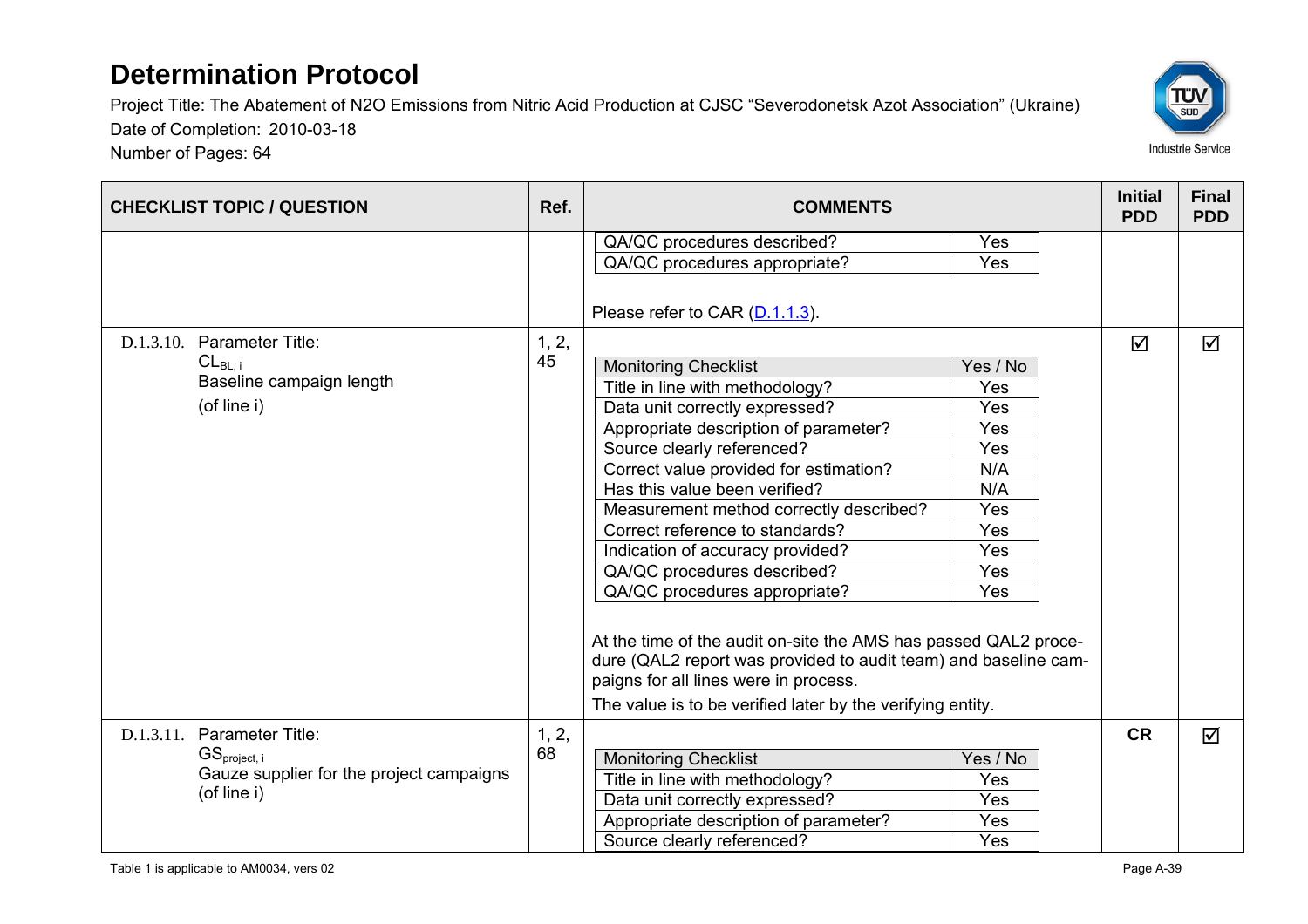Number of Pages: 64

Project Title: The Abatement of N2O Emissions from Nitric Acid Production at CJSC "Severodonetsk Azot Association" (Ukraine) Date of Completion: 2010-03-18

ΤÜΝ  $\overline{\text{SUD}}$ 



|                                                                                                               |             | Correct value provided for estimation?<br>Has this value been verified?<br>Measurement method correctly described?<br>Correct reference to standards?                                                                                                                                                                                                                                                                                                                                                                         | N/A<br>N/A<br>Yes<br>Yes<br><b>Yes</b>                                                       |           |   |
|---------------------------------------------------------------------------------------------------------------|-------------|-------------------------------------------------------------------------------------------------------------------------------------------------------------------------------------------------------------------------------------------------------------------------------------------------------------------------------------------------------------------------------------------------------------------------------------------------------------------------------------------------------------------------------|----------------------------------------------------------------------------------------------|-----------|---|
|                                                                                                               |             | Indication of accuracy provided?<br>QA/QC procedures described?<br>QA/QC procedures appropriate?<br>Please refer to CR (D.1.1.13).<br>The parameter is presented in Table D.1.1.3 of PDD.<br>The value is to be verified later by the verifying entity.                                                                                                                                                                                                                                                                       | <b>Yes</b><br>Yes                                                                            |           |   |
| D.1.3.12. Parameter Title:<br>$GC_{project, i}$<br>Gauze composition during project cam-<br>paign (of line i) | 1, 2,<br>68 | <b>Monitoring Checklist</b><br>Title in line with methodology?<br>Data unit correctly expressed?<br>Appropriate description of parameter?<br>Source clearly referenced?<br>Correct value provided for estimation?<br>Has this value been verified?<br>Measurement method correctly described?<br>Correct reference to standards?<br>Indication of accuracy provided?<br>QA/QC procedures described?<br>QA/QC procedures appropriate?<br>Please refer to CR (D.1.1.13).<br>The parameter is presented in Table D.1.1.3 of PDD. | Yes / No<br>Yes<br>Yes<br>Yes<br>Yes<br>N/A<br>N/A<br>Yes<br>Yes<br><b>Yes</b><br>Yes<br>Yes | <b>CR</b> | ☑ |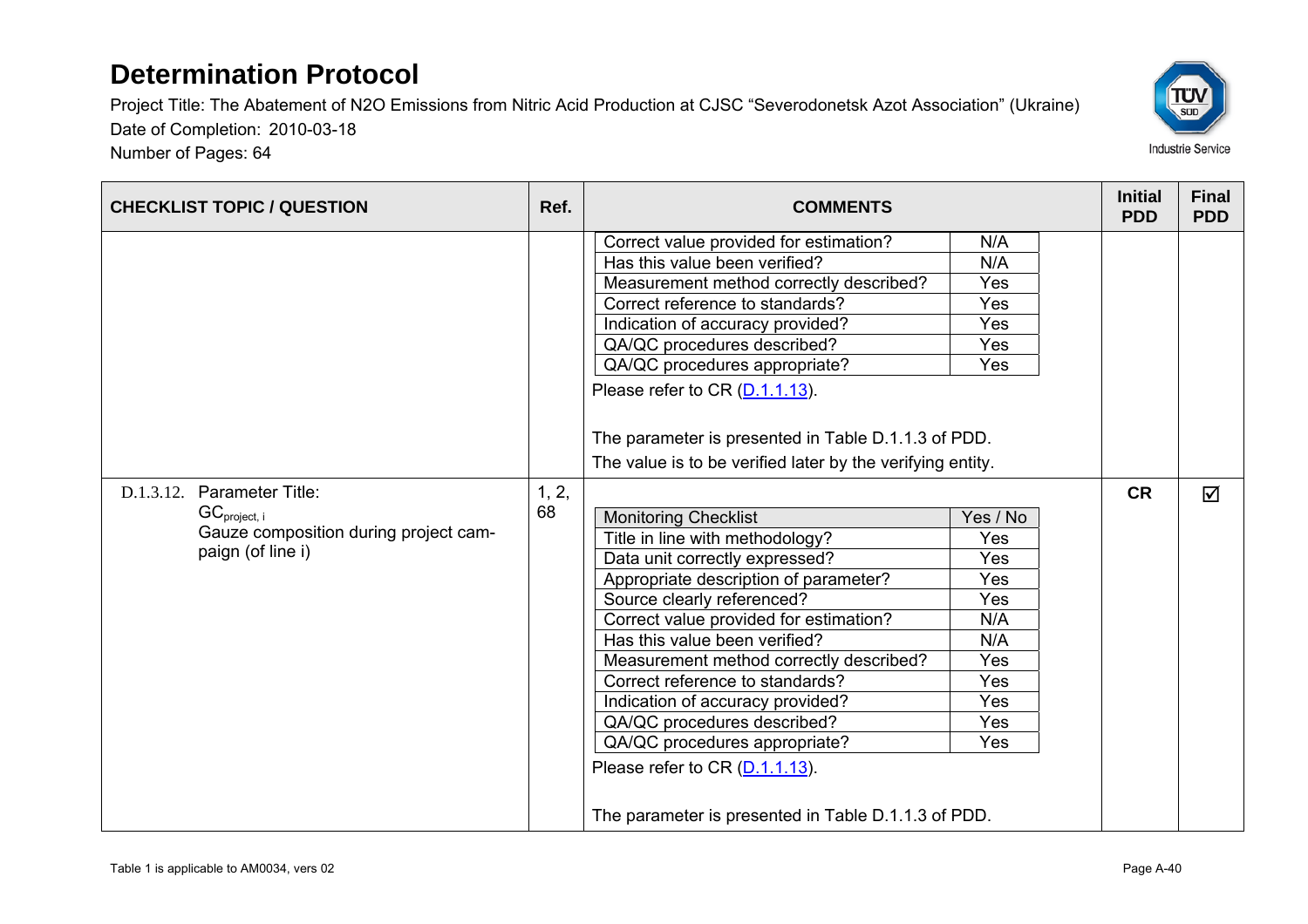

| <b>CHECKLIST TOPIC / QUESTION</b>                                                               | Ref. | <b>COMMENTS</b>                                                                                                                                                                                                                                                                                                                                                                                                                                                                                    |                                                                                       | <b>Initial</b><br><b>PDD</b> | <b>Final</b><br><b>PDD</b> |
|-------------------------------------------------------------------------------------------------|------|----------------------------------------------------------------------------------------------------------------------------------------------------------------------------------------------------------------------------------------------------------------------------------------------------------------------------------------------------------------------------------------------------------------------------------------------------------------------------------------------------|---------------------------------------------------------------------------------------|------------------------------|----------------------------|
|                                                                                                 |      | The value is to be verified later by the verifying entity.                                                                                                                                                                                                                                                                                                                                                                                                                                         |                                                                                       |                              |                            |
| D.1.3.13. Parameter Title:<br>OP <sub>h.i</sub><br>Oxidation Pressure for each hour (of line i) | 1, 2 | <b>Monitoring Checklist</b><br>Title in line with methodology?<br>Data unit correctly expressed?<br>Appropriate description of parameter?<br>Source clearly referenced?<br>Correct value provided for estimation?<br>Has this value been verified?<br>Measurement method correctly described?<br>Correct reference to standards?<br>Indication of accuracy provided?<br>QA/QC procedures described?<br>QA/QC procedures appropriate?<br>The value is to be verified later by the verifying entity. | Yes / No<br>Yes<br>Yes<br>Yes<br>Yes<br>N/A<br>N/A<br>Yes<br>Yes<br>Yes<br>Yes<br>Yes | ☑                            | ☑                          |
| D.1.3.14. Parameter Title:<br>$OT_{h,i}$<br>Oxidation Temperature for each hour (of<br>line i)  | 1, 2 | <b>Monitoring Checklist</b><br>Title in line with methodology?<br>Data unit correctly expressed?<br>Appropriate description of parameter?<br>Source clearly referenced?<br>Correct value provided for estimation?<br>Has this value been verified?<br>Measurement method correctly described?<br>Correct reference to standards?<br>Indication of accuracy provided?                                                                                                                               | Yes / No<br>Yes<br>Yes<br>Yes<br>Yes<br>N/A<br>N/A<br>Yes<br>Yes<br>Yes               | ☑                            | ☑                          |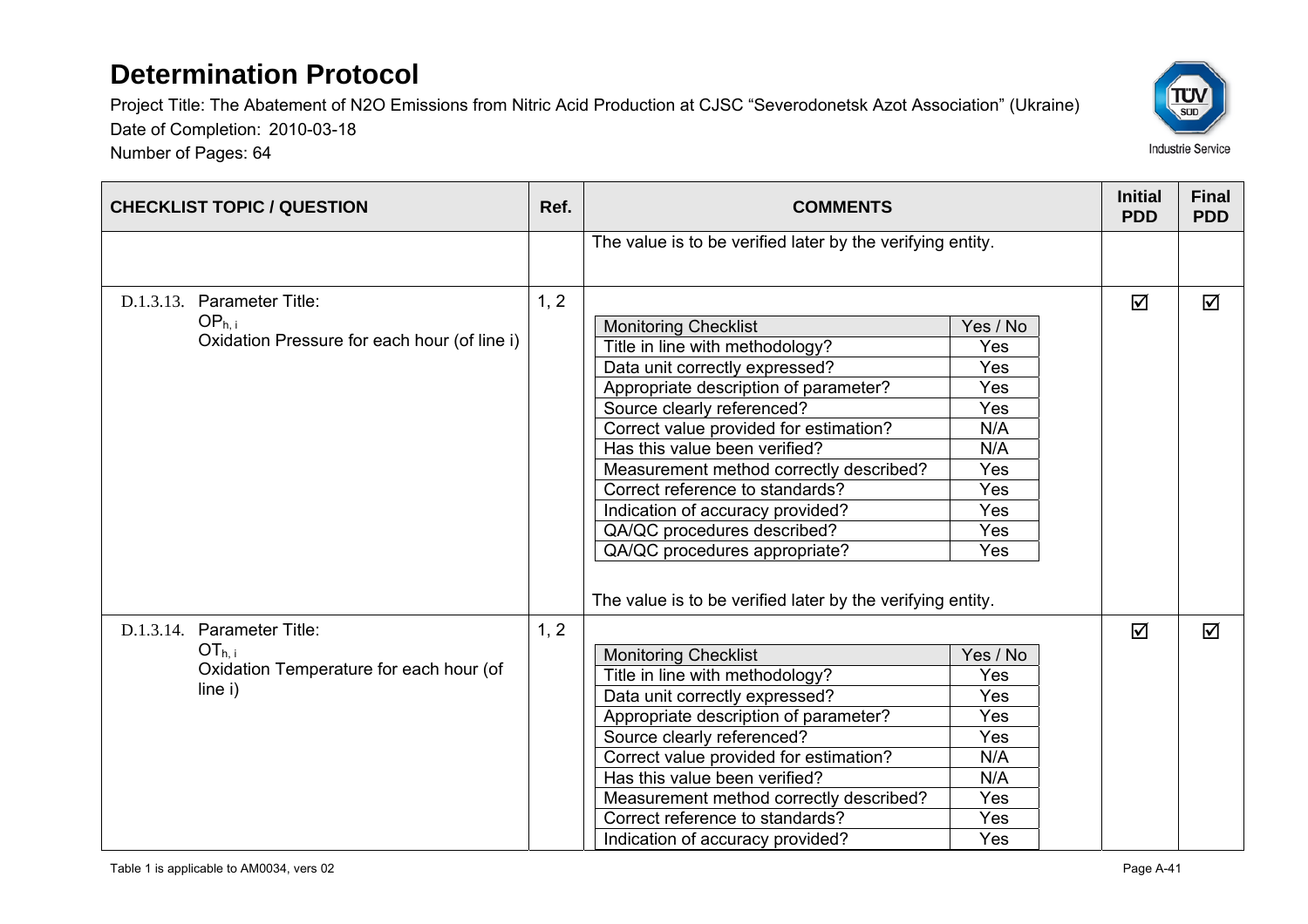

| <b>CHECKLIST TOPIC / QUESTION</b>                     | Ref.  | <b>COMMENTS</b>                                            |          | <b>Initial</b><br><b>PDD</b> | <b>Final</b><br><b>PDD</b> |
|-------------------------------------------------------|-------|------------------------------------------------------------|----------|------------------------------|----------------------------|
|                                                       |       | QA/QC procedures described?                                | Yes      |                              |                            |
|                                                       |       | QA/QC procedures appropriate?                              | Yes      |                              |                            |
|                                                       |       | The value is to be verified later by the verifying entity. |          |                              |                            |
| D.1.3.15. Parameter Title:                            | 1, 2  |                                                            |          | $\overline{\mathbf{M}}$      | ☑                          |
| AFR <sub>i</sub><br>Ammonia gas flow rate (of line i) |       | <b>Monitoring Checklist</b>                                | Yes / No |                              |                            |
|                                                       |       | Title in line with methodology?                            | Yes      |                              |                            |
|                                                       |       | Data unit correctly expressed?                             | Yes      |                              |                            |
|                                                       |       | Appropriate description of parameter?                      | Yes      |                              |                            |
|                                                       |       | Source clearly referenced?                                 | Yes      |                              |                            |
|                                                       |       | Correct value provided for estimation?                     | N/A      |                              |                            |
|                                                       |       | Has this value been verified?                              | N/A      |                              |                            |
|                                                       |       | Measurement method correctly described?                    | Yes      |                              |                            |
|                                                       |       | Correct reference to standards?                            | Yes      |                              |                            |
|                                                       |       | Indication of accuracy provided?                           | Yes      |                              |                            |
|                                                       |       | QA/QC procedures described?                                | Yes      |                              |                            |
|                                                       |       | QA/QC procedures appropriate?                              | Yes      |                              |                            |
|                                                       |       | The value is to be verified later by the verifying entity. |          |                              |                            |
| D.1.3.16. Parameter Title:                            | 1, 2, |                                                            |          | $\overline{\mathbf{M}}$      | ☑                          |
| AFR $_{\text{max. i}}$                                | 40-   | <b>Monitoring Checklist</b>                                | Yes / No |                              |                            |
| Maximum ammonia gas flow rate                         | 43    | Title in line with methodology?                            | Yes      |                              |                            |
| (of line i)                                           |       | Data unit correctly expressed?                             | Yes      |                              |                            |
|                                                       |       | Appropriate description of parameter?                      | Yes      |                              |                            |
|                                                       |       | Source clearly referenced?                                 | Yes      |                              |                            |
|                                                       |       | Correct value provided for estimation?                     | Yes      |                              |                            |
|                                                       |       | Has this value been verified?                              | Yes      |                              |                            |
|                                                       |       | Measurement method correctly described?                    | Yes      |                              |                            |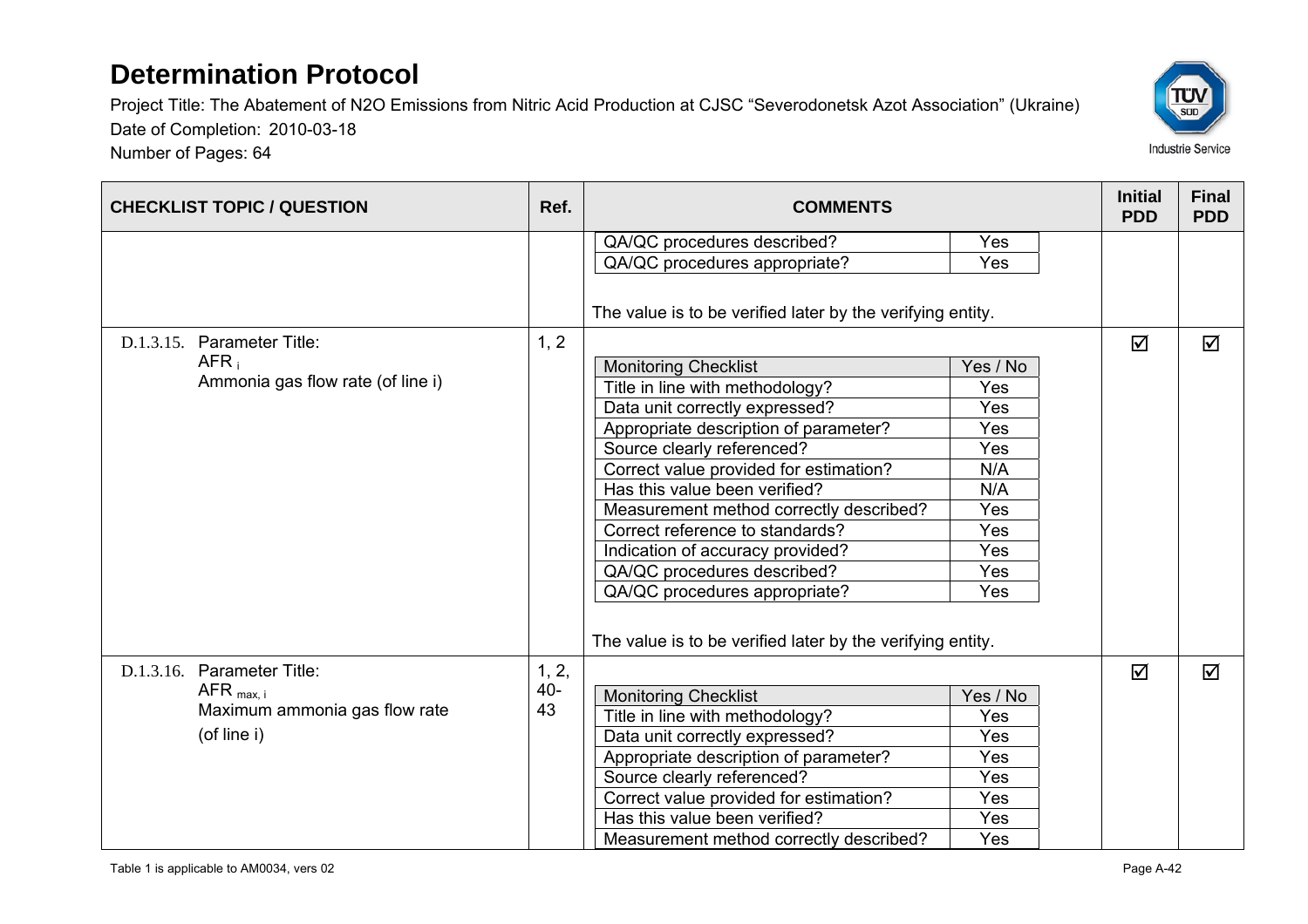Number of Pages: 64



| <b>CHECKLIST TOPIC / QUESTION</b>                                                                      | Ref. | <b>COMMENTS</b>                                                                                                                                                                                                                                                                                                                                                                                                                                                                                                                                                                                                                                                                                                                                     |                                                                                                                   | <b>Initial</b><br><b>PDD</b> | <b>Final</b><br><b>PDD</b> |
|--------------------------------------------------------------------------------------------------------|------|-----------------------------------------------------------------------------------------------------------------------------------------------------------------------------------------------------------------------------------------------------------------------------------------------------------------------------------------------------------------------------------------------------------------------------------------------------------------------------------------------------------------------------------------------------------------------------------------------------------------------------------------------------------------------------------------------------------------------------------------------------|-------------------------------------------------------------------------------------------------------------------|------------------------------|----------------------------|
| Parameter Title:<br>D.1.3.17.<br><b>AIFR</b><br>Ammonia to Air Flow Ratio<br>(of line i)               | 1, 2 | Correct reference to standards?<br>Indication of accuracy provided?<br>QA/QC procedures described?<br>QA/QC procedures appropriate?<br>During on-site audit the historical data for the previous 5 cam-<br>paigns for each line were checked.<br><b>Monitoring Checklist</b><br>Title in line with methodology?<br>Data unit correctly expressed?<br>Appropriate description of parameter?<br>Source clearly referenced?<br>Correct value provided for estimation?<br>Has this value been verified?<br>Measurement method correctly described?<br>Correct reference to standards?<br>Indication of accuracy provided?<br>QA/QC procedures described?<br>QA/QC procedures appropriate?<br>The value is to be verified later by the verifying entity. | Yes<br>Yes<br>Yes<br>Yes<br>Yes / No<br>Yes<br>Yes<br>Yes<br>Yes<br>N/A<br>N/A<br>Yes<br>Yes<br>Yes<br>Yes<br>Yes | ☑                            | $\Delta$                   |
| D.1.3.18. Parameter Title:<br>$EF_{reg}$<br>Emissions level set by incoming policies<br>or regulations | 1, 2 | <b>Monitoring Checklist</b><br>Title in line with methodology?<br>Data unit correctly expressed?<br>Appropriate description of parameter?<br>Source clearly referenced?                                                                                                                                                                                                                                                                                                                                                                                                                                                                                                                                                                             | Yes / No<br>Yes<br>Yes<br><b>No</b><br><b>No</b>                                                                  | <b>CAR</b><br><b>CR</b>      | ☑                          |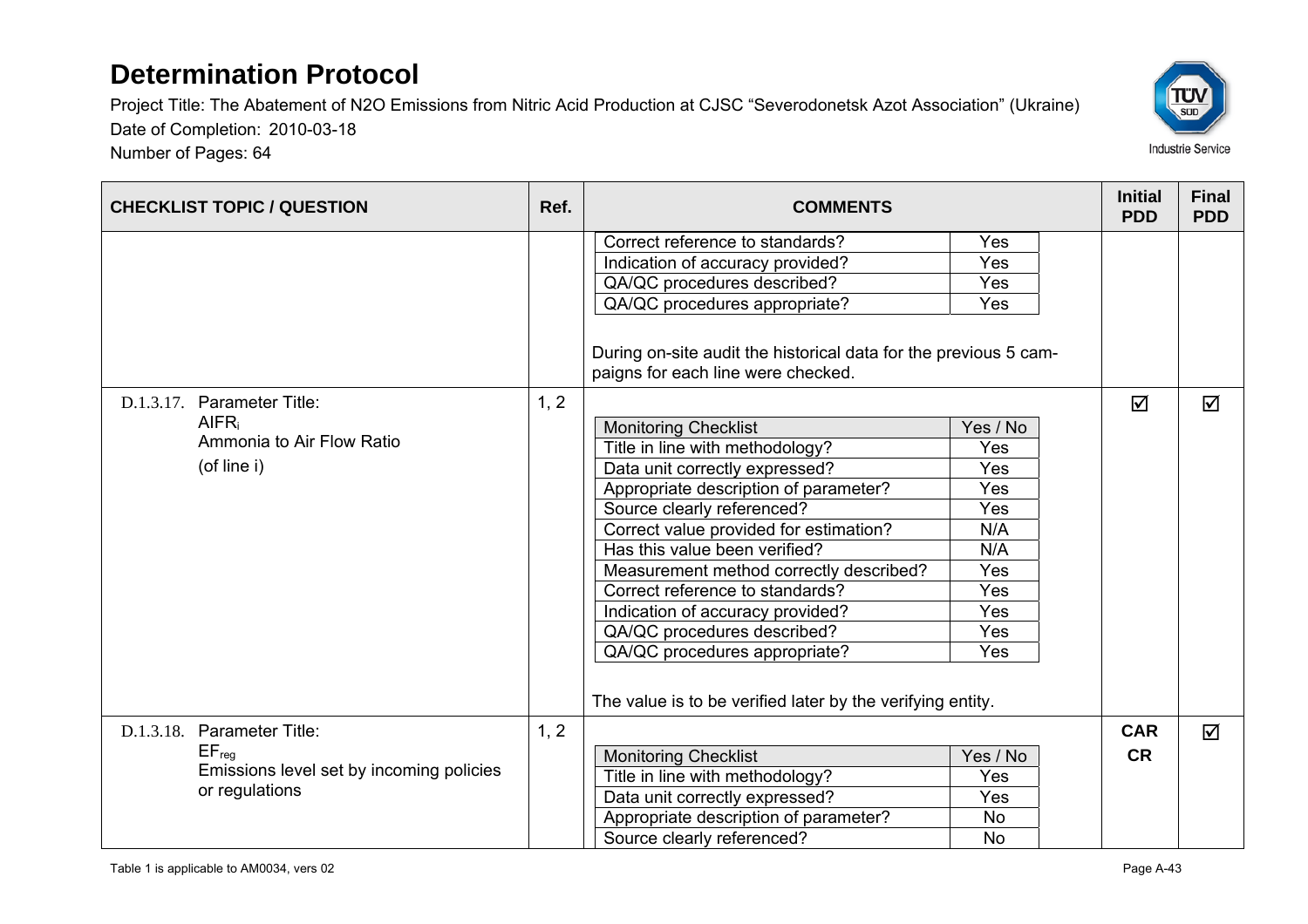Number of Pages: 64



| <b>CHECKLIST TOPIC / QUESTION</b>                                                                 | Ref. | <b>COMMENTS</b>                                                                                                                                                                                                                                                                                                                                                                                                                                                                                                  |                                                                                       |                              | <b>Final</b><br><b>PDD</b> |
|---------------------------------------------------------------------------------------------------|------|------------------------------------------------------------------------------------------------------------------------------------------------------------------------------------------------------------------------------------------------------------------------------------------------------------------------------------------------------------------------------------------------------------------------------------------------------------------------------------------------------------------|---------------------------------------------------------------------------------------|------------------------------|----------------------------|
|                                                                                                   |      | Correct value provided for estimation?<br>Has this value been verified?<br>Measurement method correctly described?<br>Correct reference to standards?<br>Indication of accuracy provided?<br>QA/QC procedures described?<br>QA/QC procedures appropriate?<br>Please refer to CAR (D.1.1.6).<br><b>Clarification Request 19:</b>                                                                                                                                                                                  | N/A<br>N/A<br><b>No</b><br>Yes<br>Yes<br><b>No</b><br><b>No</b>                       | <b>Initial</b><br><b>PDD</b> |                            |
|                                                                                                   |      | It is necessary to add further information about responsibility and<br>research/monitoring frequency (whom and when) of new and/or<br>incoming policies or regulations for emissions level setting.                                                                                                                                                                                                                                                                                                              |                                                                                       |                              |                            |
| D.1.3.19. Parameter Title:<br>$EF_{BC,i}$<br>Emission factor for baseline campaign<br>(of line i) | 1, 2 | <b>Monitoring Checklist</b><br>Title in line with methodology?<br>Data unit correctly expressed?<br>Appropriate description of parameter?<br>Source clearly referenced?<br>Correct value provided for estimation?<br>Has this value been verified?<br>Measurement method correctly described?<br>Correct reference to standards?<br>Indication of accuracy provided?<br>QA/QC procedures described?<br>QA/QC procedures appropriate?<br>N/A<br>In the absence of any national or regional regulations for $N_2O$ | Yes / No<br>N/A<br>N/A<br>N/A<br>N/A<br>N/A<br>N/A<br>N/A<br>N/A<br>N/A<br>N/A<br>N/A | $\Delta$                     | ☑                          |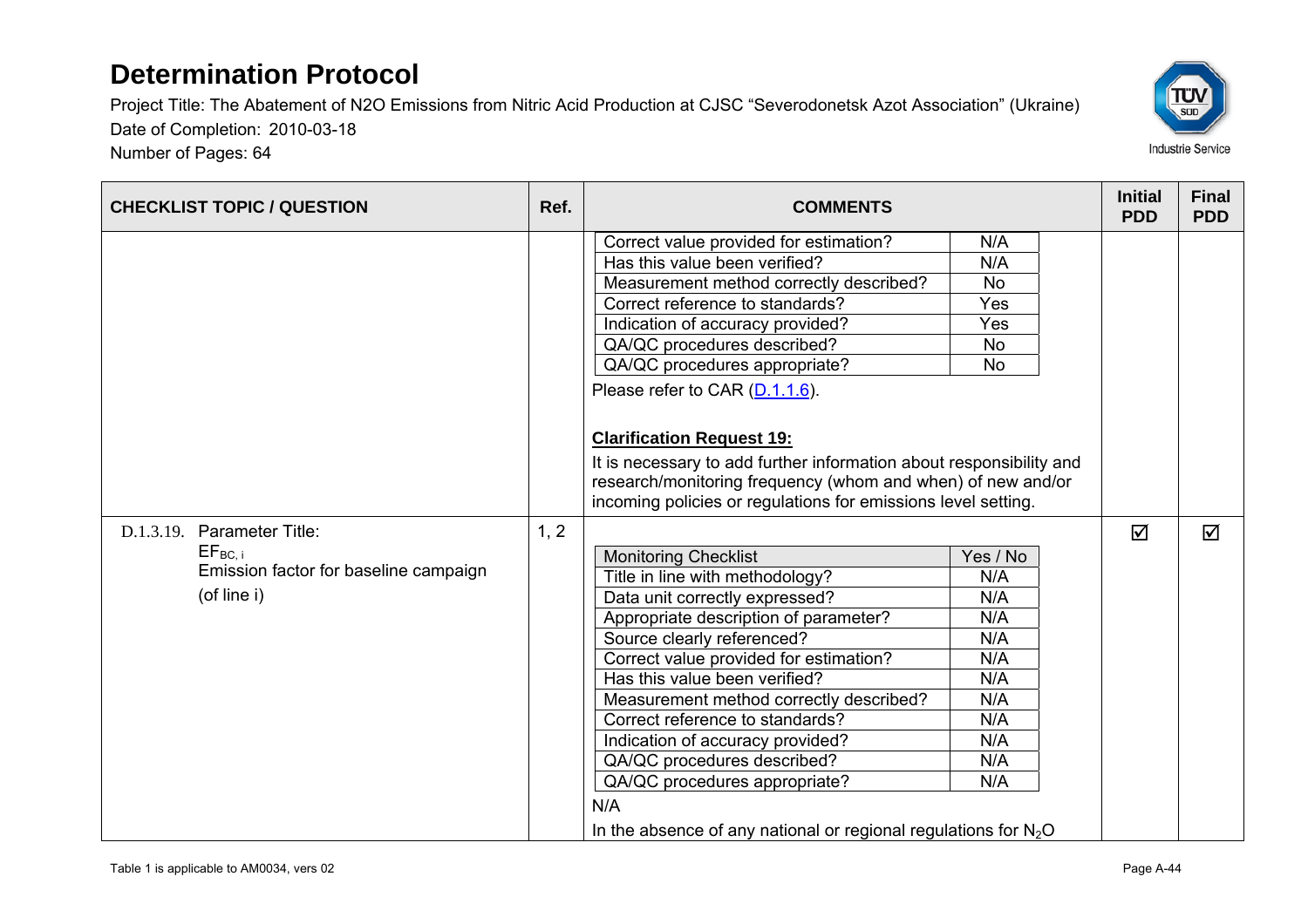

|           | <b>CHECKLIST TOPIC / QUESTION</b>                                                                                                                                                          | Ref. | <b>COMMENTS</b>                                                                                                                                                                                                                                                                                                 |                                                                  | <b>Initial</b><br><b>PDD</b> | <b>Final</b><br><b>PDD</b> |
|-----------|--------------------------------------------------------------------------------------------------------------------------------------------------------------------------------------------|------|-----------------------------------------------------------------------------------------------------------------------------------------------------------------------------------------------------------------------------------------------------------------------------------------------------------------|------------------------------------------------------------------|------------------------------|----------------------------|
|           |                                                                                                                                                                                            |      | emissions, the $EF_{BL}$ will be used as the baseline emission factor.                                                                                                                                                                                                                                          |                                                                  |                              |                            |
| D.1.3.20. | Parameter Title:<br>$UNC_i$<br>Overall measurement uncertainty of the<br>monitoring system<br>(of line i)                                                                                  | 1, 2 | <b>Data Checklist</b><br>Title in line with methodology?<br>Data unit correctly expressed?<br>Appropriate description of parameter?<br>Source clearly referenced?<br>Correct value provided?<br>Has this value been verified?<br>Choice of data correctly justified?<br>Measurement method correctly described? | Yes / No<br>Yes<br>Yes<br>Yes<br>Yes<br>Yes<br>Yes<br>Yes<br>Yes | ☑                            | ☑                          |
|           | equivalent)                                                                                                                                                                                |      | D.1.4. Description of formulae used to estimate baseline emissions (for each gas, source etc.; emissions in units of CO <sub>2</sub>                                                                                                                                                                            |                                                                  |                              |                            |
| D.1.4.1.  | Are the formulae required for the determi-<br>nation of baseline emissions correctly<br>presented, enabling a complete identifica-<br>tion of parameter to be used and / or<br>monitored?  | 1, 2 | Please refer to CAR (D.1.2.1).                                                                                                                                                                                                                                                                                  |                                                                  | <b>CAR</b>                   | ☑                          |
| D.1.4.2.  | Are the formulae required for the determi-<br>nation of leakage emissions correctly pre-<br>sented, enabling a complete identification<br>of parameter to be used and / or moni-<br>tored? | 1, 2 | No leakage calculation is required.                                                                                                                                                                                                                                                                             |                                                                  | ☑                            | ☑                          |
| D.1.4.3.  | Are the formulae required for the determi-<br>nation of emission reductions correctly                                                                                                      | 1, 2 | Please refer to $(D.1.2.1)$ .                                                                                                                                                                                                                                                                                   |                                                                  | <b>CAR</b>                   | ☑                          |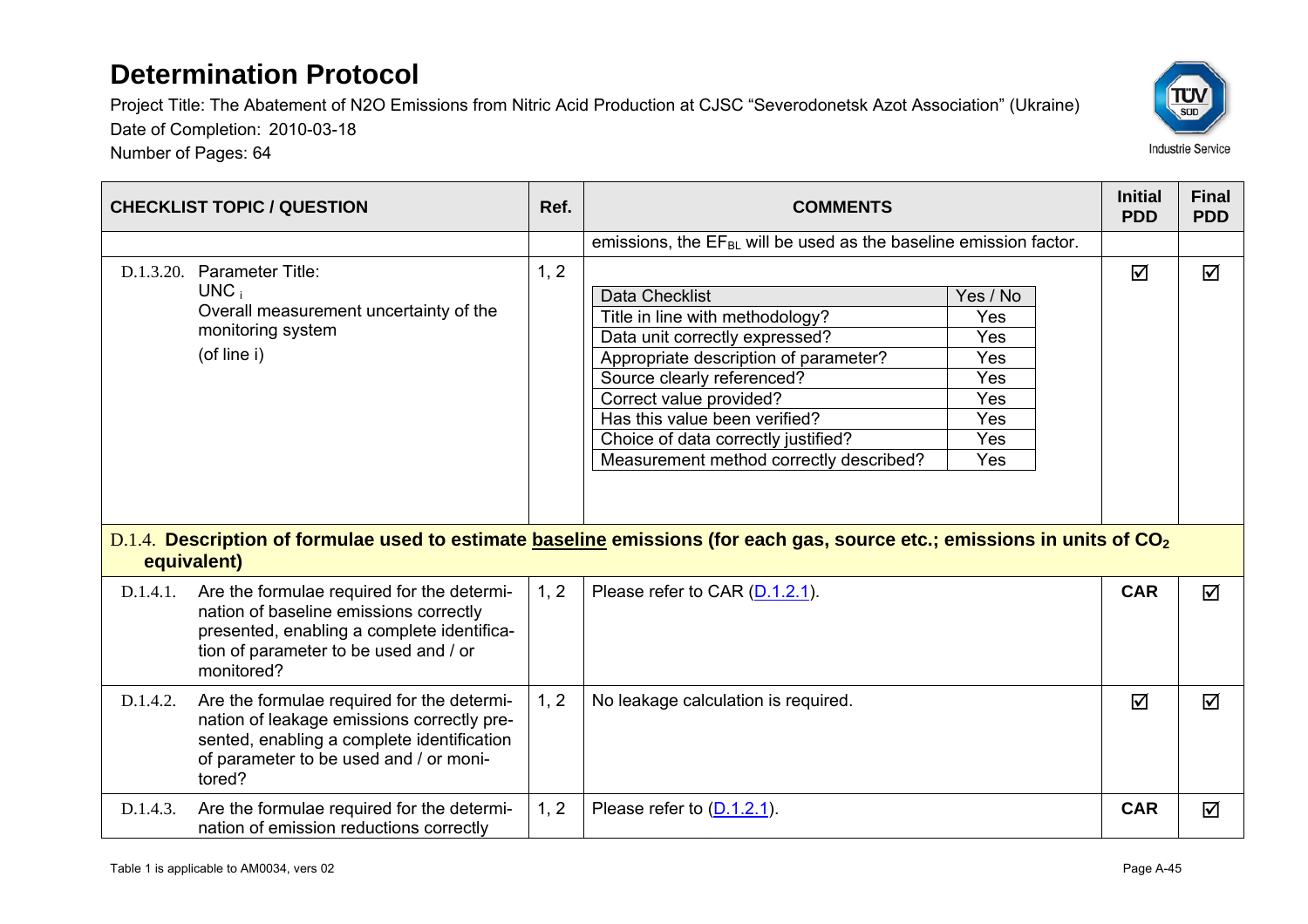Project Title: The Abatement of N2O Emissions from Nitric Acid Production at CJSC "Severodonetsk Azot Association" (Ukraine)

Date of Completion: 2010-03-18

| <b>CHECKLIST TOPIC / QUESTION</b> |                                                                                                                    | Ref.        | <b>COMMENTS</b>                                                                                                                       |                         | <b>Final</b><br><b>PDD</b> |  |  |  |
|-----------------------------------|--------------------------------------------------------------------------------------------------------------------|-------------|---------------------------------------------------------------------------------------------------------------------------------------|-------------------------|----------------------------|--|--|--|
|                                   | presented?                                                                                                         |             |                                                                                                                                       |                         |                            |  |  |  |
|                                   | E. Estimation of greenhouse gas emission reduction                                                                 |             |                                                                                                                                       |                         |                            |  |  |  |
|                                   | <b>E.1. Estimate project emissions:</b>                                                                            |             |                                                                                                                                       |                         |                            |  |  |  |
| E.1.1.                            | Are the GHG calculations documented in<br>a complete and transparent manner?                                       | 1, 2,<br>69 | See comments to (A.2.1.2).                                                                                                            | <b>CAR</b>              | ☑                          |  |  |  |
| E.1.2.                            | Is the data provided in this section consis-<br>tent with data as presented in other chap-<br>ters of the PDD?     | 1, 2        | See comments to (A.2.1.2).                                                                                                            | <b>CAR</b>              | ☑                          |  |  |  |
| E.1.3.                            | Are the estimated project emissions<br>transparent, feasible and mathematical<br>correct calculated?               | 69          | <b>Clarification Request 20:</b><br>It is necessary to submit the Excel sheets with ERs calculations to<br>the audit team.            | <b>CR</b>               | ☑                          |  |  |  |
| E.1.4.                            | Is the projection of estimated project<br>emissions based on the same procedures<br>as used for future monitoring? | 1, 2,<br>69 | Please refer to $(E.1.3)$ and $(A.2.1.2)$ .                                                                                           | <b>CR</b><br><b>CAR</b> | ☑                          |  |  |  |
|                                   | <b>E.2. Estimated leakage:</b>                                                                                     |             |                                                                                                                                       |                         |                            |  |  |  |
| E.2.1.1.                          | Is the estimated leakage transparent, fea-<br>sible and mathematical correct calcu-<br>lated?                      | 1, 2,<br>70 | As established in the approved methodology AM0034, no leakage<br>calculations are necessary for this type of secondary catalyst.      | $\triangledown$         | ☑                          |  |  |  |
| E.2.2.                            | Is the projection of estimated leakage<br>based on the same procedures as used<br>for future monitoring?           | 1, 2        | The projection is done by the same algorithms as used for later<br>monitoring.                                                        | ☑                       | ☑                          |  |  |  |
|                                   | $E.3$ . The sum of $E.1$ , and $E.2$ .:                                                                            |             |                                                                                                                                       |                         |                            |  |  |  |
| E.3.1.                            | Is the sum of E.1, and E.2, mathematical<br>correct calculated?                                                    | 1, 2,<br>69 | As there are no leakage emissions (i.e. $E.2 = 0$ ), the sum of $E.1$ .<br>(Estimated project emissions) and E.2. (Estimated leakage) | <b>CAR</b>              | ☑                          |  |  |  |

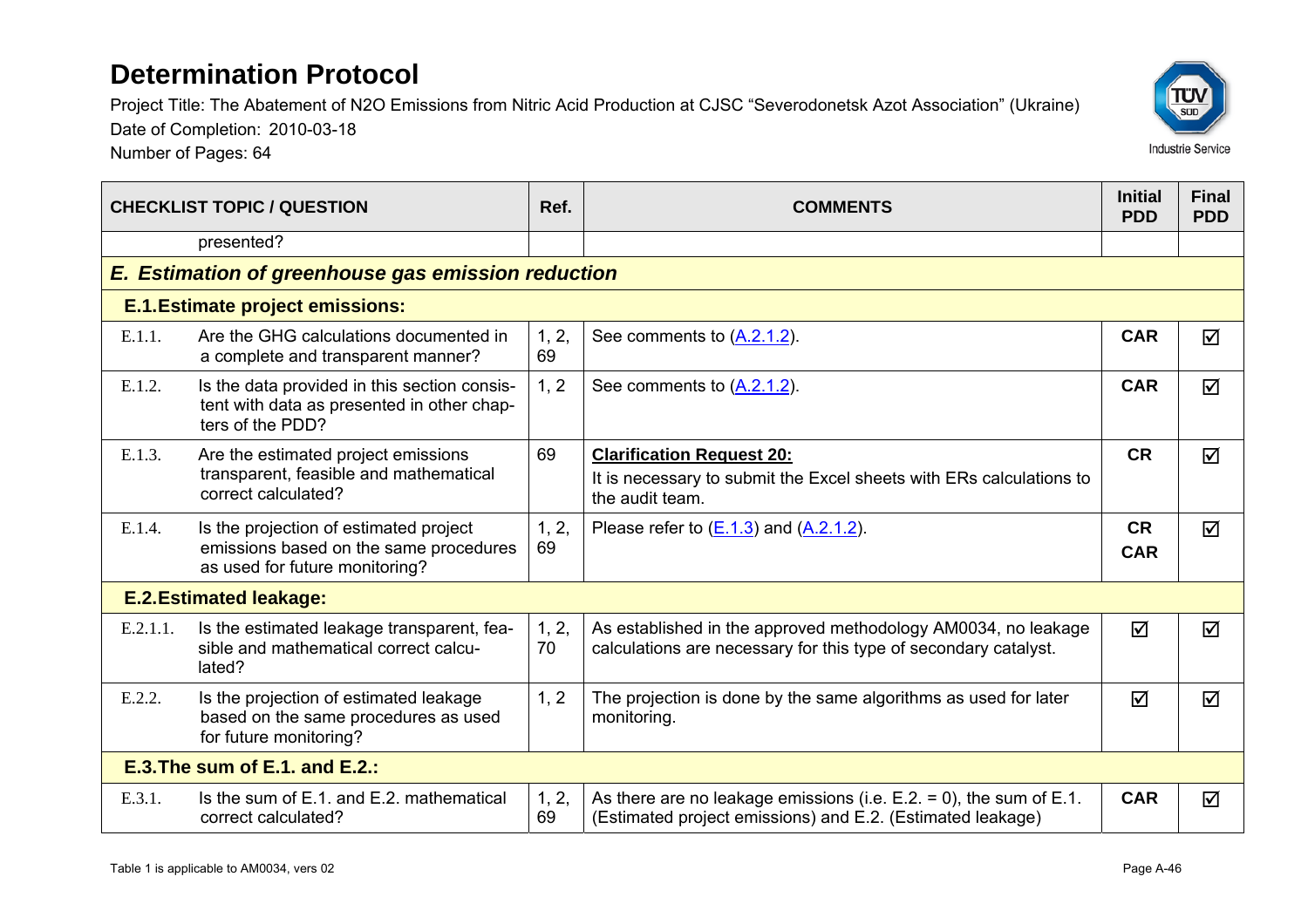Number of Pages: 64



| <b>CHECKLIST TOPIC / QUESTION</b> |                                                                                                       | Ref.        | <b>COMMENTS</b>                                                                                                                                                                                                                                                                                                                                                                                                                                                                  | <b>Initial</b><br><b>PDD</b> | <b>Final</b><br><b>PDD</b> |  |  |
|-----------------------------------|-------------------------------------------------------------------------------------------------------|-------------|----------------------------------------------------------------------------------------------------------------------------------------------------------------------------------------------------------------------------------------------------------------------------------------------------------------------------------------------------------------------------------------------------------------------------------------------------------------------------------|------------------------------|----------------------------|--|--|
|                                   |                                                                                                       |             | equals E.1. (Estimated project emissions).                                                                                                                                                                                                                                                                                                                                                                                                                                       |                              |                            |  |  |
|                                   |                                                                                                       |             | However see comments to (A.2.1.2).                                                                                                                                                                                                                                                                                                                                                                                                                                               |                              |                            |  |  |
|                                   | <b>E.4. Estimated baseline emissions:</b>                                                             |             |                                                                                                                                                                                                                                                                                                                                                                                                                                                                                  |                              |                            |  |  |
| E.4.1.                            | Are the estimated baseline emissions<br>transparent, feasible and mathematical<br>correct calculated? | 1, 2,<br>69 | Please refer to $(E.1.3)$ and $(A.2.1.2)$ .                                                                                                                                                                                                                                                                                                                                                                                                                                      | <b>CR</b><br><b>CAR</b>      | $\triangledown$            |  |  |
| E.4.2.                            | Is the projection based on the same pro-<br>cedures as used for future monitoring?                    | 1, 2,<br>69 | Please refer to $(E.1.3)$ and $(A.2.1.2)$ .                                                                                                                                                                                                                                                                                                                                                                                                                                      | <b>CR</b><br><b>CAR</b>      | $\triangledown$            |  |  |
|                                   | E.5. Difference between E.4. and E.3. representing the emissions reductions of the project:           |             |                                                                                                                                                                                                                                                                                                                                                                                                                                                                                  |                              |                            |  |  |
| E.5.1.                            | Is the difference between E.4. and E.3.<br>mathematical correct calculated?                           | 1, 2,<br>69 | Please refer to $(E.1.3)$ and $(A.2.1.2)$ .                                                                                                                                                                                                                                                                                                                                                                                                                                      | <b>CR</b>                    | $\triangledown$            |  |  |
|                                   | E.6. Table providing values obtained when applying formulae above                                     |             |                                                                                                                                                                                                                                                                                                                                                                                                                                                                                  |                              |                            |  |  |
| E.6.1.                            | Will the project result in fewer GHG emis-<br>sions than the baseline scenario?                       | 69          | The project activity will result in emission reductions.                                                                                                                                                                                                                                                                                                                                                                                                                         | ☑                            | ☑                          |  |  |
| E.6.2.                            | Is the form/table required for the indication                                                         | 1, 2        | No, it is not.                                                                                                                                                                                                                                                                                                                                                                                                                                                                   | <b>CAR</b>                   | ☑                          |  |  |
|                                   | of projected emission reductions correctly                                                            |             | <b>Corrective Action Request 13:</b>                                                                                                                                                                                                                                                                                                                                                                                                                                             |                              |                            |  |  |
|                                   | applied?                                                                                              |             | The form/table required for the indication of projected emission<br>reductions has to be applied according to requirements of the<br>Guidelines for users of the PDD form, version 3. Also as there is<br>no legal framework post 2012 therefore the projected emission<br>reductions have to be indicated in 2 separate tables. One for the<br>1 <sup>st</sup> commitment period (2008-2012) and second for further com-<br>mitment periods. Please adjust the PDD accordingly. |                              |                            |  |  |
| E.6.3.                            | Is the projection in line with the envisioned<br>time schedule for the project's implemen-            | 1, 2,<br>8  | The projection is in line with the envisioned time schedule.                                                                                                                                                                                                                                                                                                                                                                                                                     | ☑                            | ☑                          |  |  |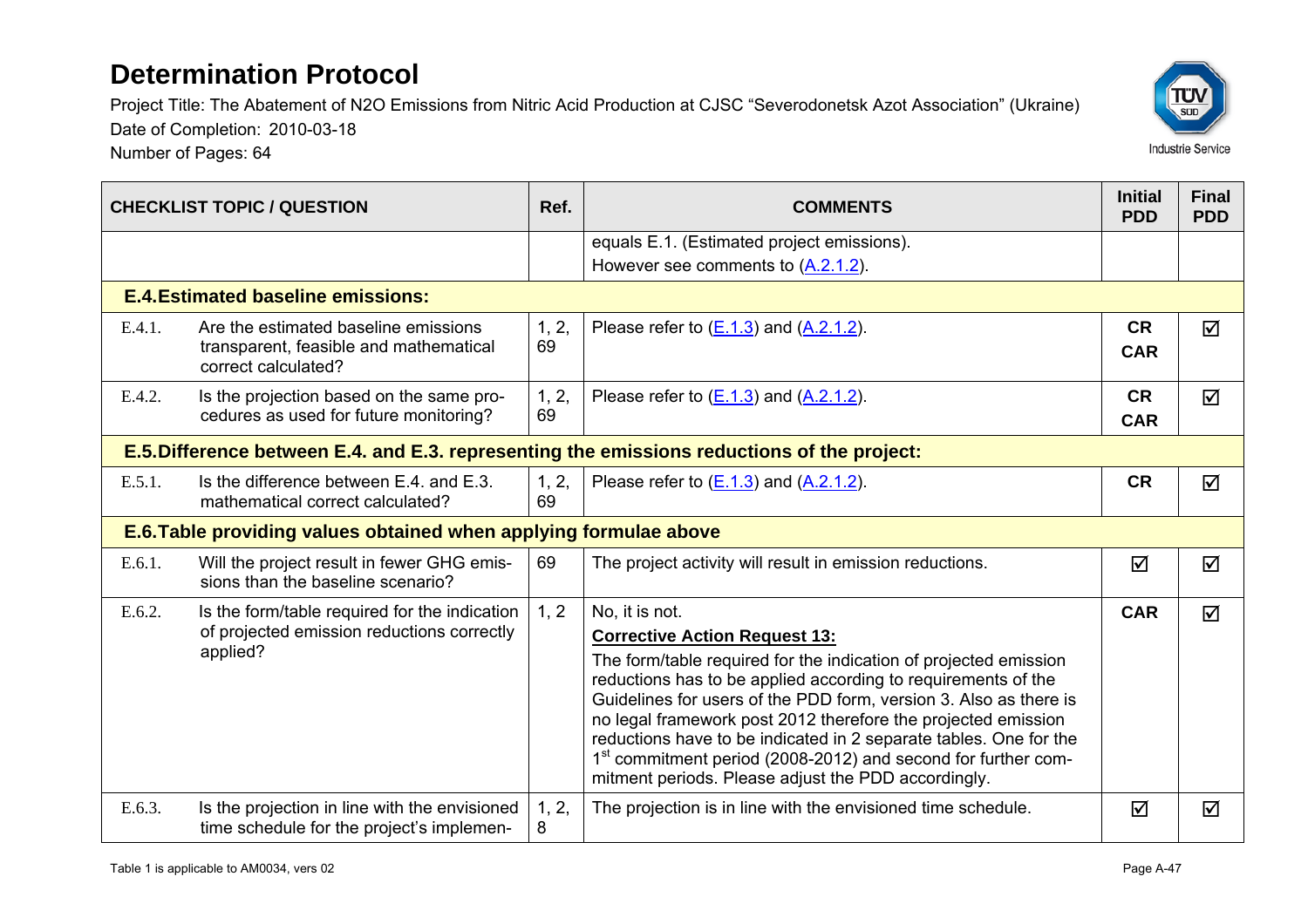Project Title: The Abatement of N2O Emissions from Nitric Acid Production at CJSC "Severodonetsk Azot Association" (Ukraine)



Date of Completion: 2010-03-18

| <b>CHECKLIST TOPIC / QUESTION</b> |                                                                                                                                                                                                                                                                                                             | Ref.               | <b>COMMENTS</b>                                                                                                                                                                                                                                                                                     | <b>Initial</b><br><b>PDD</b> | <b>Final</b><br><b>PDD</b> |
|-----------------------------------|-------------------------------------------------------------------------------------------------------------------------------------------------------------------------------------------------------------------------------------------------------------------------------------------------------------|--------------------|-----------------------------------------------------------------------------------------------------------------------------------------------------------------------------------------------------------------------------------------------------------------------------------------------------|------------------------------|----------------------------|
|                                   | tation and the indicated crediting period?                                                                                                                                                                                                                                                                  |                    |                                                                                                                                                                                                                                                                                                     |                              |                            |
| E.6.4.                            | Is the data provided in this section in con-<br>sistency with data as presented in other<br>chapters of the PDD?                                                                                                                                                                                            | 1, 2               | The data provided in this section is in consistency with data as<br>presented in other chapters of the PDD.                                                                                                                                                                                         | ☑                            | ☑                          |
| E.6.5.                            | Are the obtained values for estimated pro-<br>ject emissions, estimated leakage, esti-<br>mated baseline emissions and estimated<br>emissions reductions provided in the table<br>of E.6. transparent, feasible and mathe-<br>matical correct calculated when applying<br>formulae submitted in section E.? | 1, 2,<br>69        | Please refer to $(E.1.3)$                                                                                                                                                                                                                                                                           | <b>CR</b>                    | $\triangledown$            |
|                                   | <b>F. Environmental impacts</b>                                                                                                                                                                                                                                                                             |                    |                                                                                                                                                                                                                                                                                                     |                              |                            |
|                                   |                                                                                                                                                                                                                                                                                                             |                    | F.1. Documentation on the analysis of the environmental impacts, including transboundary impacts                                                                                                                                                                                                    |                              |                            |
| F.1.1.                            | Has the analysis of the environmental im-<br>pacts of the project activity been suffi-<br>ciently described?                                                                                                                                                                                                | 1, 2,<br>28,<br>33 | The PDD stated that according to the letter from State Environ-<br>mental Authorities in Lugansk region the EIA is not required for<br>this specific project since it does not result in growth of NOx and<br>other hazardous gas emissions. It was discussed and verified<br>during on-site audit. | ☑                            | ☑                          |
| F.1.2.                            | Are there any Host Party requirements for<br>an Environmental Impact Assessment<br>(EIA), and if yes, has an EIA been ap-<br>proved?                                                                                                                                                                        | 1, 2,<br>33        | <b>Clarification Request 21:</b><br>All relevant environmental laws and regulations have to be re-<br>ferred in PDD.                                                                                                                                                                                | <b>CR</b>                    | $\triangledown$            |
| F.1.3.                            | Will the project create any adverse envi-<br>ronmental effects?                                                                                                                                                                                                                                             | 1, 2,<br>28,<br>33 | No, it will not.                                                                                                                                                                                                                                                                                    | ☑                            | ☑                          |
| F.1.4.                            | Were transboundary environmental im-                                                                                                                                                                                                                                                                        | 1, 2               | Please see F.1.1.                                                                                                                                                                                                                                                                                   | ☑                            | ☑                          |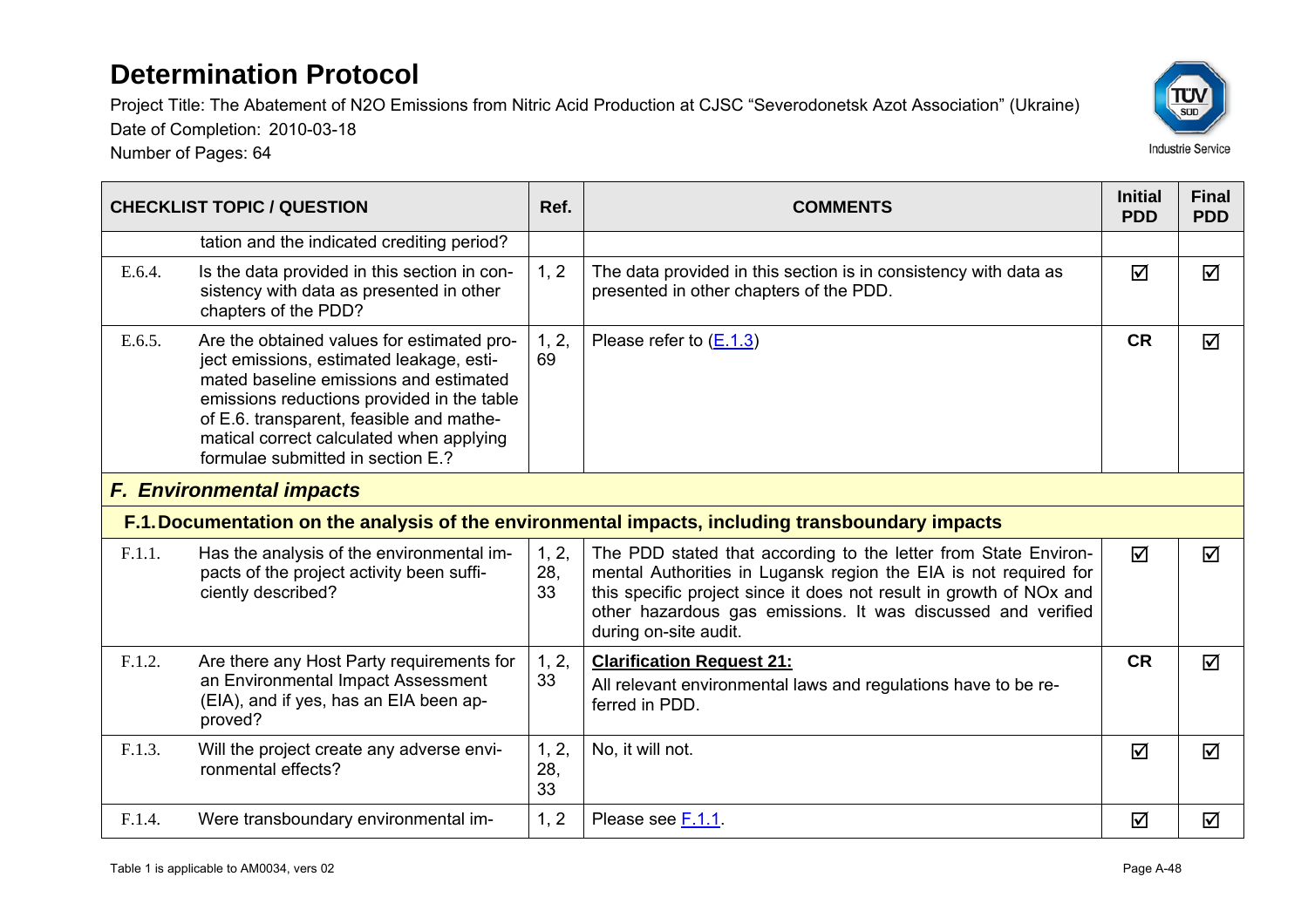Project Title: The Abatement of N2O Emissions from Nitric Acid Production at CJSC "Severodonetsk Azot Association" (Ukraine)



Date of Completion: 2010-03-18 Number of Pages: 64

| <b>CHECKLIST TOPIC / QUESTION</b> |                                                                                                      | Ref.        | <b>COMMENTS</b>                                                                                                                                                                                                                                                                                                                                                                                                                                                                                |           | <b>Final</b><br><b>PDD</b> |
|-----------------------------------|------------------------------------------------------------------------------------------------------|-------------|------------------------------------------------------------------------------------------------------------------------------------------------------------------------------------------------------------------------------------------------------------------------------------------------------------------------------------------------------------------------------------------------------------------------------------------------------------------------------------------------|-----------|----------------------------|
|                                   | pacts identified in the analysis?                                                                    |             |                                                                                                                                                                                                                                                                                                                                                                                                                                                                                                |           |                            |
|                                   | with the procedures as required by the host Party                                                    |             | F.2. If environmental impacts are considered significant by the project participants or the host Party, please provide conclu-<br>sions and all references to support documentation of an environmental impact assessment undertaken in accordance                                                                                                                                                                                                                                             |           |                            |
| F.2.1.                            | Have the identified environmental impacts<br>been addressed in the project design suf-<br>ficiently? | 1, 2        | No environmental impacts had been identified. TÜV SÜD as-<br>sessment team remarks that the project has a strong positive en-<br>vironmental impact, since the primary object of the project is re-<br>duction of $N_2O$ emissions.                                                                                                                                                                                                                                                            | ☑         | ☑                          |
| F.2.2.                            | Does the project comply with environ-<br>mental legislation in the host country?                     | 1, 2        | Yes, it does. However please refer to (F.1.2).                                                                                                                                                                                                                                                                                                                                                                                                                                                 | <b>CR</b> | ☑                          |
|                                   | <b>G. Stakeholders' comments</b>                                                                     |             |                                                                                                                                                                                                                                                                                                                                                                                                                                                                                                |           |                            |
|                                   |                                                                                                      |             | G.1. Brief description how comments by local stakeholders have been invited and compiled                                                                                                                                                                                                                                                                                                                                                                                                       |           |                            |
| G.1.1.                            | Have relevant stakeholders been con-<br>sulted?                                                      | 1, 2,<br>56 | Yes, the local stakeholder meeting was done at November 13<br>2009 at Severodonezk Azot.                                                                                                                                                                                                                                                                                                                                                                                                       | <b>CR</b> | ☑                          |
|                                   |                                                                                                      |             | <b>Clarification Request 22:</b><br>Please add in the PDD more information about the requirements<br>for local stakeholder consultation process in Ukraine, topics which<br>were discussed during the local stakeholder meeting at November<br>13 2009 and a summary of the received stakeholder comments.<br>Also according to the minutes of local stakeholders meeting at<br>Severodonezk Azot it was carried out at 13/11/2009 but not at<br>22/12/2008 as mentioned in the PDD version 1. |           |                            |
| G.1.2.                            | Have appropriate media been used to in-<br>vite comments by local stakeholders?                      | $57-$<br>59 | Yes, the local newspapers were involved in acquisition of com-<br>ments of stakeholders.                                                                                                                                                                                                                                                                                                                                                                                                       | ☑         | ☑                          |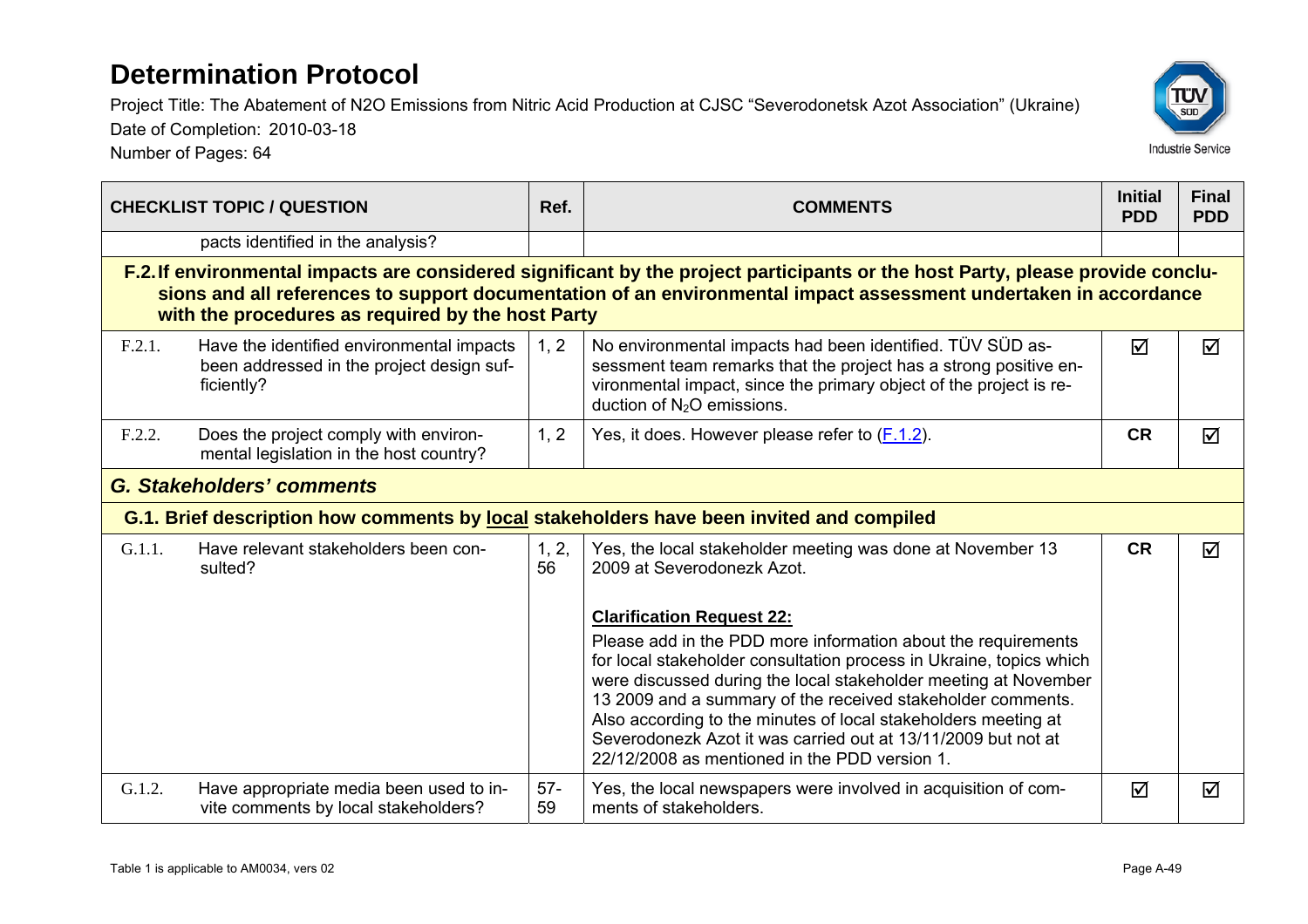Project Title: The Abatement of N2O Emissions from Nitric Acid Production at CJSC "Severodonetsk Azot Association" (Ukraine) Date of Completion: 2010-03-18



|        | <b>CHECKLIST TOPIC / QUESTION</b>                                                                                                                                                                          | Ref. | <b>COMMENTS</b>                                   | <b>Initial</b><br><b>PDD</b> | <b>Final</b><br><b>PDD</b> |  |
|--------|------------------------------------------------------------------------------------------------------------------------------------------------------------------------------------------------------------|------|---------------------------------------------------|------------------------------|----------------------------|--|
| G.1.3. | If a stakeholder consultation process is<br>required by regulations/laws in the host<br>country, has the stakeholder consultation<br>process been carried out in accordance<br>with such regulations/laws? | 1, 2 | Please refer to $(G.1.1)$ .                       | <b>CR</b>                    | ☑                          |  |
| G.1.4. | Is the undertaken stakeholder process<br>that was carried out described in a com-<br>plete and transparent manner?                                                                                         | 1, 2 | Please refer to $(G.1.1)$ .                       | <b>CR</b>                    | ☑                          |  |
|        | <b>G.2. Summary of the comments received</b>                                                                                                                                                               |      |                                                   |                              |                            |  |
| G.2.1. | Is a summary of the received stakeholder<br>comments provided?                                                                                                                                             | 1, 2 | Please refer to $(G.1.1)$ .                       | <b>CR</b>                    | ☑                          |  |
|        | G.3. Report on how due account was taken of any comments received                                                                                                                                          |      |                                                   |                              |                            |  |
| G.3.1. | Has due account been taken of any<br>stakeholder comments received?                                                                                                                                        | 1, 2 | Please refer to $(G.1.1)$ .                       | <b>CR</b>                    | ☑                          |  |
|        | H. Annexes $1 - 3$                                                                                                                                                                                         |      |                                                   |                              |                            |  |
|        | H.1. Annex 1: Contact Information                                                                                                                                                                          |      |                                                   |                              |                            |  |
| H.1.1. | Is the information provided consistent with<br>the one given under section A.3?                                                                                                                            | 1, 2 | Yes, it is.                                       | <b>CAR</b>                   | $\blacktriangledown$       |  |
|        |                                                                                                                                                                                                            |      | However please refer to $(\underline{A.3.1.2})$ . |                              |                            |  |
| H.1.2. | Is the information on all private partici-<br>pants and directly involved Parties pre-<br>sented?                                                                                                          | 1, 2 | Yes, it is.                                       | <b>CAR</b>                   | $\blacktriangledown$       |  |
|        |                                                                                                                                                                                                            |      | However please refer to $(A.3.1.2)$ .             |                              |                            |  |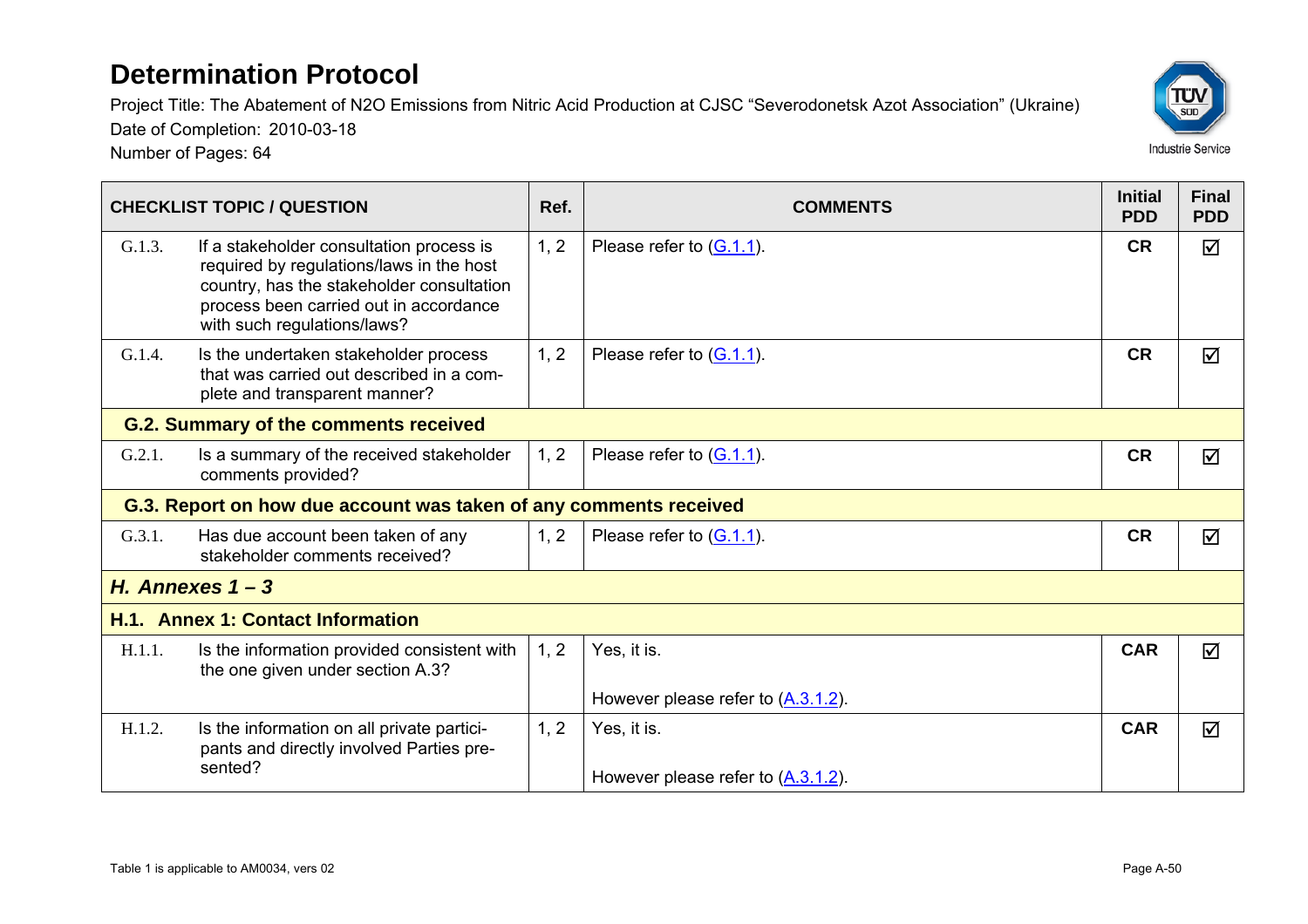Project Title: The Abatement of N2O Emissions from Nitric Acid Production at CJSC "Severodonetsk Azot Association" (Ukraine)

Date of Completion: 2010-03-18

| <b>CHECKLIST TOPIC / QUESTION</b>    |                                                                                                                                                                | Ref.            | <b>COMMENTS</b>                                                                                                                                                                                                                                | <b>Initial</b><br><b>PDD</b> | <b>Final</b><br><b>PDD</b> |
|--------------------------------------|----------------------------------------------------------------------------------------------------------------------------------------------------------------|-----------------|------------------------------------------------------------------------------------------------------------------------------------------------------------------------------------------------------------------------------------------------|------------------------------|----------------------------|
|                                      | H.2. Annex 2: Baseline information                                                                                                                             |                 |                                                                                                                                                                                                                                                |                              |                            |
| H.2.1.                               | If additional background information on<br>baseline data is provided: Is this informa-<br>tion consistent with data presented by<br>other sections of the PDD? | 1, 2            | <b>Corrective Action Request 14:</b><br>Ex-ante estimates of key baseline parameters are provided but<br>some of parameters are missing in the provided table (such as tail<br>gas N2O concentration, UNC). Please revise this section of PDD. | <b>CAR</b>                   | ☑                          |
| H.2.2.                               | Is the data provided verifiable? Has suffi-<br>cient evidence been provided to the vali-<br>dation team?                                                       | 9,<br>10,<br>15 | Please refer to $(H.2.1)$ .                                                                                                                                                                                                                    | <b>CAR</b>                   | ☑                          |
| H.2.3.                               | Does the additional information substanti-<br>ate / support statements given in other<br>sections of the PDD?                                                  | 1, 2            | Yes, it does.                                                                                                                                                                                                                                  | ☑                            | ☑                          |
| H.3. Annex 3: Monitoring information |                                                                                                                                                                |                 |                                                                                                                                                                                                                                                |                              |                            |
| H.3.1.                               | If additional background information on<br>monitoring is provided: Is this information<br>consistent with data presented in other<br>sections of the PDD?      | 1, 2            | Yes, it is.                                                                                                                                                                                                                                    | ☑                            | $\blacktriangledown$       |
| H.3.2.                               | Is the information provided verifiable? Has<br>sufficient evidence been provided to the<br>validation team?                                                    | $62 -$<br>65    | Please refer to $(\underline{B.1.1.12})$ and $(\underline{D.1.8})$                                                                                                                                                                             | <b>CR</b>                    | <b>FAR</b>                 |
| H.3.3.                               | Do the additional information and / or<br>documented procedures substantiate /<br>support statements given in other sec-<br>tions of the PDD?                  | 1, 2            | Yes, it is.                                                                                                                                                                                                                                    | ☑                            | ☑                          |

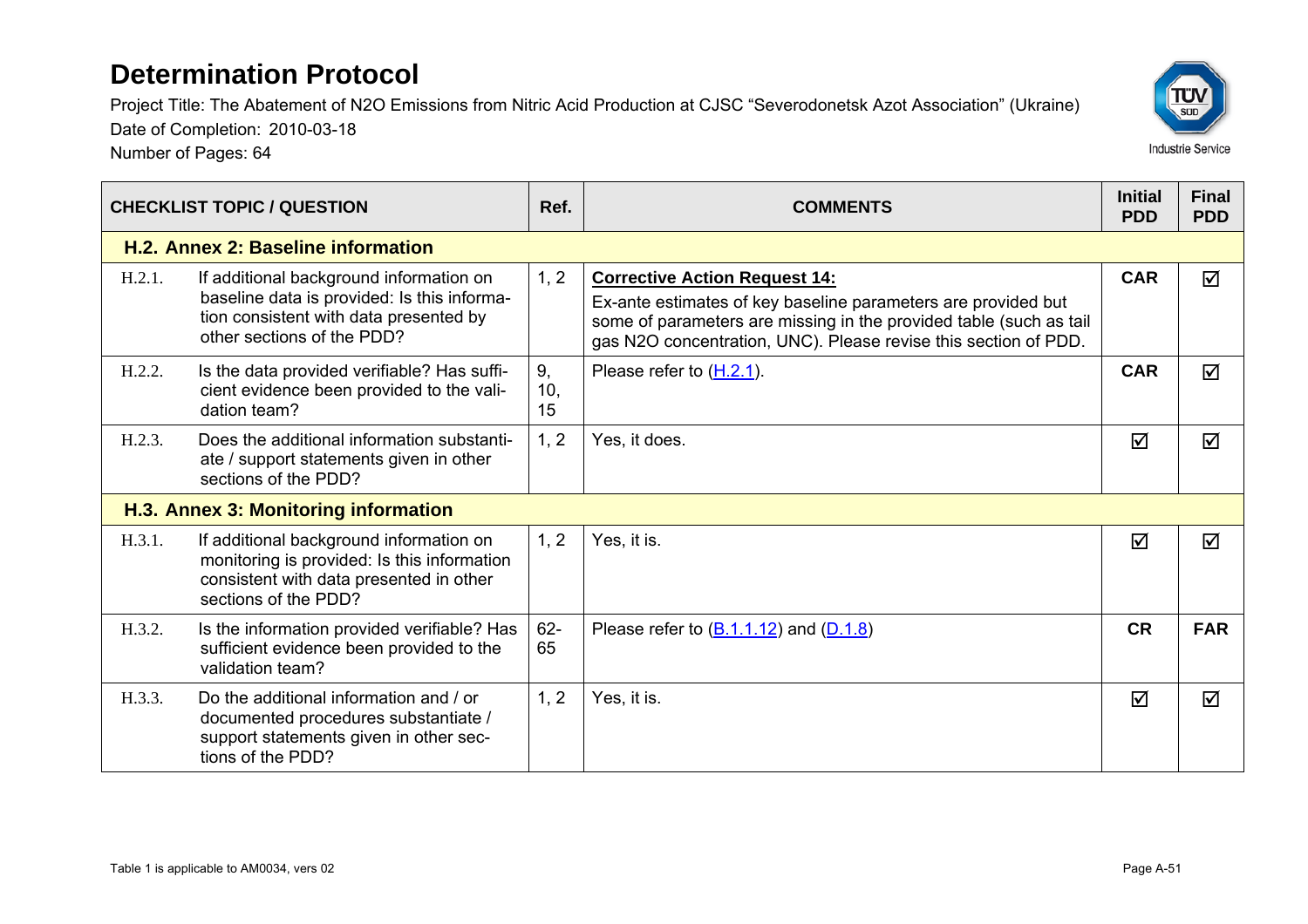Project Title: The Abatement of N2O Emissions from Nitric Acid Production at CJSC "Severodonetsk Azot Association" (Ukraine) Date of Completion: 2010-03-18 Number of Pages: 64



#### **Table 2 Resolution of Corrective Action and Clarification Requests**

| <b>Clarifications and corrective action re-</b><br>quests by the assessment team                                                                                                                                                                                                                                                                                                                                                                                                                                | <b>Reference</b><br>to table 1 | Summary of project owner's responses                                                                                                                                                                                          | <b>Determination team conclusion</b>                    |
|-----------------------------------------------------------------------------------------------------------------------------------------------------------------------------------------------------------------------------------------------------------------------------------------------------------------------------------------------------------------------------------------------------------------------------------------------------------------------------------------------------------------|--------------------------------|-------------------------------------------------------------------------------------------------------------------------------------------------------------------------------------------------------------------------------|---------------------------------------------------------|
| <b>Corrective Action Request 1:</b><br>The PDD should be corrected by including<br>the correct abatement efficiency of the ap-<br>plied secondary catalyst according to pro-<br>vided evidence. Furthermore the ex-ante es-<br>timation of emission reductions should be re-<br>calculated accordingly.                                                                                                                                                                                                         | A.2.1.2                        | PDD revised.<br>A.4.3.1., p. 10<br>D.1.4., p. 43,45<br>E.1., p. 52<br>E.6., p. 53                                                                                                                                             | The PDD and ERs calculations<br>have been revised.<br>☑ |
| <b>Corrective Action Request 2:</b><br>According to PDD version 1 MGM Worldwide<br>LLC (MGM) is project participant. However<br>MGM is only project developer and it was<br>confirmed by CJSC "Severodonezk Azot As-<br>sosiation" and MGM during on-site audit.<br>Please adjust the section A.3 and Annex 1 of<br>the PDD.                                                                                                                                                                                    | A.3.1.2                        | PDD revised.<br>MGM Worldwide LLC (MGM) is not a project par-<br>ticipant.<br>A.3., p.3<br>Annex 1., p. 56                                                                                                                    | The PDD has been revised.<br>☑                          |
| <b>Corrective Action Request 3:</b><br>There are additional information concerning<br>the program of energy consumption reduction<br>and technology applied by Severodonezk<br>Azot for ammonia production in section A.3 of<br>the PDD version 1. The information as to the<br>program of energy consumption reduction<br>has to be supported by proofs and submitted<br>to the audit team. As regards the applied<br>technology it is not a part of section A.3.<br>Please revise the section A.3 of the PDD. | A.3.1.3                        | PDD revised, see section A.3. Additional informa-<br>tion concerning the program of energy consump-<br>tion reduction and technology applied by Severo-<br>donetsk Azot for ammonia production was de-<br>leted.<br>A.3., p.3 | The PDD has been revised.<br>☑                          |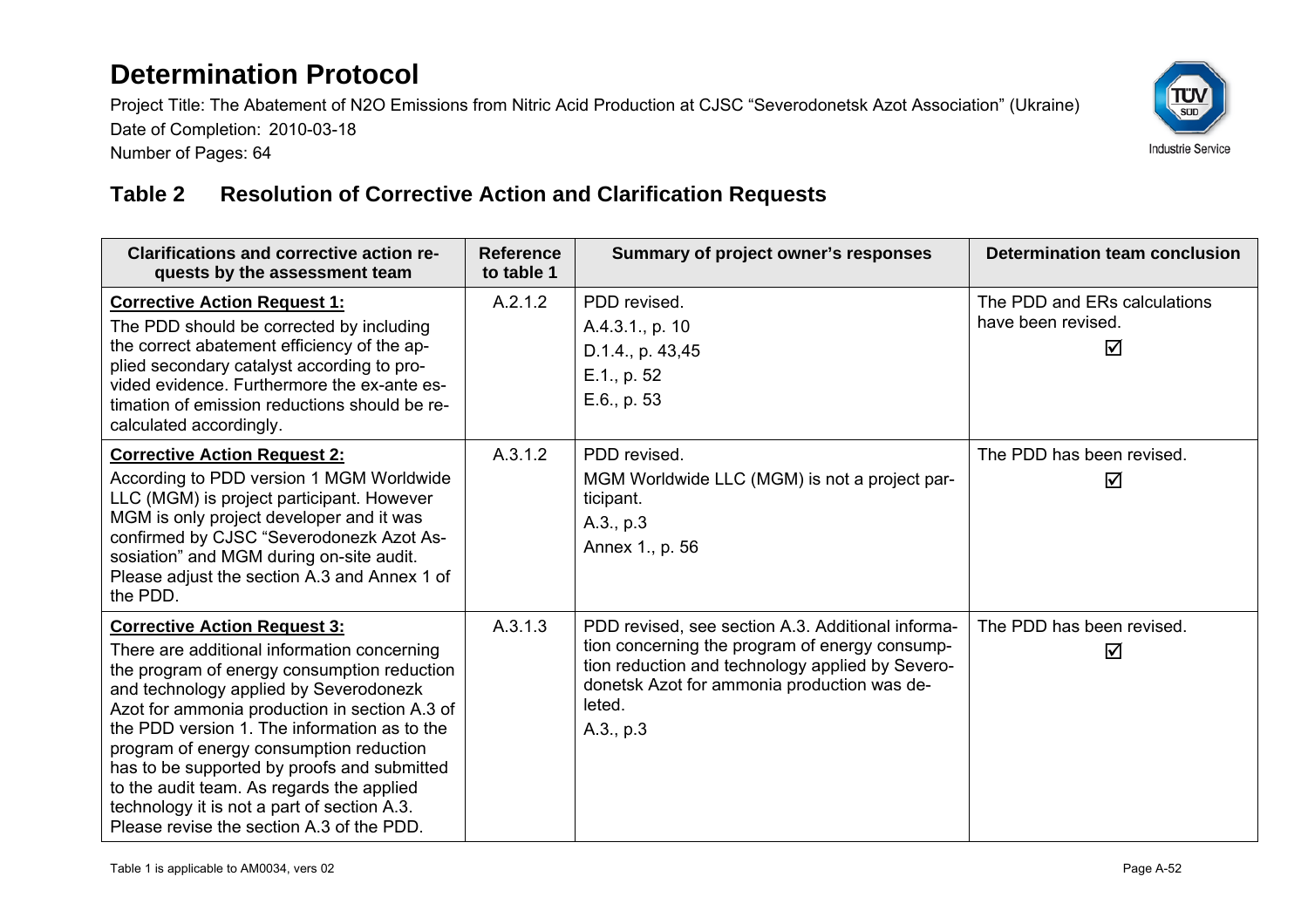Project Title: The Abatement of N2O Emissions from Nitric Acid Production at CJSC "Severodonetsk Azot Association" (Ukraine)

Date of Completion: 2010-03-18

| <b>Clarifications and corrective action re-</b><br>quests by the assessment team                                                                                                                                                                                                                                                                                                                                                        | <b>Reference</b><br>to table 1 | Summary of project owner's responses                                                                                                                         | <b>Determination team conclusion</b>                                                     |
|-----------------------------------------------------------------------------------------------------------------------------------------------------------------------------------------------------------------------------------------------------------------------------------------------------------------------------------------------------------------------------------------------------------------------------------------|--------------------------------|--------------------------------------------------------------------------------------------------------------------------------------------------------------|------------------------------------------------------------------------------------------|
| <b>Corrective Action Request 4:</b><br>In section A.4.2, of the PDD mentioned that<br>Severodonetsk Azot is in the process of se-<br>lecting the secondary catalyst supplier. But in<br>section D.1.1, of the PDD stated that Severo-<br>donetsk Azot has already decided to install a<br>secondary catalyst system from Umicore<br>company. Please adjust the PDD.                                                                     | A.4.2.5                        | PDD revised.<br>A.4.2., p. 8,<br>D.1.1.4., p. 40                                                                                                             | The PDD has been revised.<br>☑                                                           |
| <b>Corrective Action Request 5:</b><br>According to requirements of AM0028 ver-<br>sion 04.2 the PPs should indentify technically<br>feasible baseline scenario alternatives which<br>are realistic and credible. The PDD version 1<br>in sub-step 1a does not have a clear identifi-<br>cation of baseline scenario alternatives.<br>Please clear identify the baseline scenario<br>alternatives.                                      | B.1.1.13                       | PDD revised.<br>Technically feasible baseline scenario alterna-<br>tives, which are realistic and credible, were identi-<br>fied.<br>B.1., Sub-Step 1a, p.12 | The technically feasible baseline<br>scenario alternatives have been<br>identified.<br>☑ |
| <b>Corrective Action Request 6:</b><br>According to requirements of AM0028 ver-<br>sion 04.2 the PPs should establish a com-<br>plete list of barriers that would prevent alter-<br>natives to occur in the absence of JI. The<br>PDD version 1 in sub-step 3a does not have<br>a description of barriers only extract form the<br>methodology AM0028 version 04.2. Please<br>provide clear description for each identified<br>barrier. | B.1.1.17                       | A complete list of barriers that would prevent the<br>alternatives to occur in the absence of JI was<br>provided.<br>B.1., Sub-Step 1a, p.13,14              | The list of barriers has been pro-<br>vided.<br>☑                                        |
| <b>Corrective Action Request 7:</b>                                                                                                                                                                                                                                                                                                                                                                                                     | B.3.1.2                        | PDD revised.                                                                                                                                                 | The PDD has been revised.                                                                |

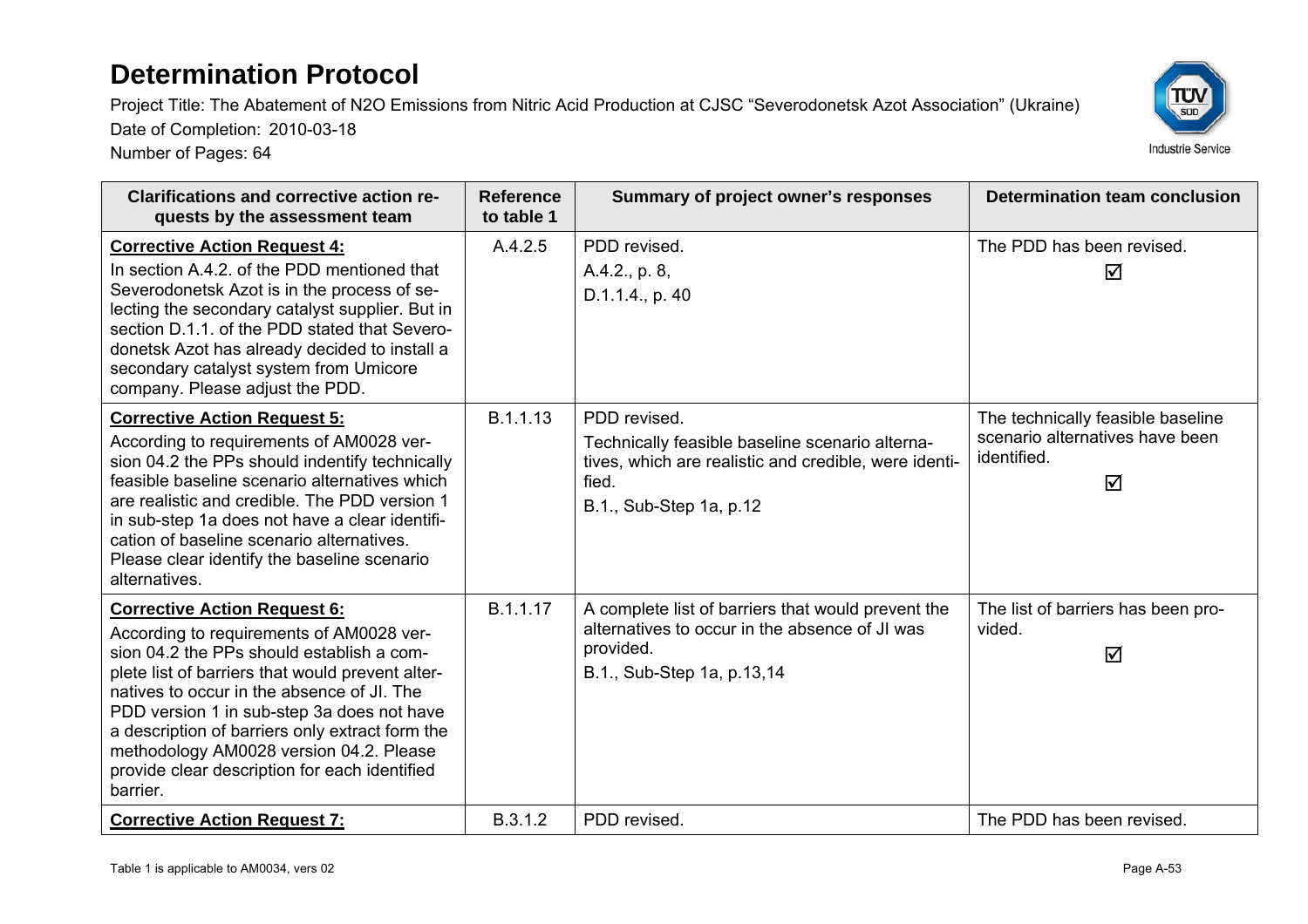Project Title: The Abatement of N2O Emissions from Nitric Acid Production at CJSC "Severodonetsk Azot Association" (Ukraine)

Date of Completion: 2010-03-18



| <b>Clarifications and corrective action re-</b><br>quests by the assessment team                                                                                                                                                                                                                                                                                                                                                                                                                                      | <b>Reference</b><br>to table 1 | Summary of project owner's responses                                                                                                                                                                                                                                                                              | <b>Determination team conclusion</b>                                                                               |
|-----------------------------------------------------------------------------------------------------------------------------------------------------------------------------------------------------------------------------------------------------------------------------------------------------------------------------------------------------------------------------------------------------------------------------------------------------------------------------------------------------------------------|--------------------------------|-------------------------------------------------------------------------------------------------------------------------------------------------------------------------------------------------------------------------------------------------------------------------------------------------------------------|--------------------------------------------------------------------------------------------------------------------|
| According to requirements the PDD has to be<br>in English. If any words in other languages<br>are exist they have to be translated in Eng-<br>lish. Also as it is JI project therefore any ref-<br>erences on the CDM activity has to be ex-<br>cluded from the PDD (please see sub-step 3b)<br>on the page 13). Please revise the PDD on<br>the page 21 accordingly.                                                                                                                                                 |                                | B.1., Sub-Step 3b, p.14<br>B.3., p. 21                                                                                                                                                                                                                                                                            | ☑                                                                                                                  |
| <b>Corrective Action Request 8:</b><br>The monitoring manual has been submitted<br>to the audit team however it not contents the<br>QAL3 procedures and instructions for the<br>staff as required EN 14181 section 7. The<br>PPs has to provide the audit team the opera-<br>tion manual for AMS as to QAL3 procedure<br>(zero and span check) and revise the moni-<br>toring manual as required EN 14181.                                                                                                            | D.1.7                          | The Monitoring Manual was revised. Additional<br>information regarding QAL3 and instructions for<br>the staff as required by EN 14181, section 7,<br>were added. QAL3 procedure by ABB was sub-<br>mitted to the audit team. The improved Monitor-<br>ing Manual will be provided at the first verifica-<br>tion. | The revised Monitoring Manual will<br>be checked during the first verifica-<br>tion. Please refer to <b>FAR1</b> . |
| <b>Corrective Action Request 9:</b><br>During on-site audit the logbooks with operat-<br>ing parameters for last 5 champagnes and<br>excel sheets with calculation of normal oper-<br>ating parameters for lines No. 1-4 were pro-<br>vided. The audit team cross-checked the raw<br>data from logbooks and data from excel<br>sheets in the random way and inconsisten-<br>cies between data were found. Please check<br>and revise excel sheets with calculation of<br>normal operating parameters for lines No. 1- | D.1.1.3                        | All the historical verification parameters for 5<br>campaigns were checked, Excel sheets were<br>corrected accordingly. The data shall be provided<br>at the first verification.                                                                                                                                  | The revised Excel sheets will be<br>checked during the first verification.<br>Please refer to <b>FAR2</b> .        |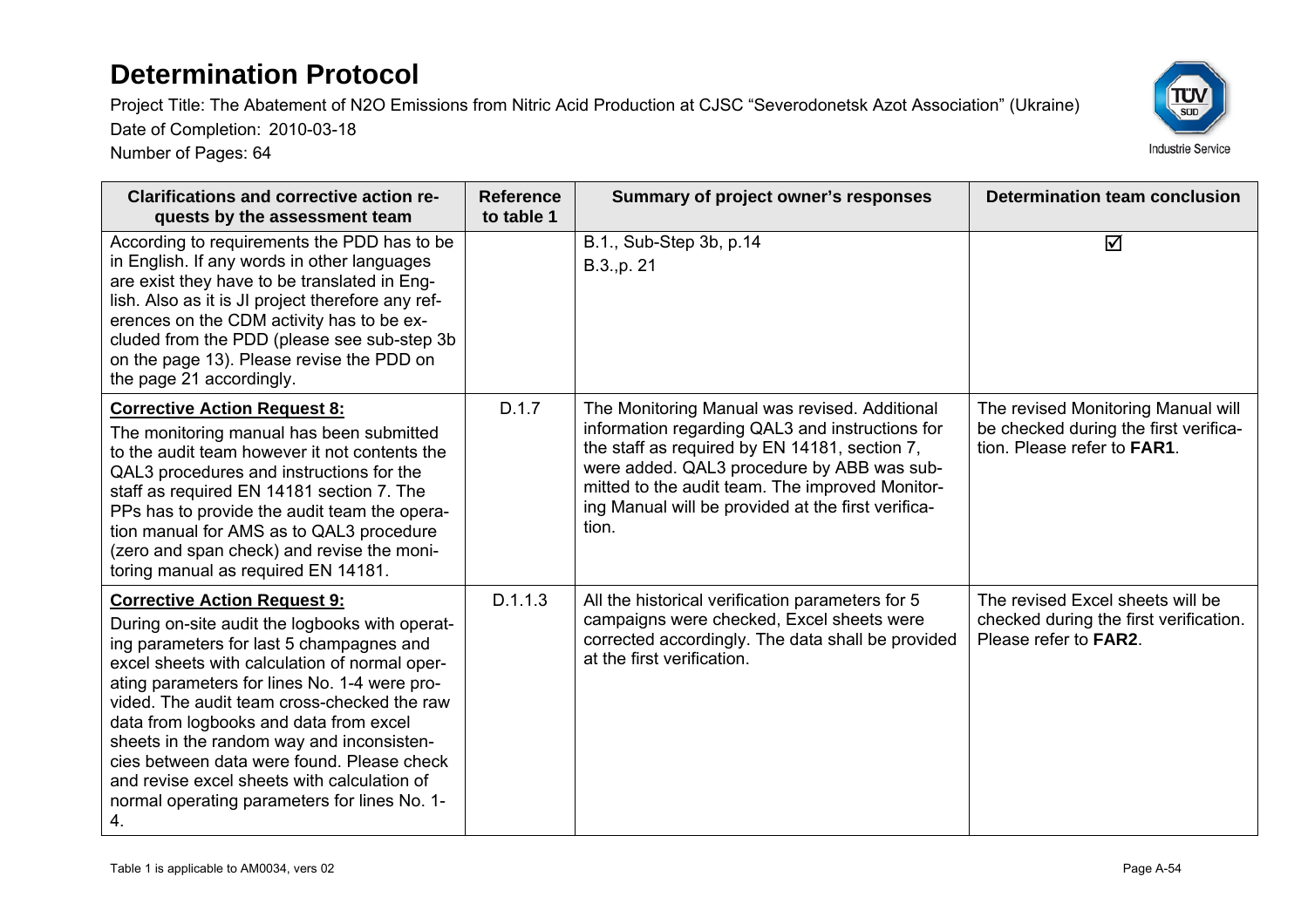Project Title: The Abatement of N2O Emissions from Nitric Acid Production at CJSC "Severodonetsk Azot Association" (Ukraine)

Date of Completion: 2010-03-18



| <b>Clarifications and corrective action re-</b><br><b>Reference</b><br>to table 1<br>quests by the assessment team                                                                                                                                                                                                                                                                                                                                                                                                                      |         | Summary of project owner's responses                                                                                                                                                                    | <b>Determination team conclusion</b> |  |  |
|-----------------------------------------------------------------------------------------------------------------------------------------------------------------------------------------------------------------------------------------------------------------------------------------------------------------------------------------------------------------------------------------------------------------------------------------------------------------------------------------------------------------------------------------|---------|---------------------------------------------------------------------------------------------------------------------------------------------------------------------------------------------------------|--------------------------------------|--|--|
| <b>Corrective Action Request 10:</b><br>All information relating to the parameter (title,<br>data unit, description etc.) should be accord-<br>ing to requirements of methodology AM0034<br>version 03.2. Please revise the PDD accord-<br>ingly.                                                                                                                                                                                                                                                                                       | D.1.1.6 | PDD revised.<br>D.1.1.1., p. 25-28<br>D.1.1.3., p. 31-36                                                                                                                                                | The PDD has been revised.<br>☑       |  |  |
| <b>Corrective Action Request 11:</b><br>All parameters required for monitoring of<br>emissions from the project and how these<br>data will be archived has to be presented in<br>table D.1.1.1. Please revise the PDD accord-<br>ingly.                                                                                                                                                                                                                                                                                                 | D.1.1.7 | PDD revised.<br>D.1.1.1., p. 25-28                                                                                                                                                                      | The PDD has been revised.<br>☑       |  |  |
| <b>Corrective Action Request 12:</b><br>The on-site audit confirmed that deviations<br>from AM0034 are exist (determination of<br>baseline emission factor, monitoring points of<br>gas flow and concentration). These kinds of<br>deviations have to be taking in to account<br>during calculations and as a results the for-<br>mulae required for the determination of pro-<br>ject emissions have to be revised. Also there<br>are 4 independent lines which should be<br>clear indentified (e.g. by index i) in the formu-<br>lae. | D.1.2.1 | The formulae required for determination of the<br>project emissions was corrected. PDD revised.                                                                                                         | The PDD has been revised.<br>☑       |  |  |
| <b>Corrective Action Request 13:</b><br>The form/table required for the indication of<br>projected emission reductions has to be ap-<br>plied according to requirements of the Guide-                                                                                                                                                                                                                                                                                                                                                   | E.6.2   | PDD revised, the projected emission reductions<br>are divided into 2 separate tables: one for the 1 <sup>st</sup><br>commitment period (2008-2012), and the second<br>- for further commitment periods. | The PDD has been revised.<br>☑       |  |  |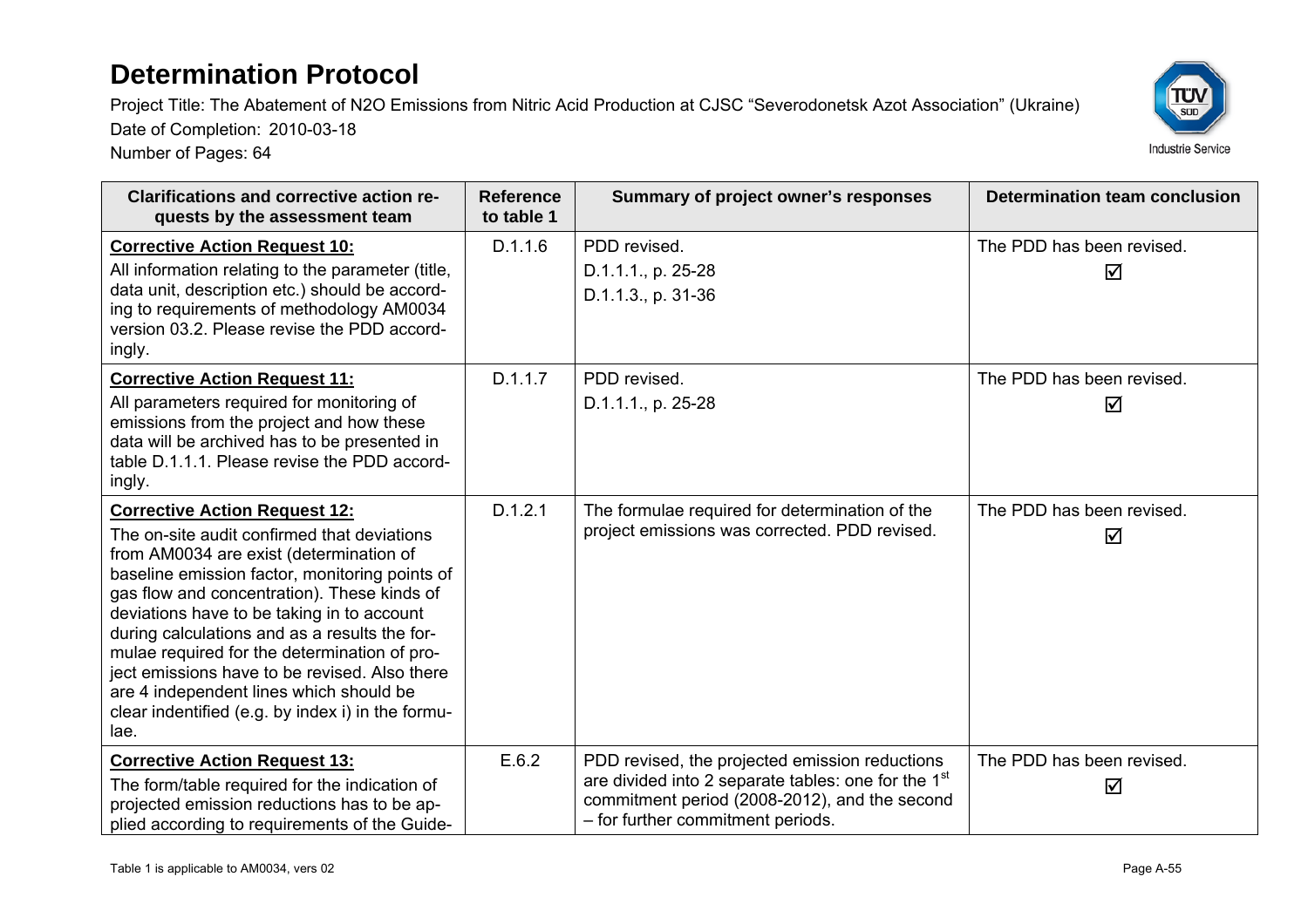Project Title: The Abatement of N2O Emissions from Nitric Acid Production at CJSC "Severodonetsk Azot Association" (Ukraine)

Date of Completion: 2010-03-18



| <b>Clarifications and corrective action re-</b><br>quests by the assessment team                                                                                                                                                                                                                                                            | <b>Reference</b><br>to table 1 | Summary of project owner's responses                                                                                                                                                                                         | <b>Determination team conclusion</b>                                                                                                                                                                 |
|---------------------------------------------------------------------------------------------------------------------------------------------------------------------------------------------------------------------------------------------------------------------------------------------------------------------------------------------|--------------------------------|------------------------------------------------------------------------------------------------------------------------------------------------------------------------------------------------------------------------------|------------------------------------------------------------------------------------------------------------------------------------------------------------------------------------------------------|
| lines for users of the PDD form, version 3.<br>Also as there is no legal framework post 2012<br>therefore the projected emission reductions<br>have to be indicated in 2 separate tables.<br>One for the 1 <sup>st</sup> commitment period (2008-<br>2012) and second for further commitment<br>periods. Please adjust the PDD accordingly. |                                | A.4.3.1., p. 10-11<br>D.1.4., p. 45<br>E.6., p. 53                                                                                                                                                                           |                                                                                                                                                                                                      |
| <b>Corrective Action Request 14:</b><br>Ex-ante estimates of key baseline parame-<br>ters are provided but some of parameters are<br>missing in the provided table (such as tail gas<br>N2O concentration, UNC). Please revise this<br>section of PDD.                                                                                      | H.2.1                          | PDD revised.<br>Annex 2, p. 58                                                                                                                                                                                               | The information has been provided.<br>☑                                                                                                                                                              |
|                                                                                                                                                                                                                                                                                                                                             |                                |                                                                                                                                                                                                                              |                                                                                                                                                                                                      |
| <b>Clarification Request 1:</b><br>Please clarify which actions are the starting<br>date of the project activity and crediting pe-<br>riod defined with. In doing so please use the<br>Glossary of JI terms v. 1 JISC 13. PDD<br>should be amended accordingly then.                                                                        | A.1.1.3                        | It was clarified in PDD, which actions were the<br>starting date of the project activity and the credit-<br>ing period defined with.<br>A.2., p. 3<br><b>Second response:</b>                                                | The obtaining of LoE cannot be the<br>starting date of project. The starting<br>date is the date on which the im-<br>plementation or real action of the<br>project begins. Please revise the<br>PDD. |
|                                                                                                                                                                                                                                                                                                                                             |                                | The PDD was revised.<br>Starting date of a JI project identified date, when<br>was signed the financial agreement between<br>"Severodonetsk Azot Association" and "MGM<br>WORLDWIDE LLC" and PDD development was<br>started. | Second response:<br>Issue is considered as solved.<br>☑                                                                                                                                              |
| <b>Clarification Request 2:</b>                                                                                                                                                                                                                                                                                                             | A.2.1.1                        | A brief summary of the project history was added                                                                                                                                                                             | The information has been provided.                                                                                                                                                                   |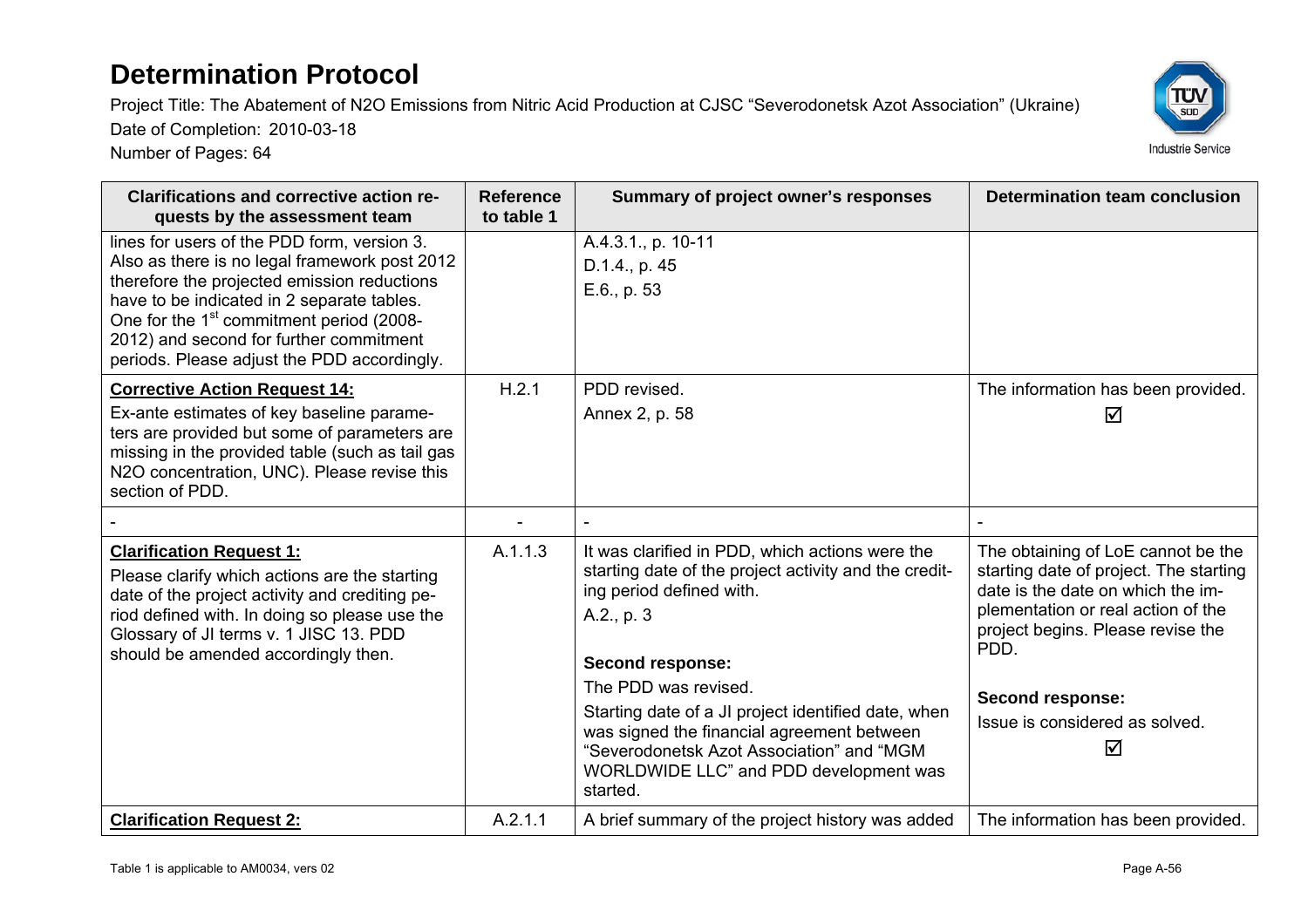Project Title: The Abatement of N2O Emissions from Nitric Acid Production at CJSC "Severodonetsk Azot Association" (Ukraine)



Date of Completion: 2010-03-18

| <b>Clarifications and corrective action re-</b><br>quests by the assessment team                                                                                                                                                                                                                                                                                                         | <b>Reference</b><br>to table 1 | Summary of project owner's responses                                                                                                                                                                                                                            | <b>Determination team conclusion</b>                                               |
|------------------------------------------------------------------------------------------------------------------------------------------------------------------------------------------------------------------------------------------------------------------------------------------------------------------------------------------------------------------------------------------|--------------------------------|-----------------------------------------------------------------------------------------------------------------------------------------------------------------------------------------------------------------------------------------------------------------|------------------------------------------------------------------------------------|
| Section A.2 of the PDD has to briefly summa-<br>rize the history of the project according to<br>requirements of the Guidelines for users of<br>the PDD form, version 3. Please adjust the<br>PDD accordingly.                                                                                                                                                                            |                                | to PDD.<br>A.2., p. 3                                                                                                                                                                                                                                           | ☑                                                                                  |
| <b>Clarification Request 3:</b><br>Please add in the section A.4.2. information<br>about implementation schedule of the project<br>as required the Guidelines for users of the<br>PDD form, version 3.                                                                                                                                                                                   | A.4.2.2                        | Information about implementation schedule of the<br>project was added to PDD.<br>A.4.2., p. 9                                                                                                                                                                   | The information has been added.<br>☑                                               |
| <b>Clarification Request 4:</b><br>Please submit to audit team the material<br>safety data sheet to ensure that secondary<br>catalyst for N2O abatement is considered low<br>danger in terms of impact on human safety<br>and environment.                                                                                                                                               | A.4.2.4                        | The Material Safety Data Sheet of Umicore com-<br>pany for the secondary catalyst for $N_2O$ abate-<br>ment, confirming that the catalyst is considered<br>low danger in terms of impact on human safety<br>and environment was submitted to the audit<br>team. | The information has been provided.<br>☑                                            |
| <b>Clarification Request 5:</b><br>According to information provided to the audit<br>team on-site the baseline campaigns for 4<br>lines were started at 23/04/2009 but AMS<br>was commissioned at 30/04/2009 according<br>to the commissioning certificate for AMS<br>submitted by Severodonetsk Azot during on-<br>site audit. The PPs have to explain such<br>situation to audit team. | A.4.2.10                       | The Technical Meeting Minutes of 21.04.2009<br>specifying that the BL monitoring was started at<br>23.04.2009 was submitted to the audit team.                                                                                                                  | The situation has been explained<br>and supported by proof.<br>☑                   |
| <b>Clarification Request 6:</b><br>Please indicate the title of the baseline and<br>monitoring methodology in the PDD.                                                                                                                                                                                                                                                                   | B.1.1.1                        | PDD improved.<br>B.1., p. 11, 17                                                                                                                                                                                                                                | The title of the baseline and moni-<br>toring methodology has been indi-<br>cated. |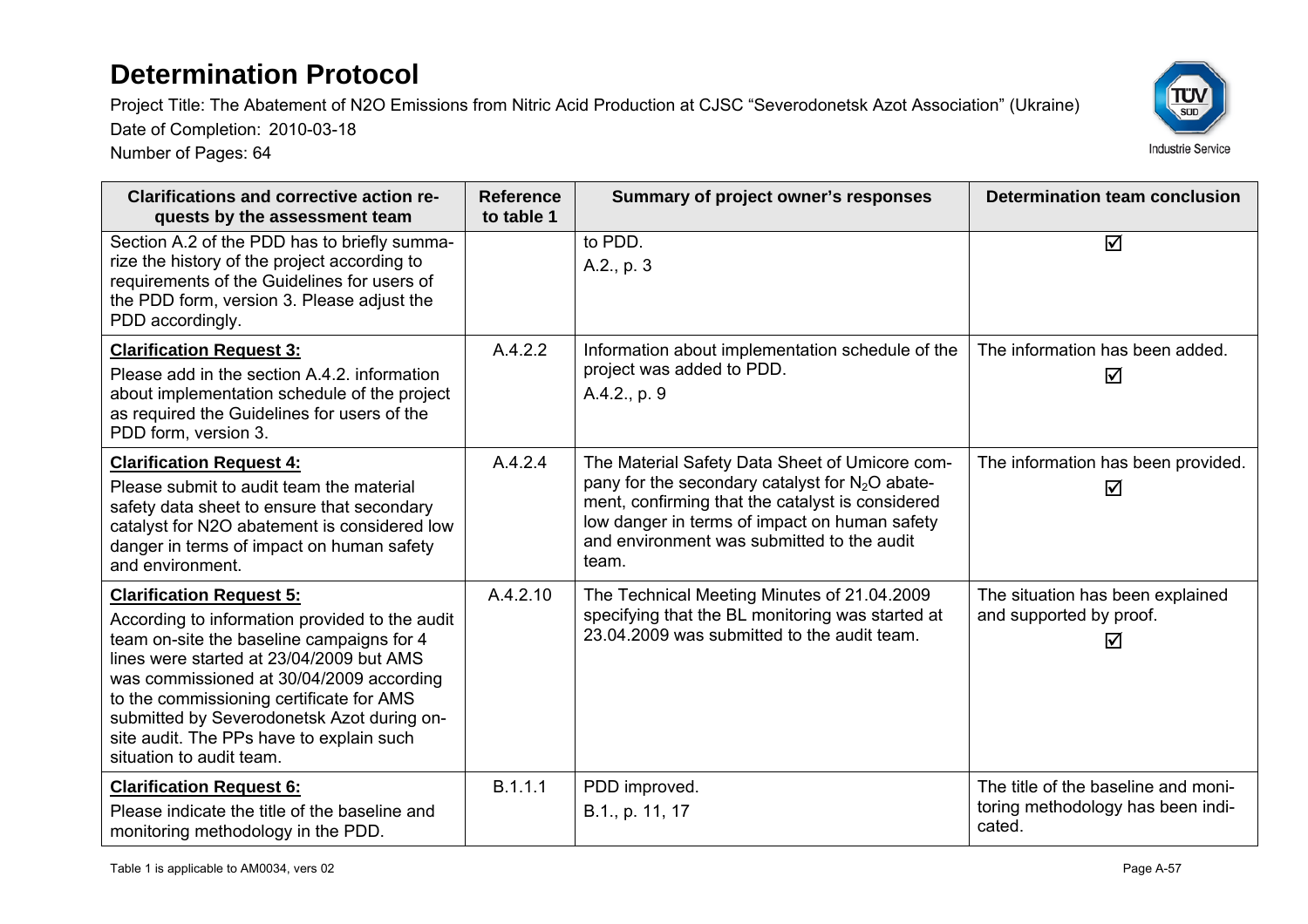Project Title: The Abatement of N2O Emissions from Nitric Acid Production at CJSC "Severodonetsk Azot Association" (Ukraine)

Date of Completion: 2010-03-18



| <b>Clarifications and corrective action re-</b><br>quests by the assessment team                                                                                                                                                                                                                                                                                                                                                                                           | <b>Reference</b><br>to table 1 | Summary of project owner's responses                                                                                                                                                                                                                                     | <b>Determination team conclusion</b>                                                                                                                                                                                                                                                                                                                                 |
|----------------------------------------------------------------------------------------------------------------------------------------------------------------------------------------------------------------------------------------------------------------------------------------------------------------------------------------------------------------------------------------------------------------------------------------------------------------------------|--------------------------------|--------------------------------------------------------------------------------------------------------------------------------------------------------------------------------------------------------------------------------------------------------------------------|----------------------------------------------------------------------------------------------------------------------------------------------------------------------------------------------------------------------------------------------------------------------------------------------------------------------------------------------------------------------|
|                                                                                                                                                                                                                                                                                                                                                                                                                                                                            |                                |                                                                                                                                                                                                                                                                          | ☑                                                                                                                                                                                                                                                                                                                                                                    |
| <b>Clarification Request 7:</b><br>It is necessary to discuss all the deviations of<br>the project from the applied methodology.<br>The on-site audit confirmed that the devia-<br>tions from AM0034 are exist (determination of<br>baseline emission factor, monitoring points of<br>gas flow and concentration, ERs calcula-<br>tions). Hence they have to be well described<br>and documented according to "Guidelines for<br>users of JI-PDD" (ver. 03).               | B.1.1.3                        | PDD revised.<br>B.1.1.1., p. 18, 19<br>B.1.1.2., p. 19, 20<br><b>Second response:</b><br>PDD revised. The figure. 6-a is shown General<br>schemes of flow from lines (AORs) and monitor-<br>ing points of gas flow and concentration.<br>B.1.1.4., p. 19                 | Where in the PDD indicated the<br>deviation of the project from meth-<br>odology concerning monitoring<br>points of gas flow and concentra-<br>tion, ERs calculations? General<br>schemes of flow from AORs and<br>monitoring points of gas flow and<br>concentration would be helpful as<br>well.<br><b>Second response:</b><br>Issue is considered as solved.<br>☑ |
| <b>Clarification Request 8:</b><br>Please submit QAL1 reports for installed<br>AMS according to EN ISO 14956.                                                                                                                                                                                                                                                                                                                                                              | B.1.1.12                       | QAL1 reports for the installed AMS in accordance<br>with EN ISO 14956 were submitted.                                                                                                                                                                                    | The information has been provided.<br>☑                                                                                                                                                                                                                                                                                                                              |
| <b>Clarification Request 9:</b><br>The PDD version 1 has the final statement<br>concerning additionality of project activity and<br>states that "Without the sale of the ERUs<br>generated by the project activity the net pre-<br>sent value (NPV) and internal rate of return<br>(IRR) of the project would be negative, no<br>revenue would be generated and the tech-<br>nology would not be installed". In this connec-<br>tion please submit the calculations of NPV | B.2.1.3                        | Since the catalytic $N_2O$ destruction does not gen-<br>erate any financial or economic profit but for the<br>profit connected with the JI project, an simple<br>cost analysis was applied. In this case, NPV and<br>IRR are not required.<br>PDD revised.<br>B.2. p. 21 | The PDD has been revised.<br>☑                                                                                                                                                                                                                                                                                                                                       |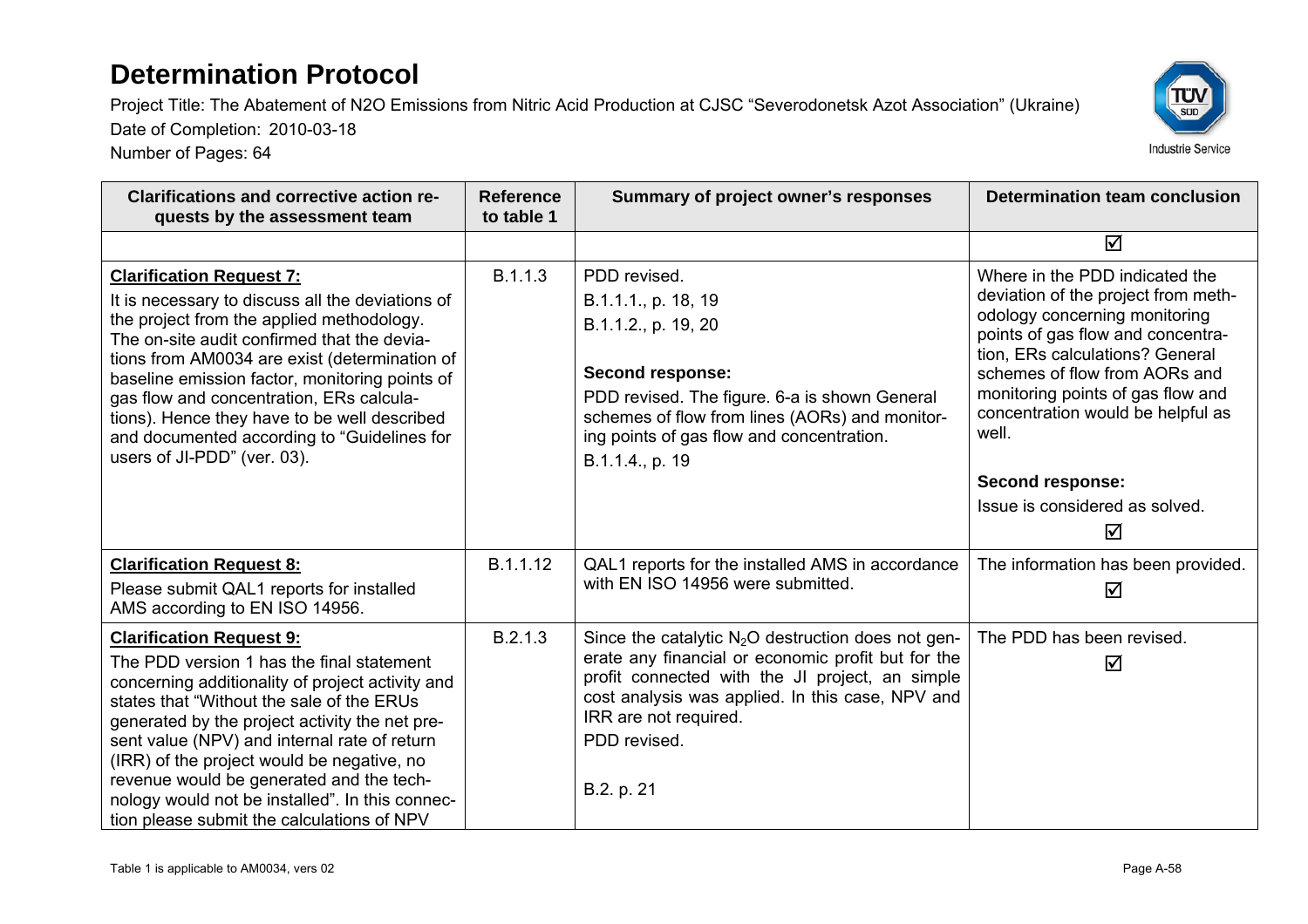Project Title: The Abatement of N2O Emissions from Nitric Acid Production at CJSC "Severodonetsk Azot Association" (Ukraine)

Date of Completion: 2010-03-18



| <b>Clarifications and corrective action re-</b><br>quests by the assessment team                                                                                                                                                                    | <b>Reference</b><br>to table 1 | Summary of project owner's responses                                                                                                                                                                                                                                                                                                                                              | Determination team conclusion           |
|-----------------------------------------------------------------------------------------------------------------------------------------------------------------------------------------------------------------------------------------------------|--------------------------------|-----------------------------------------------------------------------------------------------------------------------------------------------------------------------------------------------------------------------------------------------------------------------------------------------------------------------------------------------------------------------------------|-----------------------------------------|
| and IRR and support the raw data by proofs.                                                                                                                                                                                                         |                                |                                                                                                                                                                                                                                                                                                                                                                                   |                                         |
| <b>Clarification Request 10:</b><br>It is necessary to add more up-to-date infor-<br>mation about similar types of project activities<br>in the host country. If similar activities are                                                             | B.2.1.10                       | PDD was edited<br>B.2.4. Step 4. p. 21.                                                                                                                                                                                                                                                                                                                                           | The information has been provided.<br>☑ |
| exist, please demonstrate that in spite of<br>these similarities the project activity would not<br>be implemented without the JI component.                                                                                                         |                                |                                                                                                                                                                                                                                                                                                                                                                                   |                                         |
| <b>Clarification Request 11:</b><br>Please indicate if the person(s)/entity(ies)<br>who set the baseline are also a project par-<br>ticipant listed in Annex 1 as required by the<br>Guidelines for users of the PDD form, version<br>3.            | B.4.1.1                        | PDD revised.<br>B.4., p. 22                                                                                                                                                                                                                                                                                                                                                       | The PDD has been revised.<br>☑          |
| <b>Clarification Request 12:</b><br>Yes, the date of baseline setting is available<br>however please use the format<br>DD/MM/YYYY as required by the Guidelines<br>for users of the PDD form, version 3.                                            | B.4.1.2                        | PDD revised.<br>B.4., p. 23<br>Section C., p. 24                                                                                                                                                                                                                                                                                                                                  | The PDD has been revised.<br>☑          |
| <b>Clarification Request 13:</b><br>Please make clear the statement in PDD ver-<br>sion 1 "date of contract signature with MGM".<br>In additional it should be clear the role of<br>MGM in this JI project as well as a subject of<br>the contract. | C.1.1                          | PDD revised. The date of starting the project is<br>considered to be the date when was signed the<br>financial agreement between "Severodonetsk<br>Azot Association" and "MGM WORLDWIDE LLC"<br>on PDD development. The role of MGM in the JI<br>project is development of PDD and project ad-<br>ministration at all stages of its implementation.<br>B.4., p. 22<br>C.1., p. 23 | Issue is considered as solved.<br>☑     |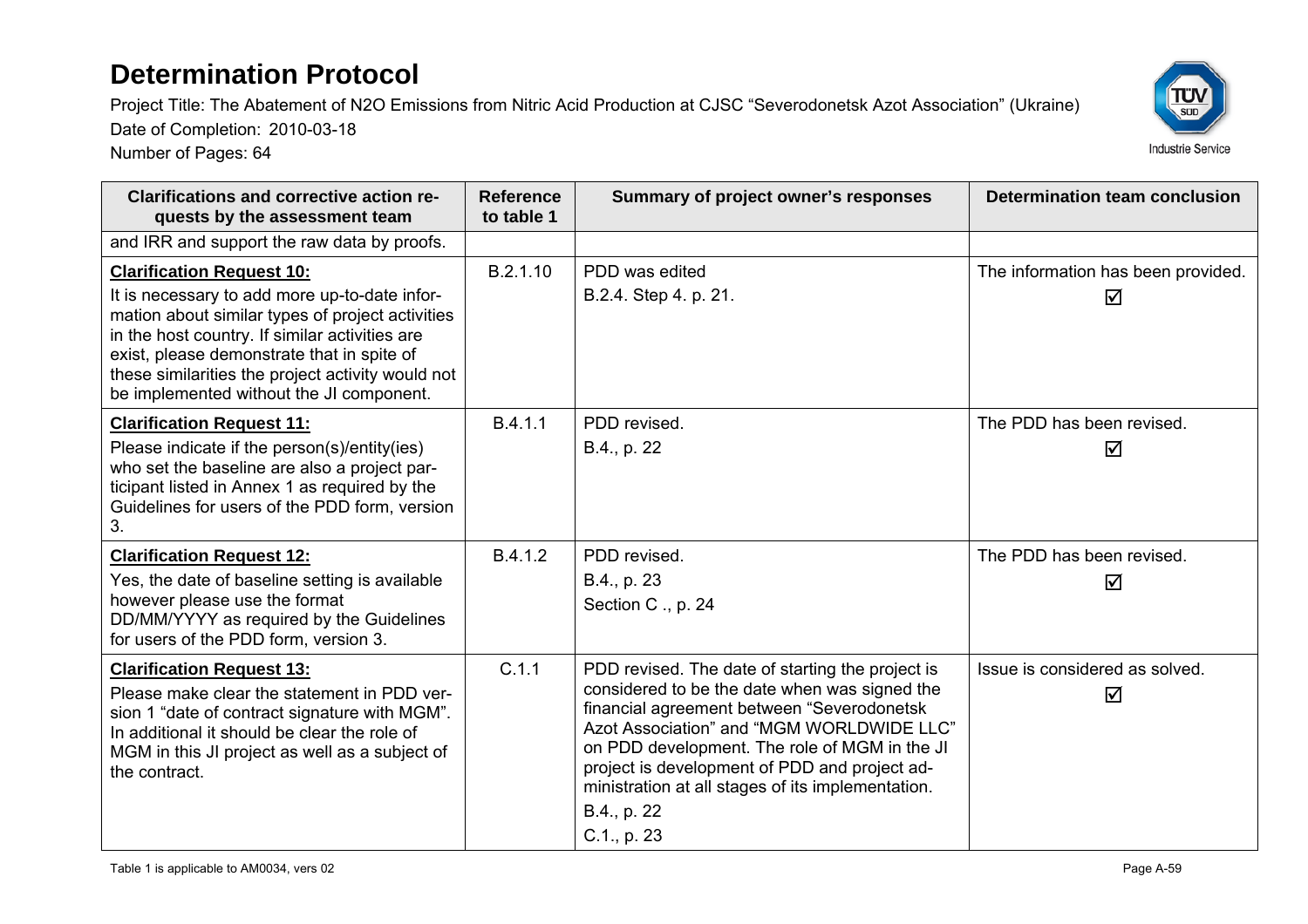Project Title: The Abatement of N2O Emissions from Nitric Acid Production at CJSC "Severodonetsk Azot Association" (Ukraine)

Date of Completion: 2010-03-18



| <b>Clarifications and corrective action re-</b><br>quests by the assessment team                                                                                                                                                                                                                                                                                                                                                                                                                                                                                                                                                                                                                                                                                                         | <b>Reference</b><br>to table 1 | Summary of project owner's responses                                                                                                                                                                                                                                                                                                                                        | <b>Determination team conclusion</b>                                                                               |
|------------------------------------------------------------------------------------------------------------------------------------------------------------------------------------------------------------------------------------------------------------------------------------------------------------------------------------------------------------------------------------------------------------------------------------------------------------------------------------------------------------------------------------------------------------------------------------------------------------------------------------------------------------------------------------------------------------------------------------------------------------------------------------------|--------------------------------|-----------------------------------------------------------------------------------------------------------------------------------------------------------------------------------------------------------------------------------------------------------------------------------------------------------------------------------------------------------------------------|--------------------------------------------------------------------------------------------------------------------|
|                                                                                                                                                                                                                                                                                                                                                                                                                                                                                                                                                                                                                                                                                                                                                                                          |                                | A.2., p. 3                                                                                                                                                                                                                                                                                                                                                                  |                                                                                                                    |
| <b>Clarification Request 14:</b><br>The crediting period mentioned in the PDD<br>has been set for the period of 10 years,<br>therefore it will definitely exceed the first<br>commitment period which ends on<br>31/12/2012. However whether the end of the<br>crediting period can be after 2012 is subject<br>of additional host country approval. The<br>status of ERs generated by the project after<br>the end of the fist commitment period may be<br>then determined by any relevant agreement<br>under the UNFCCC.<br>Furthermore ten years crediting period can<br>only apply defining the timing of the required<br>baseline re-assessments according to<br>AM0034 stipulations. Please define the timing<br>of the required baseline re-assessments ac-<br>cording to AM0034. | C.3.1                          | In PDD there mentioned possible conditions of a<br>10-year crediting period application, see page 12.<br>Conditions required for the baseline scenario re-<br>assessment, as specified in AM0034, were added<br>to PDD.<br>A.4.3.1., p. 10-11<br>B.1., p. 16                                                                                                                | The PDD has been revised.<br>☑                                                                                     |
| <b>Clarification Request 15:</b><br>The PDD version 1 in section D.3 provides<br>the operational and management structure<br>that will monitor the proposed JI project.<br>However from the scheme is not clear the<br>communication between team members and<br>their scope of work and responsibilities.<br>Please revise the scheme and make it clear<br>for understanding.                                                                                                                                                                                                                                                                                                                                                                                                           | D.1.3                          | The operational and management scheme was<br>revised in PDD.<br>D.3, p. 54.<br>More detailed information regarding the structure<br>of management, communication between the<br>team members, scope of their work and respon-<br>sibilities is provided in the Monitoring Manual,<br>which will be available at the first verification of<br>the emission reduction Report. | The revised Monitoring Manual will<br>be checked during the first verifica-<br>tion. Please refer to <b>FAR1</b> . |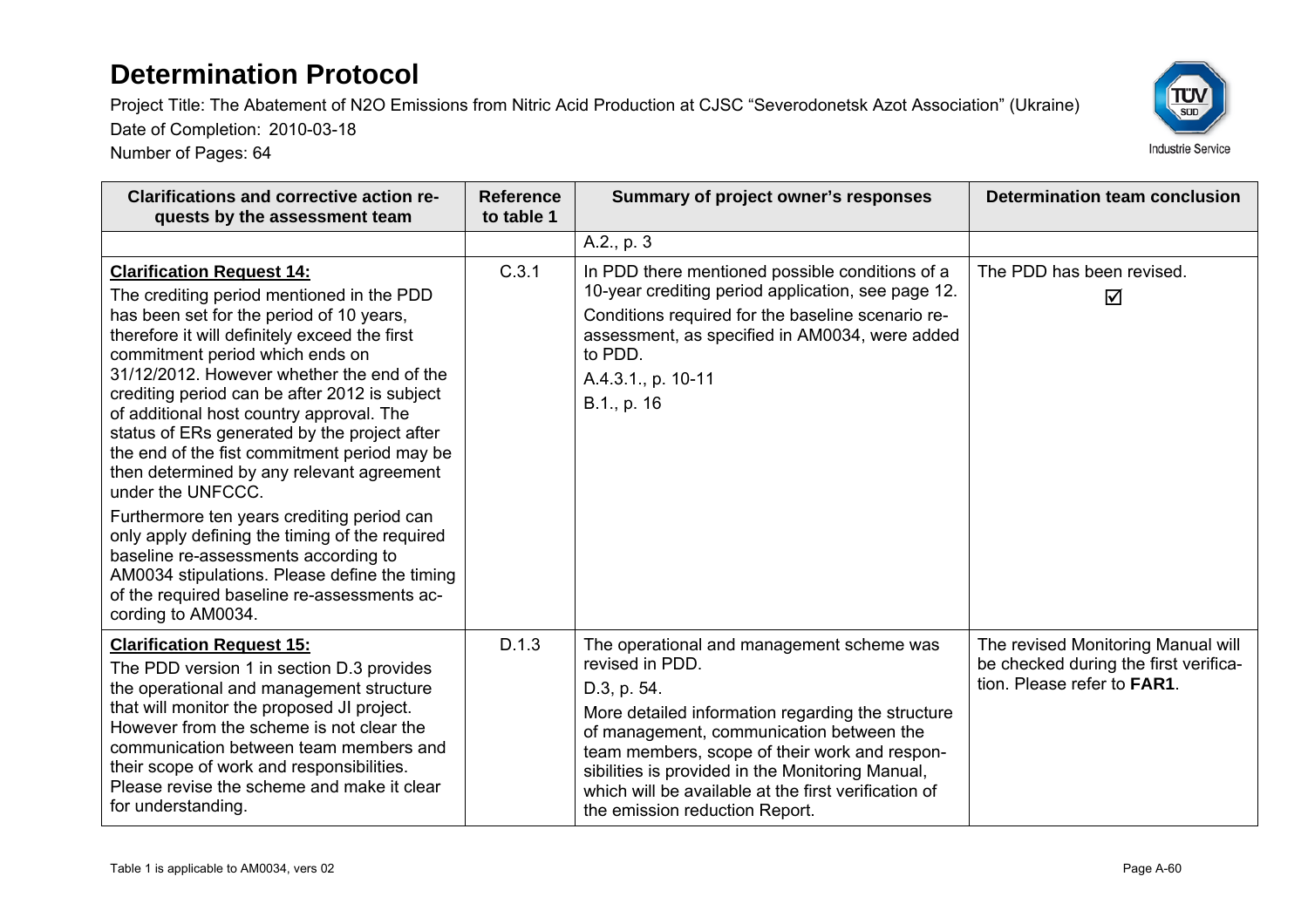Date of Completion: 2010-03-18

Number of Pages: 64

Project Title: The Abatement of N2O Emissions from Nitric Acid Production at CJSC "Severodonetsk Azot Association" (Ukraine)

ΤÜΝ  $\overline{\text{sub}}$ 



| <b>Clarifications and corrective action re-</b>                                                                                                                                                                                                                                                                    | <b>Reference</b> | Summary of project owner's responses                                                                                                                                                                                                                                                                                                                       | <b>Determination team conclusion</b>                                                                                                                                                             |
|--------------------------------------------------------------------------------------------------------------------------------------------------------------------------------------------------------------------------------------------------------------------------------------------------------------------|------------------|------------------------------------------------------------------------------------------------------------------------------------------------------------------------------------------------------------------------------------------------------------------------------------------------------------------------------------------------------------|--------------------------------------------------------------------------------------------------------------------------------------------------------------------------------------------------|
| quests by the assessment team                                                                                                                                                                                                                                                                                      | to table 1       |                                                                                                                                                                                                                                                                                                                                                            |                                                                                                                                                                                                  |
| <b>Clarification Request 16:</b><br>It is necessary to submit proofs that the<br>emission evaluation system EMI3000 in ac-<br>cordance with requirements of AM0034 and it<br>takes into account the deviations from ap-<br>plied methodology in calculation routines.<br>Also PDD version 1 does not have informa- | D.1.8            | During determination on site, the description of<br>EMI3000 provided to Severodonetsk Azot by the<br>developer ABB-AFRISO was submitted to the<br>audit team. It is clear from the description, that<br>the system meets AM0034. Moreover, there is<br>one more inquiry to ABB to confirm that EMI3000<br>calculations qualify the requirements of AM0034. | Currently still not clear how the<br>emission evaluation system<br>EMI3000 takes into account the<br>deviations from applied methodol-<br>ogy in calculation routines. Please<br>provide proofs. |
| tion concerning the requirements on the<br>treatment of downtime of AMS in calculation<br>routines. Please provide required information<br>and revise the PDD.                                                                                                                                                     |                  | Information concerning the requirements on the<br>treatment of downtime of AMS in calculation rou-<br>tines will be provided in the Monitoring Manual in<br>detail.                                                                                                                                                                                        | Second response:<br>ABB-AFRISO and Operating ma-<br>nual will be checked during the first<br>verification. Please refer to FAR1<br>and FAR3.                                                     |
|                                                                                                                                                                                                                                                                                                                    |                  | Second response:                                                                                                                                                                                                                                                                                                                                           |                                                                                                                                                                                                  |
|                                                                                                                                                                                                                                                                                                                    |                  | PDD was updated.                                                                                                                                                                                                                                                                                                                                           |                                                                                                                                                                                                  |
|                                                                                                                                                                                                                                                                                                                    |                  | B.1.1.4., p.19.                                                                                                                                                                                                                                                                                                                                            |                                                                                                                                                                                                  |
|                                                                                                                                                                                                                                                                                                                    |                  | Approval by ABB-AFRISO and Operating manual<br>will presented during first verification.                                                                                                                                                                                                                                                                   |                                                                                                                                                                                                  |
| <b>Clarification Request 17:</b><br>Information on the margins of errors and the<br>cumulative error for the complete measure-<br>ment system of each line is not provided in<br>the PDD.                                                                                                                          | D.1.9            | Based on the QAL2 results, there were calculated<br>the cumulative error for the complete measure-<br>ment system of each line, and these data will be<br>provided at the first verification.                                                                                                                                                              | The information has to be provided<br>during the first verification.<br>☑                                                                                                                        |
| <b>Clarification Request 18:</b><br>During on-site audit the hard proofs for gauze<br>suppliers for previous 5 campaigns for each<br>line were provided. However there is no clear<br>who is normal gauze supplier for the opera-<br>tion condition campaigns and what is normal                                   | D.1.1.13         | A table with information who is the normal gauze<br>supplier for the operation conditions campaigns<br>and what is the normal gauze composition for the<br>operation campaigns for each line was provided<br>to the audit team.                                                                                                                            | The information has been provided.<br>☑                                                                                                                                                          |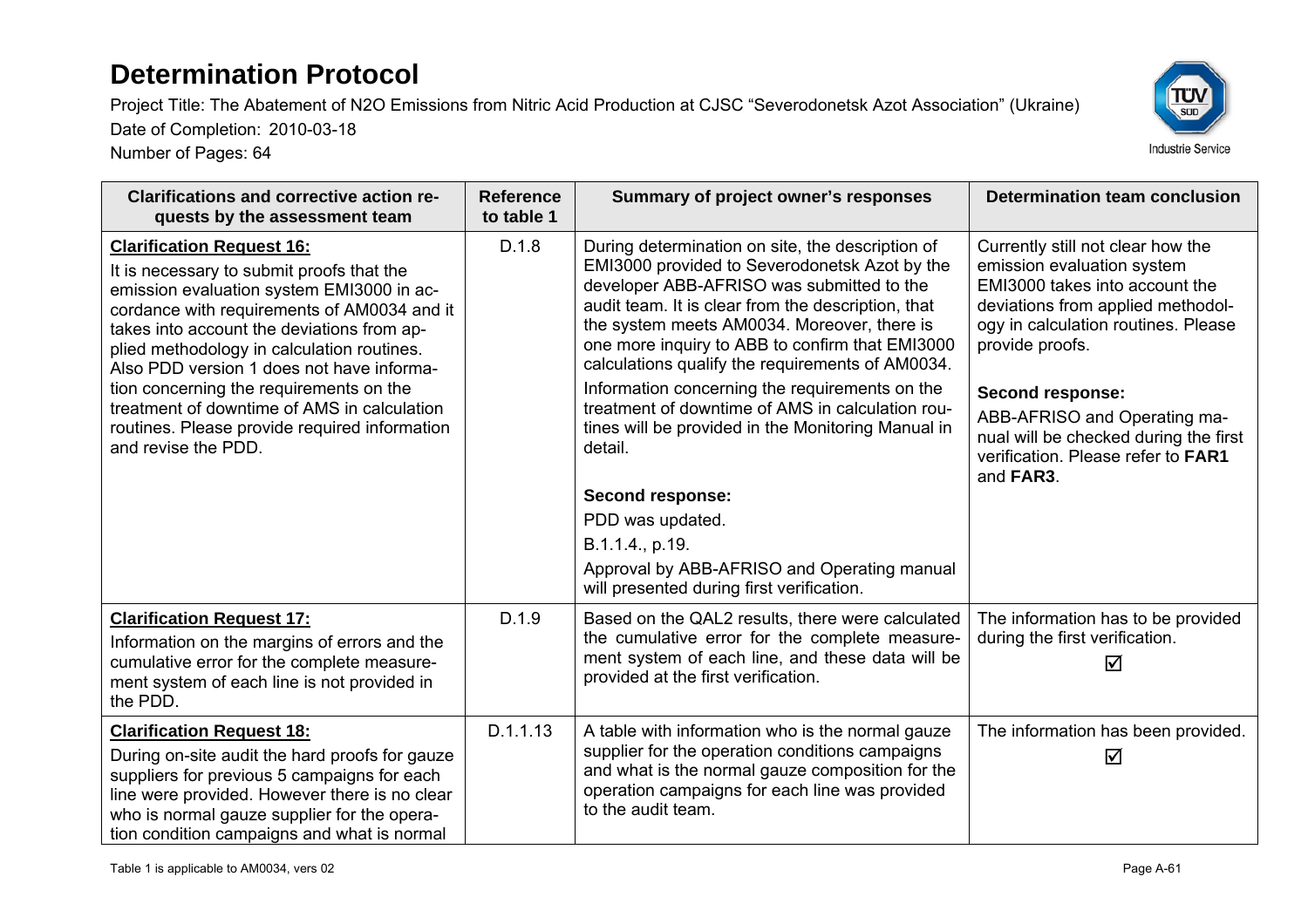Project Title: The Abatement of N2O Emissions from Nitric Acid Production at CJSC "Severodonetsk Azot Association" (Ukraine)

Date of Completion: 2010-03-18



| <b>Clarifications and corrective action re-</b><br>quests by the assessment team                                                                                                                                                                                                                                                                                                                                                                                                                                | <b>Reference</b><br>to table 1 | Summary of project owner's responses                                                                                                                                                                                                                                           | <b>Determination team conclusion</b>                                                      |
|-----------------------------------------------------------------------------------------------------------------------------------------------------------------------------------------------------------------------------------------------------------------------------------------------------------------------------------------------------------------------------------------------------------------------------------------------------------------------------------------------------------------|--------------------------------|--------------------------------------------------------------------------------------------------------------------------------------------------------------------------------------------------------------------------------------------------------------------------------|-------------------------------------------------------------------------------------------|
| gauze composition during the operation cam-<br>paigns for each line.                                                                                                                                                                                                                                                                                                                                                                                                                                            |                                |                                                                                                                                                                                                                                                                                |                                                                                           |
| <b>Clarification Request 19:</b><br>It is necessary to add further information<br>about responsibility and research/monitoring<br>frequency (whom and when) of new and/or<br>incoming policies or regulations for emissions<br>level setting.                                                                                                                                                                                                                                                                   | D.1.3.18                       | To the Monitoring Manual there were added in-<br>formation about responsibility and re-<br>search/monitoring frequency (whom and when) of<br>new and/or incoming policies or regulations for<br>emissions level setting, and it will be provided at<br>the first verification. | The revised Monitoring Manual will<br>be checked during the first verifica-<br>tion.<br>⊠ |
| <b>Clarification Request 20:</b><br>It is necessary to submit the Excel sheets<br>with ERs calculations to the audit team.                                                                                                                                                                                                                                                                                                                                                                                      | E.1.3                          | Excel sheets with ERs calculations were submit-<br>ted to the audit team.                                                                                                                                                                                                      | Excel sheets with ERs calculations<br>have been submitted.<br>$\triangledown$             |
| <b>Clarification Request 21:</b><br>All relevant environmental laws and regula-<br>tions have to be referred in PDD.                                                                                                                                                                                                                                                                                                                                                                                            | F.1.2                          | PDD revised.<br>F.1., p. 55                                                                                                                                                                                                                                                    | The information has been provided.<br>☑                                                   |
| <b>Clarification Request 22:</b><br>Please add in the PDD more information<br>about the requirements for local stakeholder<br>consultation process in Ukraine, topics which<br>were discussed during the local stakeholder<br>meeting at November 13, 2009 and a sum-<br>mary of the received stakeholder comments.<br>Also according to the minutes of local stake-<br>holders meeting at Severodonezk Azot it was<br>carried out at 13/11/2009 but not at<br>22/12/2008 as mentioned in the PDD version<br>1. | G.1.1                          | To PDD there were added information concerning<br>requirements to the stakeholder consultation<br>process in Ukraine, topics discussed during<br>stakeholder meeting on November 13, 2008 and<br>a summary of the received stakeholder com-<br>ments.<br>G.1., p. 56-57        | The information has been provided.<br>⊠                                                   |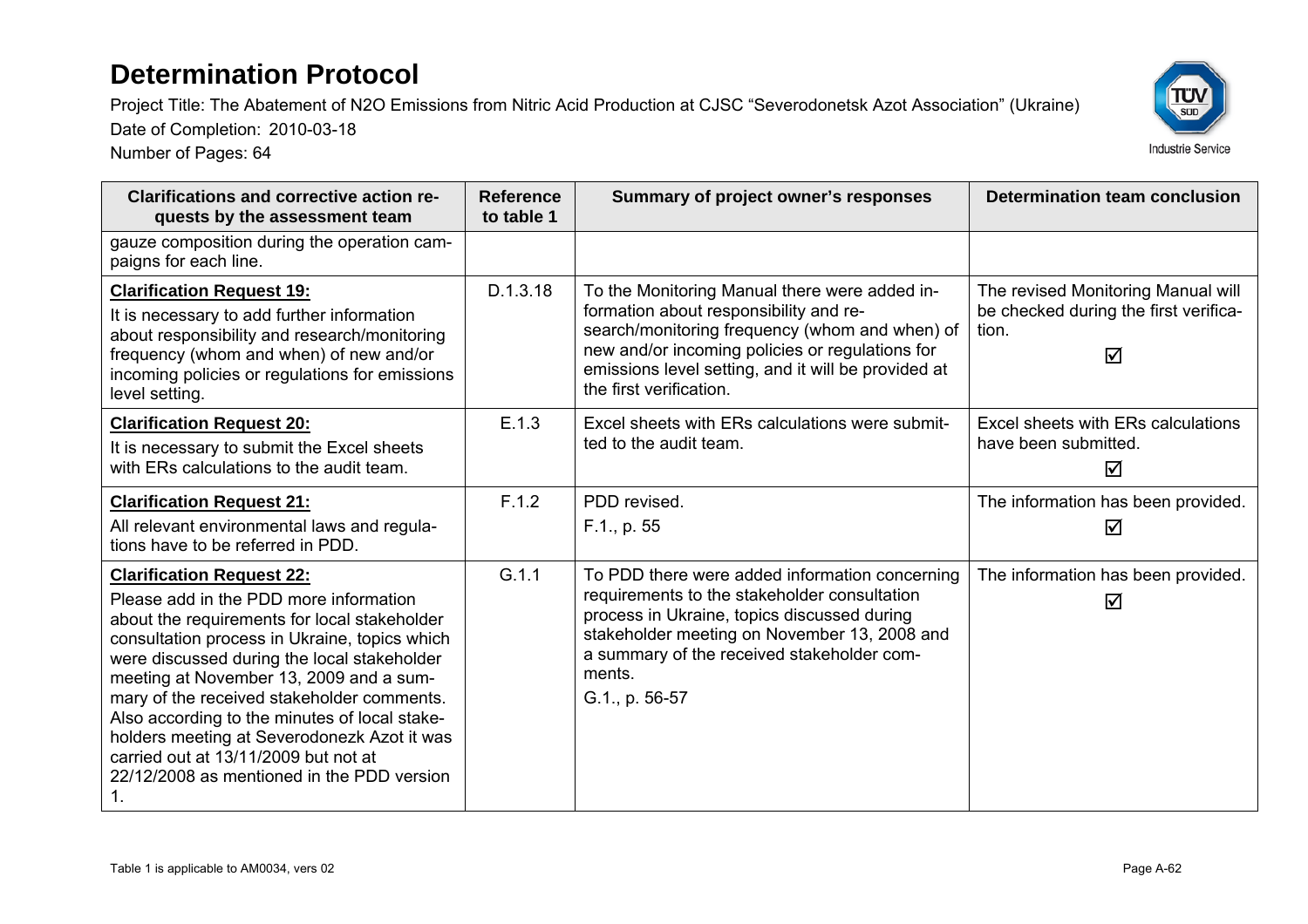Project Title: The Abatement of N2O Emissions from Nitric Acid Production at CJSC "Severodonetsk Azot Association" (Ukraine) Date of Completion: 2010-03-18 Number of Pages: 64



#### **Table 2\* Forward Action Requests (to be solved later by verifying AIE)**

| Ref. to checklist topic / Objective                                                                                                                                                                                                                                                                                                                                                                                                                      | Concl. | <b>Comments</b> |
|----------------------------------------------------------------------------------------------------------------------------------------------------------------------------------------------------------------------------------------------------------------------------------------------------------------------------------------------------------------------------------------------------------------------------------------------------------|--------|-----------------|
| <b>Forward Action Request 1:</b><br>During the first periodic verification the PPs<br>has to provide the revised Monitoring Manual<br>with description of the structure of manage-<br>ment, communication between the team<br>members, scope of their work and responsi-<br>bilities, requirements on the treatment of<br>downtime of AMS in calculation routines as<br>well as QAL3 procedures and instructions for<br>the staff to a verifying entity. |        |                 |
| <b>Forward Action Request 2:</b><br>During the first periodic verification the PPs<br>has to provide the revised excel sheets with<br>calculation of normal operating parameters<br>for lines No. 1-4 to a verifying entity for<br>checking.                                                                                                                                                                                                             |        |                 |
| <b>Forward Action Request 3:</b><br>During the first periodic verification the PPs<br>has to provide the approval of ABB-AFRISO<br>and Operating manual to a verifying entity<br>and demonstrate that the emission evaluation<br>system EMI3000 complies with requirements<br>of AM0034 and it takes into account the devi-<br>ations from applied methodology in calcula-<br>tion routines.                                                             |        |                 |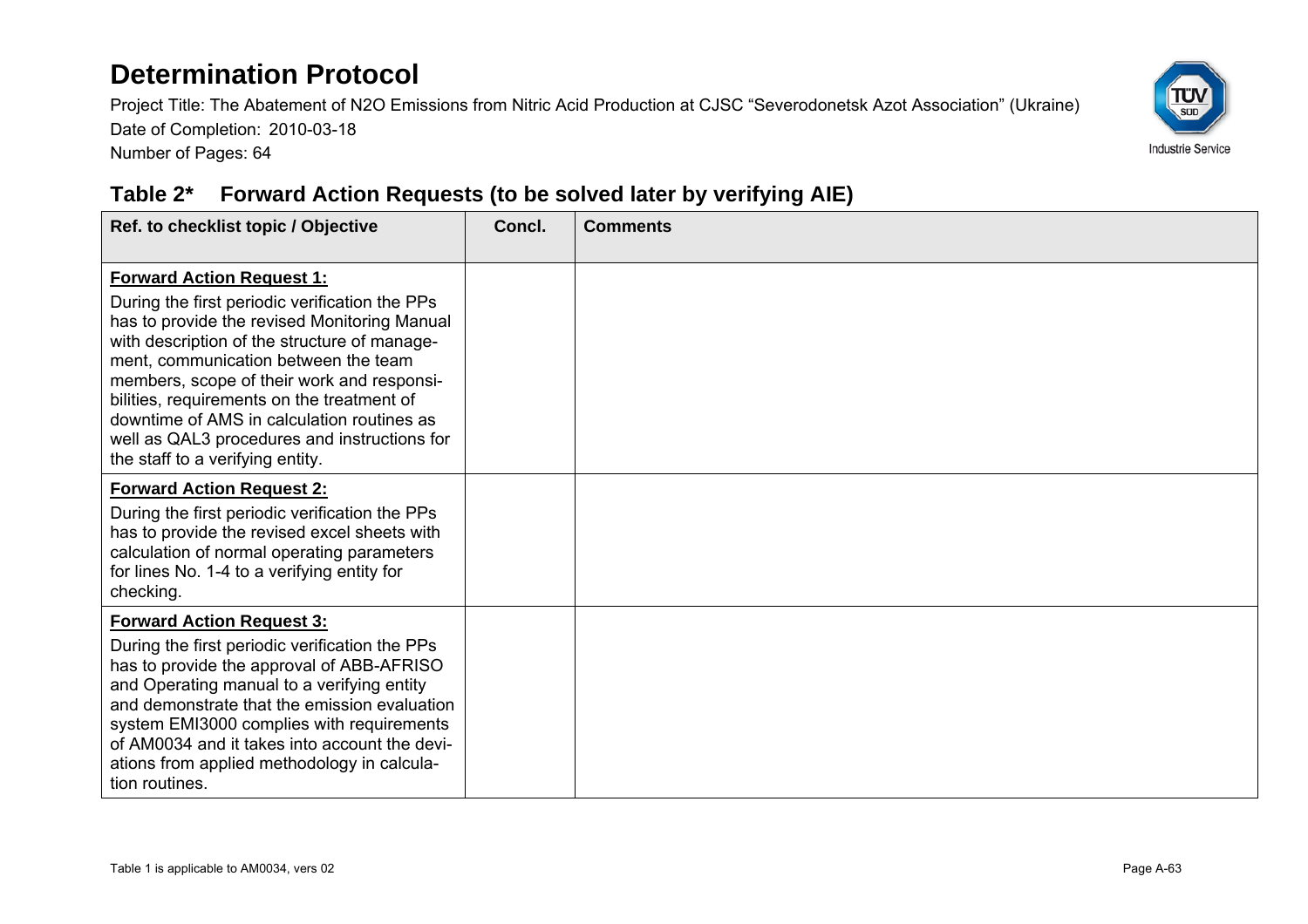Project Title: The Abatement of N2O Emissions from Nitric Acid Production at CJSC "Severodonetsk Azot Association" (Ukraine) Date of Completion: 2010-03-18 Number of Pages: 64



#### **Table 3 Unresolved Corrective Action and Clarification Requests (in case of denials)**

| <b>Clarifications and / or corrective action</b><br>requests by validation team | Id. of<br><b>CAR/CR</b> | <b>Explanation of Conclusion for Denial</b> |
|---------------------------------------------------------------------------------|-------------------------|---------------------------------------------|
|                                                                                 |                         |                                             |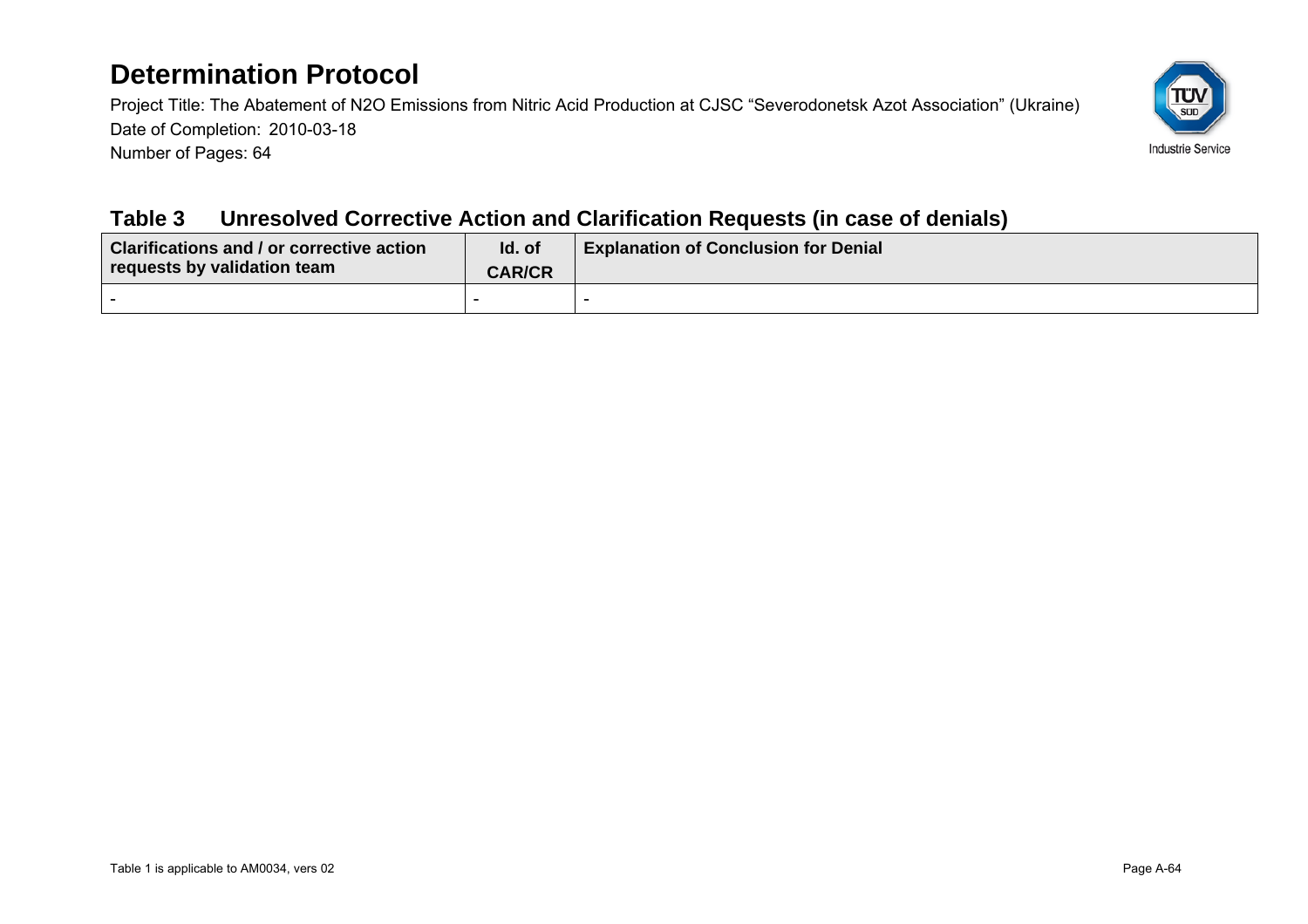Determination of the JI Track-1 project: "The Abatement of N2O Emissions from Nitric Acid Production at CJSC "Severodonetsk Azot Association" (Ukraine)



#### **Annex 2: Information Reference List**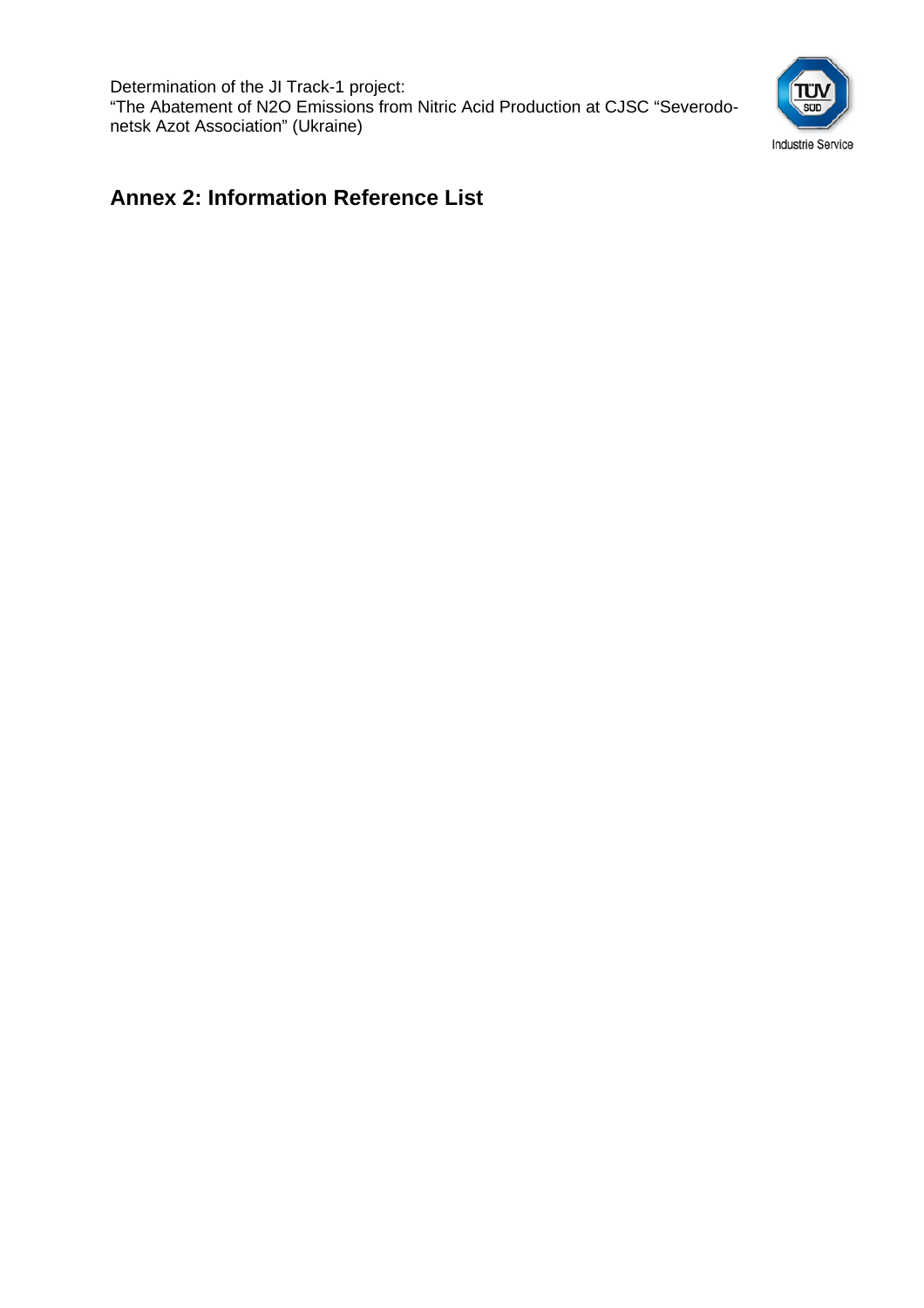| Determination Report | 2010-03-18 | Determination of the JI Project:<br>The Abatement of N2O Emissions from Nitric Acid Production at CJSC<br>Severodonetsk Azot Association" (Ukraine)<br>Information Reference List | Page<br>1 of $8$ | $\frac{1}{\sqrt{\frac{1}{500}}}$<br><b>Industrie Service</b> |
|----------------------|------------|-----------------------------------------------------------------------------------------------------------------------------------------------------------------------------------|------------------|--------------------------------------------------------------|
|----------------------|------------|-----------------------------------------------------------------------------------------------------------------------------------------------------------------------------------|------------------|--------------------------------------------------------------|

| Ref.<br>No. | <b>Issuance</b><br>and/or sub-<br>mission date<br>(dd/mm/yyyy) |                                                                                                                                                                                      | <b>Title/Type of Document</b>                                                                                                                                                                                                                                                                                                                                                                                                                       | <b>Author / Editor</b><br>/ Issuer | <b>Additional In-</b><br>formation (Re-<br>levance in JI<br><b>Context)</b> |  |  |  |
|-------------|----------------------------------------------------------------|--------------------------------------------------------------------------------------------------------------------------------------------------------------------------------------|-----------------------------------------------------------------------------------------------------------------------------------------------------------------------------------------------------------------------------------------------------------------------------------------------------------------------------------------------------------------------------------------------------------------------------------------------------|------------------------------------|-----------------------------------------------------------------------------|--|--|--|
|             |                                                                | Azot Association" by auditing team of TÜV SÜD                                                                                                                                        | On-site interviews conducted at September 22-23, 2009 in Severodonetsk, Ukraine at Close Joint Stock Company (CJSC) "Severodonetsk                                                                                                                                                                                                                                                                                                                  |                                    |                                                                             |  |  |  |
|             |                                                                | <b>Determination Team:</b>                                                                                                                                                           |                                                                                                                                                                                                                                                                                                                                                                                                                                                     |                                    |                                                                             |  |  |  |
|             |                                                                | Ms Olena Maslova<br>Mr Andrey Atyakshev<br>Mr Konstantin Agamirzov                                                                                                                   | TÜV SÜD, GHG Auditor, Project Manager<br>TÜV SÜD Russland GmbH, GHG Auditor<br>TÜV SÜD, GHG Auditor trainee                                                                                                                                                                                                                                                                                                                                         |                                    |                                                                             |  |  |  |
|             |                                                                | <b>Interviewed persons at Severodononezk:</b>                                                                                                                                        |                                                                                                                                                                                                                                                                                                                                                                                                                                                     |                                    |                                                                             |  |  |  |
|             |                                                                | Dr. Valentin V. Kazakov<br>Mr. Alexandr I. Taratuta<br>Mr. Viktor Kvachenko<br>Mr. Viktor V. Bezaltichniy<br>Mr. Alexey U. Ivanov<br>Dr. Volodymyr K. Ivashchenko<br>Mr. Srgii Kobus | CJSC Severodonetsk Azot Association, Chairman of the Board<br>CJSC Severodonetsk Azot Association, Deputy head of production department (JI project coordinator)<br>CJSC Severodonetsk Azot Association, Head of nitric acid production<br>CJSC Severodonetsk Azot Association, Chief metrologist<br>CJSC Severodonetsk Azot Association, Head of IT department<br>MGM International, Senior Technical Expert<br>MGM International, Project Manager |                                    |                                                                             |  |  |  |
|             |                                                                | <b>Abbreviations:</b>                                                                                                                                                                |                                                                                                                                                                                                                                                                                                                                                                                                                                                     |                                    |                                                                             |  |  |  |
|             |                                                                | <b>TÜV SÜD</b><br><b>MGM</b><br>Severodonetsk Azot                                                                                                                                   | TÜV SÜD Industrie Service GmbH<br><b>MGM</b> International<br><b>CJSC Severodonetsk Azot Association</b>                                                                                                                                                                                                                                                                                                                                            |                                    |                                                                             |  |  |  |
|             |                                                                | Kontrol                                                                                                                                                                              | <b>LLC CTS Kontrol</b>                                                                                                                                                                                                                                                                                                                                                                                                                              |                                    |                                                                             |  |  |  |
|             |                                                                | <b>AMS</b>                                                                                                                                                                           | Automated Measuring System                                                                                                                                                                                                                                                                                                                                                                                                                          |                                    |                                                                             |  |  |  |
|             |                                                                | <b>MEP</b><br><b>Siemens</b>                                                                                                                                                         | Ministry of Environmental Protection of Ukraine<br><b>DP Siemens Ukraine</b>                                                                                                                                                                                                                                                                                                                                                                        |                                    |                                                                             |  |  |  |
|             |                                                                | Umicore                                                                                                                                                                              | Umicore AG & Co. KG                                                                                                                                                                                                                                                                                                                                                                                                                                 |                                    |                                                                             |  |  |  |
|             |                                                                | <b>CGT</b>                                                                                                                                                                           | CGT Chemical General Trading Ltd.                                                                                                                                                                                                                                                                                                                                                                                                                   |                                    |                                                                             |  |  |  |
|             |                                                                |                                                                                                                                                                                      | OJSC Yekaterinburg Non-Ferrous Metals Processing Plant<br>Yekaterinburg Plant                                                                                                                                                                                                                                                                                                                                                                       |                                    |                                                                             |  |  |  |
|             |                                                                | ABB<br>SGS                                                                                                                                                                           | <b>ABB Automation GmbH</b><br>SGS United Kingdom Ltd.                                                                                                                                                                                                                                                                                                                                                                                               |                                    |                                                                             |  |  |  |
|             |                                                                | <b>AIRTEC</b><br><b>AFRISO</b>                                                                                                                                                       | AIRTEC Gesellschaft für Umweltmessungen mbH<br>AFRISO-EURO-INDEX GmbH                                                                                                                                                                                                                                                                                                                                                                               |                                    |                                                                             |  |  |  |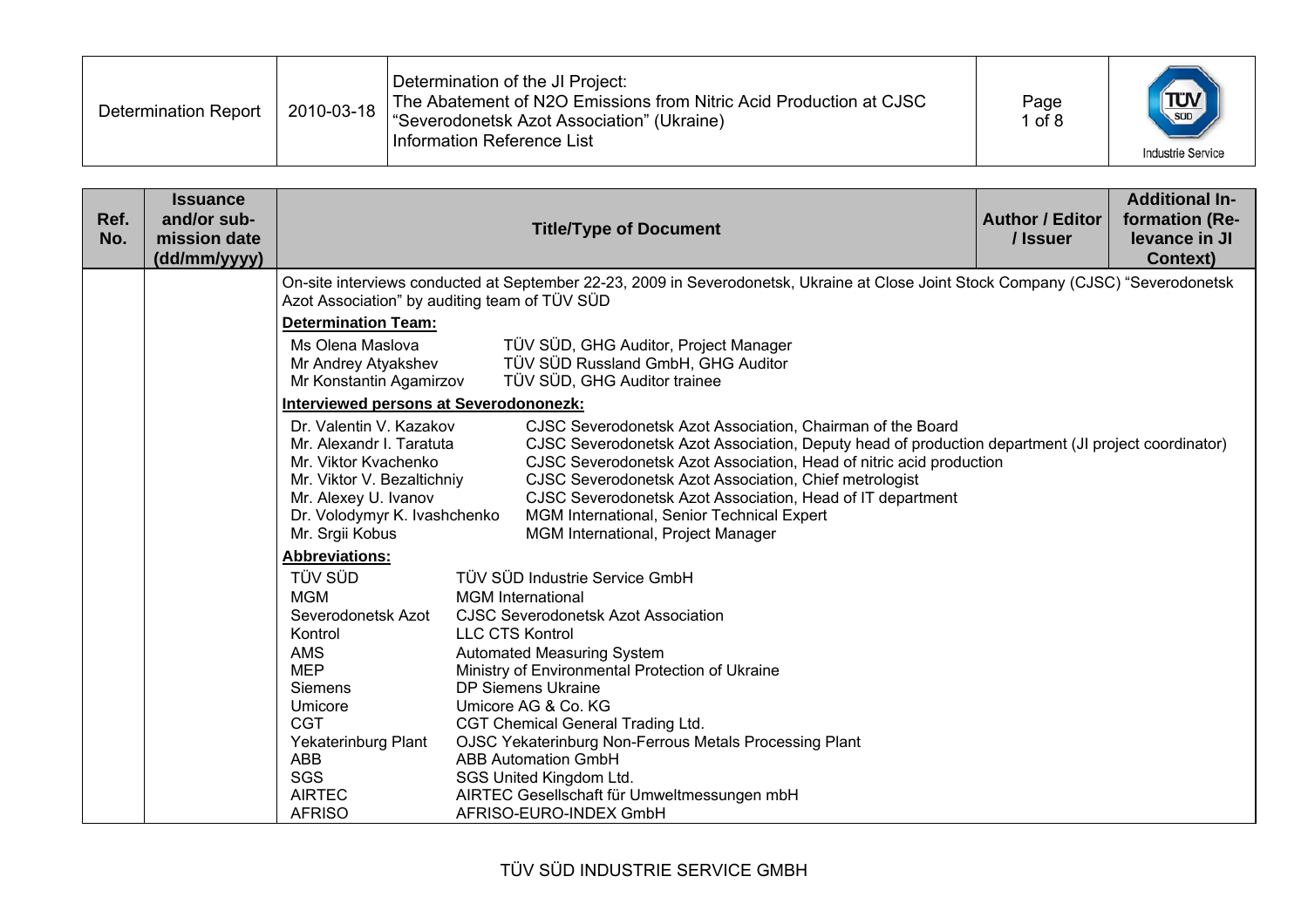| <b>Determination Report</b> | 2010-03-18 | Determination of the JI Project:<br>The Abatement of N2O Emissions from Nitric Acid Production at CJSC<br>"Severodonetsk Azot Association" (Ukraine)<br>Information Reference List | Page<br>$2$ of $8$ | $\frac{1}{\sqrt{\frac{1}{500}}}$<br>Industrie Service |
|-----------------------------|------------|------------------------------------------------------------------------------------------------------------------------------------------------------------------------------------|--------------------|-------------------------------------------------------|
|-----------------------------|------------|------------------------------------------------------------------------------------------------------------------------------------------------------------------------------------|--------------------|-------------------------------------------------------|

| Ref.<br>No.    | <b>Issuance</b><br>and/or sub-<br>mission date<br>(dd/mm/yyyy) | <b>Title/Type of Document</b>                                                                                                                                          | <b>Author / Editor</b><br>/ Issuer | <b>Additional In-</b><br>formation (Re-<br>levance in JI<br><b>Context)</b> |
|----------------|----------------------------------------------------------------|------------------------------------------------------------------------------------------------------------------------------------------------------------------------|------------------------------------|-----------------------------------------------------------------------------|
|                |                                                                | <b>AOR</b><br>Ammonia Oxidation Reactor<br><b>ITBK</b><br>ITBK Ingenieurgesellschaft für Umweltschutz mbH                                                              |                                    |                                                                             |
| 0              |                                                                | UNFCCC homepage http://www.unfccc.int including the Joint Implementation section<br>http://ji.unfccc.int                                                               |                                    |                                                                             |
|                | 21/04/2009                                                     | Project Design Document of JI project "The Abatement of N2O Emissions from Nitric Acid Produc-<br>tion at CJSC "Severodonetsk Azot Association" (Ukraine)", version 1. |                                    | PDD for GSP                                                                 |
| $\overline{2}$ | 12/01/2010                                                     | Project Design Document of JI project "The Abatement of N2O Emissions from Nitric Acid Produc-<br>tion at CJSC "Severodonetsk Azot Association" (Ukraine)", version 3. |                                    | Final version                                                               |
| 3              | 22-23/04/2009                                                  | Participant list of on-site interviews                                                                                                                                 | TÜV SÜD                            |                                                                             |
| 4              | 12/07/2005                                                     | Technical regulations of non-concentrated nitric acid production No. 332                                                                                               | Severodonetsk<br>Azot              |                                                                             |
| 5              | 27/12/2005                                                     | Technical regulations of non-concentrated nitric acid production No. 96                                                                                                | Severodonetsk<br>Azot              |                                                                             |
| 6              | 08/06/2007                                                     | Letter, Request to Ministry of Environmental Protection of Ukraine for approval of the project                                                                         | Severodonetsk<br>Azot              | Early JI considera-<br>tion                                                 |
| $\overline{7}$ | 06/07/2007                                                     | LoE, Letter of Endorsement for the project                                                                                                                             | <b>MEP</b>                         | Early JI considera-<br>tion                                                 |
| 8              | 22/09/2009                                                     | Project implementation plan                                                                                                                                            | Severodonetsk<br>Azot              |                                                                             |
| 9              | 1985                                                           | Nitric acid production in aggregates with high unit capacity. Moscow: Edited by Olevsky V. M. Chap-<br>ter 4.                                                          | Bonnes M. et al.                   |                                                                             |
| 10             | 1987                                                           | Handbook of nitric acid industry worker. Chapter 3.                                                                                                                    | Karavaev M. et<br>al.              |                                                                             |
| 11             | 19/12/2005                                                     | Process scheme of non-concentrated nitric acid production in the shop No. 5/6. Detailed flow chart                                                                     | Severodonetsk                      |                                                                             |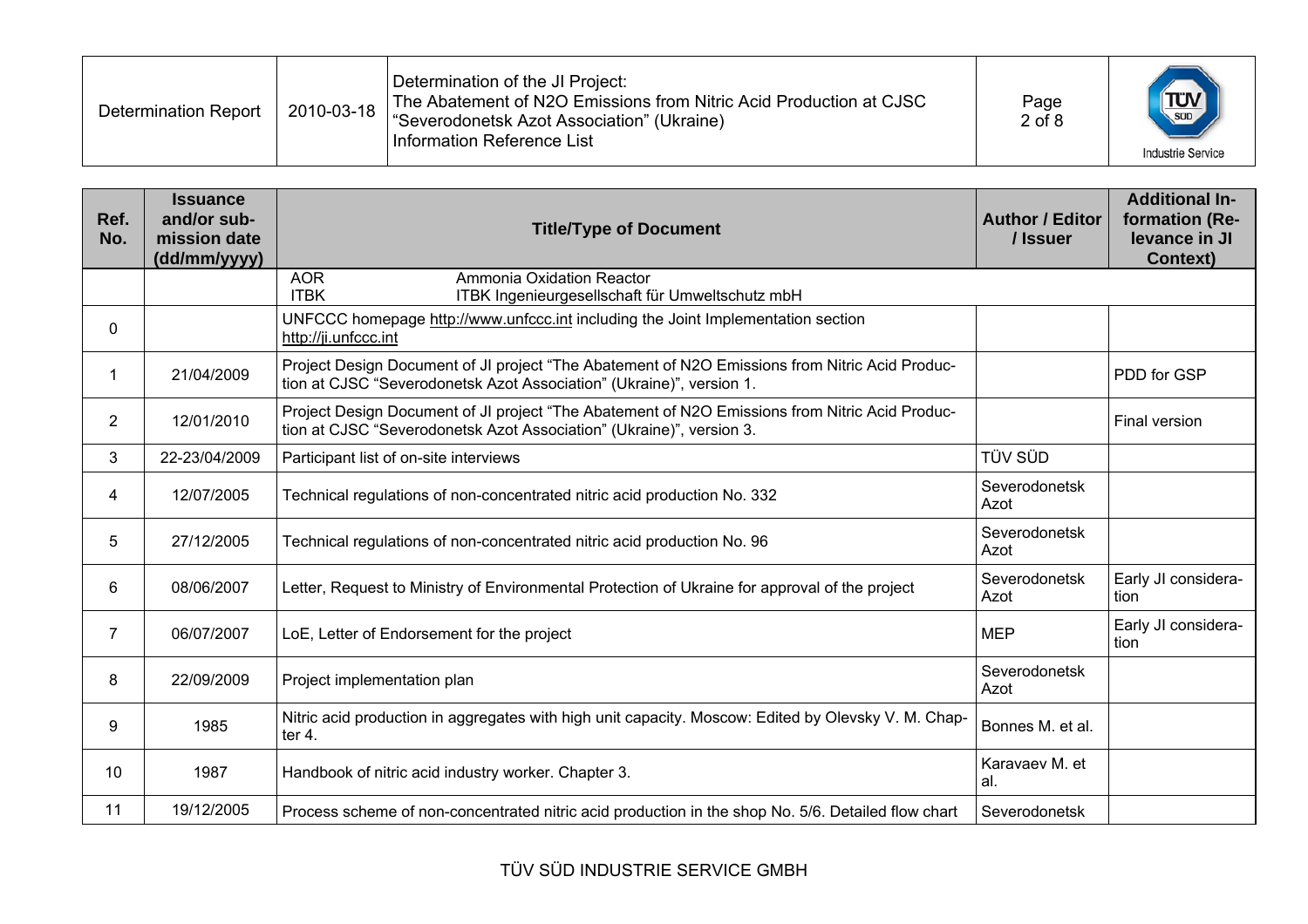| <b>Determination Report</b> | 2010-03-18 | Determination of the JI Project:<br>The Abatement of N2O Emissions from Nitric Acid Production at CJSC<br>"Severodonetsk Azot Association" (Ukraine)<br>l Information Reference List | Page<br>3 of 8 | $T_{\text{sub}}$<br><b>Industrie Service</b> |
|-----------------------------|------------|--------------------------------------------------------------------------------------------------------------------------------------------------------------------------------------|----------------|----------------------------------------------|
|-----------------------------|------------|--------------------------------------------------------------------------------------------------------------------------------------------------------------------------------------|----------------|----------------------------------------------|

| Ref.<br>No. | <b>Issuance</b><br>and/or sub-<br>mission date<br>(dd/mm/yyyy) | <b>Title/Type of Document</b>                                                                                                                                | <b>Author / Editor</b><br>/ Issuer              | <b>Additional In-</b><br>formation (Re-<br>levance in JI<br><b>Context)</b> |
|-------------|----------------------------------------------------------------|--------------------------------------------------------------------------------------------------------------------------------------------------------------|-------------------------------------------------|-----------------------------------------------------------------------------|
|             |                                                                | of the process has been seen by Audit team in original but wasn't provided by Severodonetsk Azot<br>due to confidentiality reasons.                          | Azot                                            |                                                                             |
| 12          | 18/12/2007                                                     | Minutes of meeting concerning development of the JI project at Severodonetsk Azot plant (including<br>proposal to install AMS ABB and of the gauze Umicore). | Severodonetsk<br>Azot, MGM                      | Early JI considera-<br>tion                                                 |
| 13          | 05/03/2008                                                     | Minutes of meeting concerning AMS supplier.                                                                                                                  | Severodonetsk<br>Azot, Kontrol,<br>Siemens      |                                                                             |
| 14          | 11/06/2009                                                     | Contract No. 09/1006 between Severodonetsk Azot and Umicore on the delivery of secondary cata-<br>lyst type "MultiComb Greenline".                           | Severodonetsk<br>Azot, Umicore                  |                                                                             |
| 15          | 22/09/2009                                                     | Technical description of the secondary catalyst type "MultiComb Greenline" supplied by Umicore.                                                              | Umicore                                         |                                                                             |
| 16          | 30/05/2008                                                     | Contract No. 10-PO between MGM and Severodonetsk Azot on the development of JI project.                                                                      | MGM, Severodo-<br>netsk Azot                    | Starting date of the<br>project activity                                    |
| 17          | 25/04/2008                                                     | Contract No. 29/O-289, delivery contract on the AMS with list of equipment.                                                                                  | Severodonetsk<br>Azot, Kontrol                  |                                                                             |
| 18          | 12/02/2009                                                     | Contract on buying of ERUs between Severodonetsk Azot and CGT Chemical General Trading Ltd.                                                                  | Severodonetsk<br>Azot, CGT                      |                                                                             |
| 19          | 14/12/2007                                                     | Contract No. RU/00195200/00719, delivery contract on the precious metal catalyst gauzes between<br>Yekaterinburg Plant and Severodonetsk Azot.               | Yekaterinburg<br>Plant, Severodo-<br>netsk Azot |                                                                             |
| 20          | 18/02/2005                                                     | Contract No. RU/00195200/00719, delivery contract on the precious metal catalyst gauzes between<br>Yekaterinburg Plant and Severodonetsk Azot.               | Yekaterinburg<br>Plant, Severodo-<br>netsk Azot | Old contract with<br>metal composition<br>information                       |
| 21          | 01/11/2004                                                     | Contract No. 04/3001, delivery contract on the precious metal catalyst gauzes between Umicore<br>and Severodonetsk Azot.                                     | Severodonetsk<br>Azot, Umicore                  | Old contract with<br>metal composition<br>information                       |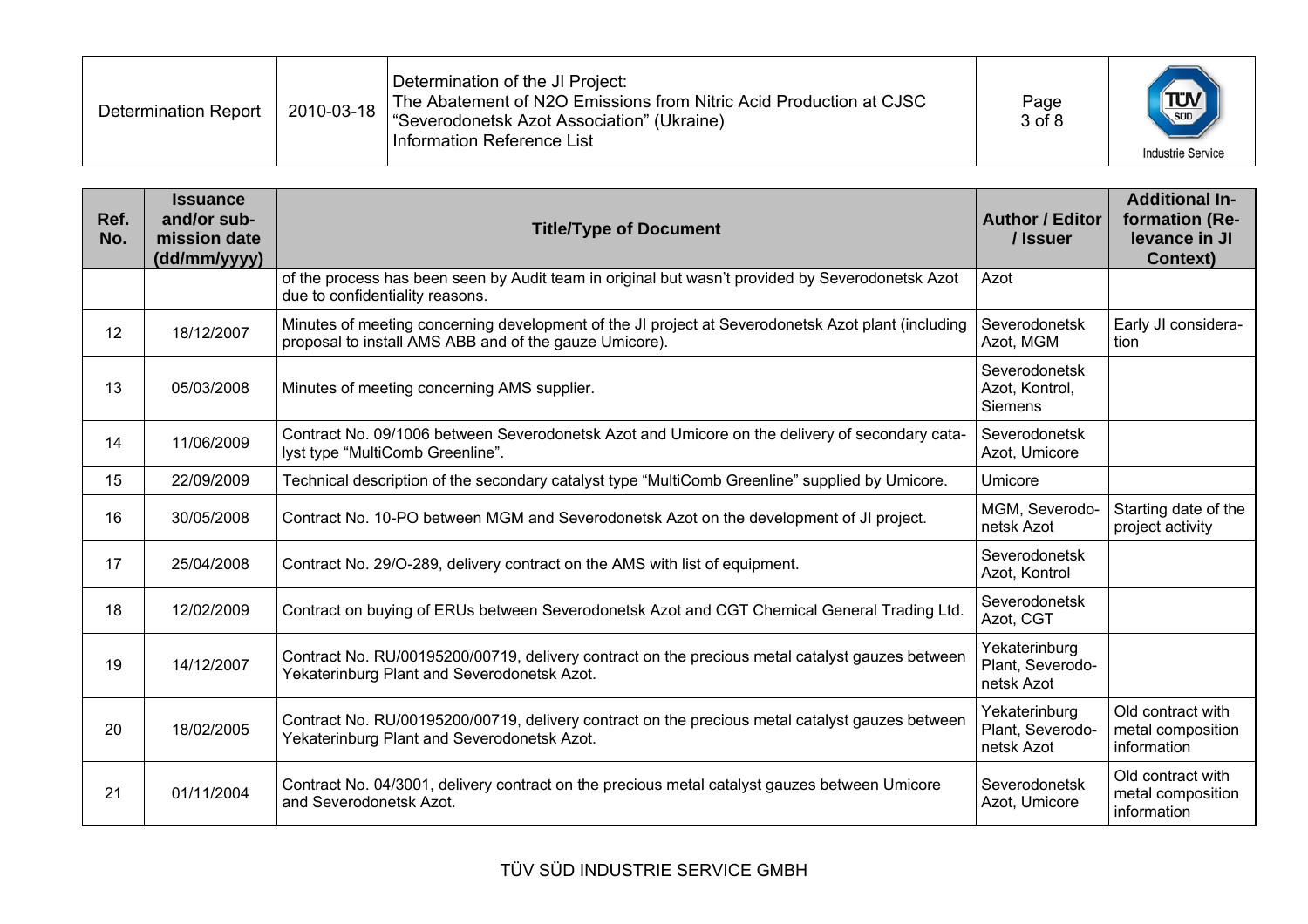| <b>Determination Report</b> | 2010-03-18 | Determination of the JI Project:<br>The Abatement of N2O Emissions from Nitric Acid Production at CJSC<br>"Severodonetsk Azot Association" (Ukraine)<br>Information Reference List | Page<br>4 of 8 | $\frac{1}{\sqrt{\frac{1}{500}}}$<br>Industrie Service |
|-----------------------------|------------|------------------------------------------------------------------------------------------------------------------------------------------------------------------------------------|----------------|-------------------------------------------------------|
|-----------------------------|------------|------------------------------------------------------------------------------------------------------------------------------------------------------------------------------------|----------------|-------------------------------------------------------|

| Ref.<br>No. | <b>Issuance</b><br>and/or sub-<br>mission date<br>(dd/mm/yyyy) | <b>Title/Type of Document</b>                                                                                                   | <b>Author / Editor</b><br>/ Issuer                    | <b>Additional In-</b><br>formation (Re-<br>levance in JI<br><b>Context)</b> |
|-------------|----------------------------------------------------------------|---------------------------------------------------------------------------------------------------------------------------------|-------------------------------------------------------|-----------------------------------------------------------------------------|
| 22          | 12/09/2008                                                     | Letter of authorization issued by ABB for Kontrol                                                                               | <b>ABB</b>                                            |                                                                             |
| 23          | 11/06/2008                                                     | Contract No. 07/08-OFMer, installation contract on the AMS.                                                                     | Severodonetsk<br>Azot, Kontrol                        |                                                                             |
| 24          | 30/04/2009                                                     | Commissioning certificate for AMS.                                                                                              | Severodonetsk<br>Azot, Kontrol                        |                                                                             |
| 25          | 01/03/2006                                                     | License No. 202422 on the ammonia and formalin production issued for Severodonetsk Azot.                                        | Ministry of Indus-<br>trial Policy of<br>Ukraine      | License valid until<br>01/03/2011                                           |
| 26          | 08/09/2005                                                     | The companies act No. 1985 issued for CGT (company No. 4802141).                                                                | Registrar of<br>Companies for<br>England and<br>Wales |                                                                             |
| 27          | 13/04/2007                                                     | Contract No. 040741900143, ground rent contract between Severodonetsk Azot and Severodonetsk   Azot, Severodo-<br>Town Council. | Severodonetsk<br>netsk Town<br>Council                |                                                                             |
| 28          | 28/01/2009                                                     | Letter No. 38-ООС/Д-59 concerning EIA of Severodonetsk Azot JI project.                                                         | <b>MEP Lugansk</b><br>branch                          |                                                                             |
| 29          | 13/03/2002                                                     | Resolution No. 302 concerning the procedure of issue of permission on hazardous substances<br>emission.                         | <b>Cabinet Council</b><br>of Ukraine                  |                                                                             |
| 30          | 2008                                                           | Annual report of hazardous substances emissions for shop No.5/6 in 2008.                                                        | Severodonetsk<br>Azot                                 |                                                                             |
| 31          | 21/08/2009                                                     | Notice No. 6438 concerning prolongation of permission No. 9009 on hazardous substances emis-<br>sion until 30/12/2009.          | <b>MEP Lugansk</b><br>branch                          |                                                                             |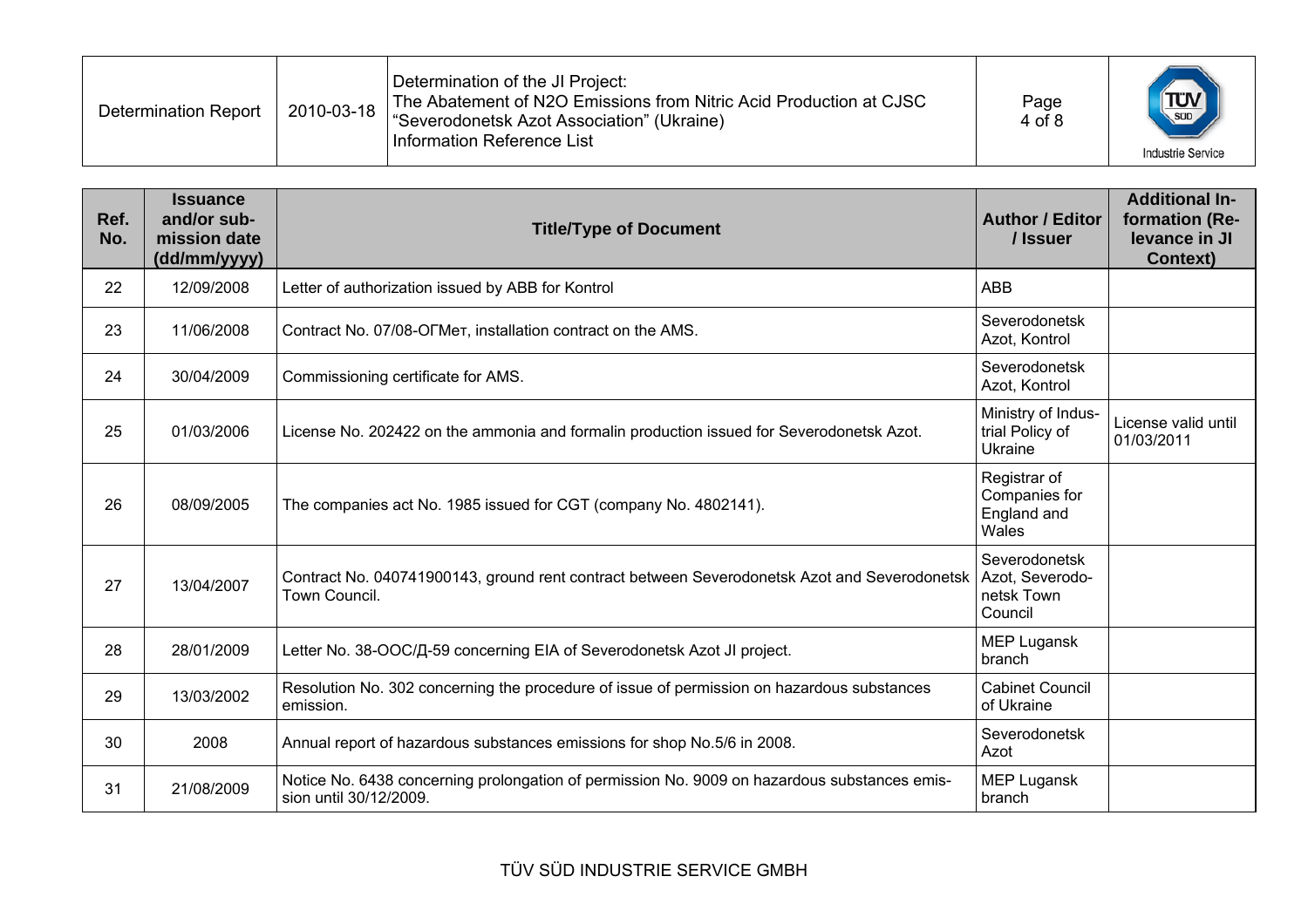| <b>Determination Report</b> | 2010-03-18 | Determination of the JI Project:<br>The Abatement of N2O Emissions from Nitric Acid Production at CJSC<br>"Severodonetsk Azot Association" (Ukraine)<br>Information Reference List | Page<br>$5$ of $8$ | $\left(\frac{1}{\sqrt{2}}\right)$<br><b>Industrie Service</b> |
|-----------------------------|------------|------------------------------------------------------------------------------------------------------------------------------------------------------------------------------------|--------------------|---------------------------------------------------------------|
|-----------------------------|------------|------------------------------------------------------------------------------------------------------------------------------------------------------------------------------------|--------------------|---------------------------------------------------------------|

| Ref.<br>No. | <b>Issuance</b><br>and/or sub-<br>mission date<br>(dd/mm/yyyy) | <b>Title/Type of Document</b>                                                                                                                                                       | <b>Author / Editor</b><br>/ Issuer                                     | <b>Additional In-</b><br>formation (Re-<br>levance in JI<br><b>Context)</b> |
|-------------|----------------------------------------------------------------|-------------------------------------------------------------------------------------------------------------------------------------------------------------------------------------|------------------------------------------------------------------------|-----------------------------------------------------------------------------|
| 32          | 29/11/2001                                                     | Resolution No. 1598 concerning hazardous substances which is subject to control.                                                                                                    | <b>Cabinet Council</b><br>of Ukraine                                   | N2O is out of list.                                                         |
| 33          | 22/09/2009                                                     | Information letter concerning requirements for EIA in Ukraine and the environmental effect of JI<br>project at Severodonetsk Azot.                                                  | Environmental<br>Protection De-<br>partment of Se-<br>verodonetsk Azot |                                                                             |
| 34          | 09/2006-08/2009                                                | Schedule of campaigns at each line (No. 1, 2, 3 and 4) and information about supplier of the pre-<br>cious metal catalyst gauze of each campaign.                                   | Severodonetsk<br>Azot                                                  |                                                                             |
| 35          | 16/07/2009                                                     | Schedule of campaigns for each line (No. 1, 2, 3 and 4) from March 2009 till December 2012 and<br>information about supplier of the precious metal catalyst gauze of each campaign. | Severodonetsk<br>Azot                                                  |                                                                             |
| 36          | 22/09/2009                                                     | Summary of historical campaigns length.                                                                                                                                             | Severodonetsk<br>Azot                                                  |                                                                             |
| 37          | 15/05/2009                                                     | Monitoring manual.                                                                                                                                                                  | Severodonetsk<br>Azot                                                  | Version available at<br>the day of on-site<br>mission                       |
| 38          | 09/2006-08/2009                                                | Acts and invoices as to composition and supplier of the precious metal catalyst gauzes for historic<br>campaigns.                                                                   | Severodonetsk<br>Azot                                                  |                                                                             |
| 39          | 27/04/2009                                                     | Severodonetsk Azot's ISO 9001:2008 certificate.                                                                                                                                     | SGS                                                                    |                                                                             |
| 40          | 08/07/2009                                                     | Excel sheets with calculation of normal operating parameters for line No. 1.                                                                                                        | <b>MGM</b>                                                             |                                                                             |
| 41          | 28/07/2009                                                     | Excel sheets with calculation of normal operating parameters for line No. 2.                                                                                                        | <b>MGM</b>                                                             |                                                                             |
| 42          | 08/07/2009                                                     | Excel sheets with calculation of normal operating parameters for line No. 3.                                                                                                        | <b>MGM</b>                                                             |                                                                             |
| 43          | 08/07/2009                                                     | Excel sheets with calculation of normal operating parameters for line No. 4.                                                                                                        | <b>MGM</b>                                                             |                                                                             |
| 44          | 22/09/2009                                                     | AMS location ports reference flow (N2O measurements) for each line No. 1-4.                                                                                                         | Severodonetsk<br>Azot                                                  |                                                                             |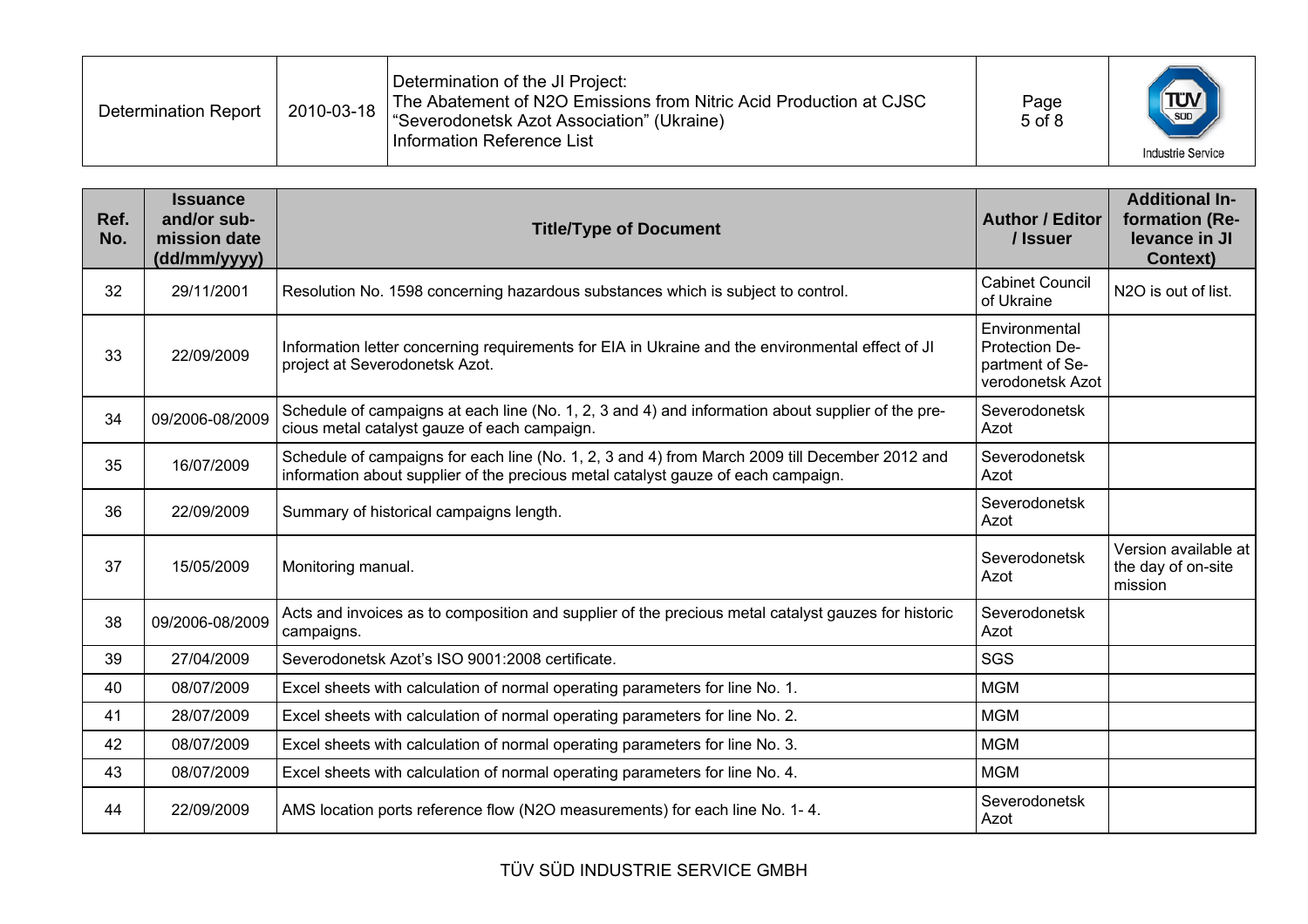| <b>Determination Report</b> | 2010-03-18 | Determination of the JI Project:<br>The Abatement of N2O Emissions from Nitric Acid Production at CJSC<br>"Severodonetsk Azot Association" (Ukraine)<br>Information Reference List | Page<br>6 of 8 | $\frac{1}{\sqrt{\frac{1}{500}}}$<br><b>Industrie Service</b> |
|-----------------------------|------------|------------------------------------------------------------------------------------------------------------------------------------------------------------------------------------|----------------|--------------------------------------------------------------|
|-----------------------------|------------|------------------------------------------------------------------------------------------------------------------------------------------------------------------------------------|----------------|--------------------------------------------------------------|

| Ref.<br>No. | <b>Issuance</b><br>and/or sub-<br>mission date<br>(dd/mm/yyyy) | <b>Title/Type of Document</b>                                                                                                                                                                              | <b>Author / Editor</b><br>/ Issuer | <b>Additional In-</b><br>formation (Re-<br>levance in JI<br><b>Context)</b> |
|-------------|----------------------------------------------------------------|------------------------------------------------------------------------------------------------------------------------------------------------------------------------------------------------------------|------------------------------------|-----------------------------------------------------------------------------|
| 45          | 07/07/2009                                                     | QAL-2 calibration report for lines No. 1-4.                                                                                                                                                                | <b>AIRTEC</b>                      |                                                                             |
| 46          | 22/09/2009                                                     | Print screen of weekly QAL-3 reports for lines No. 1-4 during baseline campaigns.                                                                                                                          | Severodonetsk<br>Azot              |                                                                             |
| 47          | 13/04/2009                                                     | Program of training "Continuously monitoring systems for N2O emissions". Training for production<br>staff.                                                                                                 | Severodonetsk<br>Azot              |                                                                             |
| 48          | 20/07/2009                                                     | Program of production and technical training for monitoring instruments department.                                                                                                                        | Severodonetsk<br>Azot              |                                                                             |
| 49          | 21/04/2009                                                     | Protocol of Severodonetsk Azot's qualification committee with results of training "Continuously moni-<br>toring systems for N2O emissions"                                                                 | Severodonetsk<br>Azot              |                                                                             |
| 50          | 17/06/2009                                                     | Contract No. 09/1007, consulting service contract "Operation of the emission evaluation system<br>EMI3000" between Severodonetsk Azot and AFRISO.                                                          | Severodonetsk<br>Azot, AFRISO      |                                                                             |
| 51          | 22/07/2009                                                     | Certificates of participation in consulting event "Operation of the emission evaluation system<br>EMI3000" from 14-16 July 2009 at Severodonetsk Azot.                                                     | <b>AFRISO</b>                      |                                                                             |
| 52          | 26/11/2009                                                     | Presentation of AFRISO company concerning methodology AM0034 and the emission evaluation<br>system EMI3000.                                                                                                | <b>AFRISO</b>                      |                                                                             |
| 53          | 18/10/1994                                                     | Construction and safety operating rules for pressure equipment No. H <sub>NAO</sub> N-0.00.1.07-94. Informa-<br>tion concerning the requirements for third party inspection of ammonia oxidation reactors. | Severodonetsk<br>Azot              |                                                                             |
| 54          | 23/09/2009                                                     | Passport of AOR with third party inspection reports, line 1.                                                                                                                                               | Severodonetsk<br>Azot              |                                                                             |
| 55          | 23/09/2009                                                     | Passport of AOR with third party inspection reports, line 1.                                                                                                                                               | Severodonetsk<br>Azot              |                                                                             |
| 56          | 13/11/2008                                                     | Minutes of local stakeholders meeting at Severodonetsk Azot.                                                                                                                                               | Severodonetsk<br>Azot              |                                                                             |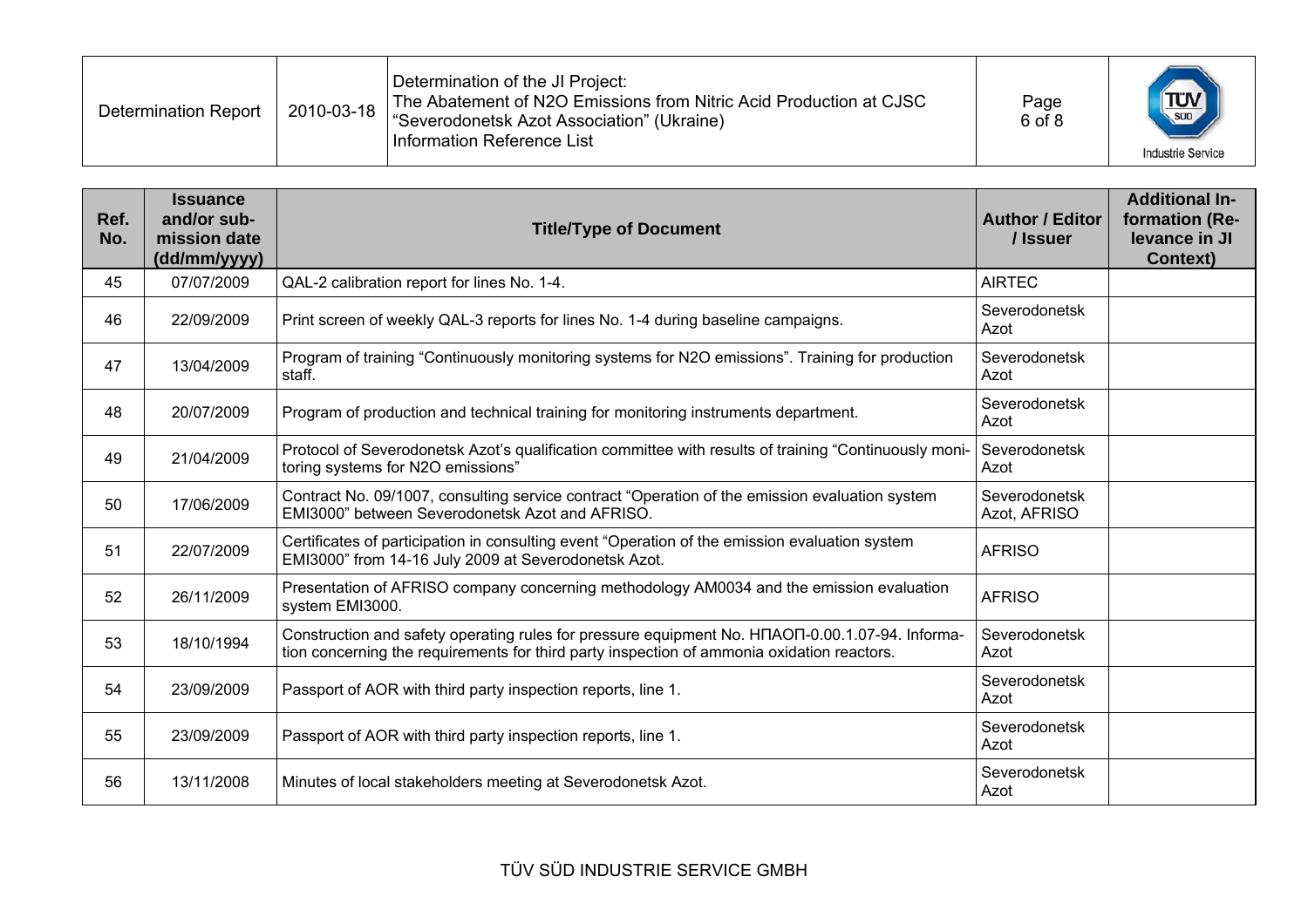| <b>Determination Report</b> | 2010-03-18 | Determination of the JI Project:<br>The Abatement of N2O Emissions from Nitric Acid Production at CJSC<br>"Severodonetsk Azot Association" (Ukraine)<br>Information Reference List | Page<br>$7$ of $8$ | $T_{\text{sub}}$<br>Industrie Service |
|-----------------------------|------------|------------------------------------------------------------------------------------------------------------------------------------------------------------------------------------|--------------------|---------------------------------------|
|-----------------------------|------------|------------------------------------------------------------------------------------------------------------------------------------------------------------------------------------|--------------------|---------------------------------------|

| Ref.<br>No. | <b>Issuance</b><br>and/or sub-<br>mission date<br>(dd/mm/yyyy) | <b>Title/Type of Document</b>                                                                                                                     | <b>Author / Editor</b><br>/ Issuer        | <b>Additional In-</b><br>formation (Re-<br>levance in JI<br><b>Context)</b> |
|-------------|----------------------------------------------------------------|---------------------------------------------------------------------------------------------------------------------------------------------------|-------------------------------------------|-----------------------------------------------------------------------------|
| 57          | 14/11/2008                                                     | Article "Azot participating in solution of global warming problems"                                                                               | Newspaper "Se-<br>verodonezkiy<br>chimik" | <b>Stakeholders</b><br>comments                                             |
| 58          | 13/11/2008                                                     | Article "Azot – investments to Kyoto protocol"                                                                                                    | Newspaper "Na-<br>sha gazeta"             | <b>Stakeholders</b><br>comments                                             |
| 59          | 14/11/2008                                                     | Article "Azot participating in solution of global warming problems"                                                                               | Newspaper "Se-<br>verodonezkie<br>vesti"  | <b>Stakeholders</b><br>comments                                             |
| 60          | 29/10/2007                                                     | Material Safety Data Sheet for the secondary catalyst, version 1.0                                                                                | Umicore                                   |                                                                             |
| 61          | 21/04/2009                                                     | Minutes of technical meeting.                                                                                                                     | Severodonetsk<br>Azot                     | Decision to start<br>baseline cam-<br>paigns.                               |
| 62          | 01/06/2009                                                     | QAL1 report for AMS installed at the line 1, version 6.0                                                                                          | <b>ABB</b>                                |                                                                             |
| 63          | 01/06/2009                                                     | QAL1 report for AMS installed at the line 2, version 6.0                                                                                          | <b>ABB</b>                                |                                                                             |
| 64          | 01/06/2009                                                     | QAL1 report for AMS installed at the line 3, version 6.0                                                                                          | <b>ABB</b>                                |                                                                             |
| 65          | 21/10/2009                                                     | QAL1 report for AMS installed at the line 4, version 6.0                                                                                          | <b>ABB</b>                                |                                                                             |
| 66          | 18/11/2009                                                     | QAL3 manual.                                                                                                                                      | <b>ABB</b>                                |                                                                             |
| 67          | 18/11/2009                                                     | Manual of emission evaluation system EMI3000, version 1.14                                                                                        | <b>ITBK</b>                               |                                                                             |
| 68          | 18/11/2009                                                     | Information of gauze supplier and gauze composition for the operation condition campaigns and<br>during the operation campaigns for each line.    | Severodonetsk<br>Azot                     |                                                                             |
| 69          | 18/11/2009                                                     | Excel sheets with ERs calculations, version 01.                                                                                                   | <b>MGM</b>                                |                                                                             |
| 70          | 24/11/2008                                                     | Approved baseline and monitoring methodology AM0034 "Catalytic reduction of N2O inside the<br>ammonia burner of nitric acid plants", version 03.2 | <b>UNFCCC</b>                             |                                                                             |